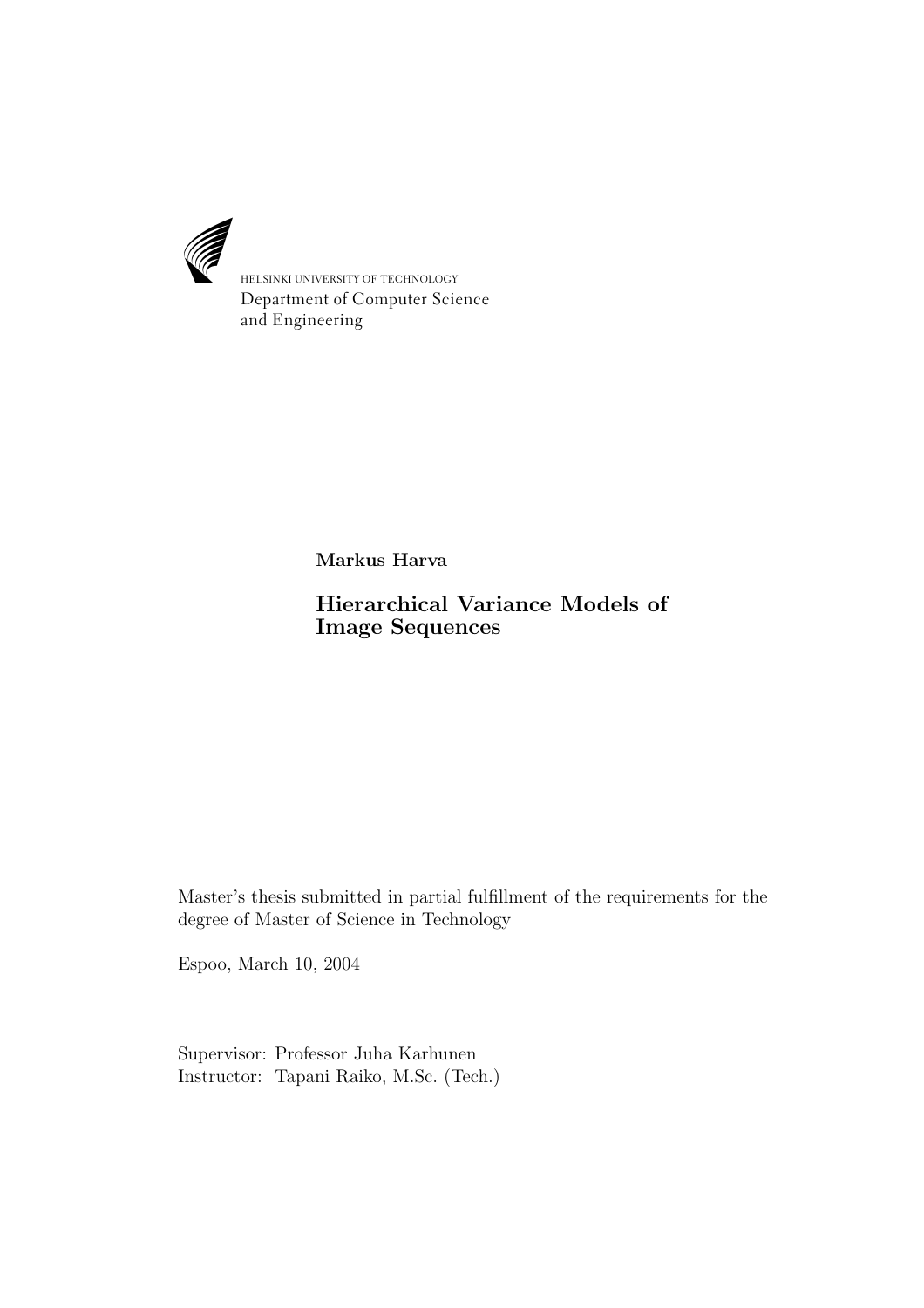#### Teknillinen korkeakoulu DIPLOMITYÖN TIIVISTELMÄ Tietotekniikan osasto

| Tekijä:                                               | Markus Harva                                    |
|-------------------------------------------------------|-------------------------------------------------|
| Osasto:                                               | Tietotekniikan osasto                           |
| Pääaine:                                              | Informaatiotekniikka                            |
| Sivuaine:                                             | Perustieteiden sivuaine                         |
| Työn nimi:                                            | Kuvasekvenssien hierarkkiset varianssimallit    |
| Title in English:                                     | Hierarchical Variance Models of Image Sequences |
| Professuurin koodi ja nimi: T-61 Informaatiotekniikka |                                                 |
| Työn valvoja:                                         | Prof. Juha Karhunen                             |
| Työn ohjaaja:                                         | DI Tapani Raiko                                 |

Tiivistelmä:

Ohjaamattomaan oppimiseen perustuvat kuvasekvenssien mallit tuottavat yleens¨a yksinkertaisia piirteitä kuten reunasuotimia. Nämä yksinkertaiset piirteet eivät tarjoa kovinkaan korkean tason informaatiota kuvasekvenssistä. Yhdistämällä näiden tuottamaa informaatiota on kuitenkin mahdollista irrottaa mielekkäämpiä piirteitä datasta.

Tilastollisten mallien ennustamat arvot ovat yleensä taustalla olevien todennäköisyysjakaumien odotusarvoja. Korkeamman kertaluvun statistiikat jätetään huomiotta. Varianssi kuvaa todennäköisyysjakauman hajontaa sen keskiarvosta. Varianssien estimointi yhdessä odotusarvojen kanssa on hankalaa ja yleensä sitä ei juurikaan tehdä. Kuitenkin on hyvin tiedossa, että monissa datajoukoissa varianssi sisältää paljon informaatiota, jota ei saada irrotettua pelkkiä keskiarvoja mallintamalla.

Tässä työssä oleellinen kysymys on, saavutetaanko varianssien mallintamisella kuvasekvensseissä jotain hyödyllistä tavallisiin malleihin verrattuna. Työssä näytetään, että näin todellakin on ja rakennetaan eräs variansseja hyödyntävä hierarkkinen malli. Myös opetusalgoritmi, mukaanlukien lokaalit päivityssäännöt ja globaalit alustusskeemat, esitellään. Perusmenetelmänä sovelletaan bayesiläistä variaatio-oppimista, joka on osoittautunut luotettavaksi menetelmäksi vaikeidenkin ongelmien ratkaisemiseen. Mallia kokeillaan keinotekoisella datalla, millä pyritään osoittamaan, että opetusalgoritmi toimii. Simulaatiot luonnollisesta näkymästä tuotetulla kuvasekvenssillä osoittavat, että algoritmi toimii myös realistisemmalla datalla.

| Sivumäärä: 82       |           | Avainsanat: varianssimallinnus, hierarkkiset mallit, kuva- |  |  |
|---------------------|-----------|------------------------------------------------------------|--|--|
|                     |           | sekvenssit, bayesiläinen variaatio-oppiminen,              |  |  |
|                     |           | Harvakoodaus                                               |  |  |
| Täytetään osastolla |           |                                                            |  |  |
| Hyväksytty:         | Kirjasto: |                                                            |  |  |
|                     |           |                                                            |  |  |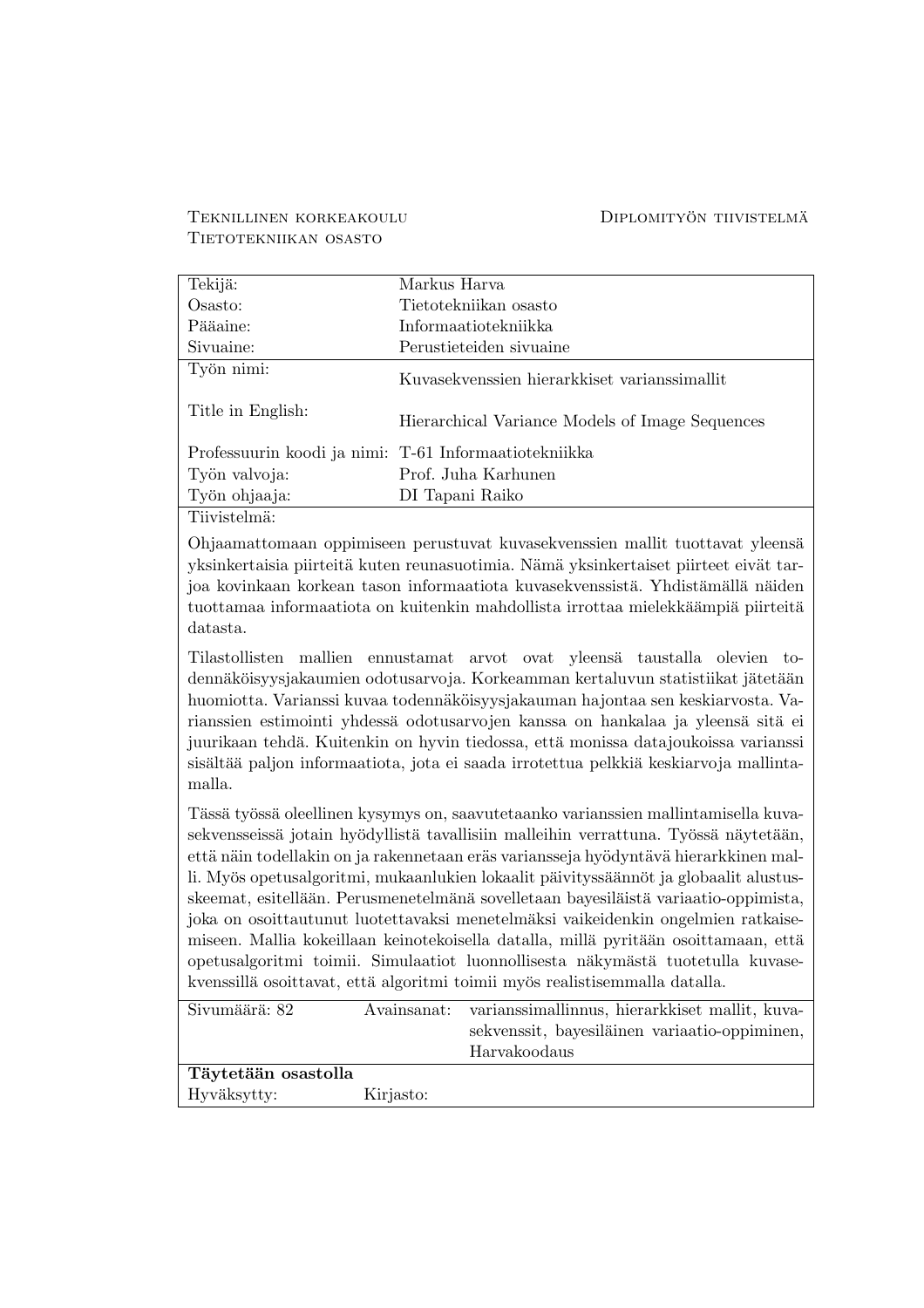Helsinki University of Technology Abstract of Master's thesis Department of Computer Science and Engineering

| Author:                           | Markus Harva                                    |
|-----------------------------------|-------------------------------------------------|
| Department:                       | Department of Computer Science and Engineering  |
| Major subject:                    | Computer and Information Science                |
| Minor subject:                    | Mathematics                                     |
| Title:                            | Hierarchical Variance Models of Image Sequences |
| Title in Finnish:                 | Kuvasekvenssien hierarkkiset varianssimallit    |
| Chair:                            | T-61 Computer and Information Science           |
| Supervisor:                       | Prof. Juha Karhunen                             |
| Instructor:                       | Tapani Raiko, M.Sc. (Tech.)                     |
| $\lambda$ 1 $\lambda$ 1 $\lambda$ |                                                 |

Abstract:

Unsupervised learning applied to image sequences ordinarily yields simple features such as edge detectors. These simple features can't provide, as such, very high level information about an image sequence. It is by combining the information they provide that something more meaningful can be extracted from the data.

The values statistical models usually predict are the means of the underlying probability distributions. All the higher order statistics are ignored. The variance describes the deviation of a probability distribution from the mean value. The estimation of variances jointly with means is difficult and consequently not much emphasis is put on it. However, it is very well known that in several datasets the variance conveys a lot of information that is not extractable if one only models means.

The basic question of the thesis is, whether the modelling of variances in image sequences is useful and if something can be gained by doing it. It is shown that this indeed is the case and a specific hierarchical model utilizing variances is constructed step by step. The learning algorithm, including the local update rules and global initialization schemes, is also derived and presented. The basic approach taken is variational Bayesian learning which has proven to be a robust method even in rather hard problems. The model is put to test by performing simulations with artificial data which shows that the learning algorithm works. Simulations with an image sequence from a natural scene show that the algorithm works also with realistic data.

| Number of pages: 82 Keywords: |               | variance modelling, hierarchical models, im-  |
|-------------------------------|---------------|-----------------------------------------------|
|                               |               | age sequences, variational Bayesian learning, |
|                               |               | sparse coding                                 |
| Department fills              |               |                                               |
| Approved:                     | Library code: |                                               |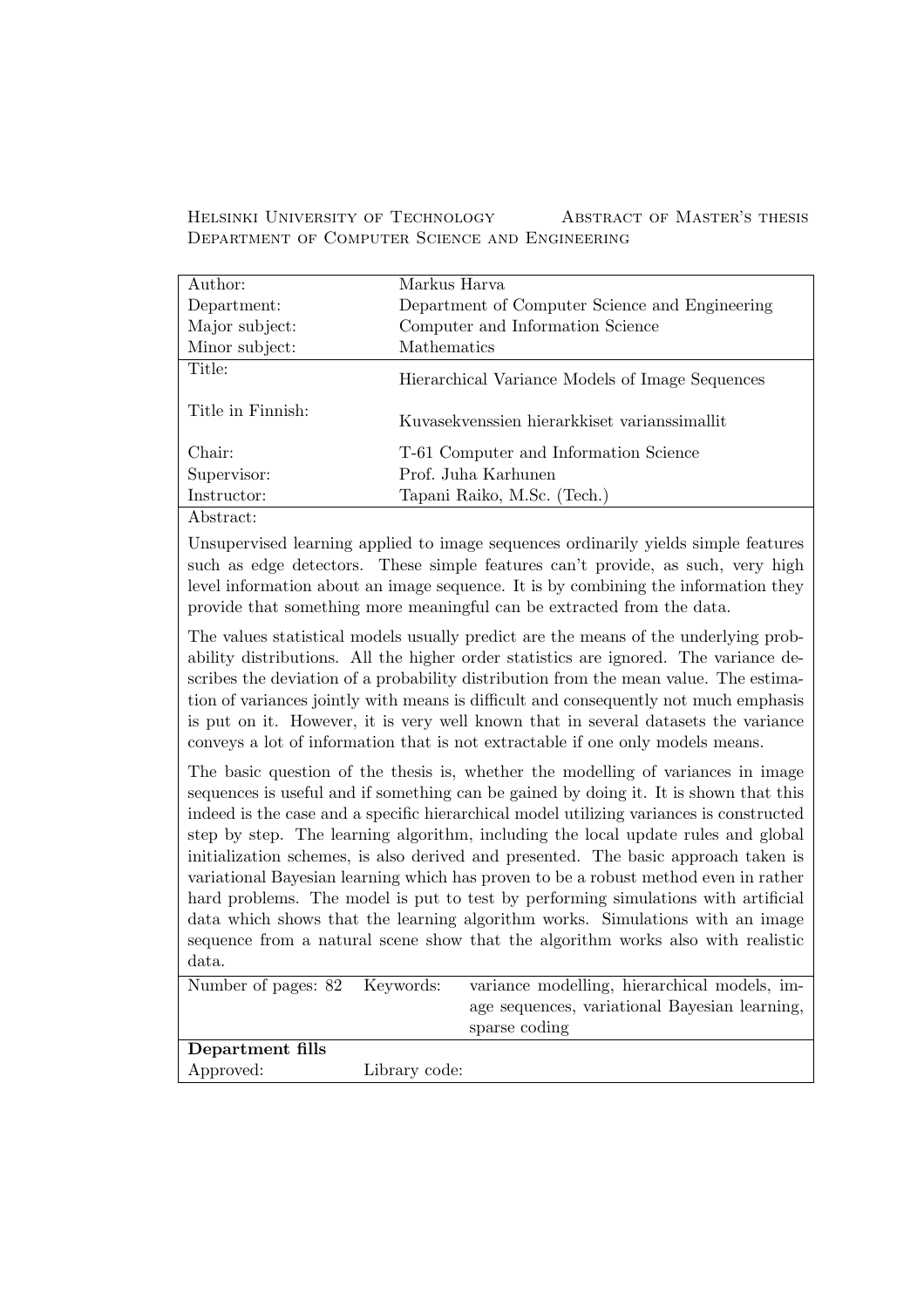# Preface

This work has been conducted in the Laboratory of Computer and Information Science at Helsinki University of Technology. It has been funded by the Finnish Center of Excellence Programme under the project New Information Processing Principles.

I would like to express my gratitude to my instructor Tapani Raiko and to my supervisor Professor Juha Karhunen. Also Antti Honkela's technical advice have been most helpful. Additionally, I would like to thank Doctors Jarmo Hurri and Hans van Hateren — the former for providing advice and code for accessing the video database of the latter [56]. Finally I wish to acknowledge Dr. Harri Valpola, whose pioneering work on applying variational Bayesian learning to non-linear and non-Gaussian models has been the essential basis of this thesis.

Otaniemi, March, 2004

Markus Harva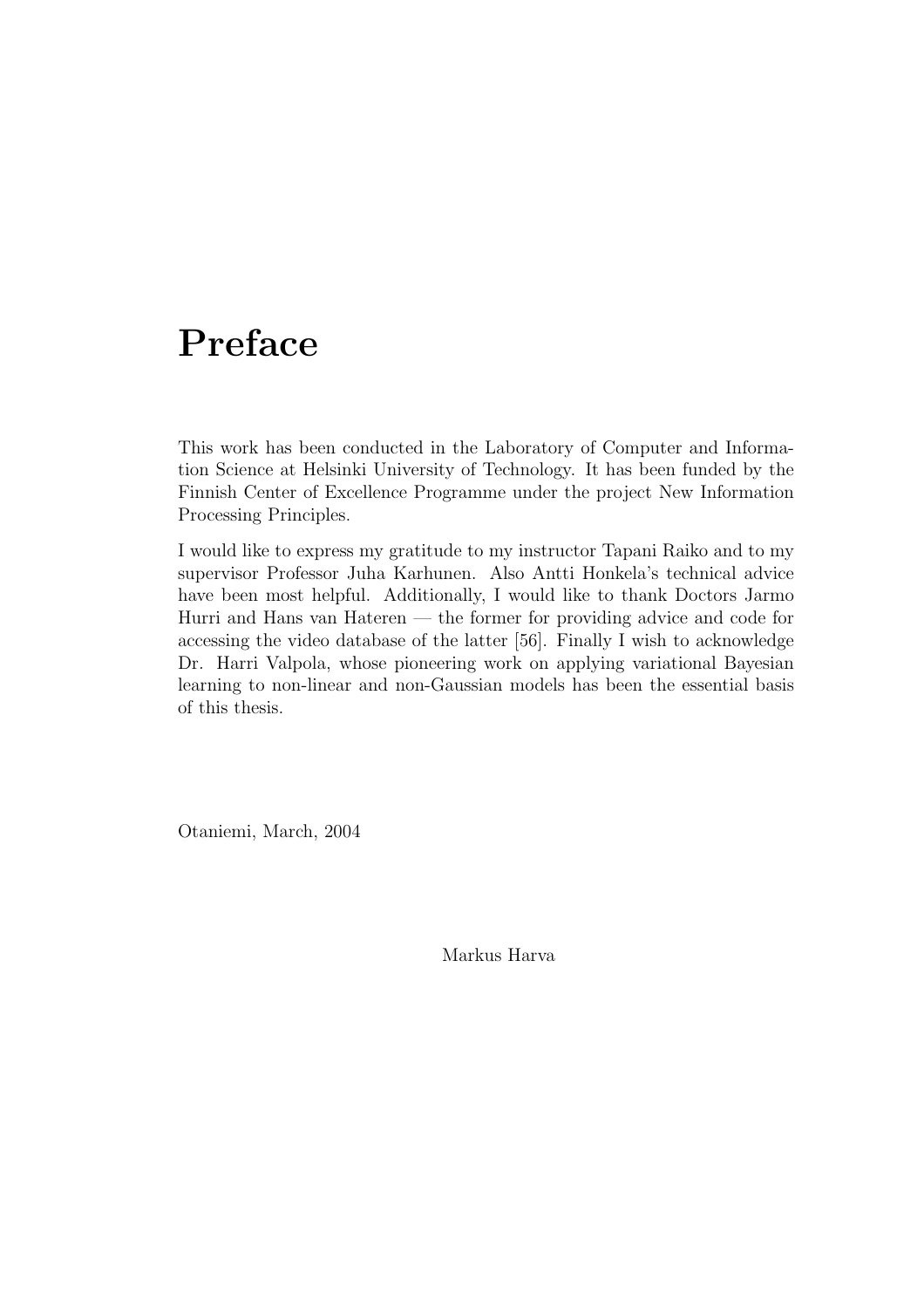# **Contents**

|                   |          | <b>Abbreviations</b> |                                                                             |  |   |  | 3                |
|-------------------|----------|----------------------|-----------------------------------------------------------------------------|--|---|--|------------------|
|                   | Notation |                      |                                                                             |  |   |  | $\boldsymbol{4}$ |
| 1<br>Introduction |          |                      |                                                                             |  | 5 |  |                  |
|                   | 1.1      |                      |                                                                             |  |   |  | $\overline{5}$   |
|                   | 1.2      |                      |                                                                             |  |   |  | 6                |
|                   | 1.3      | Structure            |                                                                             |  |   |  | 6                |
| $\overline{2}$    |          |                      | <b>Bayesian Inference</b>                                                   |  |   |  | 8                |
|                   | 2.1      |                      |                                                                             |  |   |  | 8                |
|                   | 2.2      |                      |                                                                             |  |   |  | 9                |
|                   |          | 2.2.1                |                                                                             |  |   |  | 9                |
|                   |          | 2.2.2                |                                                                             |  |   |  | 10               |
|                   | 2.3      |                      | Standard methods for posterior inference                                    |  |   |  | 11               |
|                   |          | 2.3.1                | Methods based on point estimates                                            |  |   |  | 11               |
|                   |          | 2.3.2                |                                                                             |  |   |  | 12               |
|                   | 2.4      |                      |                                                                             |  |   |  | 14               |
|                   |          | 2.4.1                |                                                                             |  |   |  | 16               |
|                   |          | 2.4.2                |                                                                             |  |   |  | 16               |
| 3                 |          |                      | Variance Modelling in Image Sequences                                       |  |   |  | 20               |
|                   | $3.1\,$  |                      |                                                                             |  |   |  | 20               |
|                   |          | 3.1.1                | The basic problem $\dots \dots \dots \dots \dots \dots \dots \dots$         |  |   |  | 20               |
|                   |          | 3.1.2                | The variational approach $\dots \dots \dots \dots \dots \dots$              |  |   |  | 22               |
|                   |          | 3.1.3                | The variance neuron $\dots \dots \dots \dots \dots \dots \dots$             |  |   |  | 23               |
|                   |          | 3.1.4                | Other approaches $\ldots \ldots \ldots \ldots \ldots \ldots \ldots$         |  |   |  | 24               |
|                   | 3.2      |                      |                                                                             |  |   |  | 26               |
|                   | 3.3      |                      | Modelling variances in image sequences $\ldots \ldots \ldots \ldots \ldots$ |  |   |  | 28               |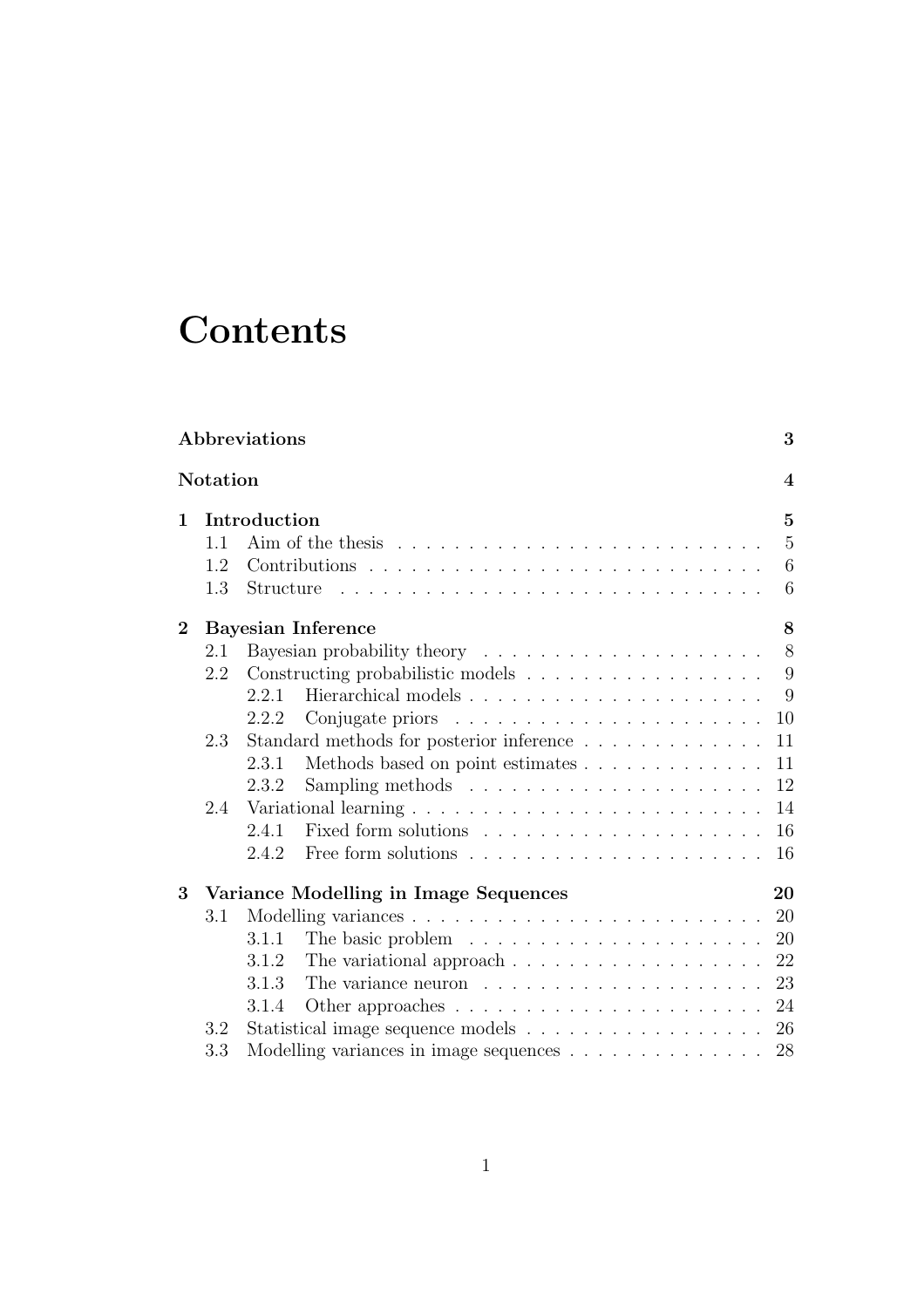| $\overline{\mathcal{A}}$ |                   | <b>Bayes Blocks</b>                           | 31       |  |
|--------------------------|-------------------|-----------------------------------------------|----------|--|
|                          | 4.1               |                                               | 31       |  |
|                          | 4.2               |                                               | 34       |  |
|                          | 4.3               |                                               | 35       |  |
| $\bf{5}$                 |                   | <b>Experiments</b>                            | 37       |  |
|                          | 5.1               |                                               | 37       |  |
|                          | 5.2               | Restriction to localized sparse codes         | 41       |  |
|                          | 5.3               |                                               | 42       |  |
|                          | 5.4               |                                               | 46       |  |
|                          | 5.5               |                                               | 49       |  |
|                          | 5.6               | Adding Markov prior for the discrete variable | 51       |  |
|                          | 5.7               |                                               | 51       |  |
|                          | <b>Discussion</b> |                                               |          |  |
| 6                        |                   |                                               | 61       |  |
|                          |                   | <b>Bibliography</b>                           | 63       |  |
|                          |                   |                                               |          |  |
|                          | A <sub>1</sub>    | A Probability distributions                   | 70       |  |
|                          | A.2               |                                               | 70       |  |
|                          | A 3               |                                               | 70       |  |
|                          | A.4               |                                               | 71<br>71 |  |
|                          |                   |                                               |          |  |
| B                        |                   | Derivations                                   | 72       |  |
|                          | <b>B.1</b>        |                                               | 72       |  |
|                          | B.2               |                                               | 77       |  |
|                          | <b>B.3</b>        |                                               | 80       |  |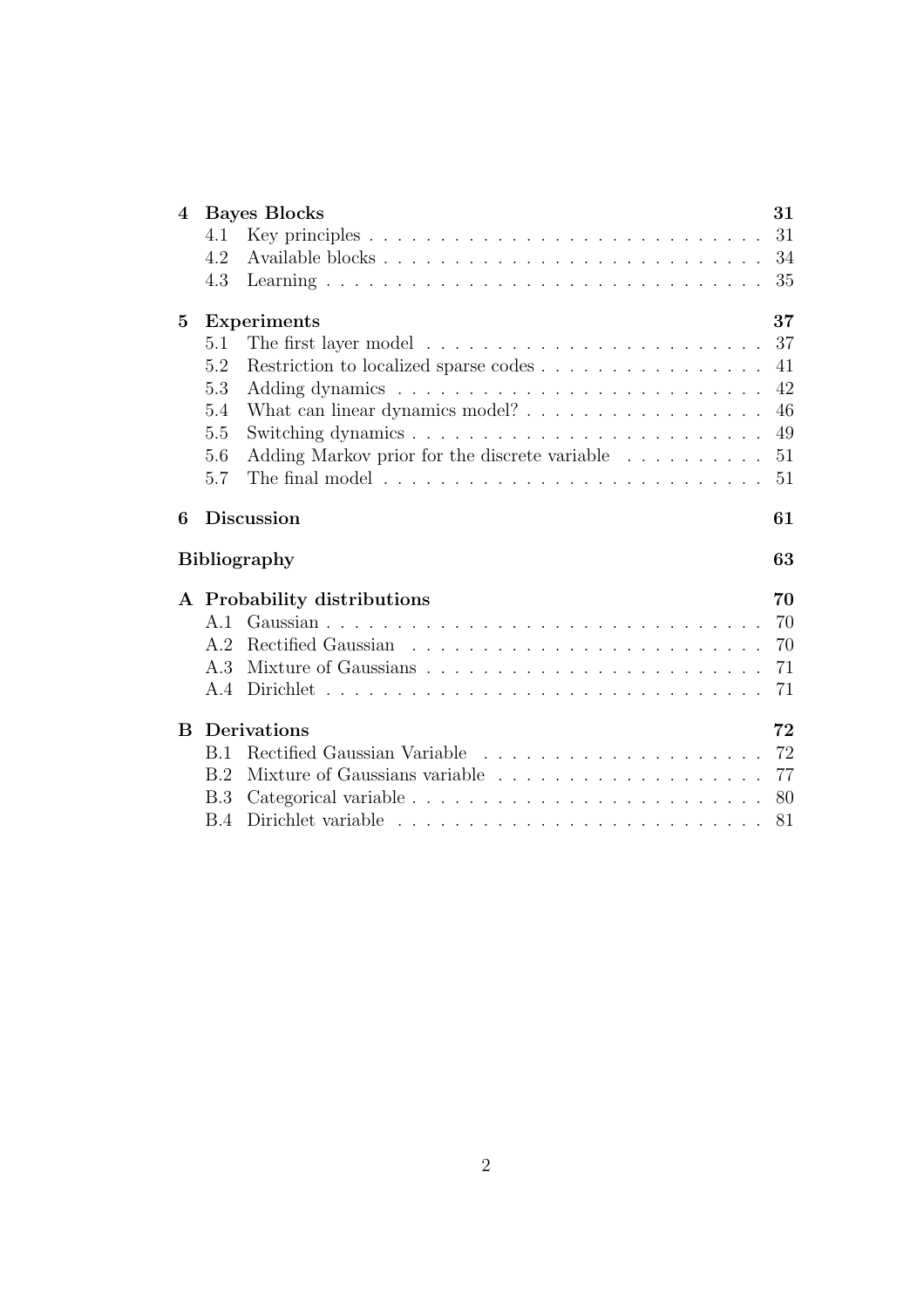# Abbreviations

| $\rm{cpf}$ | Conditional probability (distribution) function |
|------------|-------------------------------------------------|
| FA         | Factor analysis                                 |
|            | HNFA Hierarchical nonlinear factor analysis     |

ICA Independent component analysis<br>KL Kullback-Leibler (divergence) Kullback-Leibler (divergence)

MAP Maximum a posteriori (solution) ML Maximum likelihood (solution) MLP Multi-layer perceptron (network) PCA Principal component analysis pdf Probability density function

3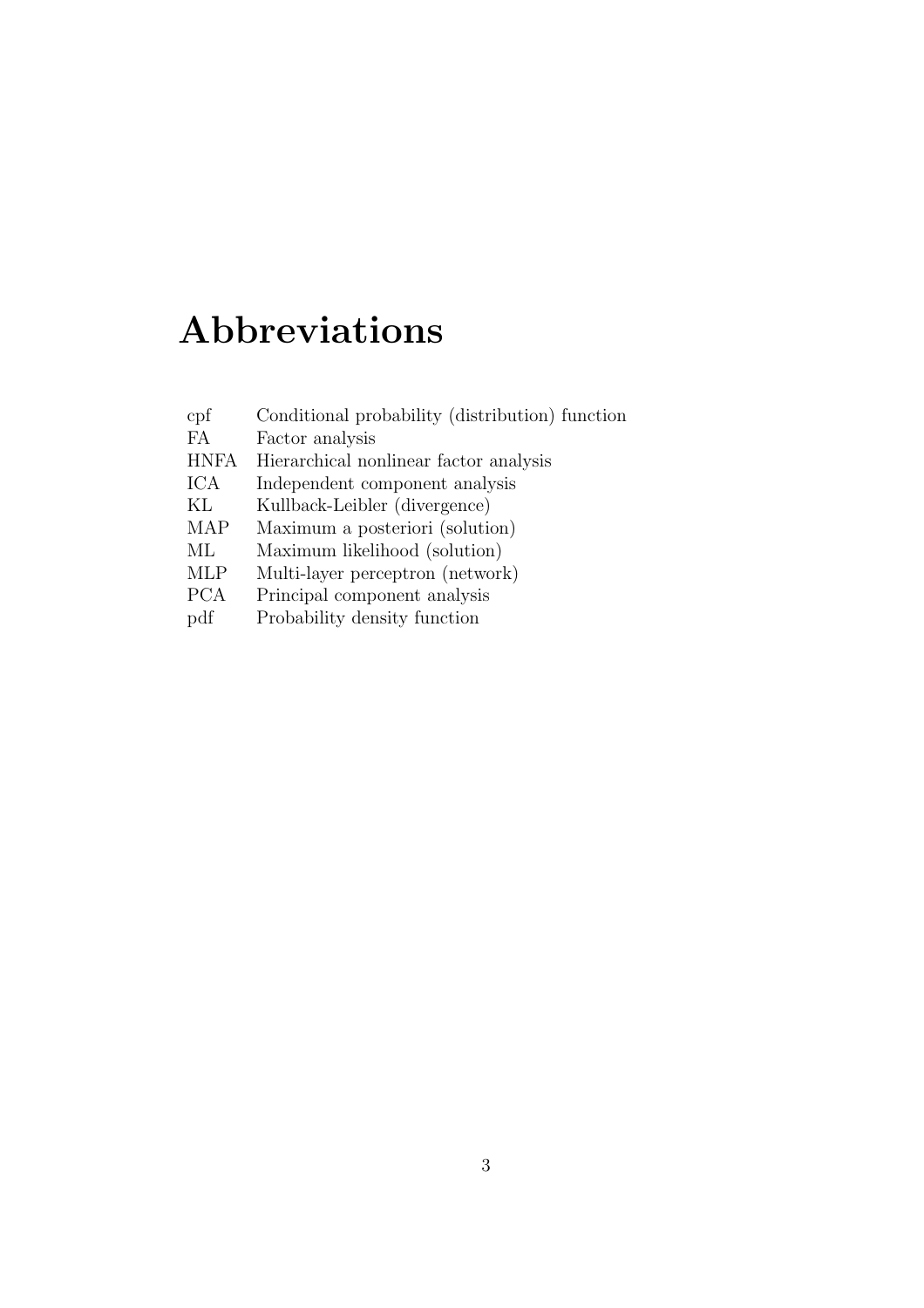# Notation

| $\mathbf{A}, \mathbf{B}$                              | Matrices                                                                      |
|-------------------------------------------------------|-------------------------------------------------------------------------------|
| a, b                                                  | Vectors                                                                       |
| a, b                                                  | Scalars                                                                       |
| C, C', C''                                            | Generic constants in derivations                                              |
| p(x   y)                                              | Probability distribution of $x$ given $y$                                     |
| $\overline{I}$                                        | The prior beliefs                                                             |
| $\mathcal{C}$                                         | The cost function                                                             |
| $\mathcal{C}_{\mathrm{KL}}$                           | Kullback-Leibler divergence                                                   |
| D(q  p)                                               | Kullback-Leibler divergence between distributions $q$ and $p$                 |
| $\langle \cdot \rangle_{q(\theta)}$                   | Expectation of $\cdot$ over the distribution $q(\theta)$ . If the distibution |
|                                                       | is omitted, it should be clear from the context over which                    |
|                                                       | distribution the expectation is taken                                         |
| $Var\{\cdot\}$                                        | Variance of $\cdot$                                                           |
| $\mathcal{N}(s m,v)$                                  | Gaussian distribution of $s$ with mean $m$ and variance $v$                   |
| $\mathcal{N}(\mathbf{s} \mid \mathbf{m}, \mathbf{v})$ | Multivariate Gaussian distribution of vector <b>s</b> with mean               |
|                                                       | vector $\mathbf m$ and diagonal covariance matrix diag( $\mathbf v$ )         |
| $\mathcal{N}^R(s \mid m, v)$                          | Rectified Gaussian distribution of $s$ with parameters $m$ and                |
|                                                       | $\eta$                                                                        |
| $\mathcal{D}(\mathbf{c} \mid \mathbf{u})$             | Dirichlet distribution of $\bf{c}$ with prior sample counts $\bf{u}$          |
| $\mathcal{E}(s   \lambda)$                            | Exponential distribution of s with the decay parameter $\lambda$              |
| $z^{-1}$                                              | Delay operator                                                                |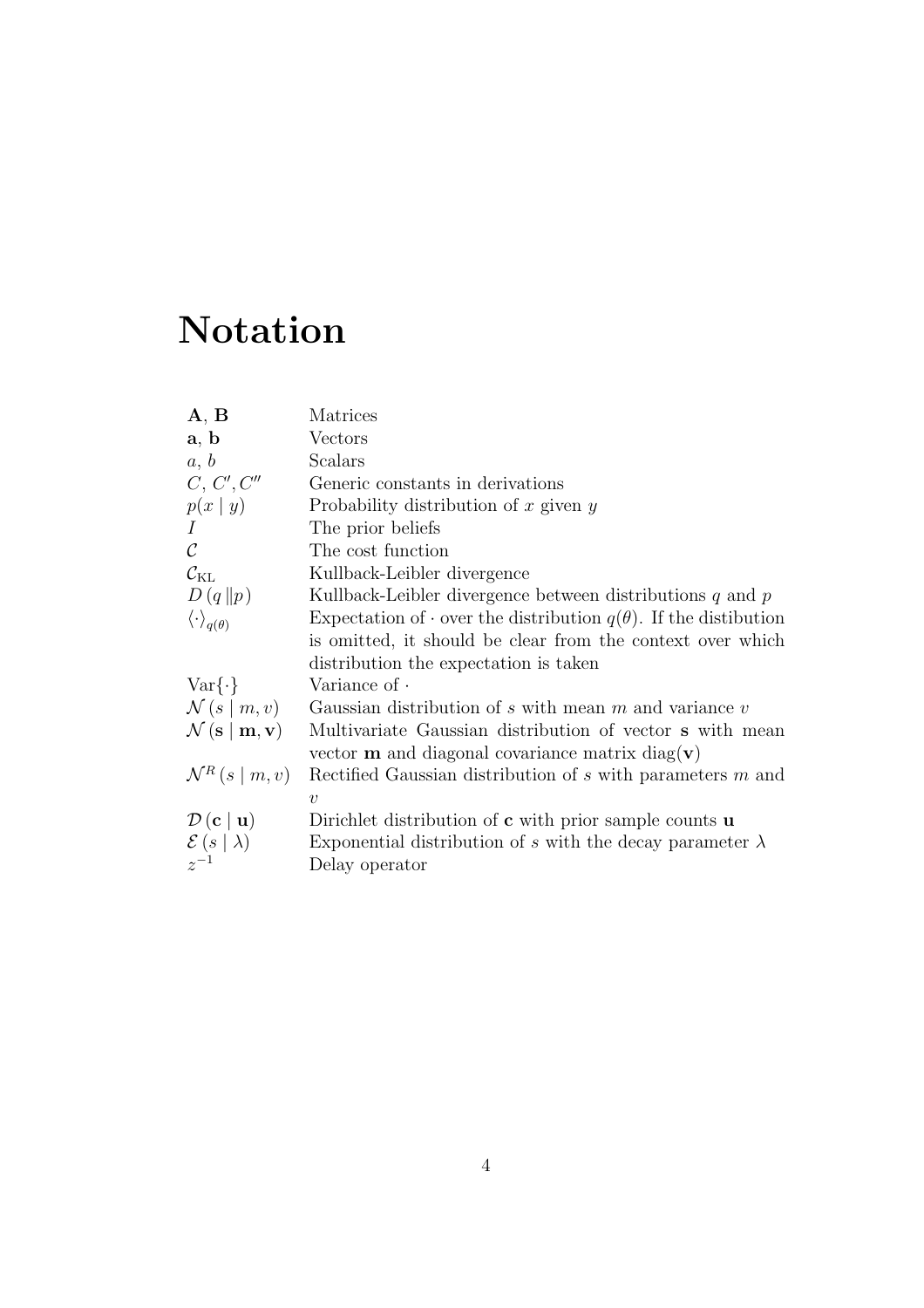# Chapter 1

# Introduction

Image sequences are very interesting data to be considered from the unsupervised learning perspective. From the practical point of view the learning of a compact representation of an image sequence can be useful for the purpose of data compression or extraction of features. The features that can be considered to be of interest in the context of image sequences are for example description of movement, presence of a certain kind of object etc.

One characteristic of image sequences is that the relations between consecutive frames are important. Usually the redundancy in two adjacent frames is great, at least on a higher level of abstraction. However, elements such as noise and small camera movements can make the pixel level correlations negligible. Hence, a hierarchical model, where the level of abstraction increases upwards in the hierarchy, could have potential to capture more relevant things from image sequences.

In modelling images and image sequences there are several different possibilities when it comes to choosing the actual data that is fed to the learning algorithm. For some methods the raw pixel data is of too high dimensionality to be used directly. Instead some fixed feature extraction procedure that reduces the dimensionality has to be applied beforehand. In this work, the data is taken to be the raw pixel representation of the image sequence.

### 1.1 Aim of the thesis

Variance is a concept in statistics. It describes the deviation of a probability distribution from its mean value. It is known, that several phenomena in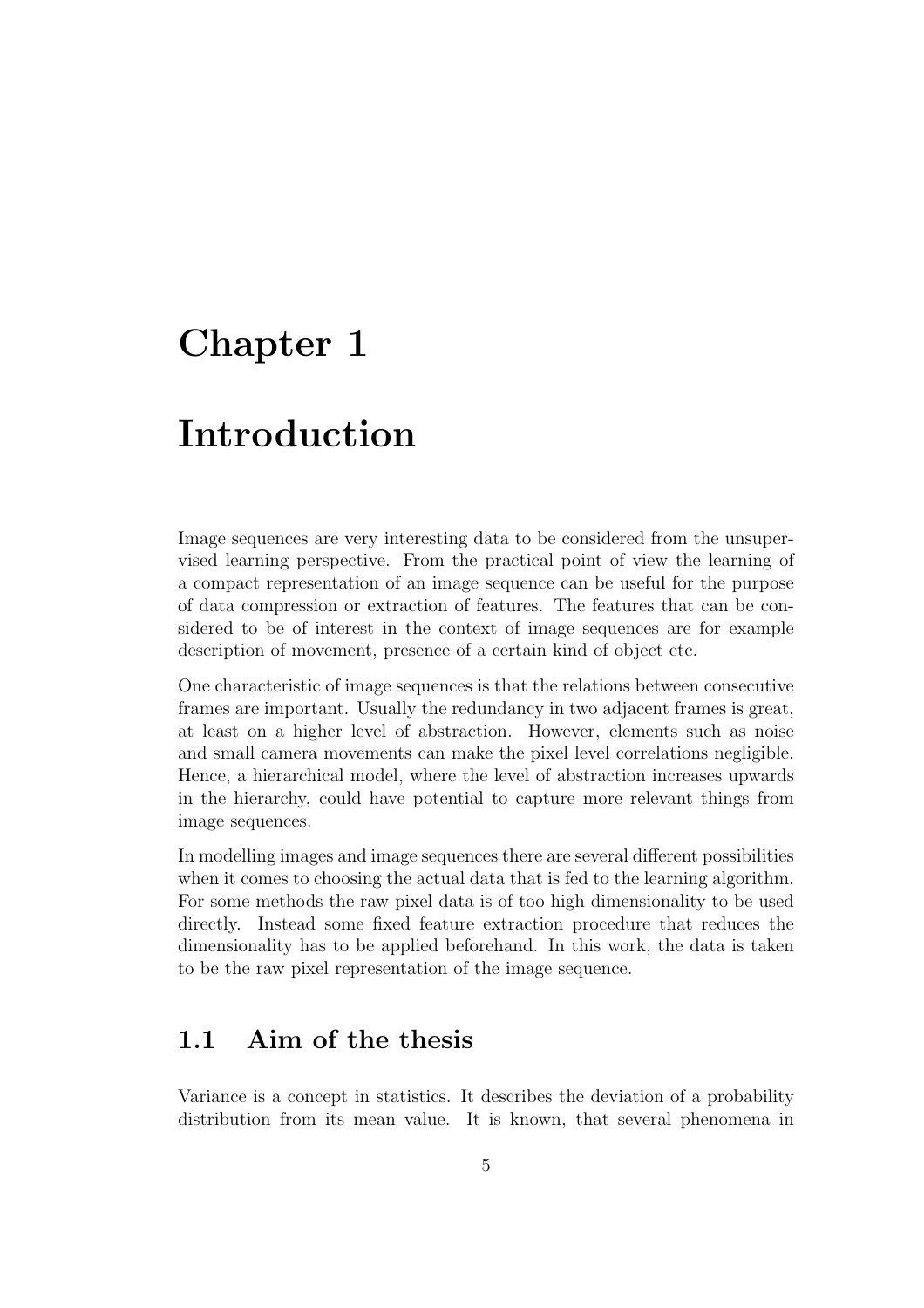natural signals can be explained by a Gaussian process whose scale, i.e. the variance, is varied [45].

The aim of this thesis is to study the modelling of variances in image sequences. The basic question is whether variance modelling has some benefits over conventional modelling of means.

Modelling of variances, without any reference to image sequences, is an interesting topic in its own right. Ordinary estimation methods, based on maximizing the likelihood function or posterior density function, can have serious difficulties with models that have free variance parameters, resulting in overlearning or even severe numerical problems. The learning approach taken in this thesis is the variational Bayes, which has proven to be a very robust method for learning many kinds of difficult models including nonlinear factor analysis and nonlinear state-space models.

### 1.2 Contributions

The work is mainly based on the framework considered in papers of Valpola et al. [55, 47] where a variational Bayesian learning approach based on combining simple blocks have been introduced and applied to some complex problems. The block library has been extended by the author with derivations and implementations of some new blocks. The new blocks are rectified Gaussian variable, mixture of Gaussians variable, discrete variable with Dirichlet and Markov priors, and Dirichlet variable. The learning algorithms, initialization schemes and such and the actual work of constructing the models and doing the simulations were also done by the author.

### 1.3 Structure

The structure of this thesis is the following.

In Chapter 2, the background of Bayesian inference is covered. The fundamental theory of probabilities and its justification are reviewed and some practical points of constructing probabilistic models are considered. Before introducing the variational Bayesian learning, a brief overview of standard estimation methods is given.

The central part of the thesis is Chapter 3 where both variance modelling and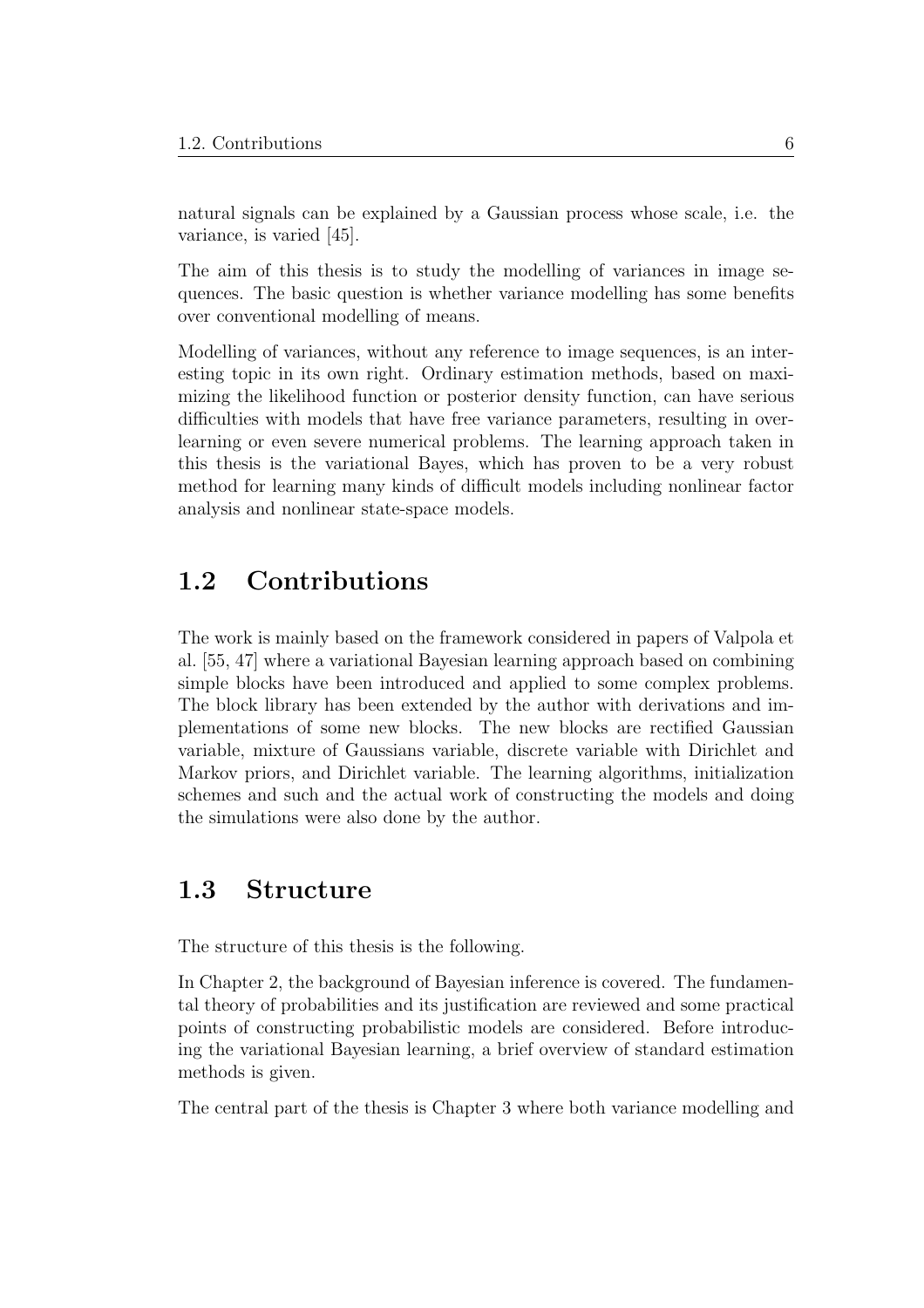image sequence models are considered first separately and then in conjunction. Some of the earlier work on both subjects is reviewed and then some general motivation of the methods and models of this thesis are given.

Bayes Blocks, the theoretical framework and the software library used in this thesis, is the subject of Chapter 4. There the key principles and practical issued are discussed.

The concrete model serving as an example of modelling variances in image sequences is constructed step by step in Chapter 5. The experimental results guide the development which ends in a rather complex model. The learning algorithms, which have proven to be essential and continue do so, are also considered.

There are two appendices. The first, Appendix A, contains a summary of the probability distributions needed in this thesis. The derivations of the cost functions and update rules for the new blocks are given in Appendix B.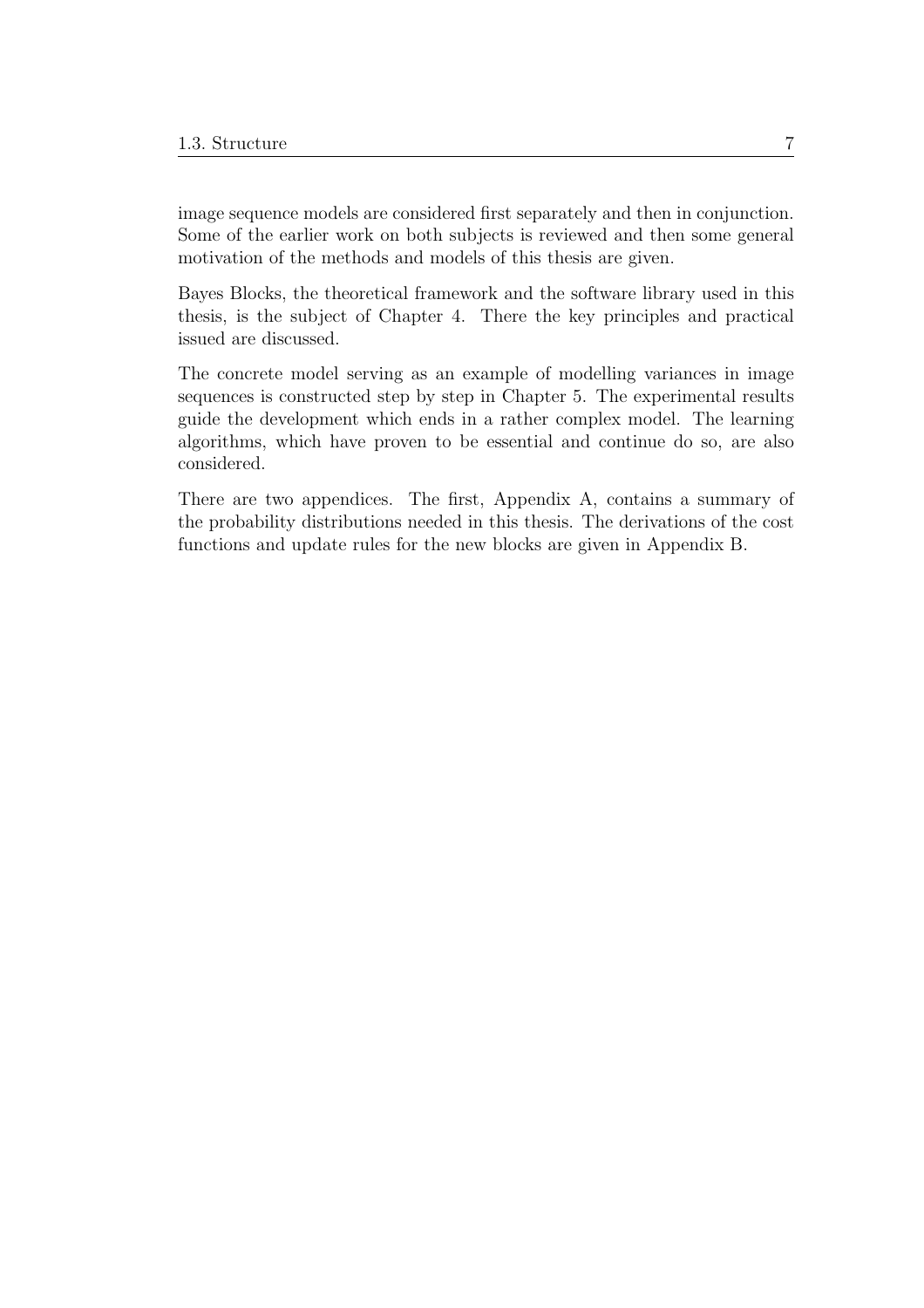# Chapter 2

# Bayesian Inference

Bayesian inference is a methodology based on Bayesian probability theory. Although Bayes' rule, the most essential part of Bayesian inference, has been known for several centuries, the firm theoretical ground was developed only in the 1940s. Practical usage of Bayesian methods has gained more popularity recently due to better computational resources and development of better approximating methods making Bayesian inference tractable even in very complex problems.

### 2.1 Bayesian probability theory

The entire Bayesian probability theory can be derived from a set of simple intuitive axioms concerning rational and consistent reasoning. These axioms were introduced by Cox [9, 10].

One characteristic of Bayesian probability theory is that all probabilities are conditional or subjective. Hence the probability of a proposition A,  $p(A)$ , without reference to any context, is not meaningful. Only with a given prior *information I*, is the probability  $p(A | I)$  reasonable.

The fundamental rules of probability theory derivable from Cox's axioms are the product rule and the sum rule. Given three propositions  $A, B, I$  the product rule states that

$$
p(AB | I) = p(A | BI)p(B | I)
$$

where  $AB$  means the logical and of propositions  $A$  and  $B$ . The sum rule says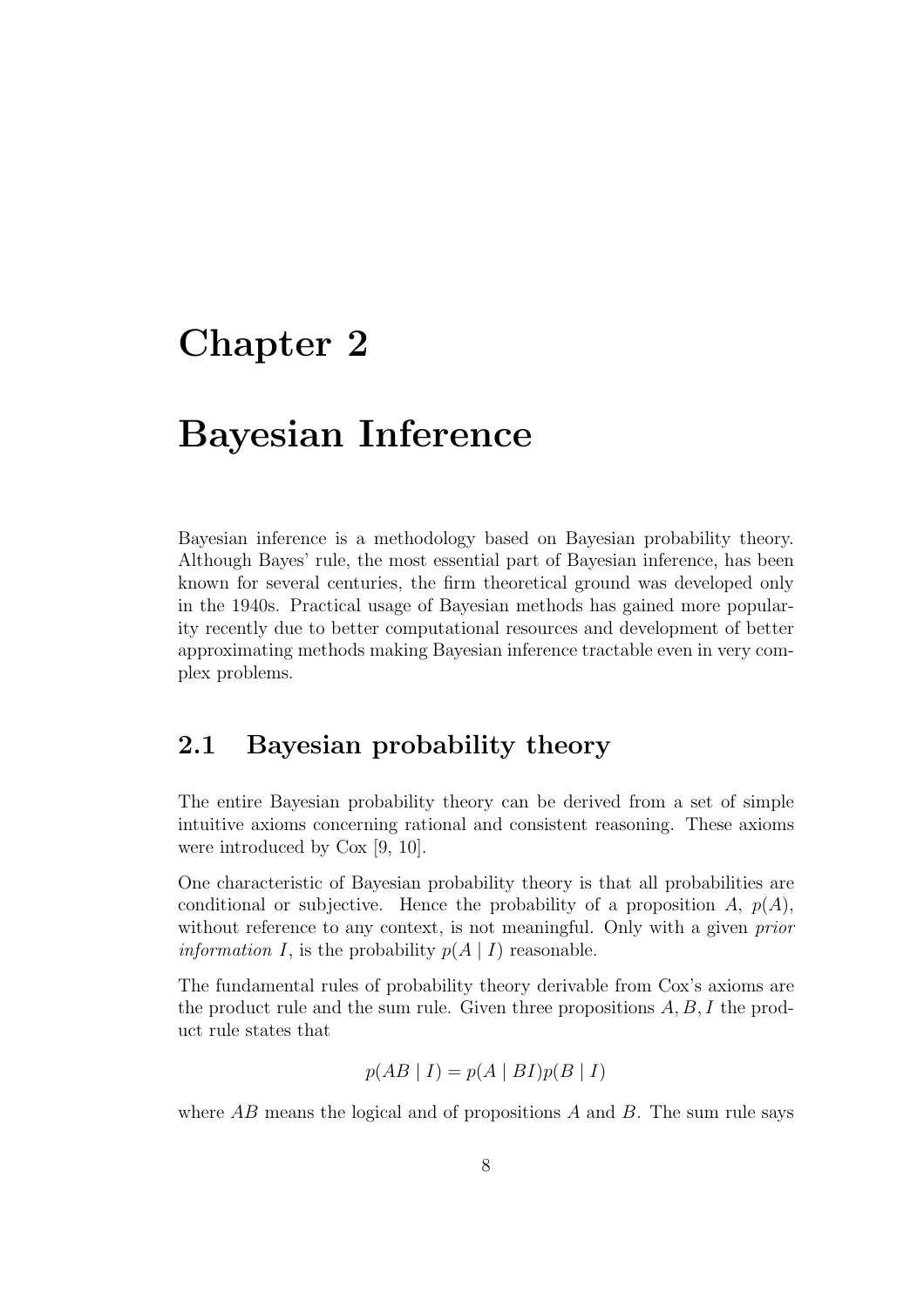that

$$
p(A | I) + p(\neg A | I) = 1
$$

where  $\neg A$  is the logical negation of proposition A. These rules extend straightforwardly to continuous variables. From the product rule one can derive the most import tool of Bayesian inference, the Bayes' rule:

$$
p(A \mid BI) = \frac{p(B \mid AI)p(A \mid I)}{p(B \mid I)}
$$
\n(2.1)

If we have *n* propositions,  $A_1, A_2, \ldots, A_n$ , which are exclusive and exhaustive meaning that  $p(A_iA_j \mid I) = 0$ ,  $\forall i \neq j$  and  $\sum_{i=1}^n p(A_i \mid I) = 1$ , we can apply another important tool, the marginalization principle:

$$
p(B | I) = \sum_{i=1}^{n} p(B | A_i I) p(A_i | I)
$$
 (2.2)

Now, considering the proposition  $B$  as the data that we observe, and the probabilities  $p(B \mid A_i, I)$  as the model for the data, we can immediately see the significance of  $(2.1)$  and  $(2.2)$ . Using them, we can turn our prior beliefs,  $p(A_i | I)$ , to posterior probabilities  $p(A_i | B, I)$  where the information that we got from the data B has been included.

Apart from Cox's book [10], a good account on fundamental issues of Bayesian inference can be found in [31]. More practically oriented approach on applying Bayesian theory can be found in [14, 6].

### 2.2 Constructing probabilistic models

To make inferences in the Bayesian framework about some parameters  $\boldsymbol{\theta}$  based on observations **X**, we need a model for the data,  $p(\mathbf{X} | \boldsymbol{\theta}, I)$ , and a prior for the parameters,  $p(\theta | I)$ . Then we can obtain the posterior distribution of the parameters by an application of Bayes' theorem. In the following subsections the construction of models and choosing of priors are considered.

#### 2.2.1 Hierarchical models

Complex models are usually constructed hierarchically specifying the model as a product of many simpler models. Consider a model where the data depends only on a subset of variables  $\theta$ , say  $\theta_1$ , and these variables in turn depend on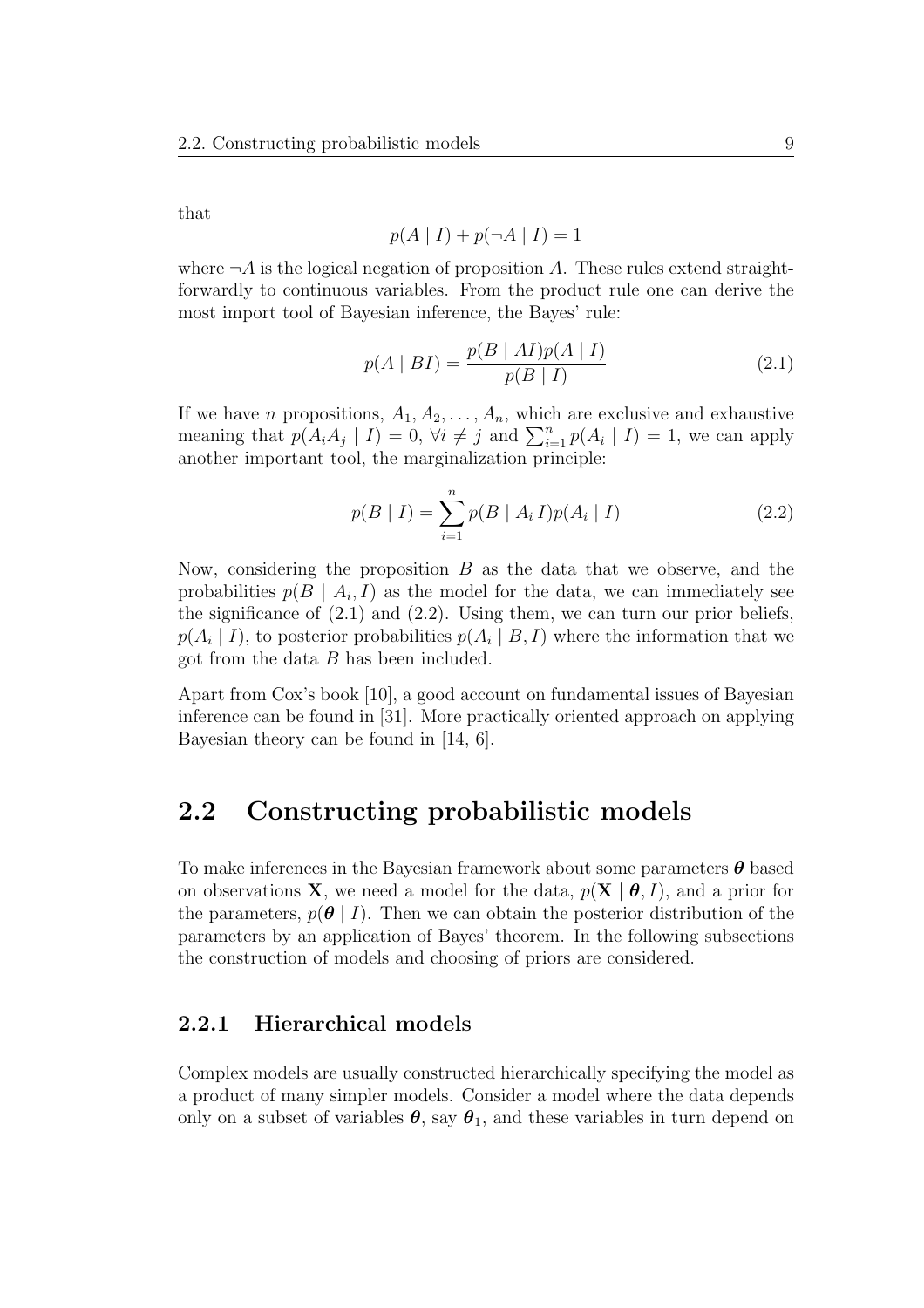another subset of variables, say  $\theta_2$ . We can continue this construction until finally the pdf of variables  $\theta_n$  depends only on the model I. Then the joint distribution  $p(\mathbf{X}, \boldsymbol{\theta} \mid I)$ , needed in the computation of the posterior probability distribution of  $\theta$ , factors into  $n+1$  terms. Denoting  $\theta_{-k} = \theta \setminus \bigcup_{i=1}^{k} \theta_i$ 

$$
p(\mathbf{X}, \boldsymbol{\theta} | I) = p(\mathbf{X} | \boldsymbol{\theta}, I)p(\boldsymbol{\theta} | I)
$$
  
=  $p(\mathbf{X} | \boldsymbol{\theta}_1, I)p(\boldsymbol{\theta}_1 | \boldsymbol{\theta}_{-1}, I)p(\boldsymbol{\theta}_{-1} | I)$   
=  $p(\mathbf{X} | \boldsymbol{\theta}_1, I)p(\boldsymbol{\theta}_1 | \boldsymbol{\theta}_2, I)p(\boldsymbol{\theta}_2 | \boldsymbol{\theta}_{-2}, I)p(\boldsymbol{\theta}_{-2} | I)$   
:  
=  $p(\mathbf{X} | \boldsymbol{\theta}_1, I)p(\boldsymbol{\theta}_1 | \boldsymbol{\theta}_2, I)p(\boldsymbol{\theta}_2 | \boldsymbol{\theta}_3, I) \cdots p(\boldsymbol{\theta}_{n-1} | \boldsymbol{\theta}_n, I)p(\boldsymbol{\theta}_n | I)$ 

It will be seen in Section 2.4 that this factoring of the joint pdf plays a major role in connection with variational Bayesian learning.

#### 2.2.2 Conjugate priors

In conjunction with hierarchical models, it is typical to use *conjugate priors* [14]. Looking at the Bayes rule,

$$
p(\theta \mid x, I) \propto p(x \mid \theta, I)p(\theta \mid I)
$$
\n(2.3)

it can be seen that the posterior is essentially the product of the likelihood function and the prior of  $\theta$ . When this product, i.e. the posterior of  $\theta$ , has the same functional form as the prior, it said that prior is conjugate to the likelihood. For example the likelihood function of the mean parameter of a normal distribution has the normal distribution as its conjugate prior. Consider the following example

$$
p(x | \theta, I) = \mathcal{N}(x | \theta, \sigma_x^2)
$$

$$
p(\theta | I) = \mathcal{N}(\theta | \mu_\theta, \sigma_\theta^2)
$$

Here the posterior is  $p(\theta | x, I) = \mathcal{N}(\theta | \mu, \sigma^2)$ , with

$$
\sigma^2 = \left(1/\sigma_x^2 + 1/\sigma_\theta^2\right)^{-1} \quad \text{and} \quad \mu = \sigma^2 \left(x/\sigma_x^2 + \mu_\theta/\sigma_\theta^2\right) \tag{2.4}
$$

The result is obtained by directly expanding the product in Eq. (2.3) and combining the quadratic forms inside the exponentials. Conjugate priors play a major role also in variational learning, see Appendix B for several examples.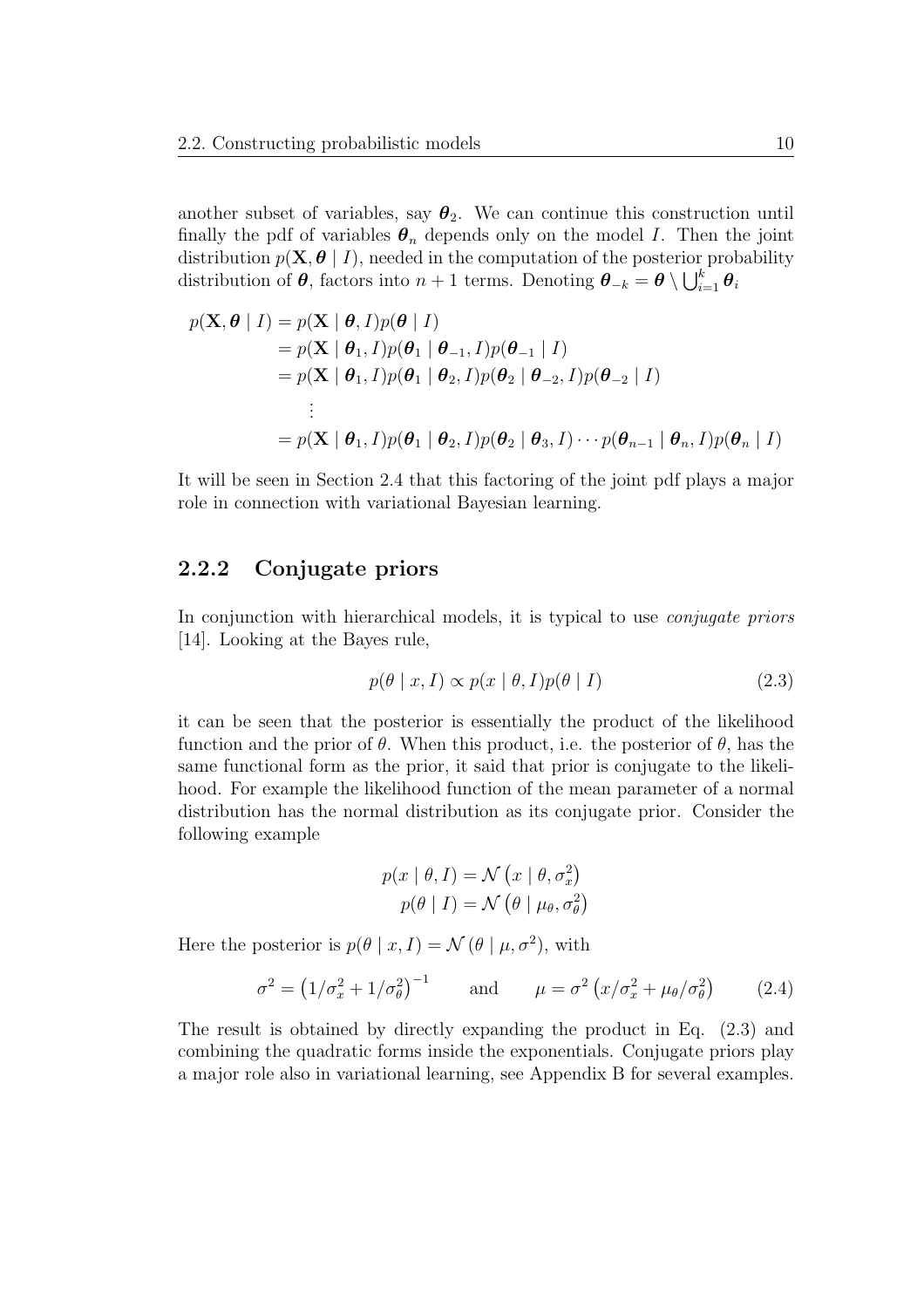### 2.3 Standard methods for posterior inference

Computing density values from the unnormalized posterior distribution is easy. What is difficult, is summarizing the posterior. As an example we can consider the problem of finding the predictive distribution of a new observation  $\bf{x}$  given the observed data  $X$ . This is done by integrating over the posterior distribution

$$
p(\mathbf{x} \mid \mathbf{X}, I) = \int p(\mathbf{x}, \boldsymbol{\theta} \mid \mathbf{X}, I) d\boldsymbol{\theta} = \int p(\mathbf{x} \mid \boldsymbol{\theta}, I) p(\boldsymbol{\theta} \mid \mathbf{X}, I) d\boldsymbol{\theta}
$$
 (2.5)

Calculating this integral is intractable in all but the simplest cases. In fact we don't usually even have the evidence term  $p(X \mid I)$  which is required for the evaluation of  $p(\theta | X, I)$ . The thing that we learn from (2.5) is that most emphasis is put on the values of  $\theta$  which are in the region of high probability *mass.* Hence, if the distribution  $p(\theta | X, I)$  is approximated in one way or another, by replacing it with a single point for example, the approximation must be such, that it concentrates on the areas of high probability mass.

In the following subsections, the standard methods for posterior inference are reviewed.

#### 2.3.1 Methods based on point estimates

A point estimate is, as the name implies, one point from the posterior distribution (or from the likelihood) function which should preferably be a good summary of the whole distribution. The methods belonging to this category include maximum likelihood, maximum a posterior and Laplace's method.

#### ML

The maximum likelihood estimation aims at finding a point  $\theta$  which maximizes the likelihood function  $p(X | \theta, I)$ . Instead of maximizing the likelihood itself, the usual approach is to find the maximum of the logarithmic likelihood  $\log p(X | \theta, I)$ . If the likelihood has a factorial form, as it usually does, taking the logarithm splits it into a sum of simple terms.

#### MAP

The maximum a posterior estimation is essentially the same as ML estimation with the exception that prior pdf,  $p(\theta | I)$ , is now also included. If we have only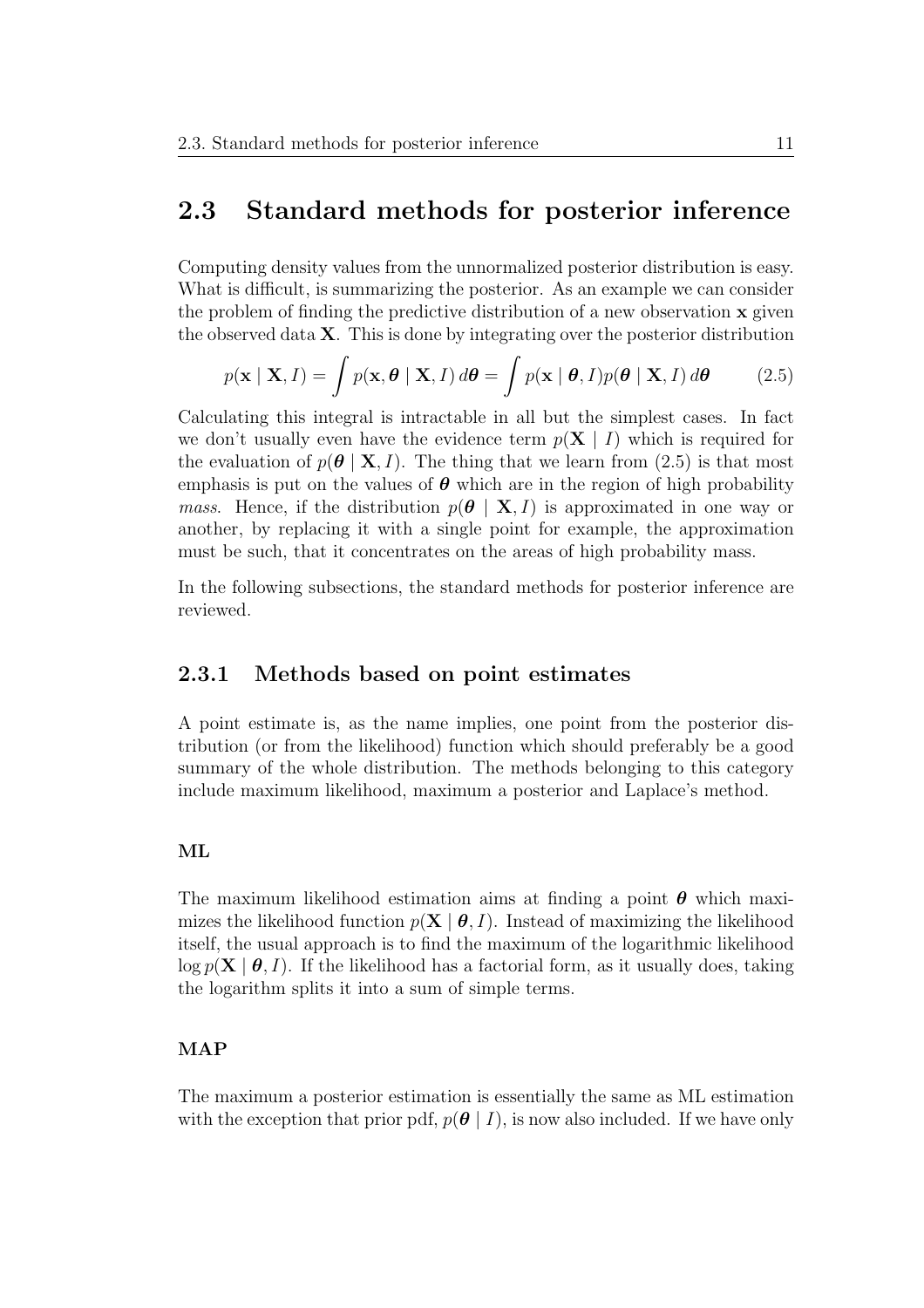very vague prior information about  $\theta$ , meaning that the prior pdf is essentially a constant in the region of interest, the MAP and ML yield the same results.

#### Laplace

Laplace's method is based on the idea of fitting a simple distribution to the mode of the posterior pdf. If we perform a second order Taylor series expansion of the log posterior at the mode, it turns out that the optimal approximating distribution is a Gaussian, with the mode as its mean and the variance computed from the second derivative of the posterior.<sup>1</sup> The variance can then be interpreted as the inaccuracy of the point estimate. Also the normalizing constant of the true posterior can be approximated by using the normalizing constant of the Gaussian approximation [40].

#### Remarks about point estimation

Although successful in many simple models, point estimates can be troublesome in more complex models. This is due to the fact that high probability density doesn't necessarily imply high probability mass. The distribution  $p(x,y | I)$  in Figure 2.1 serves as a schematic illustration. There there are two spikes, a narrow and a wide one. The narrow one is somewhat higher than the wide one and hence point estimation method would yield an estimate from that spike. However, the wider spike (or more appropriately bump) contains approximately ten times more probability mass than the narrow one. Hence, if we were to draw samples from that distribution only one tenth of them would be from the narrow one, although our point estimation method prefers it.

This problem is considered in Section 3.1.1 in a concrete situation where it arises when one is trying to jointly model both means and variances.

#### 2.3.2 Sampling methods

A way to approximate an integral of the form

$$
\langle f(\boldsymbol{\theta}) \rangle = \int f(\boldsymbol{\theta}) p(\boldsymbol{\theta} \mid \mathbf{X}, I) d\boldsymbol{\theta}
$$

<sup>&</sup>lt;sup>1</sup>The mode is the MAP-solution.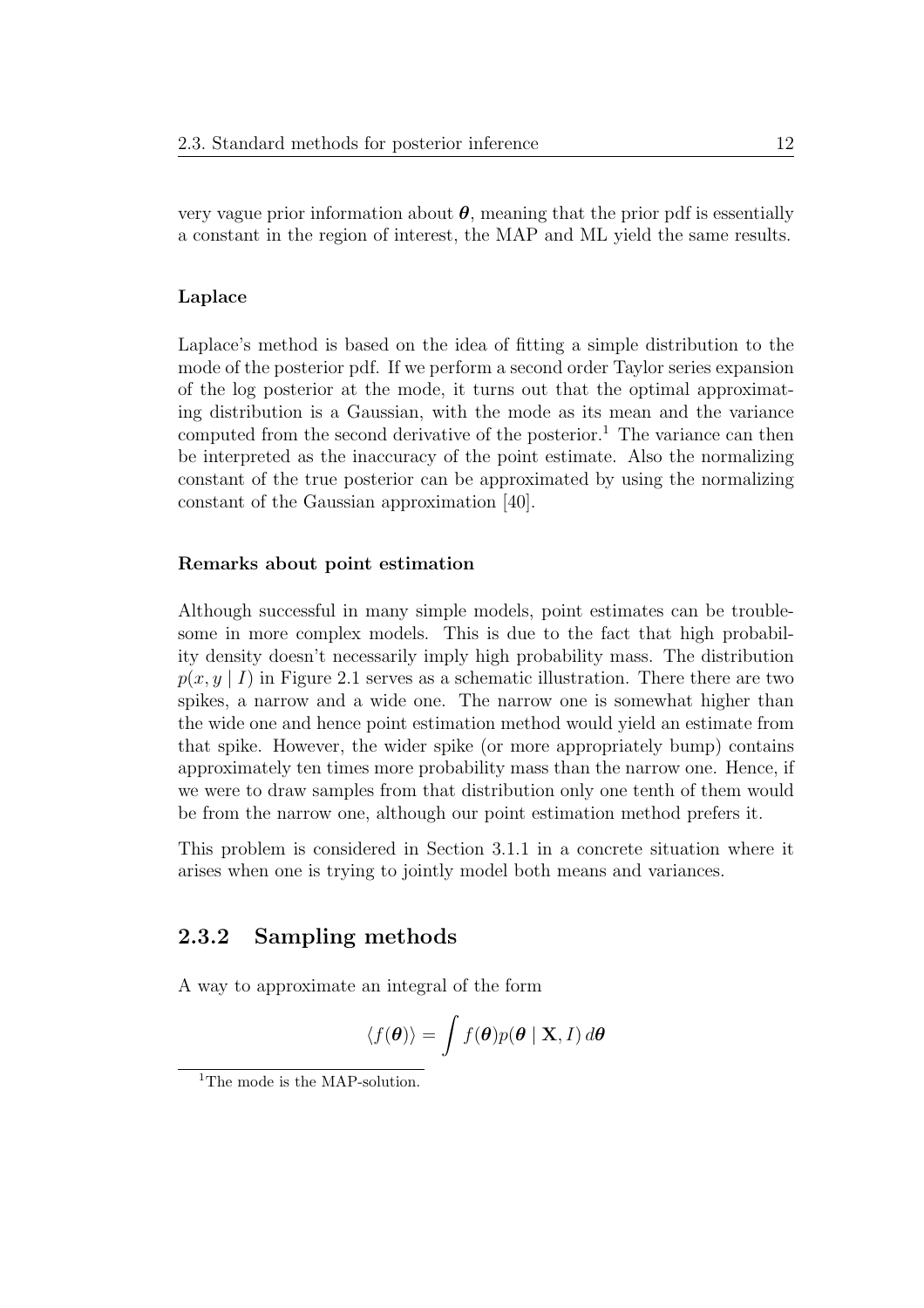

Figure 2.1: The probability distribution  $p(x, y \mid I)$  containing two peaks.

is to generate independent samples,  $\theta_1, \theta_2, \ldots, \theta_N$ , from the distribution  $p(\theta | \theta)$  $X, I$  and to compute the average

$$
\langle f(\boldsymbol{\theta}) \rangle \approx \frac{1}{N} \sum_{i=1}^{N} f(\boldsymbol{\theta}_i)
$$

We would often like to compute these kinds of integrals to summarize our posterior distribution. Hence, the problem of generating independent samples from a complex distribution is a very relevant problem to estimation.

For the actual generation of the samples, there exists numerous ways. Elementary distributions such as uniform and Gaussian are easily sampled but arbitrary distributions require special means. Most popular approaches are the Markov chain Monte Carlo (MCMC) methods, originally due to Metropolis [41] and Hastings [16]. Using these methods one generates a chain of samples starting from some random point. The next sample candidate is chosen according to a jumping distribution. The candidate is selected or rejected based on the true (unnormalized) posterior in a way that favors samples from the area of high probability density. It can be shown, that with rather general assumptions, the distribution of the samples will eventually converge to the true posterior.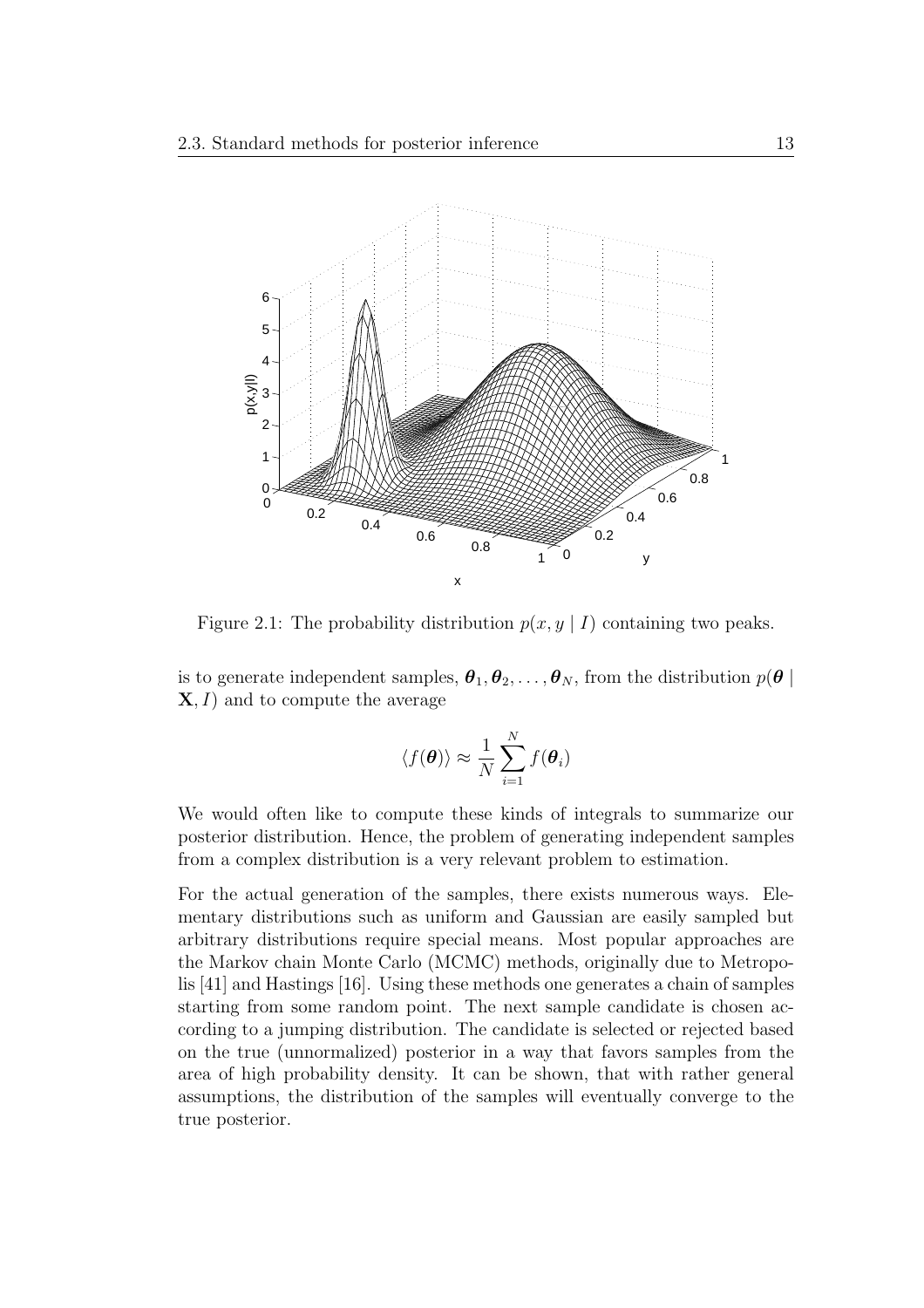One of the problems with MCMC methods is that there is no fool proof way to know whether the sequence has converged or not. It may require a vast amount of samples before it happens. Hence MCMC methods and sampling methods in general are not suitable for very large models containing even millions of parameters to be estimated.

Another problem of sampling is related to symmetries in models. Considering the ICA model [26],  $\mathbf{x} = \mathbf{A}\mathbf{s}$ , we see that by changing the signs of  $\mathbf{A}$  and  $\mathbf{s}$ we should have an equally good solution. Now, if our sampling method has worked and produced samples from both of these solutions the mean is zero for both A and s.

### 2.4 Variational learning

The key idea in variational Bayesian learning is to approximate the true posterior,  $p(\theta | \mathbf{X}, I)$ , with another distribution,  $q(\theta)$ , having simpler functional form. One of the variants of variational learning, ensemble learning, was introduced in [18]. It can be seen as a special case of variational free energy minimization of Feynman and Bogoliubov [12]. In ensemble learning, the misfit between the approximating pdf and the true posterior pdf is measured using Kullback-Leibler divergence

$$
C_{\text{KL}} = D\left(q(\boldsymbol{\theta}) \left\| p(\boldsymbol{\theta} \mid \mathbf{X}, I)\right.\right) = \left\langle \log \frac{q(\boldsymbol{\theta})}{p(\boldsymbol{\theta} \mid \mathbf{X}, I)} \right\rangle_{q(\boldsymbol{\theta})} \tag{2.6}
$$

By defining the actual cost function to be used in the learning as

$$
\mathcal{C} = \mathcal{C}_{\text{KL}} - \log p(\mathbf{X} \mid I) = \left\langle \log \frac{q(\boldsymbol{\theta})}{p(\boldsymbol{\theta}, \mathbf{X} \mid I)} \right\rangle_{q(\boldsymbol{\theta})}
$$
(2.7)

we get rid of the intractable evidence term  $p(X | I)$ , which is a constant w.r.t  $q(\theta)$  anyway. The KL divergence is always non-negative, which enables us to compute a lower bound for the evidence term based on cost function:

$$
C = C_{\text{KL}} - \log p(\mathbf{X} \mid I) \ge -\log p(\mathbf{X} \mid I) \implies p(\mathbf{X} \mid I) \ge \exp(-C)
$$

Hence, by minimizing the cost function, we maximize a lower bound for the evidence.

Looking at the definition of the cost function, one might wonder how tractable it is after all. The tractability comes from the form of the approximating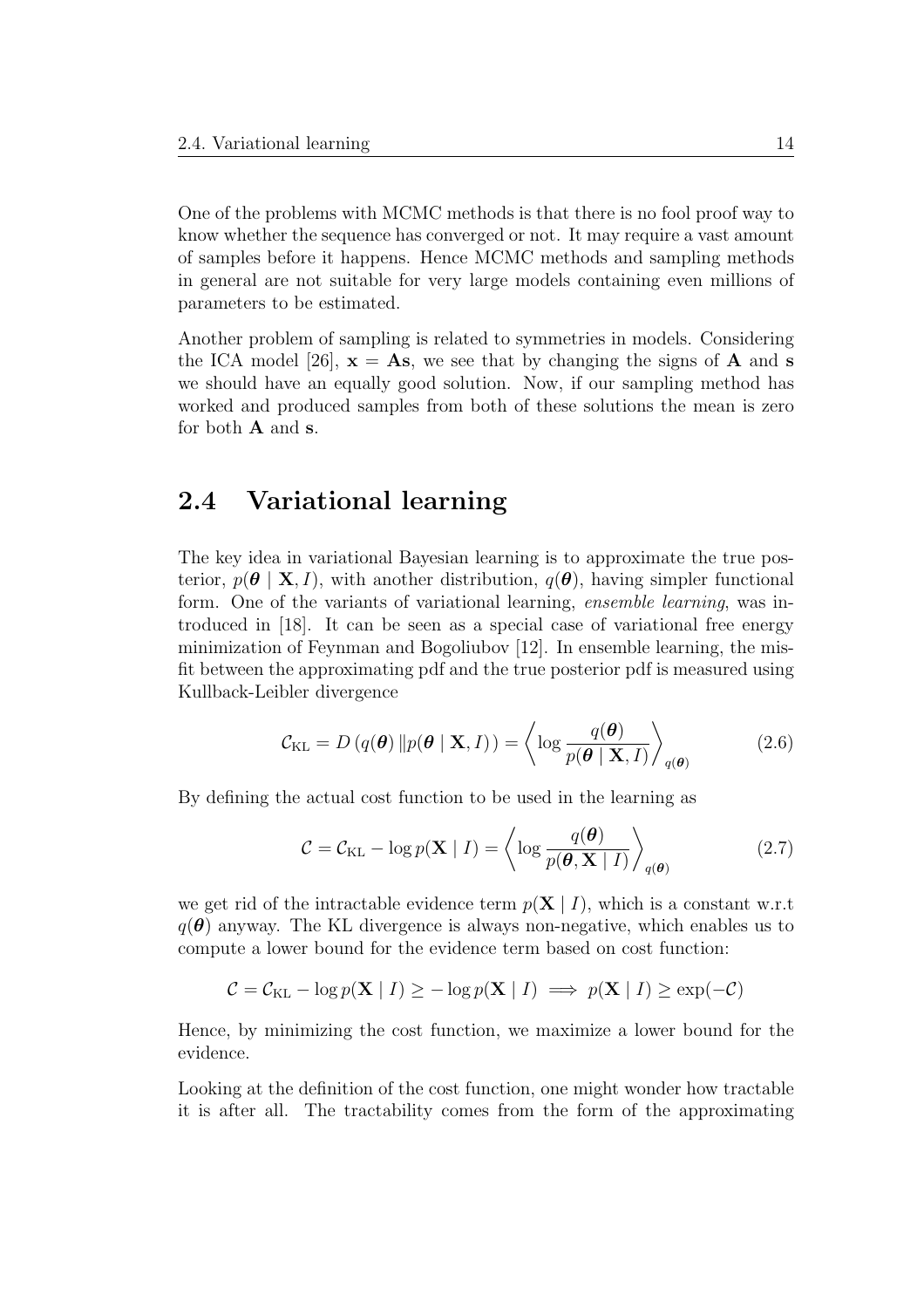distribution  $q(\theta)$  which is usually assumed to be a product of the form

$$
q(\boldsymbol{\theta}) = \prod_{i=1}^{N} q(\boldsymbol{\theta}_i)
$$
 (2.8)

In other words, we are assuming that the subsets of variables  ${\{\theta_i\}}_{i=1}^N$  are posteriorly independent. The most extreme case of this, is the assumption that all the variables are posteriorly independent of each other. In conjunction with a suitably factorial model  $p(\theta, \mathbf{X} \mid I)$ , the cost function splits to a set of separate terms which can be optimized one at a time using a cyclic update scheme. The straightforward approach is to just update each variable in its turn. But it is possible to greatly accelerate the learning by observing the individual updates and doing line search in that direction in the parameter space [20, 23].

We can further narrow the set of admissible approximating distributions by constraining the form of the factors  $q(\theta_i)$  to be for example Gaussians. When a restriction like this is applied, we are searching a fixed form solution. Without any restriction for the form of the factors the solution is said to be free form. These two different alternatives are considered in the following two subsections. For accounts on ensemble learning in general, see e.g. [38, 36].

The variational learning has several good aspects. Firstly, it is sensitive to probability mass instead of probability density. Therefore most problems that arise when using point estimation are avoided in the variational framework. Secondly, the method is not considerably computationally more demanding than point estimation and it is certainly much more efficient than sampling and hence applicable to problems of rather large cardinality. Accordingly ensemble learning has been successfully applied to large variety of different models, including linear ICA models [1, 34, 2, 42, 46], nonlinear ICA [35], nonlinear dynamic state-space models [53], switching state-space models [15] and multilayer networks [3] among others.

Variational learning has also some drawbacks. As any complex learning method, it is susceptible to local minima. The update is usually done for the distributions of a small subset of variables at time keeping the distributions of the other variables fixed. Hence it is guaranteed that the cost function decreases at every step, and if the cost function for the given model and data is bounded below (it doesn't unfortunately have to be), the learning converges at some stable point. In complex models it is almost certain that it is a non-global minimum — whether it is a good or a bad one, is mostly up to the learning algorithm. In addition to local minima, sometimes even the global optimum represents a solution that is not appropriate. For example Ilin and Valpola [30] showed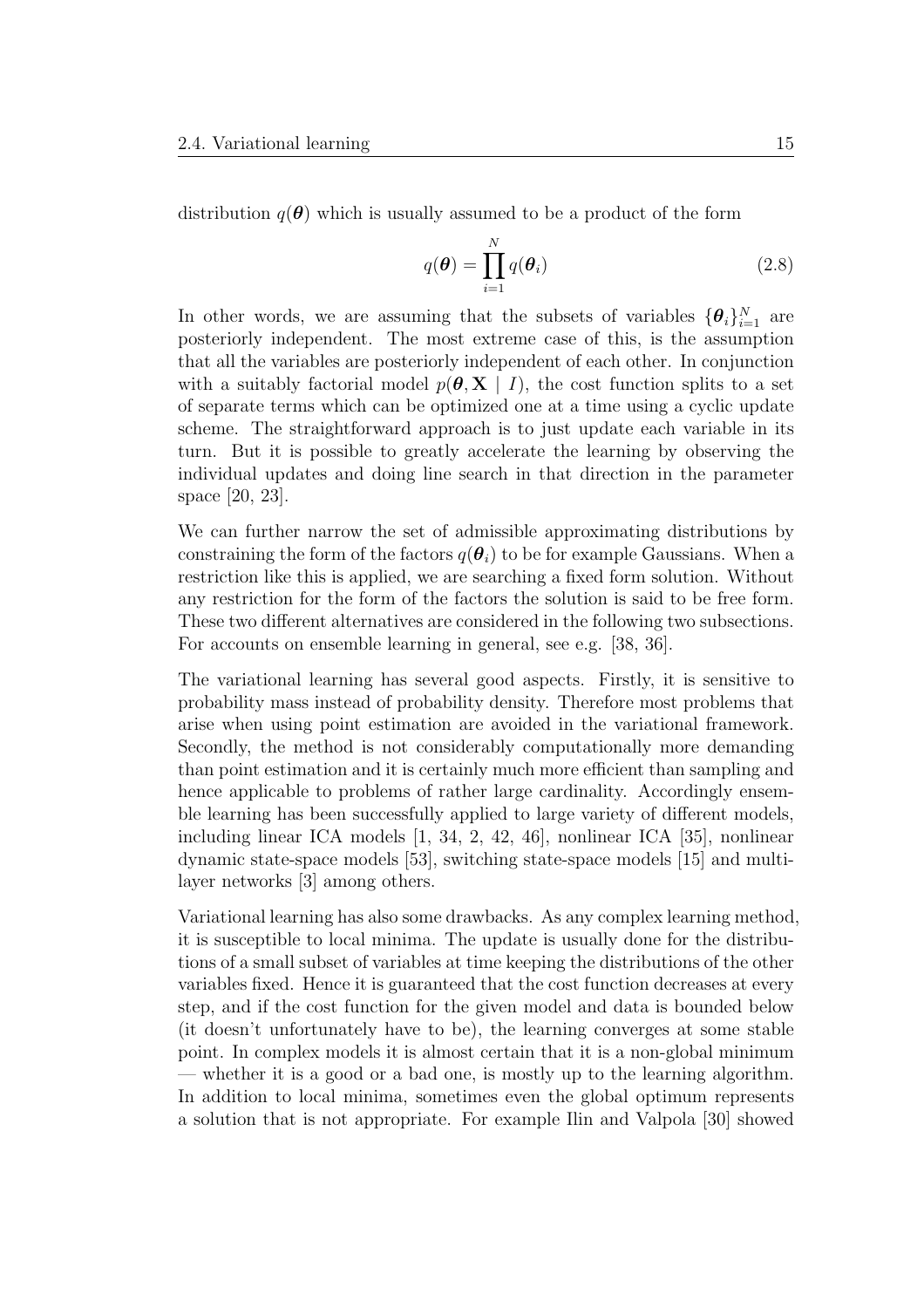that when a fully factorial approximating distribution is used in learning an ICA model, the cost function favors PCA type solutions.

#### 2.4.1 Fixed form solutions

Although usually the free form solution is easy to derive, the form of it might not be desirable. One example of this is the posterior of a variance parameter of a Gaussian variable. Parameterizing the variance on the log scale means that likelihood function of the variance is of the form

$$
\exp\left\{\frac{1}{2}v - C\exp(v)\right\}
$$

where  $C$  is a positive constant. Combining this with a Gaussian prior for  $v$ yields a posterior which is not of any convenient form. It can still be rather well approximated with a Gaussian so we restrict the form of the approximation  $q(v)$  to be Gaussian.

#### 2.4.2 Free form solutions

As opposed to fixed form solutions, now the posterior factors,  $q(\theta_i)$ , in (2.8), are not assumed to have any fixed form such as Gaussian. Instead they are optimized to fit the real posterior using variational methods, whence the name variational Bayesian learning.

#### Calculus of variations

The optimization problems to be solved in the variational framework are of the form:

$$
\begin{cases}\n\text{minimize } C(q) = \int f(q(\boldsymbol{\theta}), \boldsymbol{\theta}) d\boldsymbol{\theta} \\
\text{subject to } \int q(\boldsymbol{\theta}) d\boldsymbol{\theta} = 1 \text{ and } q(\boldsymbol{\theta}) \ge 0 \,\forall \boldsymbol{\theta}\n\end{cases}
$$

Taking the equality constraint,  $\int q(\theta) d\theta = 1$ , into account leads to the following Lagrangian

$$
L(q,\lambda) = \int [f(q(\boldsymbol{\theta}), \boldsymbol{\theta}) + \lambda q(\boldsymbol{\theta})] d\boldsymbol{\theta} - \lambda
$$

We can neglect the inequality constraint and find the optimum in the larger set. If the optimum of the larger set falls to the admissible set, it is of course the optimum of the admissible set too.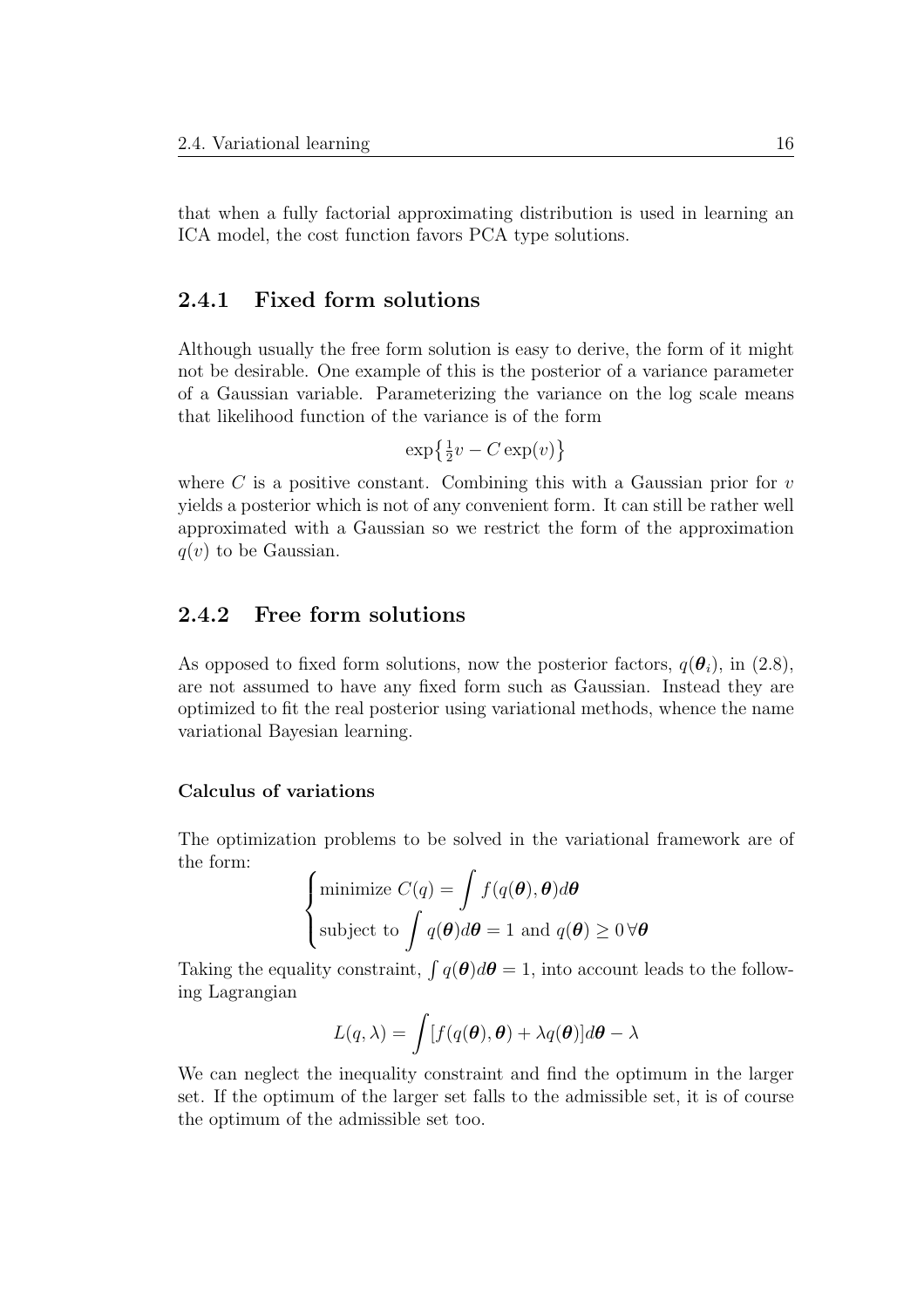The stable points and concurrently the solution to the problem can be found by setting the Fréchet differential [37],  $\delta L(q, \lambda; h)$ , to zero  $\forall h$ .<sup>2</sup>

For  $L$  the Fréchet differential is

$$
\delta L(q, \lambda; h) = \left\{ \frac{d}{d\alpha} L(q + \alpha h, \lambda) \right\}_{\alpha=0}
$$
  
= 
$$
\left\{ \frac{d}{d\alpha} \left[ \int [f(q(\theta) + \alpha h(\theta), \theta) + \lambda (q(\theta) + \alpha h(\theta))] d\theta - \lambda \right] \right\}_{\alpha=0}
$$
  
= 
$$
\int \left\{ \frac{d}{d\alpha} [f(q(\theta) + \alpha h(\theta), \theta) + \lambda (q(\theta) + \alpha h(\theta)] \right\}_{\alpha=0} d\theta
$$
  
= 
$$
\int \left\{ [f_q(q(\theta) + \alpha h(\theta), \theta) h(\theta) + \lambda h(\theta)] \right\}_{\alpha=0} d\theta
$$
  
= 
$$
\int [f_q(q(\theta), \theta) h(\theta) + \lambda h(\theta)] d\theta
$$
  
= 
$$
\int [f_q(q(\theta), \theta) + \lambda] h(\theta) d\theta
$$

where  $f_q$  denotes the derivative w.r.t. the first variable of f i.e.  $f_q = D_1 f$ . From the requirement that  $\delta L(q, \lambda; h)$  should be zero for all h it follows that

$$
f_q(q(\theta), \theta) + \lambda \equiv 0 \tag{2.9}
$$

#### Gibbs inequality

Gibbs inequality is an assertion about Kullback-Leibler divergence. It states that for any distributions p and q the KL-divergence  $D(p||q) > 0$  and the equality is obtained if and only if  $p = q$ . This provides a powerful way for deriving update rules.

#### Application

As a demonstration we solve a problem using both the solution derived using variational arguments (Eq. 2.9) and the Gibbs inequality. The solutions are the same, of course.

The model to be considered is shown graphically in Figure 2.2. The exact model equations do not matter at this point. When concerned about updating

<sup>&</sup>lt;sup>2</sup>Here h is a function belonging to the same vector space as the function q.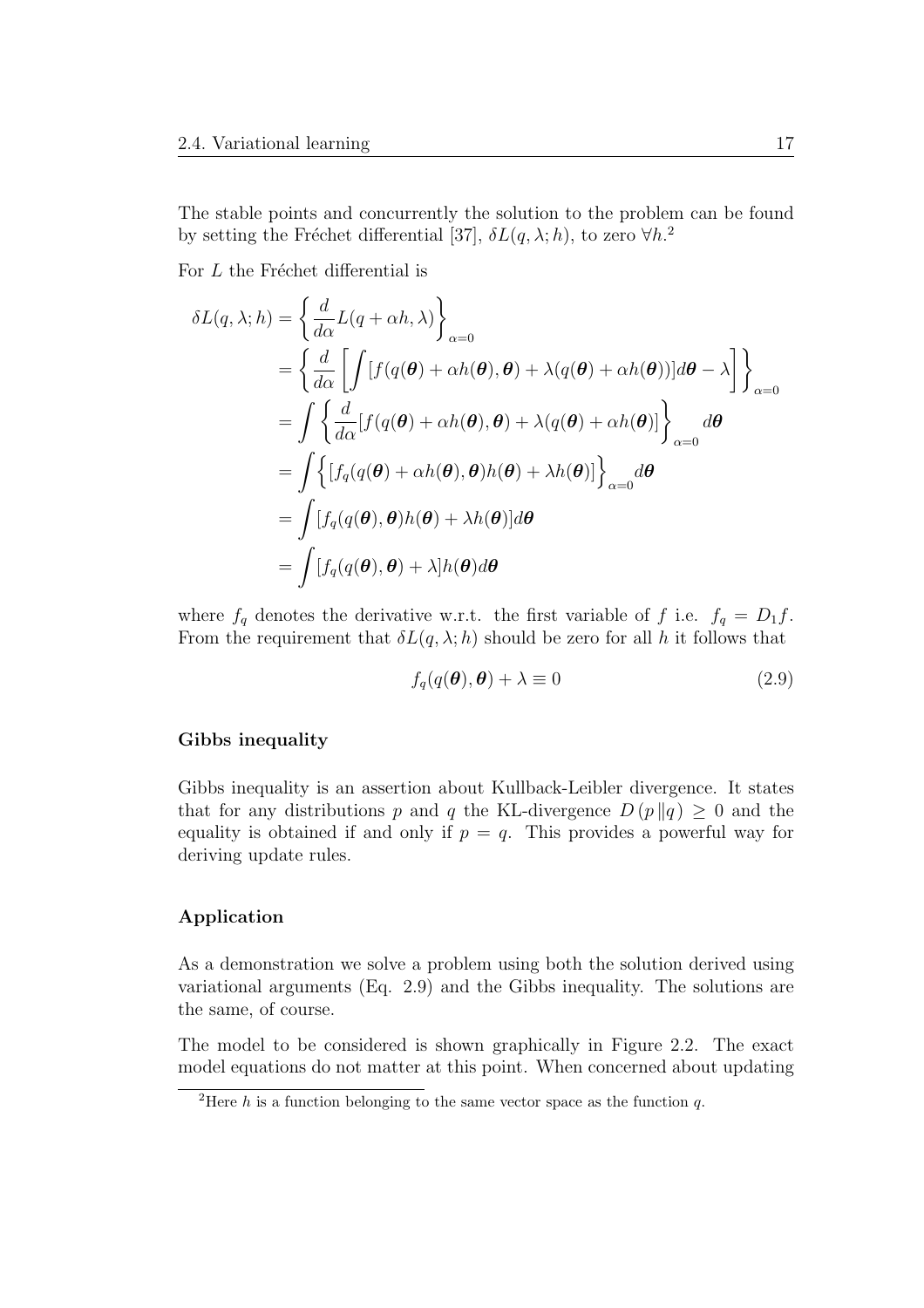

Figure 2.2: The example model. We are considering the updating of the variable  $\theta$  which is conditioned on  $\theta_p$ . The variable  $\theta_c$  is conditioned on the variables  $\theta_s$  and  $\theta$ .

the variable  $\theta$  in the model, the relevant part of the cost function (2.7) is

$$
\mathcal{C}_{\theta} = \left\langle \log \frac{q(\theta)}{p(\theta_c \mid \theta, \theta_s)p(\theta \mid \theta_p)} \right\rangle_{q(\theta, \theta_c, \theta_s, \theta_p)}
$$
(2.10)

Let us assume a factorial posterior approximation such that

$$
q(\theta, \theta_c, \theta_s, \theta_p) = q(\theta)q(\theta_c, \theta_s, \theta_p)
$$

While we are updating  $q(\theta)$ , the distribution over other variables, in this case  $q(\theta_c, \theta_s, \theta_p)$ , is kept fixed. We can manipulate (2.10)

$$
\mathcal{C}_{\theta} = \left\langle \log q(\theta) - \left\langle \log [p(\theta_c \mid \theta, \theta_s) p(\theta \mid \theta_p)] \right\rangle_{q(\theta_c, \theta_s, \theta_p)} \right\rangle_{q(\theta)}
$$

$$
= \left\langle \log \frac{q(\theta)}{\exp \left\langle \log [p(\theta_c \mid \theta, \theta_s) p(\theta \mid \theta_p)] \right\rangle_{q(\theta_c, \theta_s, \theta_p)}} \right\rangle_{q(\theta)} = D (q \mid h)
$$

where it is denoted

$$
h(\theta) = \exp \langle \log [p(\theta_c \mid \theta, \theta_s) p(\theta \mid \theta_p)] \rangle_{q(\theta_c, \theta_s, \theta_p)}
$$

Now, proceeding with the variational approach we see that

$$
D(q \| h) = \int q(\theta) \log \frac{q(\theta)}{h(\theta)} d\theta
$$

where  $f(q(\theta), \theta)$  of (2.9) can be identified as

$$
f(q(\theta), \theta) = q(\theta) \log \frac{q(\theta)}{h(\theta)}
$$

Now substituting  $f$  to  $(2.9)$  we get

$$
\log \frac{q(\theta)}{h(\theta)} + q(\theta) \frac{h(\theta)}{q(\theta)} \frac{1}{h(\theta)} + \lambda \equiv 0 \implies \log \frac{q(\theta)}{h(\theta)} + 1 + \lambda \equiv 0
$$
  

$$
\implies \log q(\theta) \equiv -\lambda - 1 + \log h(\theta) \implies q(\theta) = \exp(-\lambda - 1)h(\theta)
$$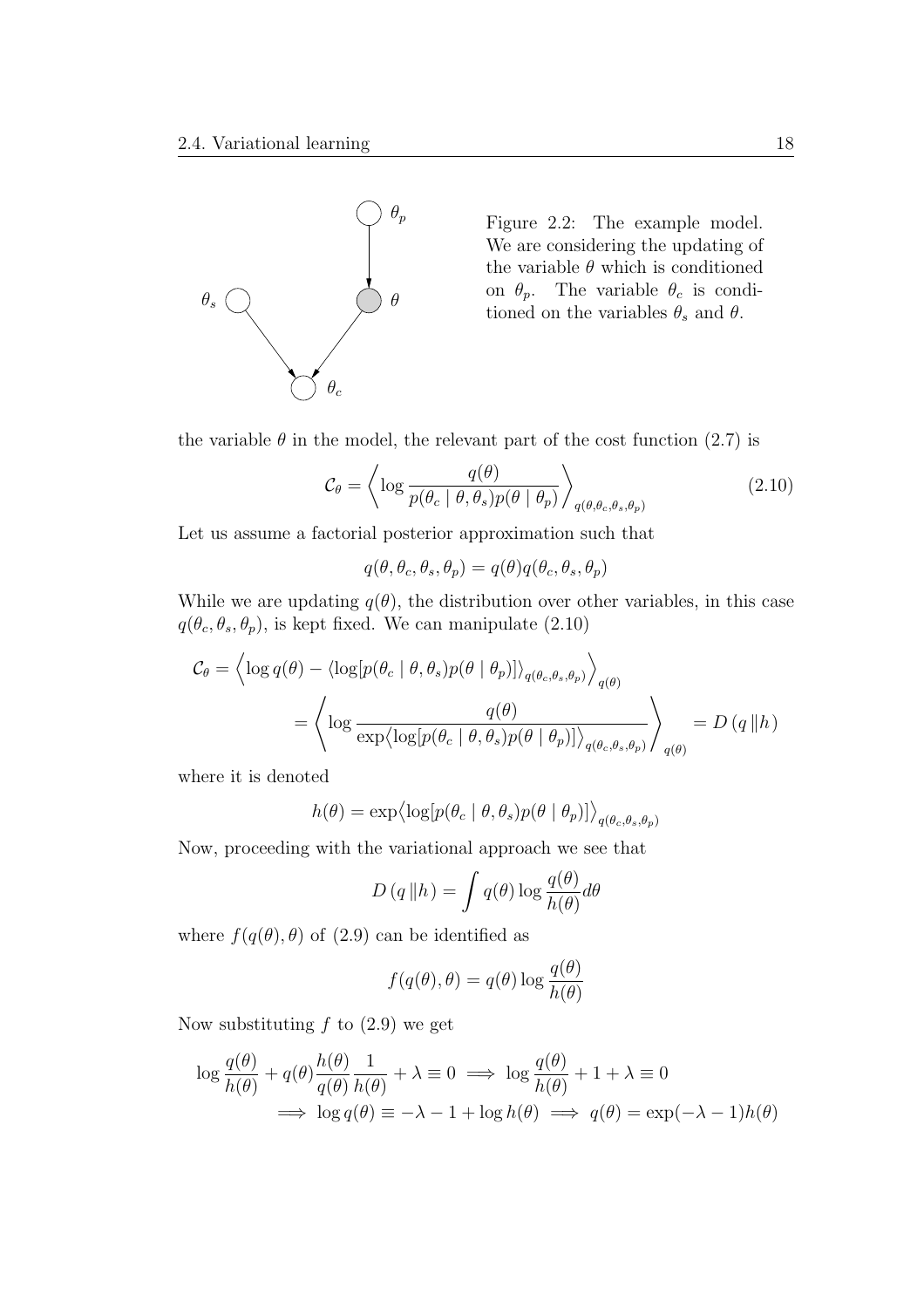The value of the Lagrange coefficient doesn't matter, it just scales the distribution properly. Hence, the solution is

 $q(\theta) \propto h(\theta)$ 

On the other hand, we could have directly invoked Gibbs' inequality for  $D(q||h)$ and obtained exactly the same result.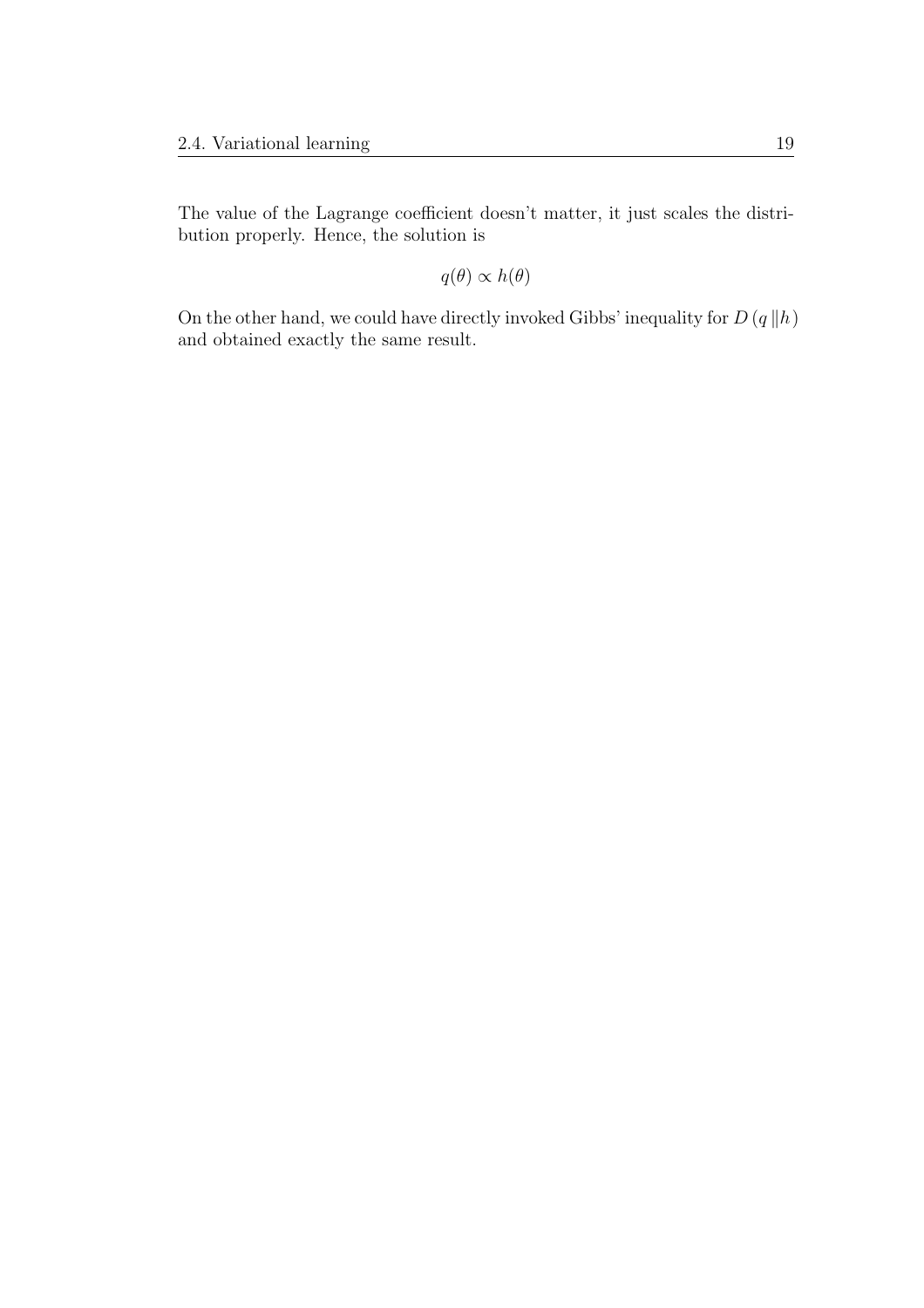# Chapter 3

# Variance Modelling in Image Sequences

### 3.1 Modelling variances

The modelling of variances can be understood to mean several things. One common problem is to estimate some single variance parameter which controls the noise level of the data. The more interesting case, and the one relevant to this thesis, is when the variance is allowed to vary over the time course. For example, if we assume a generative model for the observations, there is usually a time independent parameter that controls the amount of noise. This assumption of constant noise level might be wrong, however. It might be the case that there is more noise at certain instances of time than at others. One very good example, where the variance itself is of interest, is financial data. The economist even have their own term for the variance, *volatility*, which in essence describes how stable the stock price, or another similar quantity, is.

Estimation of variances, when done jointly with estimation of means, can be difficult. In the next sections, an example problem is considered and it is tried to be solved using first standard methods and then applying a variational method which is used later on in this thesis.

### 3.1.1 The basic problem

The basic problem with standard estimation methods when it comes to variances, is overlearning. Those methods usually give overconfident results about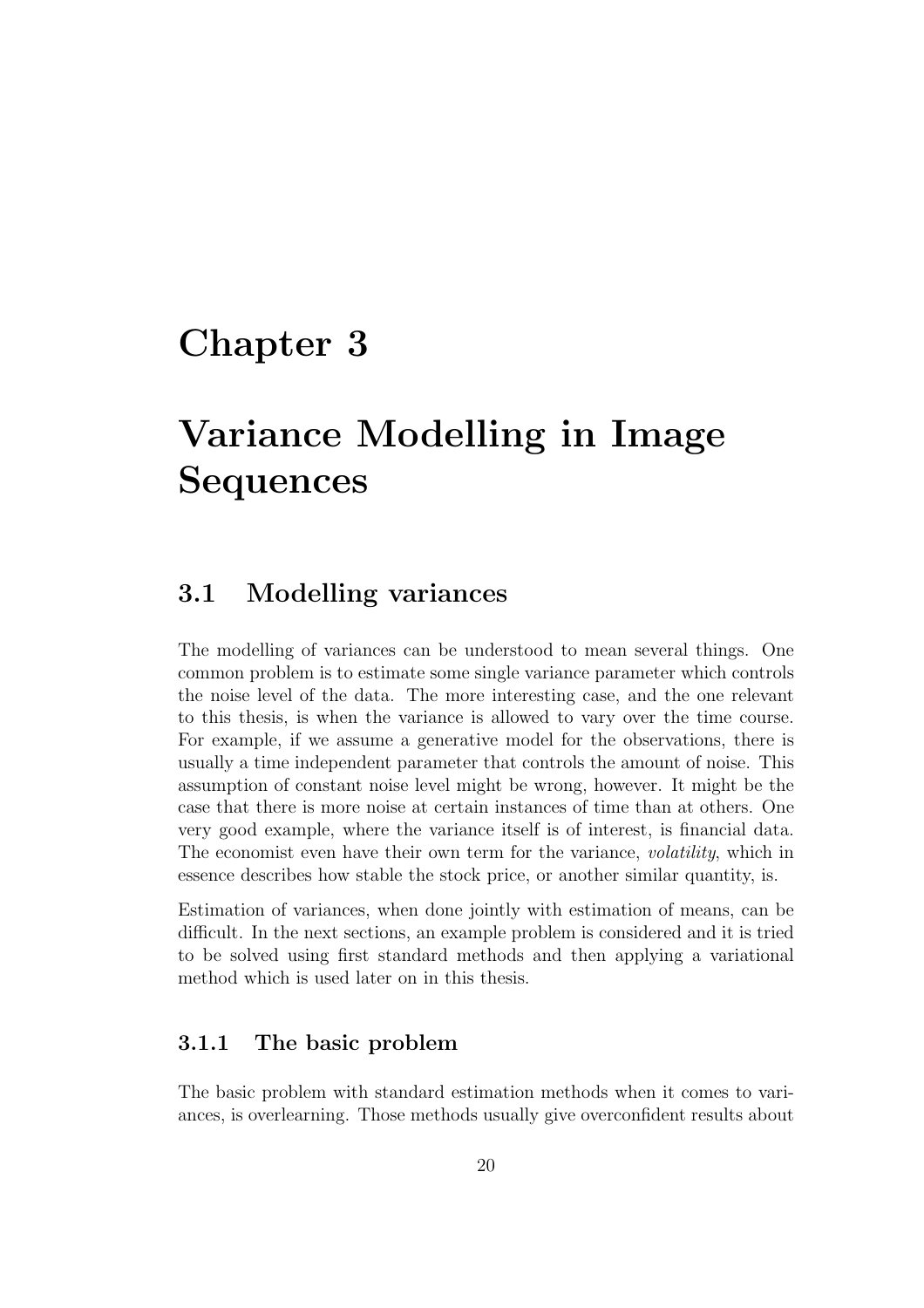noise levels or at worst, fail completely. This problem is demonstrated below.

Let us consider the simple example of estimating a one dimensional simplified factor analysis model summarized by the following set of equations

$$
p(x \mid s, v, I) = \mathcal{N}(x \mid s, \exp(-v))
$$
\n(3.1)

$$
p(s | I) = \mathcal{N}(s | 0, 1)
$$
\n
$$
(3.2)
$$

$$
p(v | I) = \mathcal{N}(v | 0, \sigma_v^2)
$$
\n(3.3)

The two parameters to be estimated here are the signal s and the noise (negative) log-variance v.

As a first approach let us ignore the priors and just try maximizing the likelihood,  $p(x \mid s, v, I)$ . Writing it explicitly out, we get

$$
p(x \mid s, v, I) = \frac{1}{\sqrt{2\pi \exp(-v)}} \exp\left\{-\frac{1}{2\exp(-v)}(x - s)^2\right\}
$$

$$
\propto \exp\left\{-\frac{1}{2}(x - s)^2 \exp(v) + \frac{1}{2}v\right\}
$$

Now setting  $s := x$  this simplifies to  $\exp(\frac{1}{2}v)$  which approaches infinity as we let  $v \to \infty$ . From these results given by ML estimation we conclude that the noise variance is zero and the observation is generated by replicating the source, no matter what the value of the observed variable  $x$  is. This is clearly a really bad case of overlearning given that we had only one observation to make these conclusions from. Another problem here is that, if we had written a numerical optimization algorithm for this estimation procedure, it would have crashed due to the infinite v.

As a second attempt we can include our prior probability distributions to our estimation. The joint unnormalized posterior of  $s$  and  $v$  is readily obtained by an application of Bayes theorem

$$
p(s, v \mid x, I) \propto p(x \mid s, v, I)p(s \mid I)p(v \mid I)
$$
  
=  $\mathcal{N}(x \mid s, \exp(-v)) \mathcal{N}(s \mid 0, 1) \mathcal{N}(v \mid 0, \sigma_v^2)$   
 $\propto \exp \{-\frac{1}{2}(x - s)^2 \exp(v) + \frac{1}{2}v - \frac{1}{2}s^2 - v^2/2\sigma_v^2\}$  (3.4)

Having observed  $x = 1$  and chosen the variance for the prior of v to be  $\sigma_v^2 = 5^2$ , we can plot the contours of this function as in Figure 3.1. Looking at the figure, it is clear that the optimum s is very near 1. Substituting  $s := 1 = x$  to Eq. (3.4) we are left with the expression  $\exp{\{\frac{1}{2}\}}$  $\frac{1}{2}v - v^2/2\sigma_v^2$ , which is optimized with  $v = \sigma_v^2/2$ . With  $\sigma_v^2 = 25$  it follows that the MAP solution for v is  $v^* = 12.5$ . This results is certainly better than the one obtained with ML, but it is still rather overconfident. It is also clear that the point  $(s^*, v^*) = (1, 12\frac{1}{2})$  is not a very good summary of the whole distribution as there is very little probability mass in the neighborhood of that point.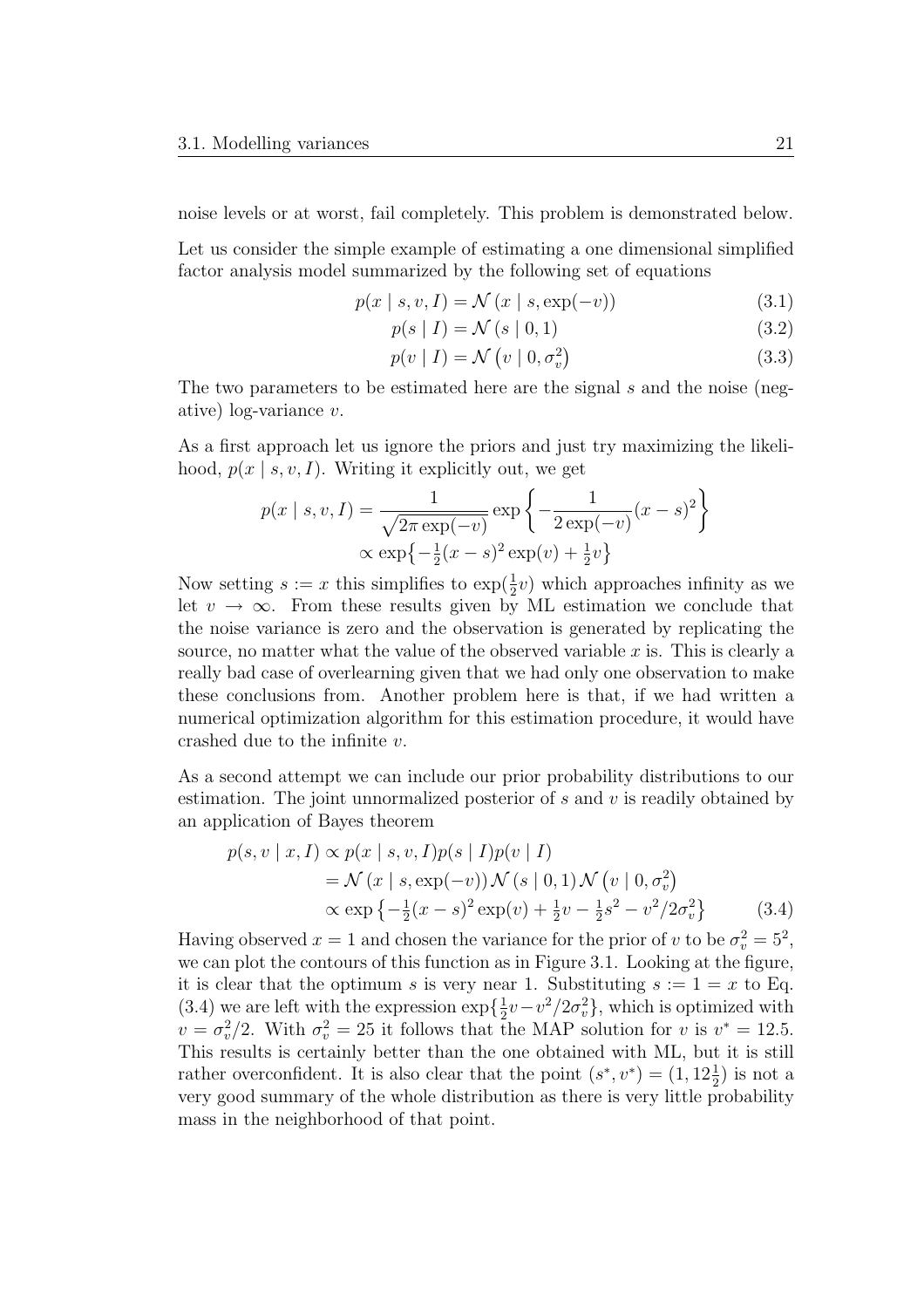

Figure 3.1: The joint posterior probability distribution  $p(s, v \mid x, I)$ .

#### 3.1.2 The variational approach

It was demonstrated in the previous section that point estimation does not give satisfactory results (if any at all) when jointly estimating both means and variances. The basic problem is that high probability density does not imply high probability mass. Hence a method that is sensitive to probability mass could be hoped to produce better results.

Let us still consider the model specified by Equations  $(3.1)$ ,  $(3.2)$  and  $(3.3)$ and let us try to estimate the parameters using variational Bayesian learning. First we have to choose the form of our approximating posterior distribution q. We can start with a factorial approximation  $q(s, v) = q(s)q(v)$  where the form of the factors is not restricted. The relevant part of the cost function (2.7) can be written as

$$
\int q(s,v) \log \frac{q(v)}{p(x \mid s, v, I)p(v \mid I)} ds dv
$$
  
= 
$$
\int q(v) \log \frac{q(v)}{p(v \mid I)} \int q(s)(-\log p(x \mid s, v, I)) ds dv
$$
 (3.5)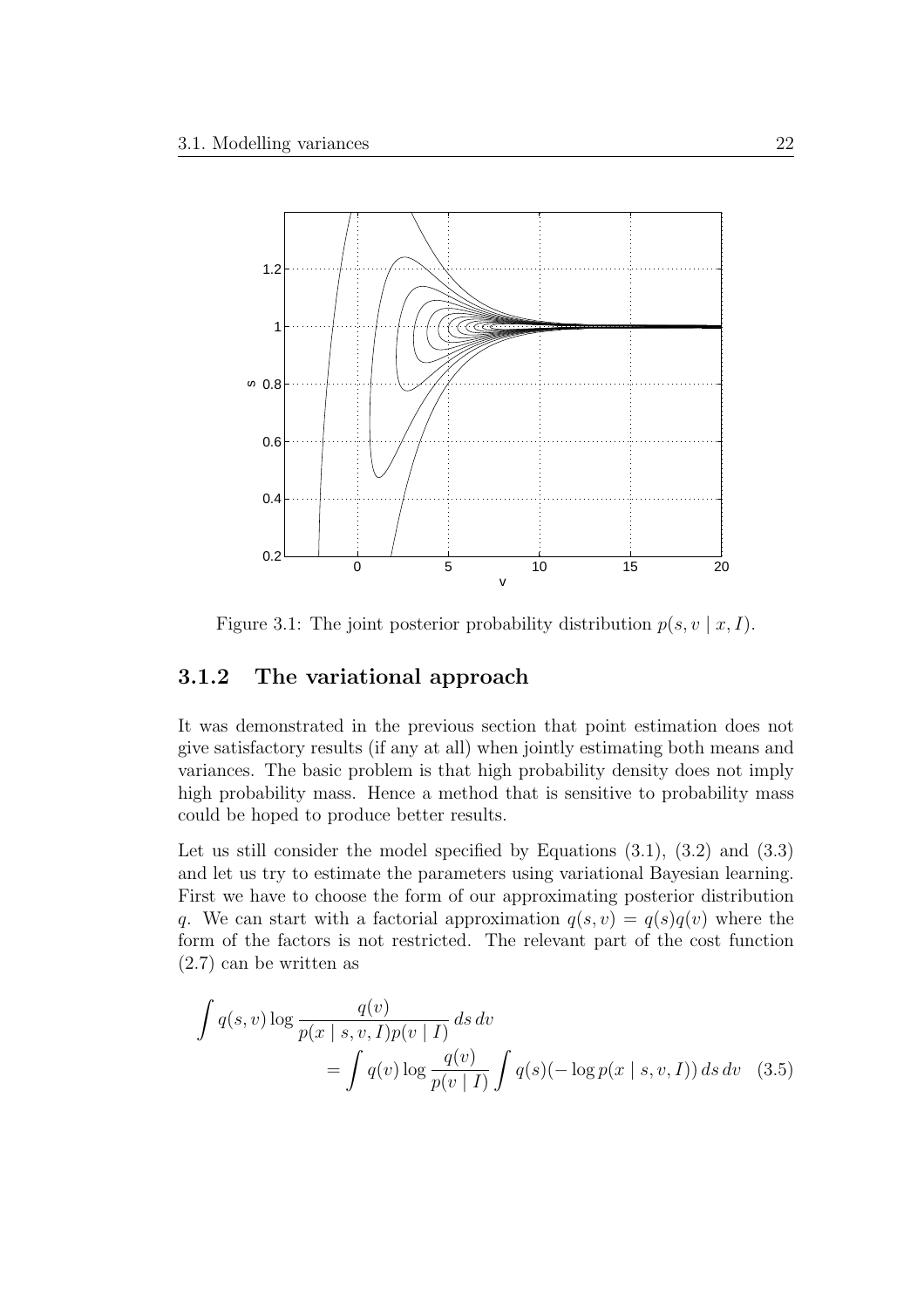The expectation of  $-\log p(x \mid s, v, I)$  over  $q(s)$  can be evaluated to yield

$$
\int q(s)(-\log p(x \mid s, v, I)) ds = -\int q(s)[\frac{1}{2}v - \frac{1}{2}\exp(v)(s - x)^{2}] ds + C
$$
  
=  $-\frac{1}{2}v + \exp(v) \int q(s)(s - x)^{2} ds + C$   
=  $-\frac{1}{2}v + \exp(v) [(\langle s \rangle - x)^{2} + \text{Var}\{s\}] + C$ 

Defining

$$
h(v) = \exp\left\{\frac{1}{2}v - \exp(v)\left[\left(\langle s \rangle - x\right)^2 + \text{Var}\{s\}\right]\right\}
$$

we see that Eq. (3.5) yields

$$
\int q(v) \log \frac{q(v)}{h(v) p(v | I)} dv = D (q(v) || h(v) p(v | I))
$$

Now, by Gibbs inequality, the cost function is optimized by setting  $q(v) \propto$  $h(v)p(v | I)$ . Unfortunately the optimal free form unnormalized  $q(v)$  is of such an inconvenient form that we cannot compute any expectations over it or even normalize it for that matter. In this case the only viable solution is to use a fixed form approximation of some convenient form. Looking at the Figure 3.2, it can be seen that Gaussian fixed form solution is an acceptable compromise. The more concentrated the prior for  $v$  is, the closer the fixed form solution will be to the free form one.

By fixing the form  $q(v)$  to be Gaussian,  $q(v) = \mathcal{N}(v | \bar{v}, \tilde{v})$ , the variational minimization problem of Eq. (3.5) is converted into an optimization problem of two real variables, the mean  $\bar{v}$  and the variance  $\tilde{v}$  of  $q(v)$ . Although the cost function can be written in closed form in the terms of  $\bar{v}$  and  $\tilde{v}$ , the optimal values cannot be solved analytically. However a fast algorithm for numerical optimization, based on Newtons method and fixed point iteration, has been derived by Valpola [50, 51].

Using this approach we can finally solve the example problem. The optimal approximating distribution is

$$
q(s, v) = q(s)q(v) = \mathcal{N}(s \mid 0.80, 0.20) \mathcal{N}(v \mid 0.41, 1.90)
$$

In Figure 3.3, this approximating posterior is plotted over the true one.

#### 3.1.3 The variance neuron

It might seem that the example model of the previous sections and the variational solution to it have very little relevance to real world problems, where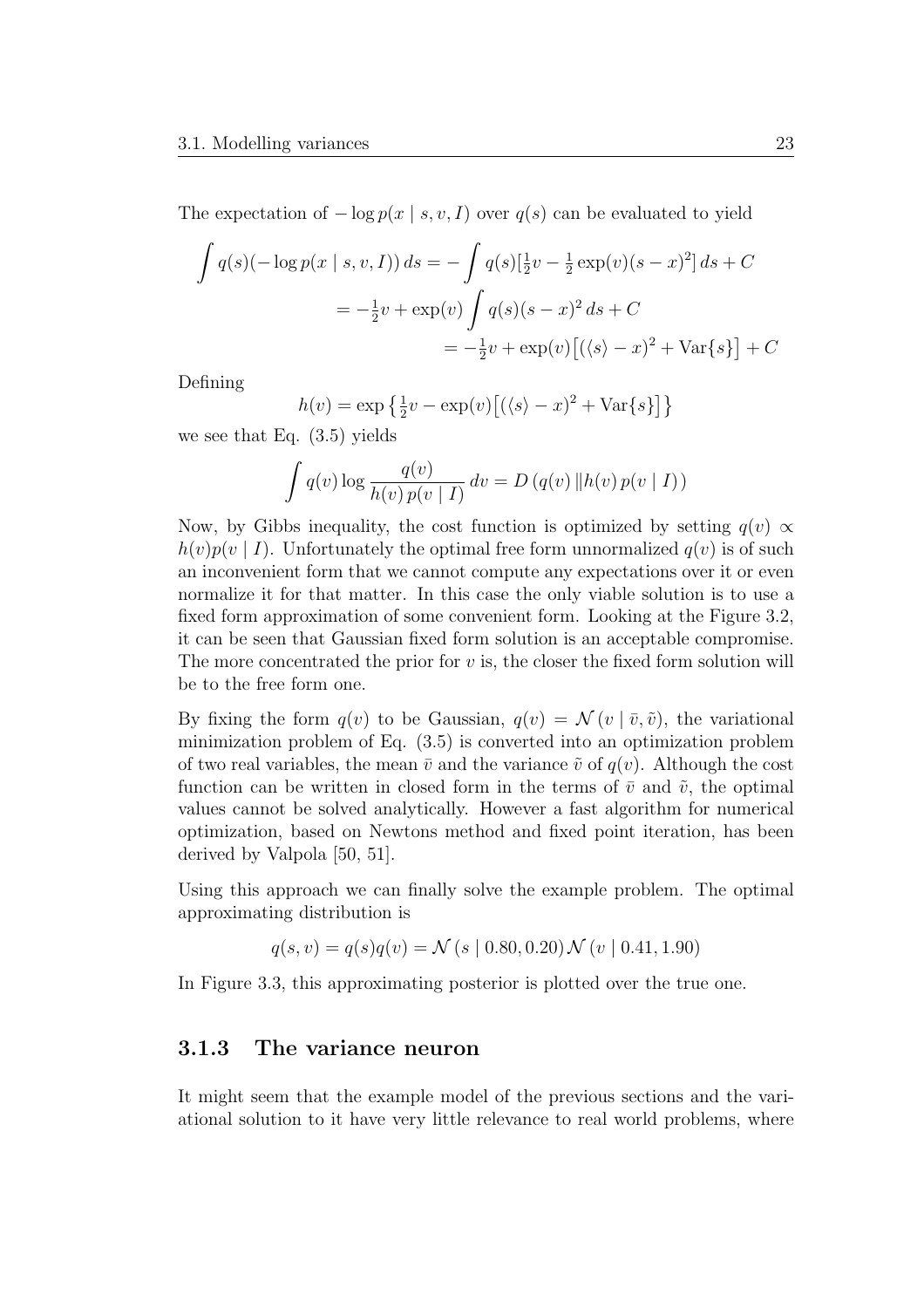

Figure 3.2: The free form approximating posterior probability distribution and the corresponding Gaussian fixed form solution.

we would like to have a much more complex model for the variance. Indeed, if we were to build a different model directly for the variance we would have to tune our learning algorithm appropriately. However, this can actually be circumvented by the introduction of so called variance neuron [51]. It is a time dependent Gaussian variable,  $u(t)$ , controlling the variance of another time dependent Gaussian variable  $\xi(t)$ 

$$
p(\xi(t) | \mu_{\xi}(t), u(t), I) = \mathcal{N}\left(\xi(t) | \mu_{\xi}(t), \exp[-u(t)]\right)
$$
 (3.6)

Now, instead of directly constructing a model for the variance of  $\xi(t)$  we can build the model on top of the variance neuron  $u(t)$ . This in effect changes the problem of estimation of variance into estimation of mean. We still need to estimate  $u(t)$  but that problem is exactly the same as the problem of estimating v in the example model of Section 3.1.1.

#### 3.1.4 Other approaches

Variance modelling has been mostly of interest in the field of financial time series modelling where the estimation of volatility is an important application.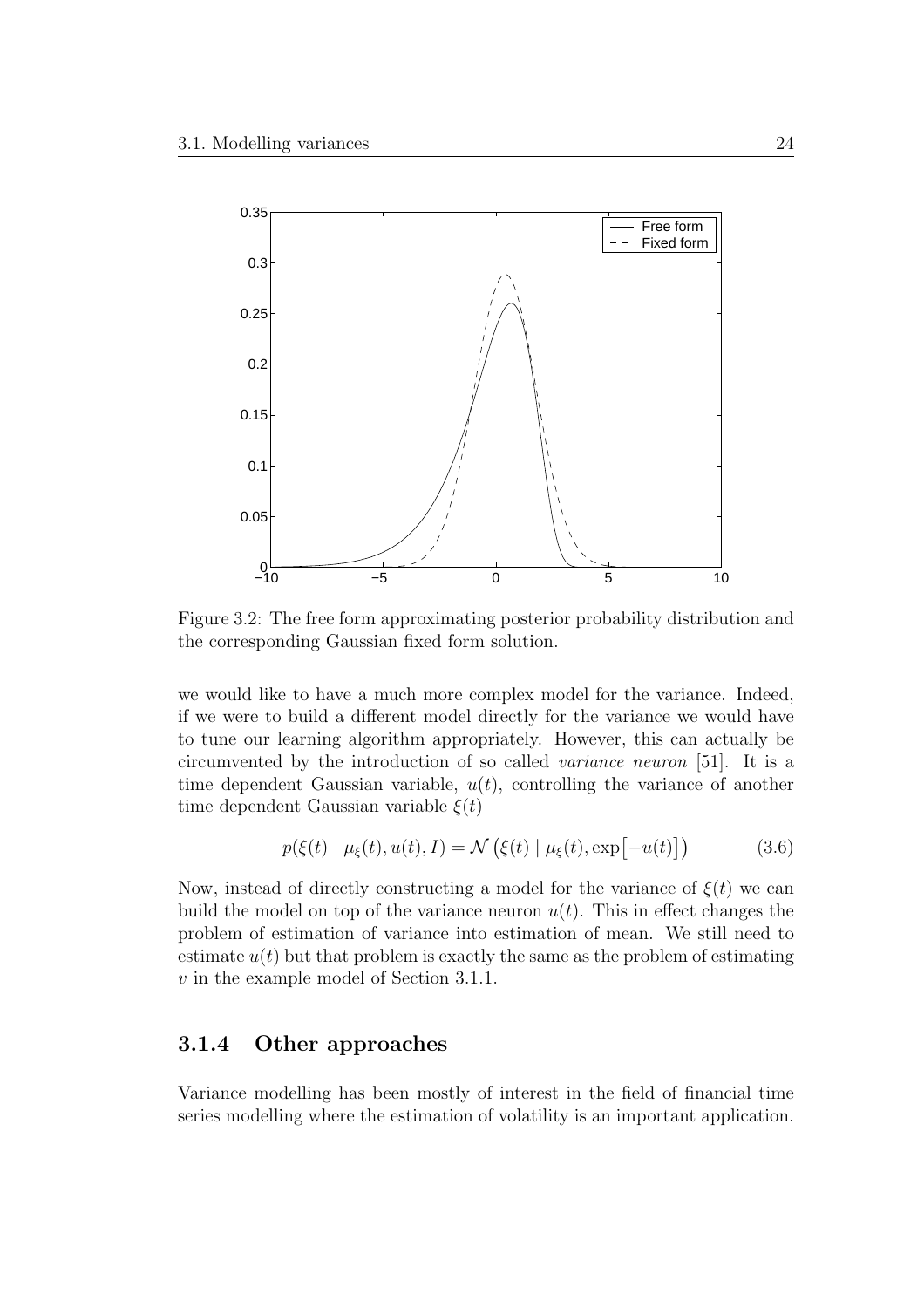

Figure 3.3: The true and approximating posterior distribution.

To give a hands-on feeling of volatility, typical financial time series are shown in Figure 3.4(a). The series are a set of daily stock price values in Helsinki Stock Exchange during years 2000 and 2001. The Figure 3.4(b) shows the corresponding log-returns. There the fluctuations of volatility (variance) are quite clearly visible.

The most widely discussed model is the autoregressive heteroscedasticity (ARCH) model, introduced in [11] and its extension, the Generalized ARCH (GARCH) model [7]. One simplified version of these models is the following. Using our notation, the model equations are

$$
p(x(t) | u(t), I_1) = \mathcal{N}(x(t) | 0, u(t))
$$
  
 
$$
u(t + 1) = \alpha x^2(t) + \beta u(t)
$$

which state that the variance at any given instance of time depends on the past variances and on the squares of observations. Here the estimation of  $u(t)$ ,  $\alpha$  and  $\beta$  can be done recursively using an equivalent approach as in Kalman filters. A survey of ARCH models can be found in [8].

Other more recent methods are the stochastic volatility (SV) models. A good example is the model considered in [33]. In our notation again, the model is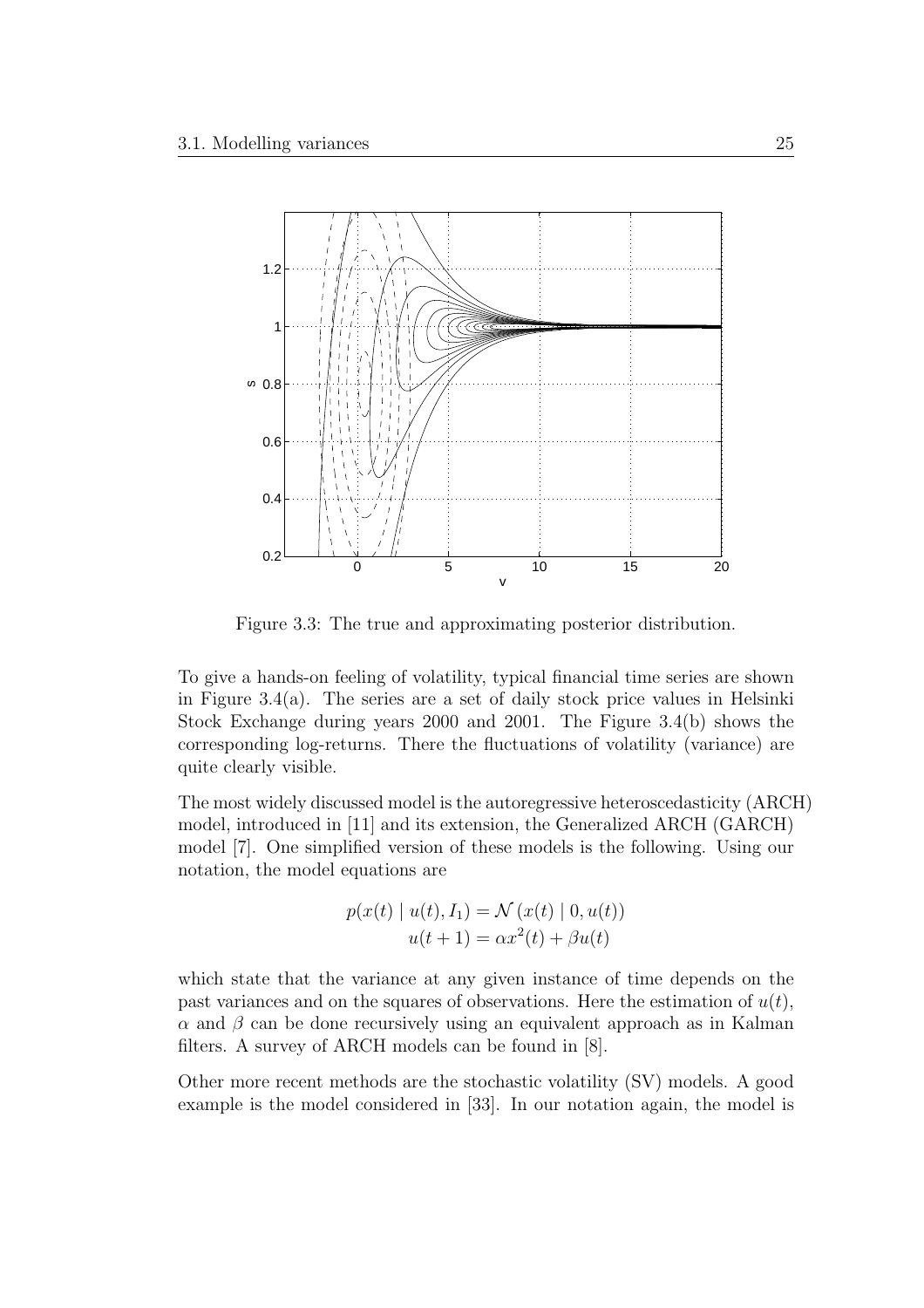

Figure 3.4: Daily stock prices of a set of securities (from Helsinki Stock Exchange) and the corresponding log-returns.

summarized by the following equations

$$
p(x(t) | \beta, u(t), I_2) = \mathcal{N}(x(t) | 0, \exp[u(t)/2])
$$

$$
p(u(t+1) | u(t), \mu, \phi, \sigma_u^2, I_2) = \mathcal{N}(u(t+1) | \mu + \phi(u(t) - \mu), \sigma_u^2)
$$

where the observed variable  $x(t)$  is the mean corrected return on holding an asset at time t. The model is learnt using a MCMC method based on Gibbs sampler.

### 3.2 Statistical image sequence models

Let us first examine the form of an image sequence dataset. An image sequence can be expressed as function of three variables  $f(i, j, t)$ . Here i and j denote discrete spatial coordinates, i corresponding to the columns from 1 to  $N$  and j to the rows from 1 to  $M$ . The time index t is also discrete, running from 1 to T. As usual, for notational and practical convenience, the individual frames are arranged into vectors  $\mathbf{x}(t)$  of size  $N \times M$ . The exact arrangement of pixels in the vector does not make any difference. One possibility is to scan the pixels of a frame row-wise starting from the upper left corner such that the correspondence between f and **x** is  $x_{iM+i}(t) = f(i, j, t)$ .

The statistical models that have been of most interest have been the linear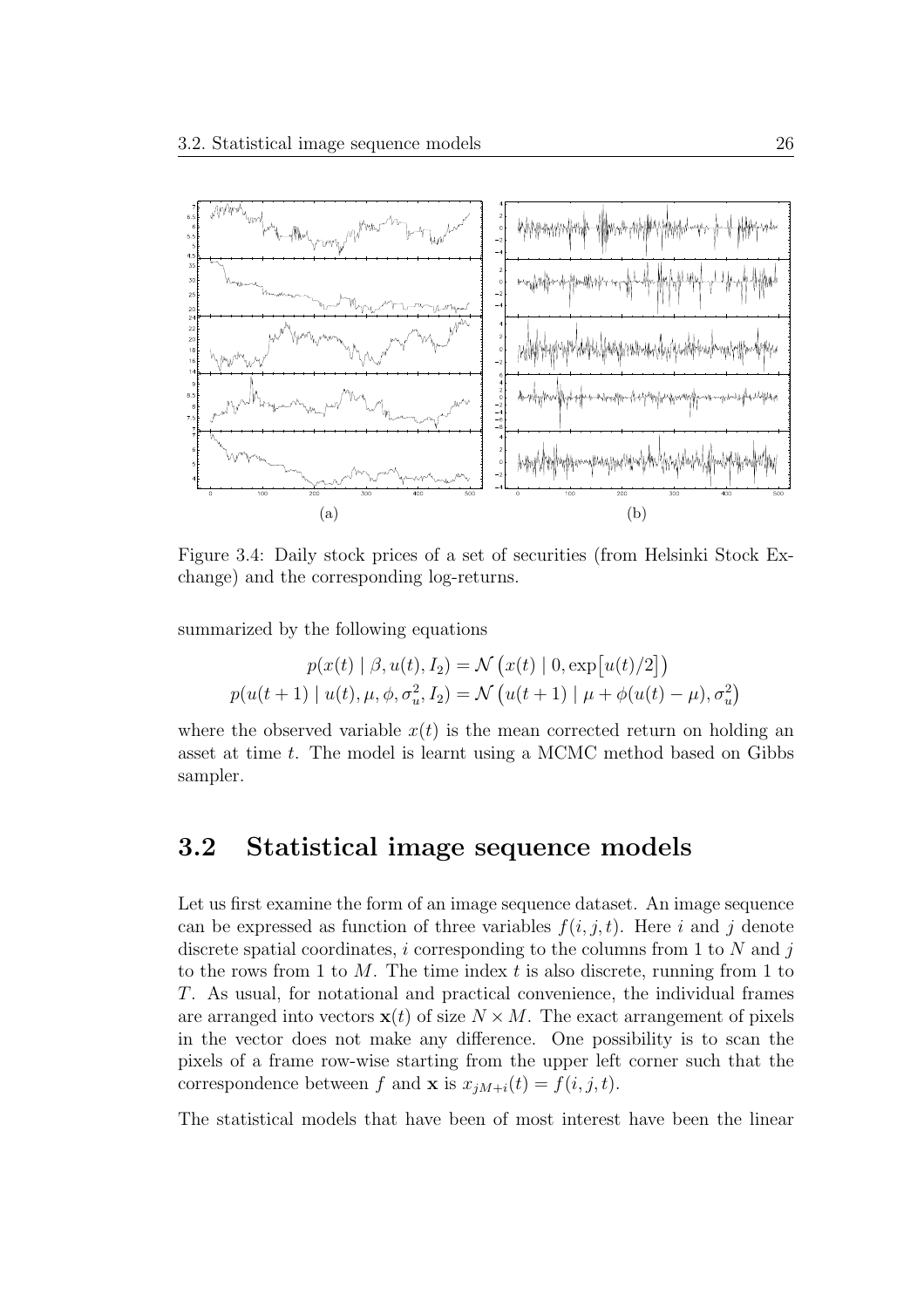ones. This is due to the fact that their learning is usually relatively easy and the interpretation of results is straightforward. A linear model for image sequences can be formulated in several ways. We can either take an approach where we see the image sequence as an input to a linear system as in

$$
\mathbf{y}(t) = \mathbf{W}\mathbf{x}(t) \tag{3.7}
$$

Another approach is to see the image sequence as a product of some generative process. This can be formulated as

$$
\mathbf{x}(t) = \mathbf{A}\mathbf{s}(t) \tag{3.8}
$$

These two different approaches are equivalent only when **A** and **W** are of full rank. In that case the one can be derived from the other simply by matrix inversion,  $\mathbf{A} = \mathbf{W}^{-1}$ .

In both of the above models, the factors  $s(t)$  or the outputs  $y(t)$  have one to one correspondence with the data  $\mathbf{x}(t)$  without any reference to the order of the frames. This means that we could permute the frames of the image sequence and still obtain exactly the same results. If the time dependencies are not taken into account, we will certainly miss something, since there exist strong correlations between consecutive frames in any natural image sequence. In (3.7) one can take time dependencies into account by replacing the matrix W with a three-dimensional tensor that operates on a set of frames at any given instance of time. This leads to a spatio-temporal model for the outputs  $y(t)$ . In (3.8) one possibility is to add dynamics to the sources  $s(t)$  by making the model of  $s(t)$  depend on the past values  $s(t - \tau)$  in some way.

There have been several different criteria for learning such models as the ones in Equations (3.7) and (3.8). These include independence [4], sparseness [44] and temporal coherence [25]. The central result of all these methods has been that the obtained basis is rather sparse and the individual vectors resemble Gabor filters [13]. For the researchers in the field of computational neuroscience these have been interesting findings. This is so due to the fact that the simple cells in the mammal visual cortex have activation patterns also similar to Gabor filters, as was first shown by Hubel and Wiesel [24] by experiments with cats.

Nonlinear methods for image sequences include methods such as the slow feature analysis [5, 57]. There the key hypothesis is that the most interesting features are relatively slowly changing in time. Hence, slowness is used as the criterion for learning. A bit similar approach to the one taken in this thesis, has been used by Hyvärinen et al. They have used the correlations of energies to find independent subspaces of simple cells [27] and to form a topographic ordering for the sources  $[28]$ . In  $[29]$  Hyvärinen et al. combined several different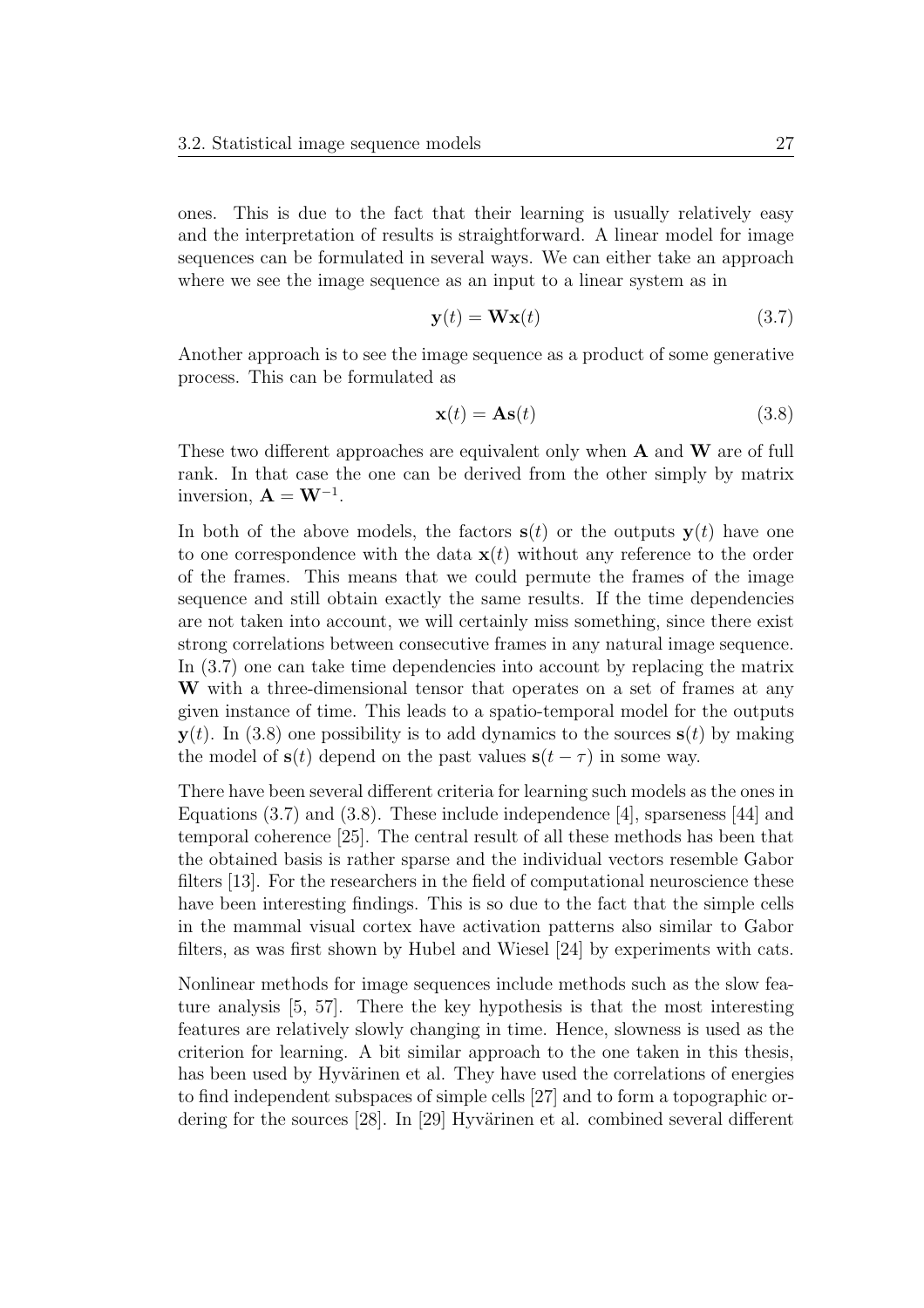criteria of learning. Those were temporal coherence, sparseness and topography. They estimated the variances of the simple cells of their generative model and showed that those have both spatial and temporal structure which can be seen in the time-location plane as spatio-temporal 'bubbles.'

### 3.3 Modelling variances in image sequences

The central goal of this thesis is to make use of variance in image sequence modelling. In this section this is motivated.

A typical linear generative model for an image sequence, such as the one in Eq. (3.8), will usually yield a sparse basis for the frames. The respective sources correspond to a certain area in the frame and in the case of Gabor filter type of basis also to some specific orientation and frequency. These simple features are not very interesting by themselves, but it can be postulated that by constructing a model over these features, we could obtain more interesting representation for the data. In Figure 3.5 there are typical signals that arise in image sequence modelling. With visual inspection, it is clear that something interesting is happening starting approximately from time index 125 and continuing until almost to time index 150. These activation patterns are a result



Figure 3.5: Typical sources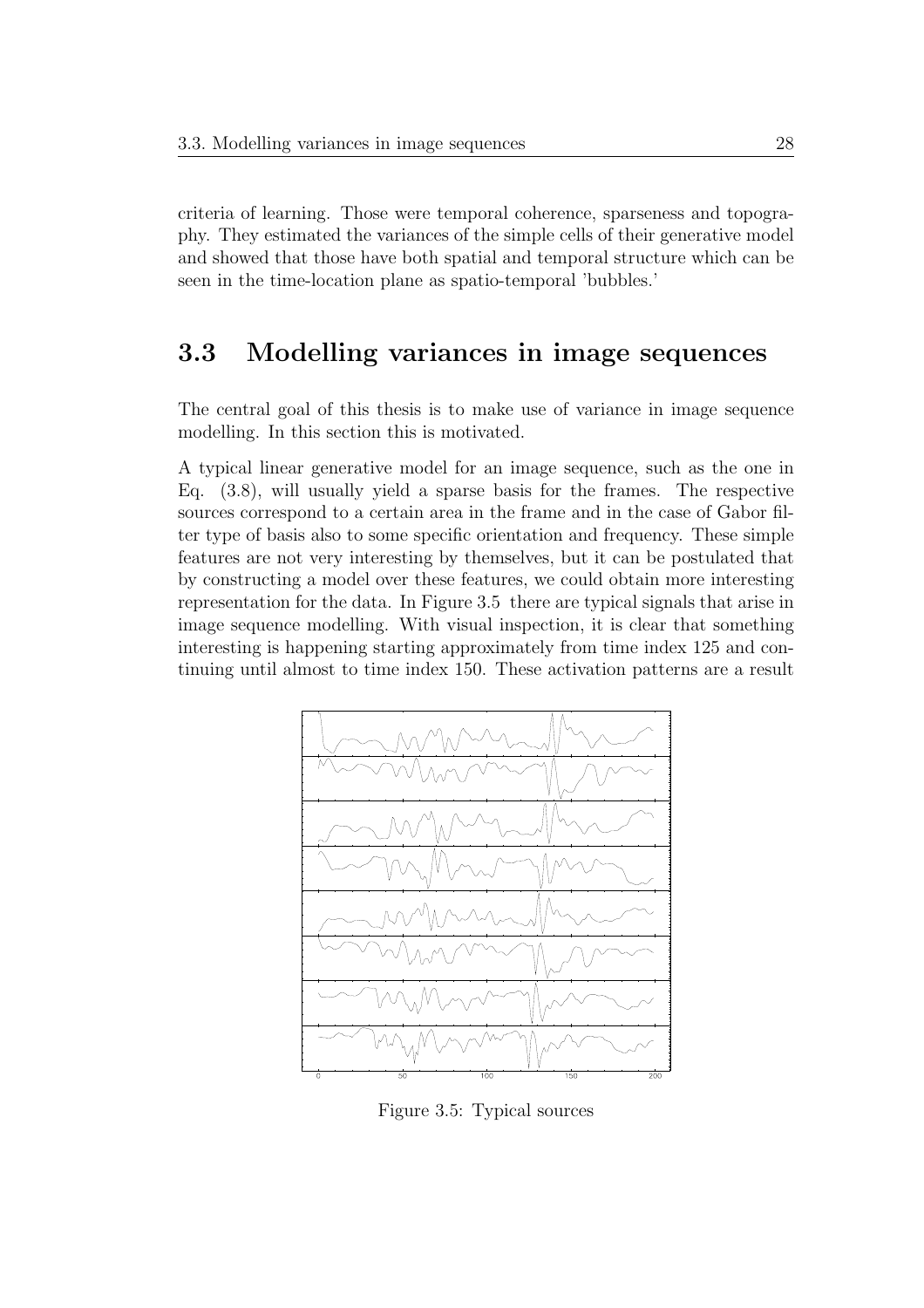

Figure 3.6: Energies of the typical sources

of an object moving in the image and activating the sources one at a time. To capture the movement, we could add dynamics to our model, meaning that the sources would be dependent on the their past values. In the later chapters, it is experimentally shown that this kind of approach fails. The reason should be quite evident, since although the eye captures the "correlations" between the sources, there actually exists none due to their different phases. If there were a way to capture the overall activity of a signal instead of its exact amplitude at any given moment, we could probably be more lucky. A quite often used approach is to model the energies of the signals i.e. use  $s^2(t)$  instead of  $s(t)$ . Performing this transform for the sources results in the signals in Figure 3.6. Now the correlation between different signals is a bit stronger but we still do not have a very good description of the activity.

To model the variances of the sources, we can take the variational approach with the usage of variance neurons. The exact model equations are given later on. Now we are mainly interested in taking a quick peek of what kind of results are obtainable with variance modelling. Figure 3.7 shows the log-variances of the corresponding sources of Figure 3.5. The variance provides exactly the kind of feature we were hoping for in the sense that it describes the activity of the sources and does it in a much more invariant way than the energy approach.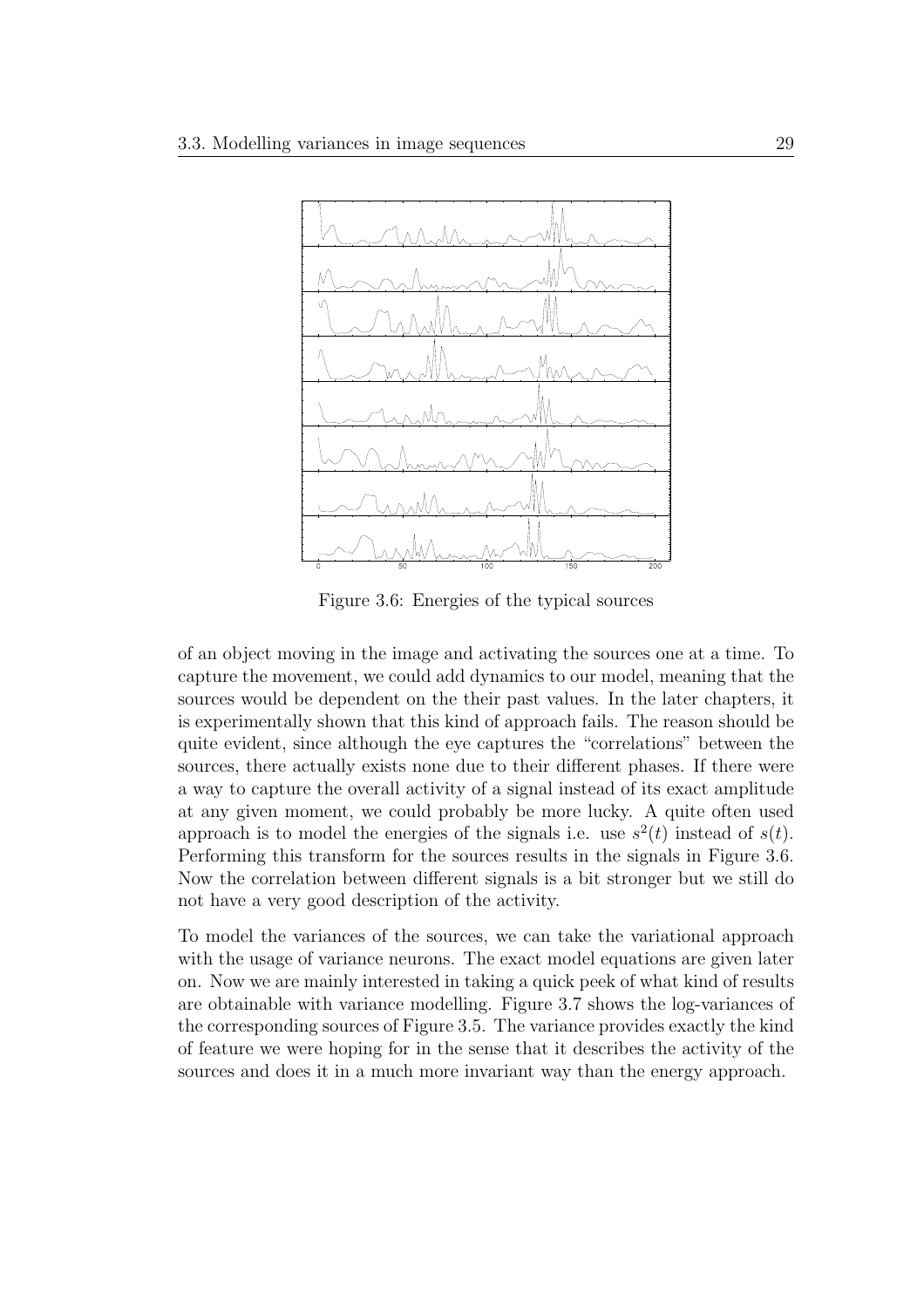

Figure 3.7: Log-variances of the typical sources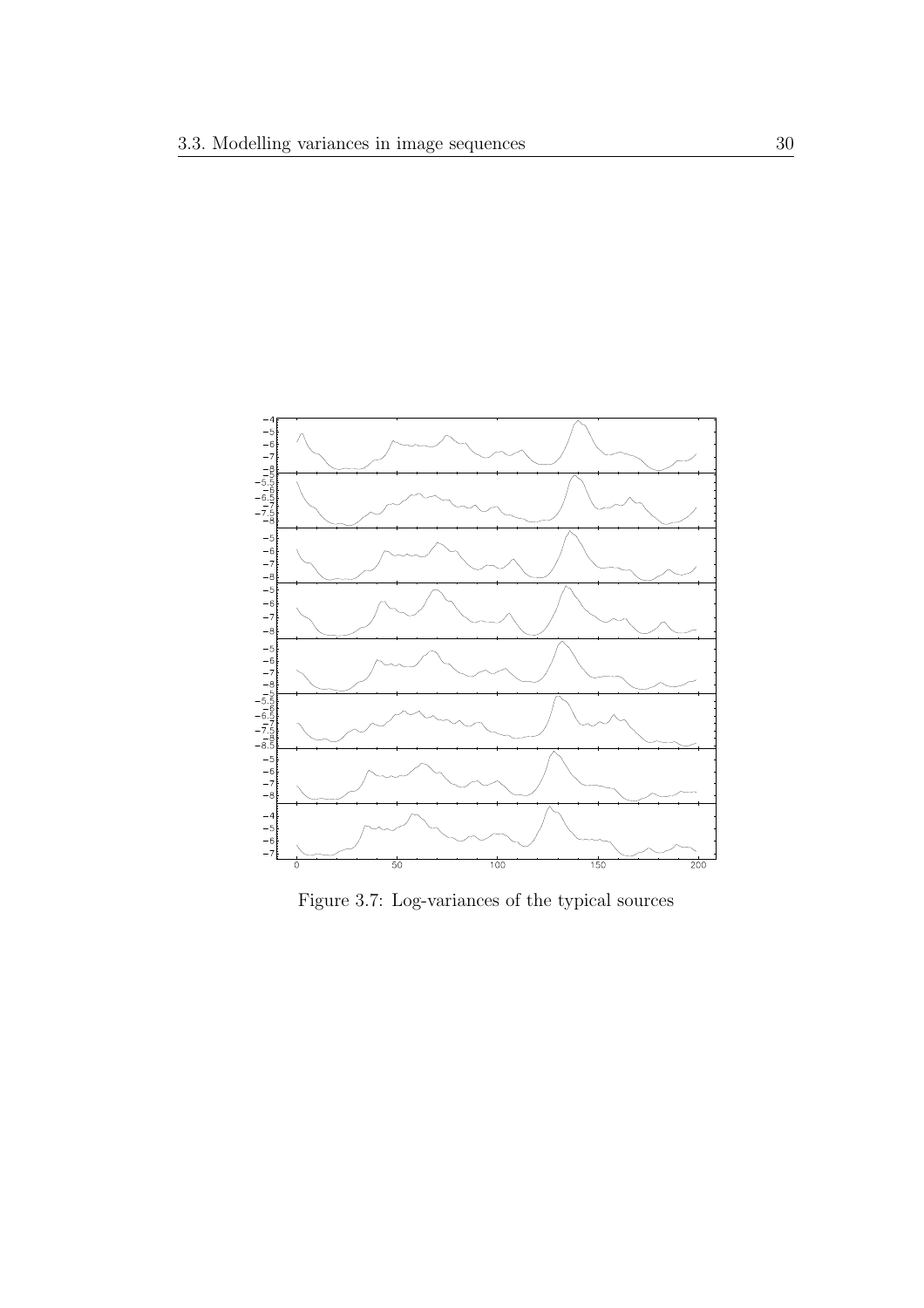## Chapter 4

# Bayes Blocks

Bayes Blocks is a framework developed by Valpola et al. [55, 47]. Its theoretical foundation is in variational Bayesian learning. The software library [52] implementing the framework provides continuous and discrete variables and computational nodes. By combining them, one can construct a rich variety of diverse models. This chapter discusses the theoretical background and the available blocks of the library. Also some practical issues concerning learning of models built using the library are discussed.

### 4.1 Key principles

To illustrate what kind of computations are taking place in Bayes Blocks framework, let us consider a simple model where there are only Gaussian variables connected directly to each other. Let us formulate the model as follows

$$
p(x \mid s, v_x) = \mathcal{N}(x \mid s, \exp[-v_x])
$$
  

$$
p(s \mid m_s, v_s) = \mathcal{N}(s \mid m_s, \exp[-v_s])
$$

These equations can be seen as a part of a larger model. To be able to do inference using variational Bayesian learning we need to choose a simpler distribution for the approximation of the true posterior. Let us assume a fully factorial posterior approximation

$$
q(x, v_x, s, m_s, v_s) = q(x)q(v_x)q(s)q(m_s)q(v_s)
$$

This is the kind of assumption that is made throughout the Bayes Blocks framework. Now we are interested in what type of computations are required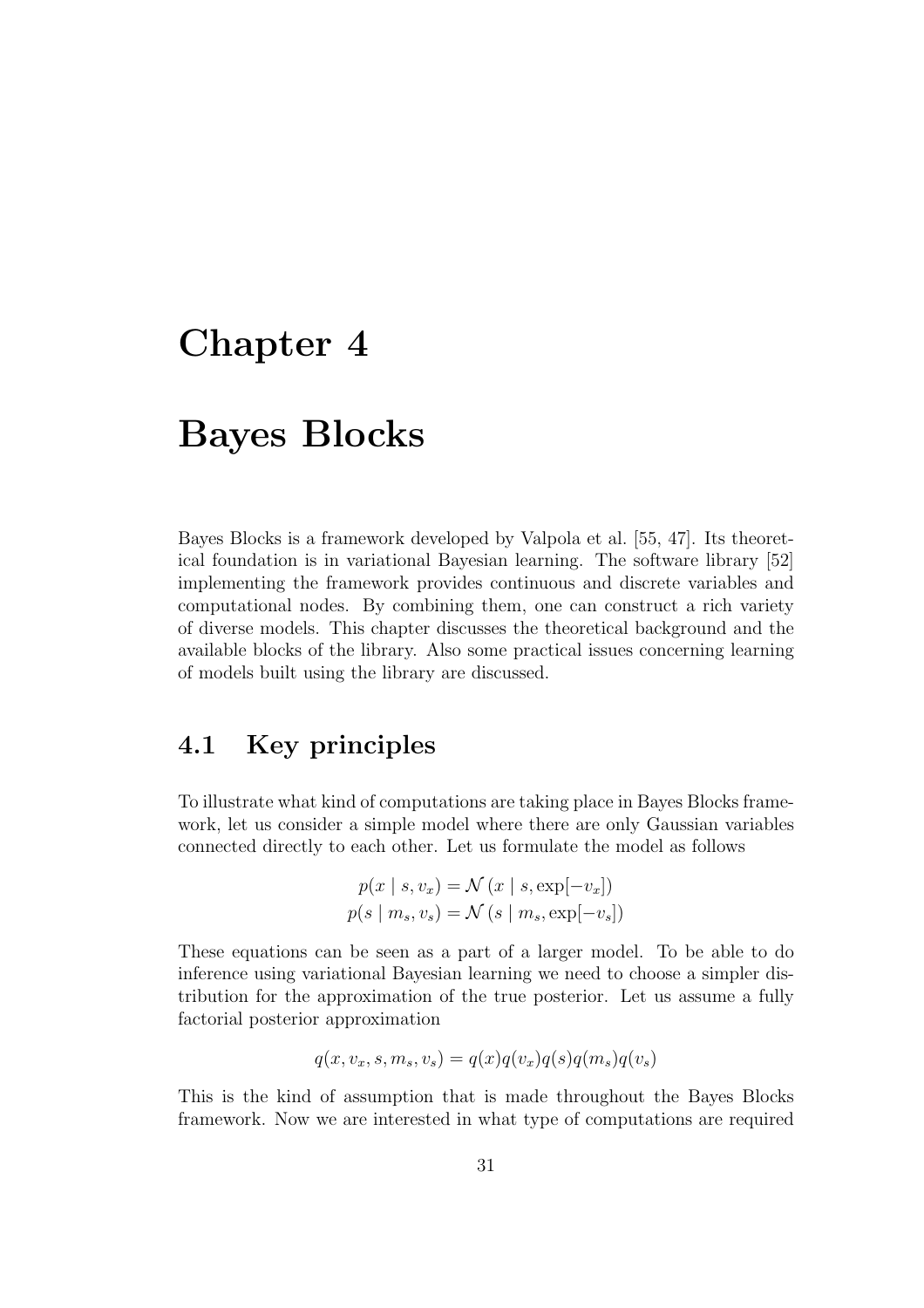to update the variable s, or more precisely its posterior approximation  $q(s)$ , given that the distributions of the rest of the variables are assumed fixed.

Writing down the cost function relevant to updating the variable  $s$ 

$$
\mathcal{C}_{s} = \left\langle \log \frac{q(s)}{p(x \mid s, v_x)p(s \mid m_s, v_s)} \right\rangle_{q(x, v_x, s, m_s, v_s)}
$$
  
= 
$$
\left\langle \log q(s) - \left\langle \log p(x \mid s, v_x) \right\rangle_{q(x, v_x)} - \left\langle \log p(s \mid m_s, v_s) \right\rangle_{q(m_s, v_s)} \right\rangle_{q(s)}
$$
(4.1)

The expectations over  $\log p(s \mid m_s, v_s)$  and  $\log p(x \mid s, v_x)$  in (4.1) can be evaluated to yield simpler expressions.

$$
\langle \log p(s \mid m_s, v_s) \rangle = \langle \log \mathcal{N}(s \mid m_s, \exp -v_s) \rangle
$$
  
\n
$$
= \langle -\frac{1}{2} (\exp v_s)(s - m_s)^2 \rangle + C
$$
  
\n
$$
= -\frac{1}{2} \langle \exp v_s \rangle \langle s^2 - 2sm_s + m_s^2 \rangle + C
$$
  
\n
$$
= -\frac{1}{2} \langle \exp v_s \rangle (s^2 - 2s \langle m_s \rangle + \langle m_s \rangle^2) + C'
$$
  
\n
$$
= -\frac{1}{2} \langle \exp v_s \rangle (s - \langle m_s \rangle)^2 + C'
$$
  
\n
$$
= \log \exp(-\frac{1}{2} \langle \exp v_s \rangle (s - \langle m_s \rangle)^2) + C'
$$
  
\n
$$
= \log \mathcal{N}(s \mid \langle m_s \rangle, \langle \exp v_s \rangle^{-1}) + C''
$$
(4.2)

Similarly

$$
\langle \log p(x \mid s, v_x) \rangle = \log \mathcal{N} \left( \langle x \rangle \mid s, \langle \exp v_x \rangle^{-1} \right) + C \tag{4.3}
$$

Substituting the terms  $(4.2)$  and  $(4.3)$  back to  $(4.1)$  we get

$$
C_s = \left\langle \log \frac{q(s)}{\mathcal{N}\left(\langle x \rangle \mid s, \langle \exp v_x \rangle^{-1}\right) \mathcal{N}\left(s \mid \langle m_s \rangle, \langle \exp v_s \rangle^{-1}\right)} \right\rangle_{q(s)} + C
$$

The product of the two normal distributions is proportional to another normal distribution. Hence the optimal approximation is a normal distribution  $q(s)$  =  $\mathcal{N}(s | \bar{s}, \tilde{s})$ , with parameters

$$
\tilde{s} = (\langle \exp v_x \rangle + \langle \exp v_s \rangle)^{-1} \quad \text{and}
$$
  

$$
\bar{s} = \tilde{s}(\langle \exp v_x \rangle \langle x \rangle + \langle \exp v_s \rangle \langle m_s \rangle).
$$

We see that the update of the distribution of s can be done by propagating certain expected values from its parents, child and co-parent. This is illustrated in Figure 4.1. Actually the propagation is done in such a way that the variable s needs to communicate only with its most immediate neighbors i.e. with  $m_s$ ,  $v_s$  and x. When s is updated, it asks expectations from its parents  $m_s$  and  $v_s$ .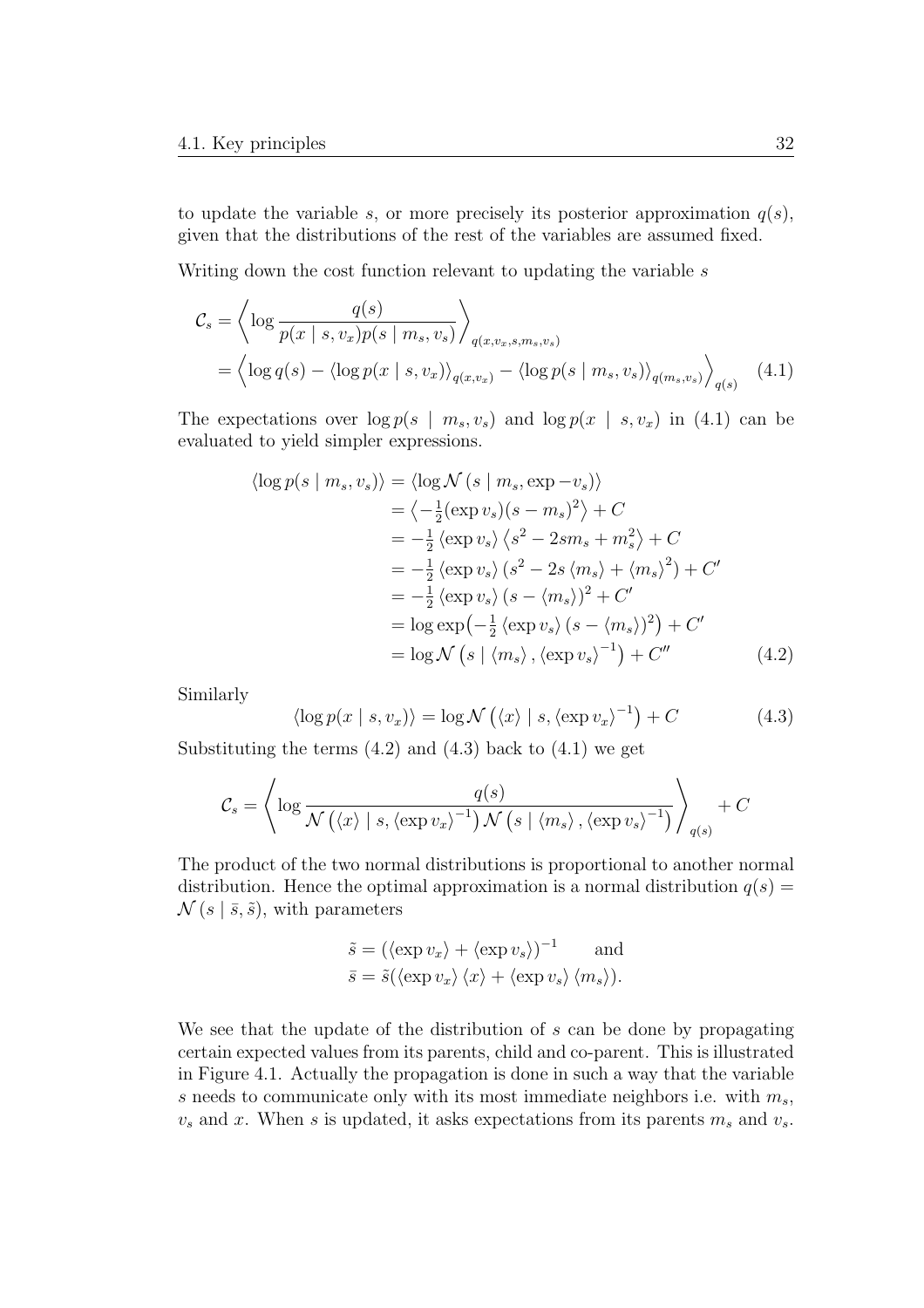From  $x$  it asks a gradient, which is, as its name implies, a gradient computed from the cost function w.r.t. the expectations  $\langle \cdot \rangle$  and  $\langle \exp \cdot \rangle$ . However, the gradients are not used in any ordinary manner such as in back propagation in MLP. The propagation of gradients is just a clever trick to make  $x$  encode both  $\langle x \rangle$  and  $\langle \exp v_x \rangle$  so that s need not to communicate with  $v_x$ .



Figure 4.1: Updating the variable s. The solid lines show the actual logical dependencies and dashed lines show the propagation of the required expected values to update  $q(s)$ .

Here we considered only Gaussian variables, but also the other nodes of the Bayes Blocks library have been designed so that the update of the variables can be done similarly using only local information obtainable from the immediate neighbors of the variable. This has the positive effect that the computational complexity of any given model is linear w.r.t. the amount of variables in the model given that the number of connections from any variable is fixed. The local update rules come at the price that we have to use maximally factorial approximating posterior distribution. This means that we neglect all the posterior dependencies, which can result to ill behavior of our models in some cases. For example, Ilin and Valpola [30] showed that in ICA the fully factorial approximation can result in favoring a more PCA type of solution than would be appropriate.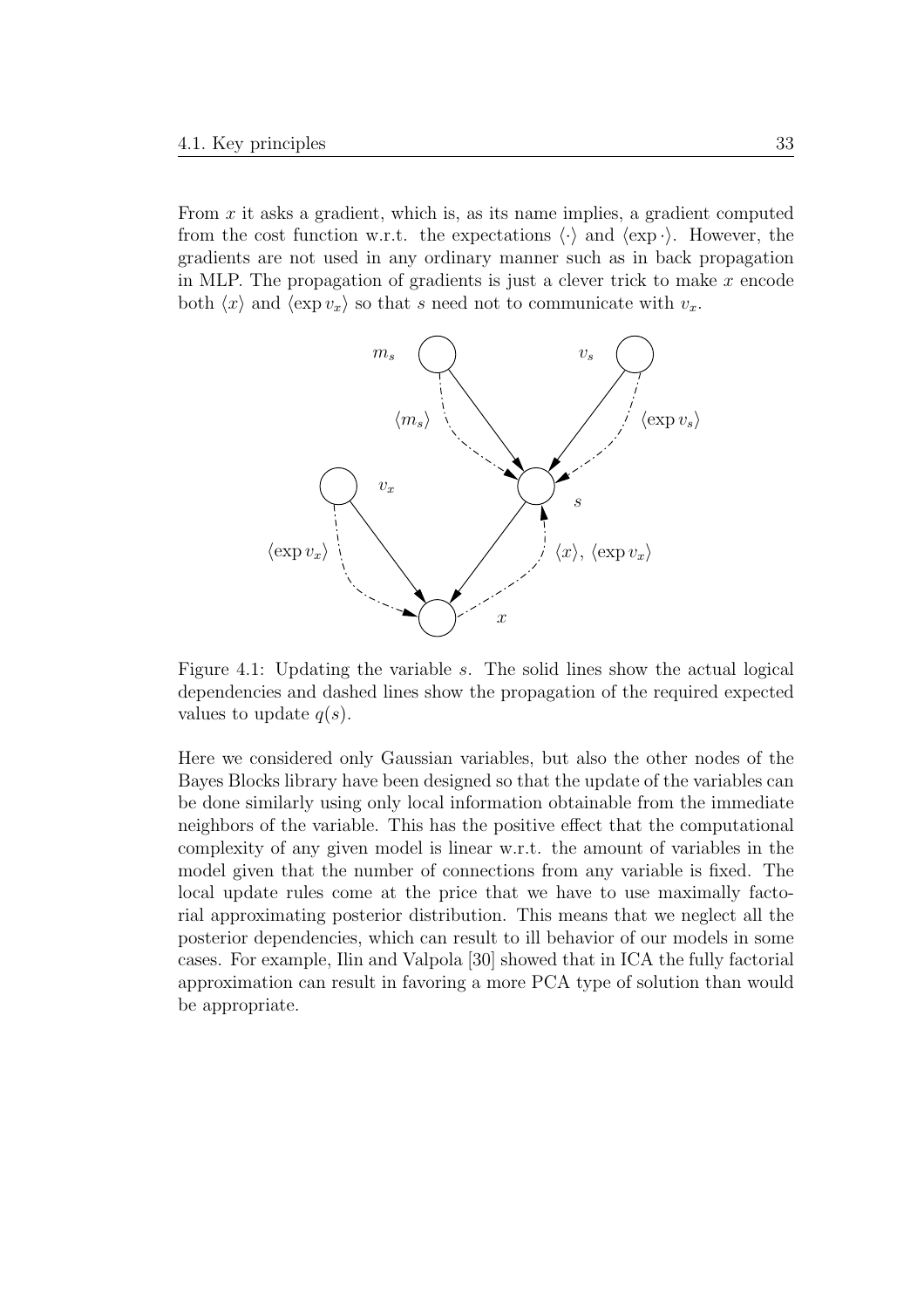#### 4.2 Available blocks

The following list summarizes the blocks of the library which are relevant to this thesis.

Gaussian variable A variable s with Gaussian cpf parametrized with its mean  $m$  and negative log-variance  $v$  such that

 $p(s \mid m, v) = \mathcal{N}(s \mid m, \exp[-v])$ 

The variance is parametrized this way for several technical reasons.

Rectified Gaussian variable A variable s with rectified Gaussian cpf

$$
p(s \mid m, v) = \mathcal{N}^R(s \mid m, \exp[-v])
$$

This is a Gaussian whose tail in the negative axis has been rectified and the right tail scaled appropriately.

Mixture of Gaussians (MoG) variable A variable  $s$  whose cpf is controlled by a discrete variable  $\lambda$  which selects one of the K different Gaussian distributions:

$$
p(s | \{m\}_{i=1}^{K}, \{v\}_{i=1}^{K}, \lambda = k) = \mathcal{N}(s | m_k, \exp[-v_k])
$$

**Discrete variable** A variable  $\lambda$  which has a discrete distribution over integers 1 ... K. The cpf of the discrete variable can either be static

$$
p(\lambda(t) = i \mid \mathbf{c}) = c_i
$$

or it can depend on the previous value as in Markov chains

$$
p(\lambda(t) = i \mid \lambda(t - 1) = j, \mathbf{C}) = c_{ij}
$$

Here the parents  $\mathbf{c}$  (or the parents  $\mathbf{c}_j$  in Markov prior) can be constant or Dirichlet variables. The main usage of the discrete variable is to serve as a parent to the MoG variable.

Dirichlet variable A variable c with Dirichlet prior

$$
p(\mathbf{c} \mid \mathbf{u}) = \mathcal{D}(\mathbf{c} \mid \mathbf{u})
$$

It can be used as the parent of a discrete variable or to provide the weights of the transition probability matrix when the discrete variable has Markov prior.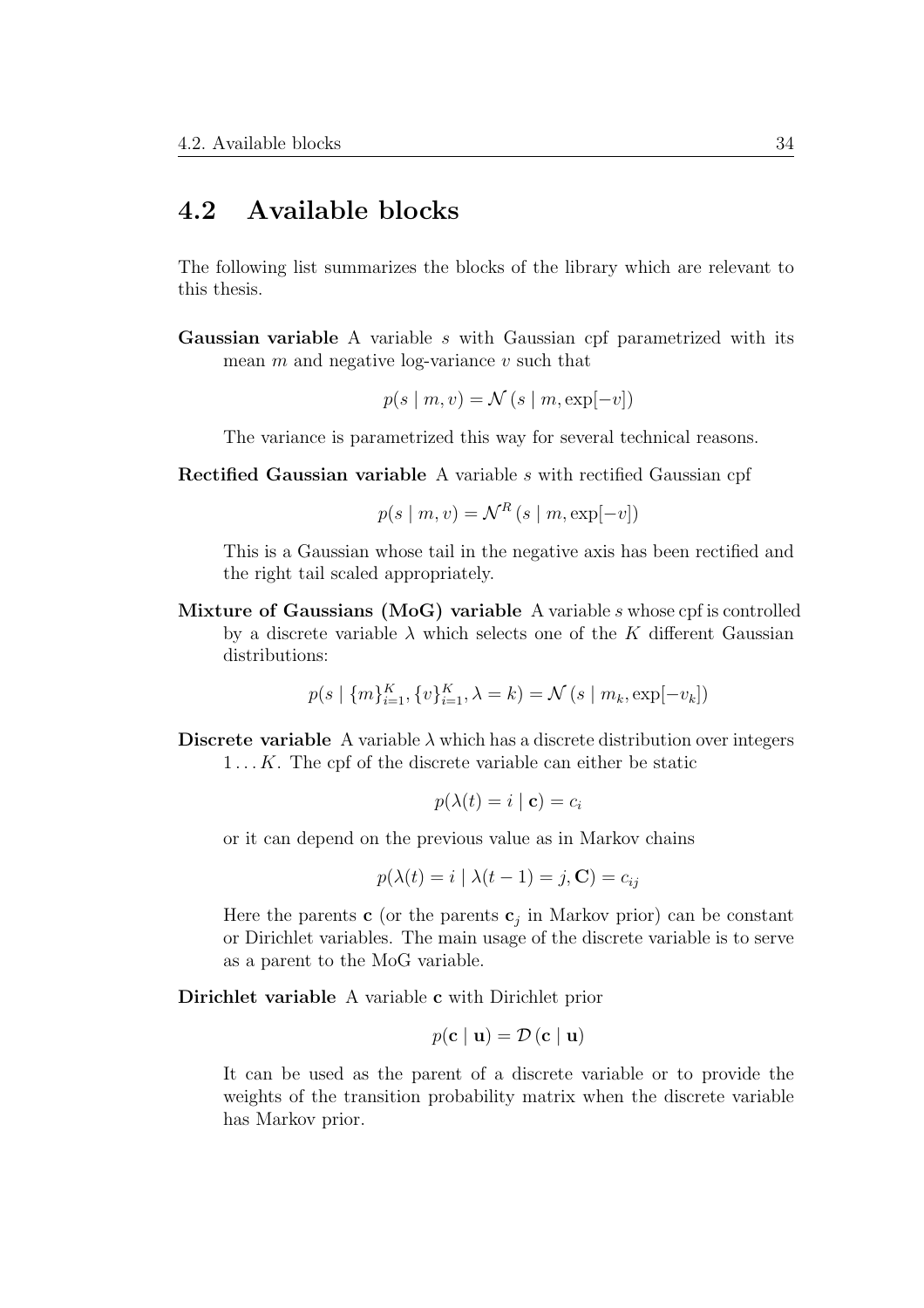- Summation node A computational node that computes the sum of its two parents.
- Product node A computational node that computes the product of its two parents. Can be used to construct linear mappings in conjunction with the summation node.

The cost function and the update rules for the Gaussian variable (both when acting as a mean or as a variance parent) in connection with computational nodes can be found from e.g. [47]. For the other variables listed above, the update rules and cost functions are derived in Appendix B. There also exists a bunch of other nodes, some of which were not used in this work, and some which only have relevance when one is concretely implementing a model using the library.

The block framework has been successfully used for several models. It has been applied to hierarchical nonlinear factor analysis [54] and variance modelling [50, 51]. It can be relatively easily used in on-line fashion [21]. Also handling of missing and partially observed values is possible [49, 48].

#### 4.3 Learning

The variational Bayesian learning provides a cost function which can be analytically evaluated for the blocks. This can be minimized by minimizing the contribution of one variable at a time. By doing this, it is clear that the cost has to decrease at every step. Cost function being (usually) bounded from below with some constant, the iteration finally ends at some stationary point. However, this is all that can be guaranteed. Whether the stationary point is even near any good solution, is totally up to the learning algorithm. By learning algorithm it is meant the initializations, gradual building of the model, pruning of some parameters etc. Another problem is that although we were to reach a good stationary point finally, it might take so many iterations that we couldn't possibly wait for the simulation to reach that point. These phenomena are illustrated below with linear positive ICA applied to separation of images.

The data consists of ten mixtures of tree original images. Ignoring the details of the model, we can compare the learning with different initializations. We try three approaches: non-negative PCA [43], ordinary PCA [32] followed by taking the absolute values (remember that we are doing positive ICA) and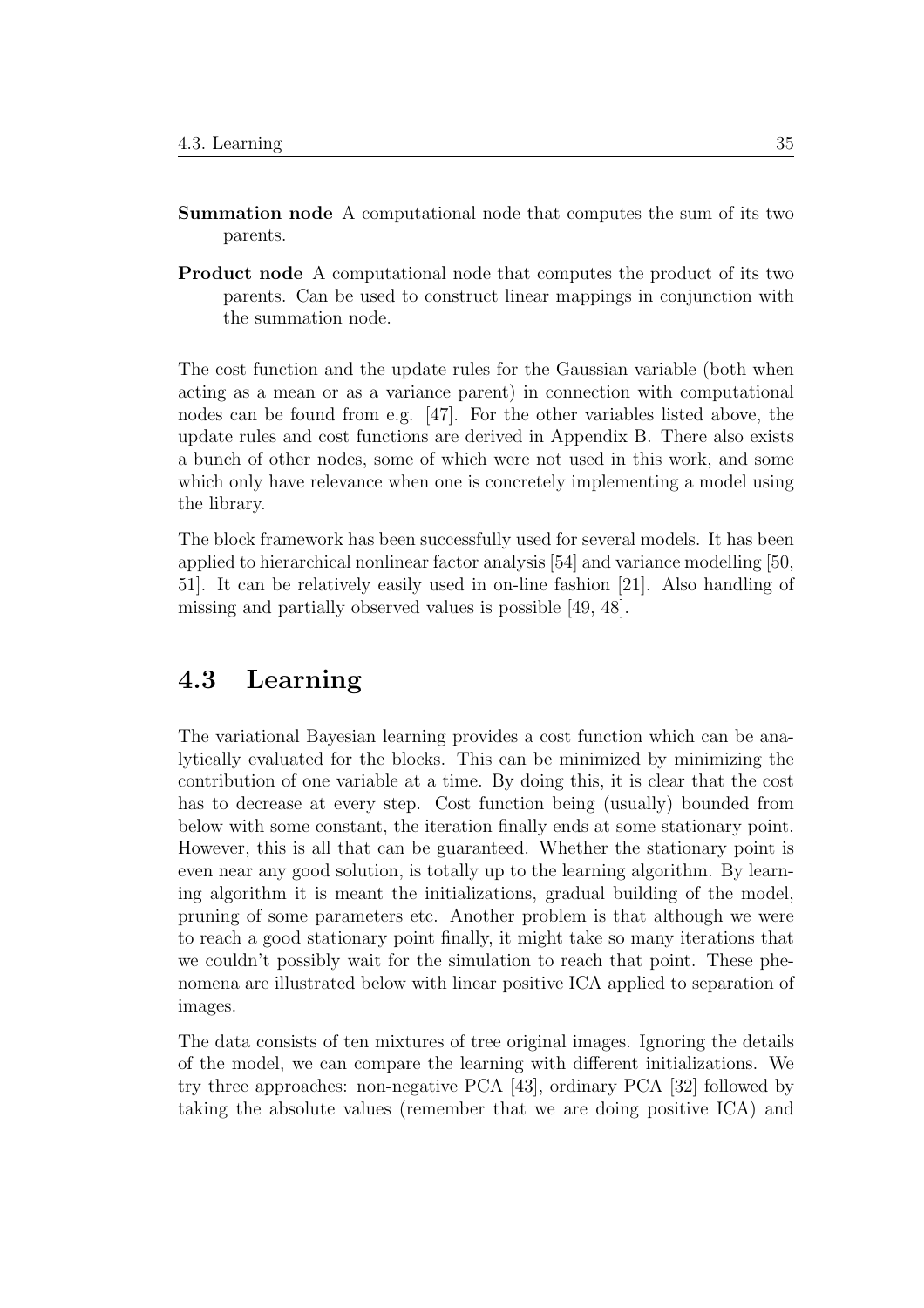random initialization. The first one of these, the non-negative PCA, should give an initialization that is very near the actual sources and there should not be much to learn.

The model is able to reconstruct the sources very well with all these initializations. The only difference is the amount of iterations that is needed. Figure 4.2 shows the cost function as the function of the number of iteration for the different methods.



Figure 4.2: Cost function values

As expected, the Non-negative PCA initialization makes the model converge almost immediately. With the other two methods, the right subspace is found in a couple of hundred iterations, but finding the correct rotations takes approximately 900 iterations for the model with random initializations and 1400 iterations for the model with standard PCA initializations. It is worth noting that the cost function of the PCA initialized model doesn't change much from iteration 200 to iteration 800. One might stop the simulation in the belief that it has converged although there's still a long way to the optimum.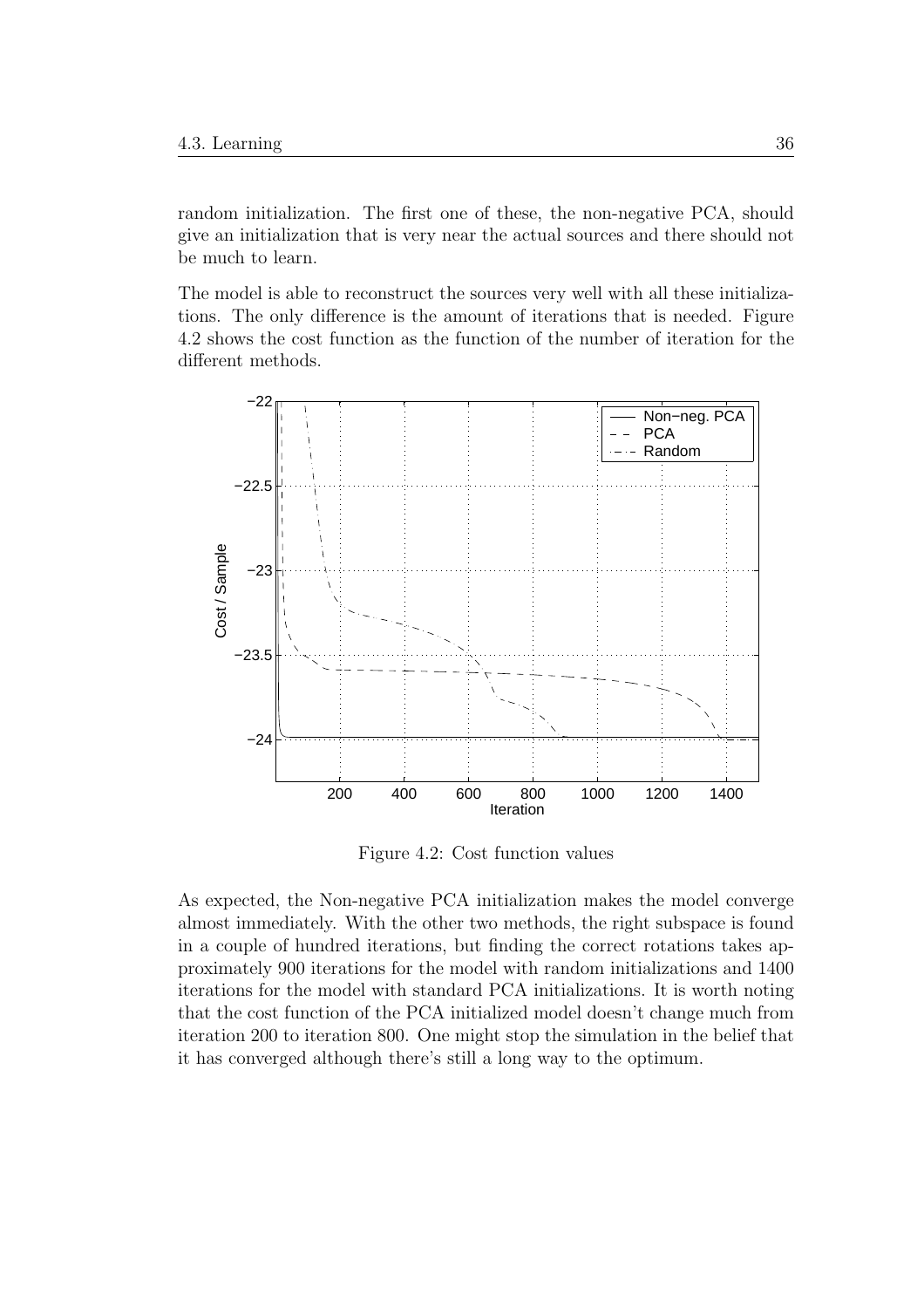## Chapter 5

### Experiments

In this chapter, a chain of experiments with image sequence models is reported. We start with an ordinary linear model and continue to build a higher level model on that. The development ends at a model, which is aimed to be able to extract motion features from image sequence data.

### 5.1 The first layer model

Remembering the notation from Section 3.2, we will construct a linear model for the frames of the image sequence  $\mathbf{x}(t)$  such that

$$
\mathbf{x}(t) = \mathbf{A}\mathbf{s}(t) + \mathbf{n}_x(t) \tag{5.1}
$$

where  $\mathbf{n}_x(t)$  denotes Gaussian noise. The source model will be non-Gaussian with possible dynamics or positivity constraint.

First we write the equivalent of (5.1) in probabilistic notation

$$
p(\mathbf{x}(t) | \mathbf{A}, \mathbf{s}(t), \mathbf{v}_x) = \mathcal{N}(\mathbf{x}(t) | \mathbf{A}\mathbf{s}(t), \exp[-\mathbf{v}_x])
$$
(5.2)

There's a choice to be made which is related to the scale of the different parts of the model. We can either fix the scale of the weights  $a_{ij}$  in the linear mapping A and allow the scale of the source vary or vice versa. We choose to fix the scale of the mixing matrix by fixing the prior variance for the weights to be equal to one

$$
p(\mathbf{A}) = \prod_{i,j} \mathcal{N}(a_{ij} \mid 0, 1) \tag{5.3}
$$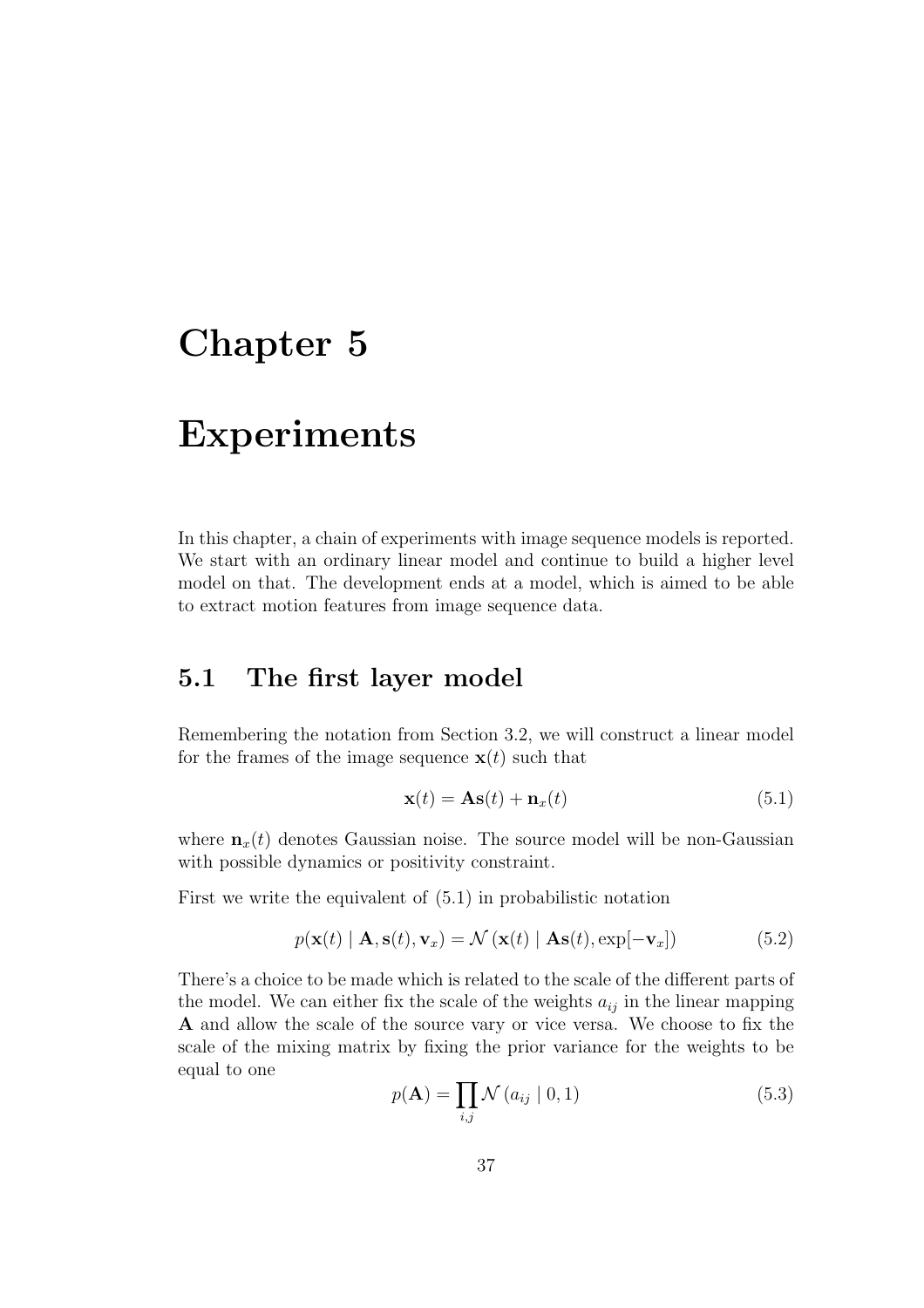We do not have much knowledge about the observation noise variance. It is of course dependent on the amount of sources used. The more sources, the better we can reconstruct the data and the less there is to be accounted as noise. At some point, when all the significant correlations have been modelled in data by the sources, increasing the number of the sources does not help any more. We can express this ignorance by using a hierarchical prior which is essentially uninformative

$$
p(\mathbf{v}_x \mid m_{vx}, v_{vx}) = \prod_i \mathcal{N}(v_{xi} \mid m_{vx}, \exp[-v_{vx}])
$$

$$
p(m_{vx}) = \mathcal{N}(m_{vx} \mid 0, e^7)
$$

$$
p(v_{vx}) = \mathcal{N}(v_{vx} \mid 0, e^7)
$$

The sources can have several different models. The most obvious one is the Gaussian model

$$
p(\mathbf{s}(t) \mid \mathbf{v}_s) = \mathcal{N}(\mathbf{s}(t) \mid 0, \exp[-\mathbf{v}_s])
$$
\n(5.4)

Using Gaussian sources will yield PCA type solutions. However, we would like to find a more ICA type solution and therefore want our sources to be non-Gaussian. In addition to that, we are interested in modelling the variances of the sources, so the natural approach is to change the static variance parameters  $v_s$  in (5.4) to variance neurons  $u(t)$ :

$$
p(\mathbf{s}(t) \mid \mathbf{u}(t)) = \mathcal{N}(\mathbf{s}(t) \mid 0, \exp[-\mathbf{u}(t)])
$$
\n(5.5)

Consecutive frames in an image sequence usually have strong temporal correlations so we can expect our sources also to have such quality. Consequently, we can add simple dynamics to our sources by making the mean of sources at a moment t to depend straightforwardly on the previous values at the moment of time  $t-1$ 

$$
p(\mathbf{s}(t) | \mathbf{s}(t-1), \mathbf{u}(t)) = \mathcal{N}(\mathbf{s}(t) | \mathbf{s}(t-1), \exp[-\mathbf{u}(t)])
$$
 (5.6)

Now the variance  $\mathbf{u}(t)$  has a bit different interpretation. It characterizes the innovation process, in effect telling us something about the changes of the signal amplitude rather than about the signal amplitude itself.

The model built so far is graphically summarized in Figure 5.1. Now we are ready to take a look at some experimental results obtainable using this model. The data used was a real gray scale video sequence with  $16 \times 16$  spatial dimensions and 4000 samples. The most interesting part of the current model is the linear mapping  $\bf{A}$ . Its column vectors  $\bf{a}_i$  correspond to the different sources  $s_i(t)$ . Consequently the behavior of any given source  $s_i(t)$  is characterized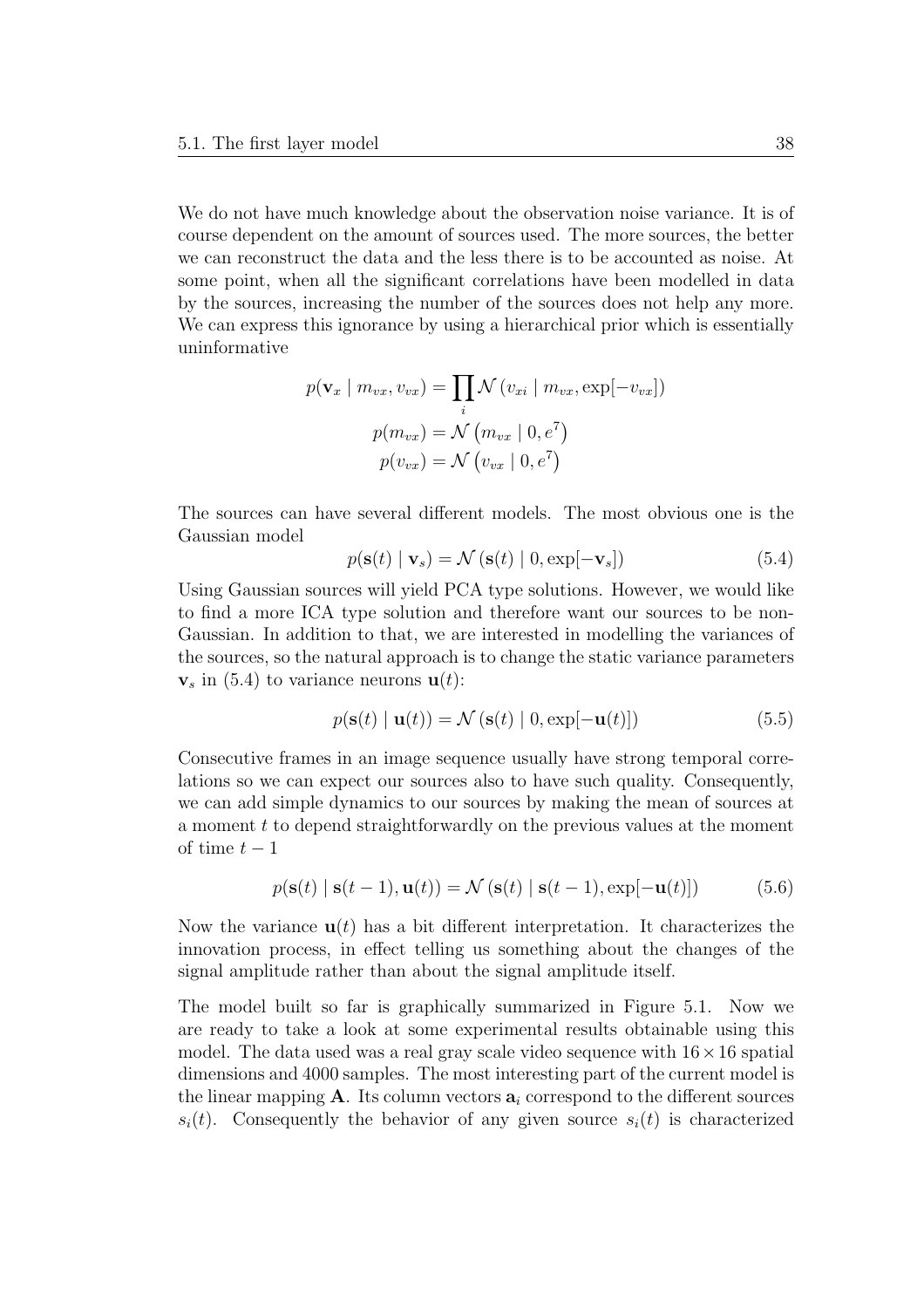

Figure 5.1: The first layer model. Observations  $\mathbf{x}(t)$  are generated from the sources  $s(t)$  through a linear mapping A. The variance of the sources is controlled by variance neurons  $\mathbf{u}(t)$ .

completely by the corresponding basis vector  $a_i$ . These are shown in Figure 5.2. The basis is relatively sparse in the sense that most of the features are localized to a certain relatively small area of the patch. One thing to be noted is that there exists one component whose weights are constant throughout the patch. This is called the dc-component. We could remove it from the dataset altogether by removing the sample mean, but instead we choose to handle it in our model. However, we do not want to estimate the weights corresponding to the dc-component, since we know they will have essentially constant values overall the patch. Instead, we define a constant vector  $\mathbf{c} = [1 \ 1 \dots 1]^T$ , of same dimension as **x**, which is modulated by the scalar dc-component  $s_{dc}(t)$ . This changes (5.2) to

$$
p(\mathbf{x}(t) | \mathbf{A}, \mathbf{s}(t), s_{\text{dc}}(t), \mathbf{v}_x) = \mathcal{N}(\mathbf{x}(t) | \mathbf{A}\mathbf{s}(t) + s_{\text{dc}}(t) \mathbf{c}, \exp[-\mathbf{v}_x])
$$

In principle, gray scale images are measurements of light intensity and hence image sequence data is naturally positive, black pixels corresponding to zero intensity. Accordingly, we might consider a positive model. This can be achieved by using rectified Gaussian priors both for the sources and for the linear mapping, changing  $(5.3)$  and  $(5.5)$  to

$$
p(\mathbf{A}) = \prod_{i,j} \mathcal{N}^{R} (a_{ij} | 0, 1)
$$
 and  

$$
p(\mathbf{s}(t) | \mathbf{u}(t)) = \mathcal{N}^{R} (\mathbf{s}(t) | 0, \exp[-\mathbf{u}(t)])
$$

The basis changes quite a lot when using this positive model, as can be seen in Figure 5.3. The features of the ordinary model do overlap quite a lot, whereas the basis vectors of the positive model are almost completely disjoint. This is of course what should be expected because now there is no way to compensate the effect of one feature by subtracting another feature from it.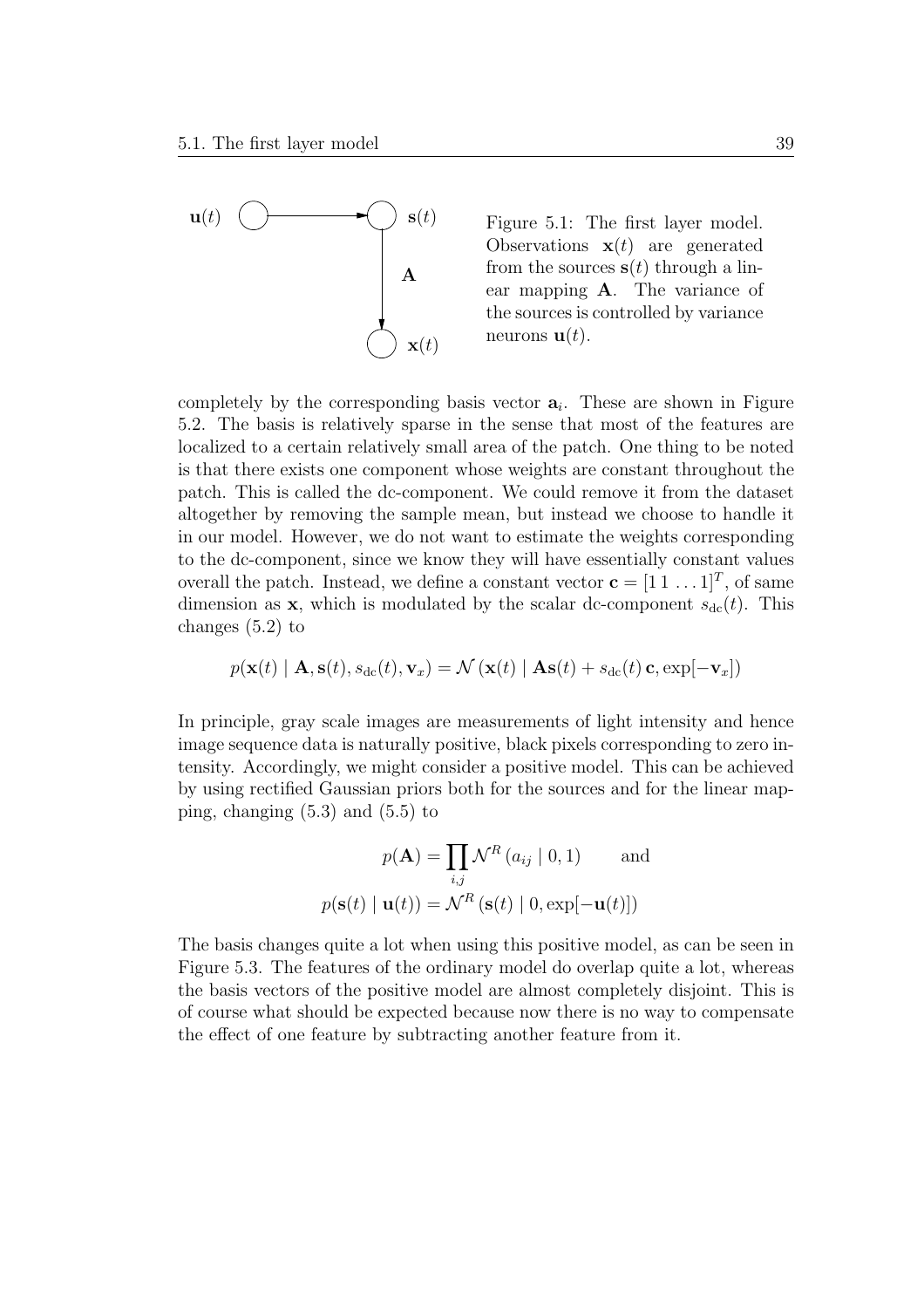

Figure 5.2: Ordinary basis



Figure 5.3: Positive basis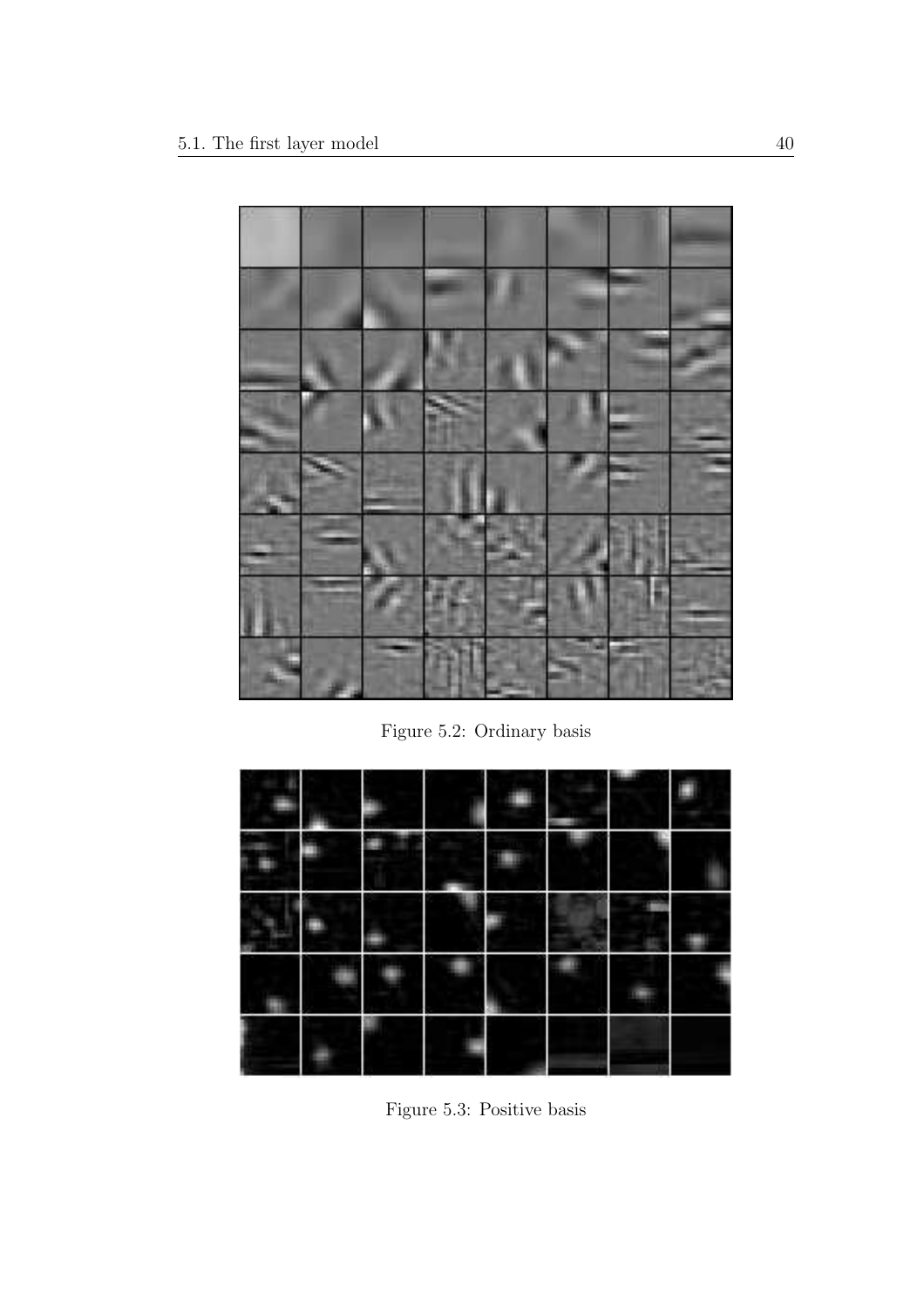#### 5.2 Restriction to localized sparse codes

As was suspected, the basis of the first layer model in the previous section became relatively sparse. We can make this sparsity work for us in several ways. Let us consider a model where there are three sources and four observation. If we have a full linear mapping, the connections from the sources to observations correspond to those in Figure  $5.4(a)$ . In a full linear mapping, the number of



Figure 5.4: Dense vs. sparse coding

weights is of course the number of columns (sources) times the number of rows (observations). In this thesis typical values for these might be 64 and 256 respectively summing up to total of 16384 weights. It goes without saying that the learning will be quite slow. And as it turned out, most of the weights will be near zero anyway, corresponding to the situation in Figure 5.4(b), meaning that we have done a lot of redundant computations.

The cost function of variational Bayesian learning allows us to compare different models. For example, we can remove some weights from the linear mapping and see if the cost decreases. If it does decrease, it means that the weights were useless. This is called *pruning*. By pruning we can get rid of unnecessary parts of the model, but one has to be careful at which stage of learning one uses pruning. On one hand, if it is done too early, some parts of the model that might become useful can be removed. On the other hand, if it is done too late, the redundant parts of the model might interfere with the other parts, and again a suboptimal solution is found.

Instead of using a full basis and pruning it at some point of the learning, we can restrict our linear mapping to be suitably sparse from the very beginning. While we do this, we can also add some structure to it to make the interpretation of results easier and the construction of the upper layer model simpler. For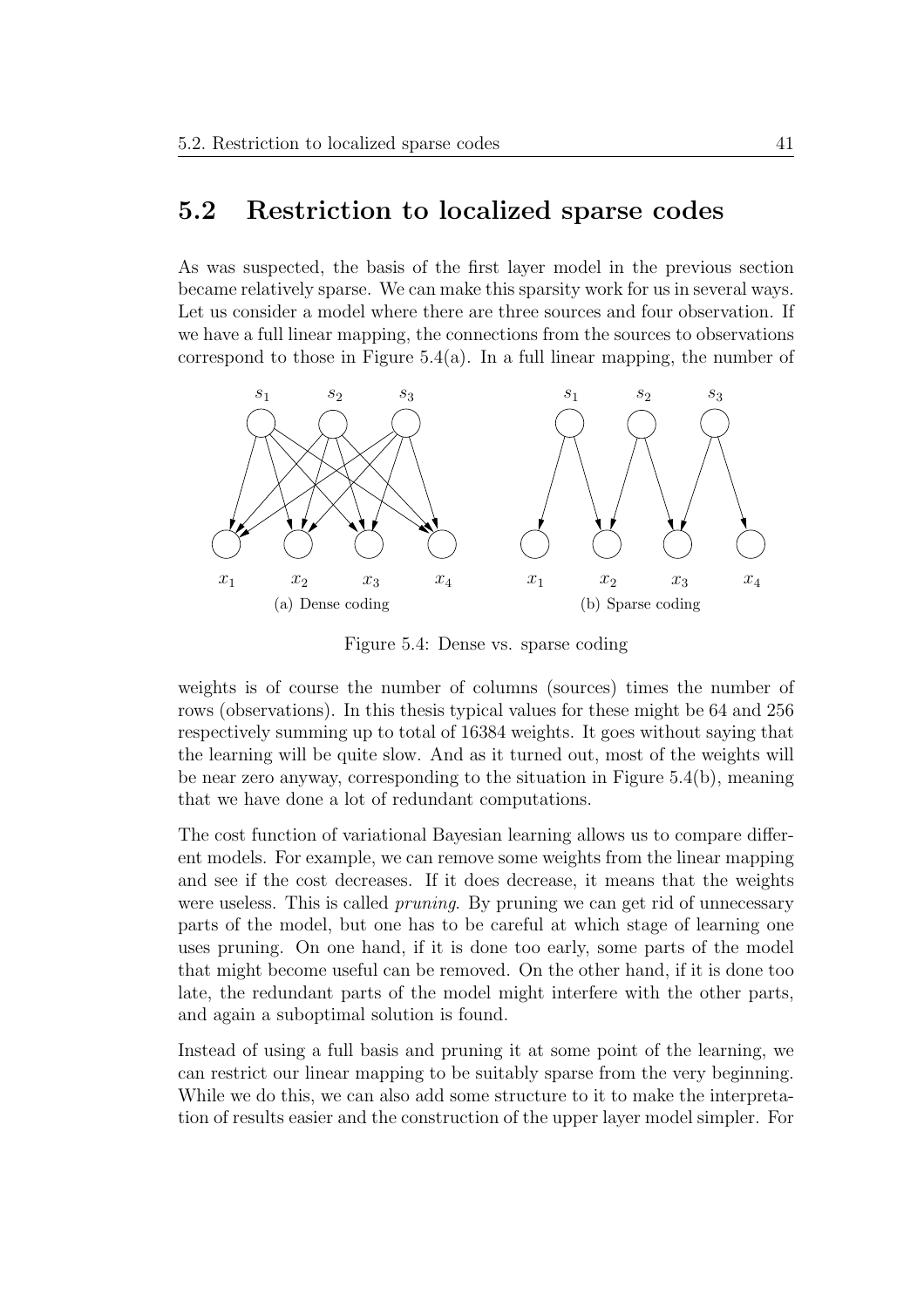

Figure 5.5: Mask and overlap

example, we can organize the spatially neighboring features near each other. Figure  $5.5(a)$  shows a connection matrix where such an approach has been taken. However, we want to be careful not to make the basis too sparse such that there is no overlap in the features. The overlap pattern of the connection matrix in Figure 5.5(a) is shown in Figure 5.5(b). In that example every pixel has at most six sources connected to it and on average approximately 3.8 sources.

A sparse basis that has been estimated from an image sequence of dimensions  $16 \times 16 \times 1200$  is shown in Figure 5.6. There the number of sources is 64 and they are organized in a grid of spatially neighboring features.

### 5.3 Adding dynamics

With the first layer model we can find features similar to those in Figure 5.6. The sources  $s(t)$  of the model do not give us very high level information about the image sequence. It is by combining these simple features that we try to extract some useful representations of the data.

Let us for a while consider the example image sequence of Figure 5.7. There an ice hockey player skates horizontally through our field of vision. We are interested in the activation pattern of the sources that this sequence produces. The basis A in this case is similar to that in Figure 5.6. We can inspect a subset of sources whose basis vectors correspond to the features of the second row in the figure. The values of these sources are plotted in Figure 5.8(a).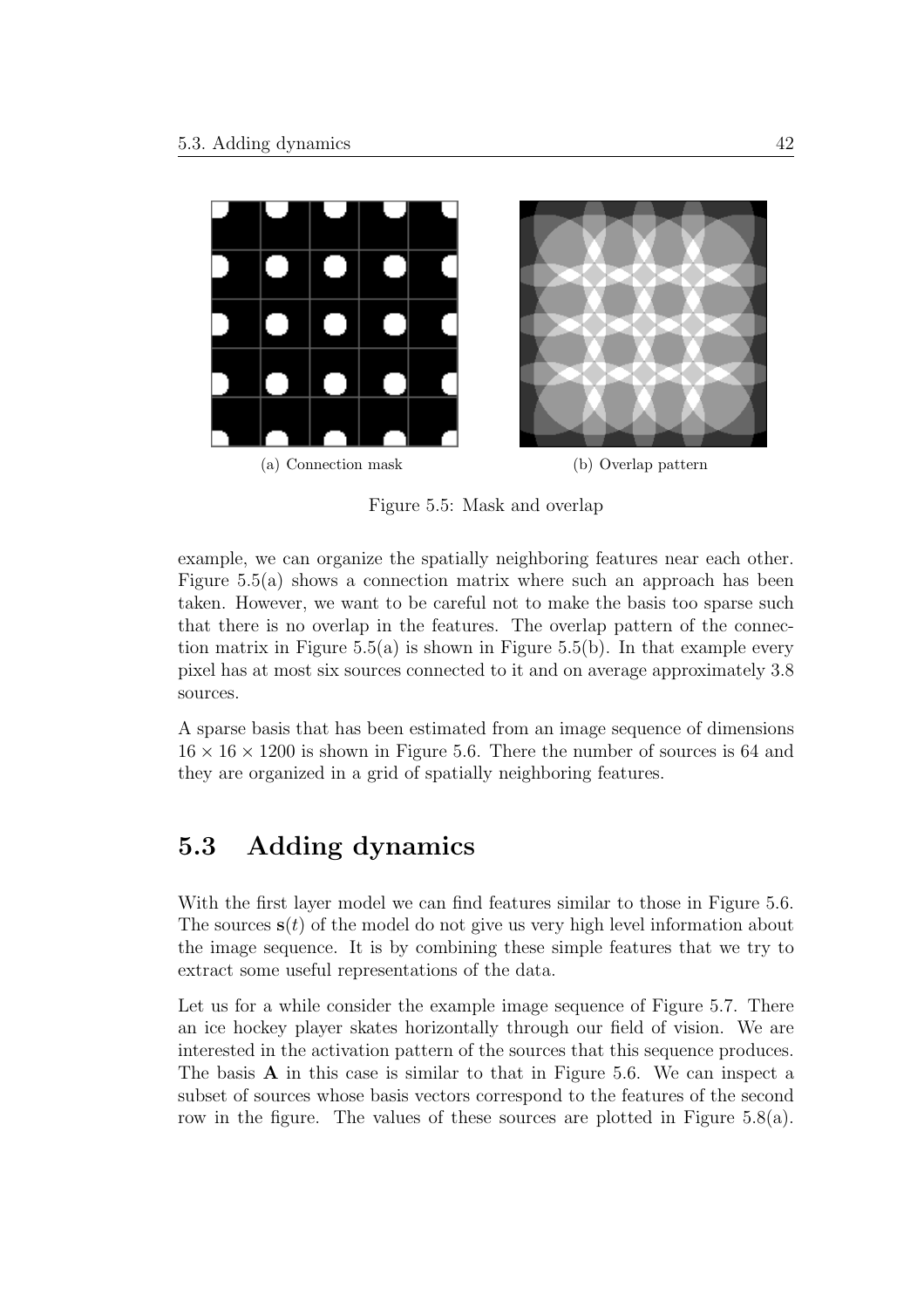| ×  |    | ш              | n. |    | m  |   | ×  |
|----|----|----------------|----|----|----|---|----|
| ۰  |    | س              | u. | a, | ц  |   | E  |
| ū  |    | P.             | Ξ  | ×  | m  | ₽ |    |
|    |    | в              | ŧ, | а  | n. |   |    |
| s, | a, | ×              | 81 | 41 | Đ  | ٥ | Ę  |
| O  | ۵  | $\blacksquare$ | m  | a, | ø  | m | ı  |
| 74 | m  | a.             | F  | Ó  | m  |   | E  |
| m. |    | - 33           | m  |    | m. | ٠ | a. |

Figure 5.6: A sparse basis.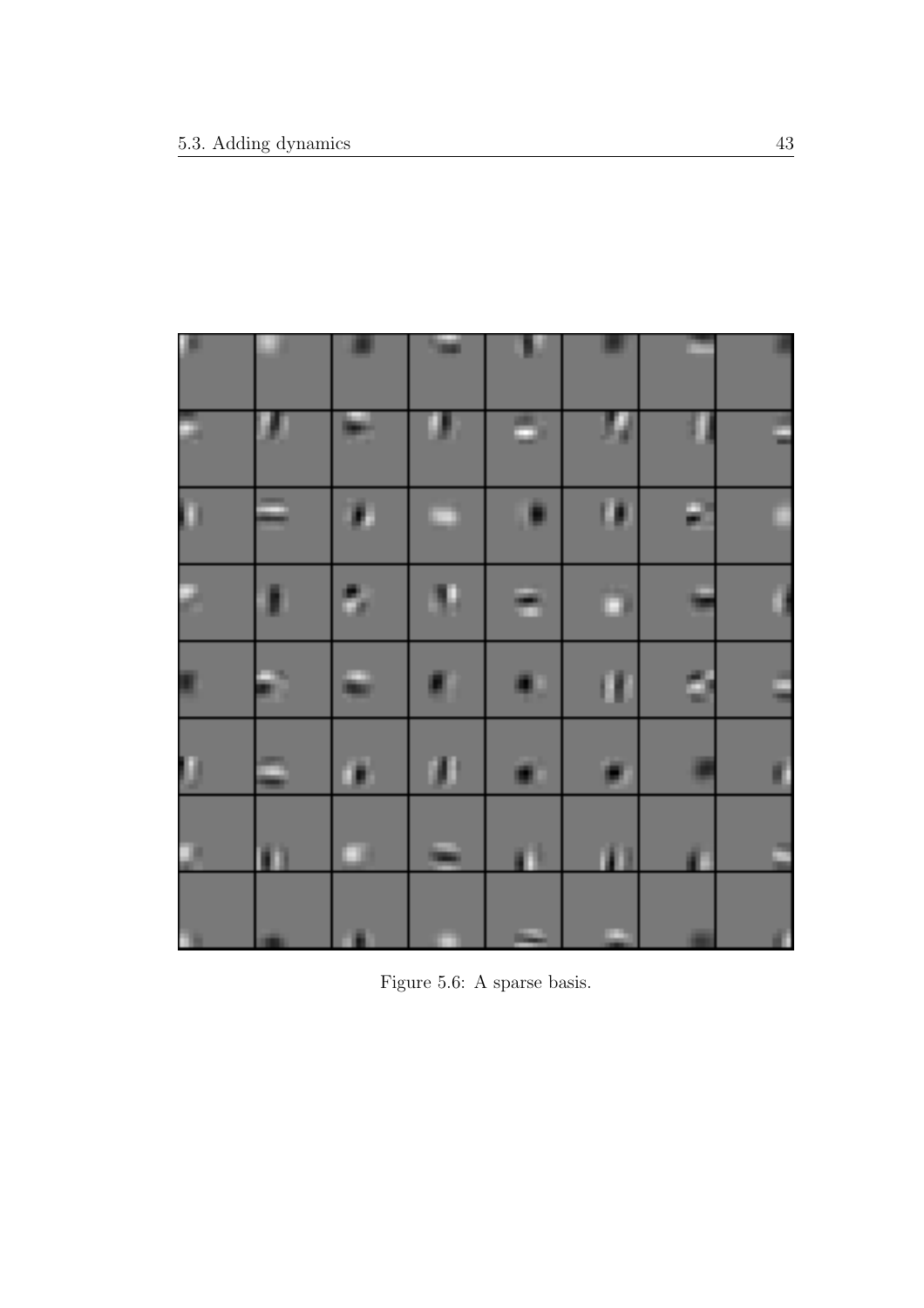

Figure 5.7: A sequence of 42 frames from a video. The first frame is in the top left corner and time flows row-vice. The frames are  $16 \times 16$  pixels in size. The sequence is taken from a video of an ice hockey game. Here a player enters the frame from the right side end exits from the left side.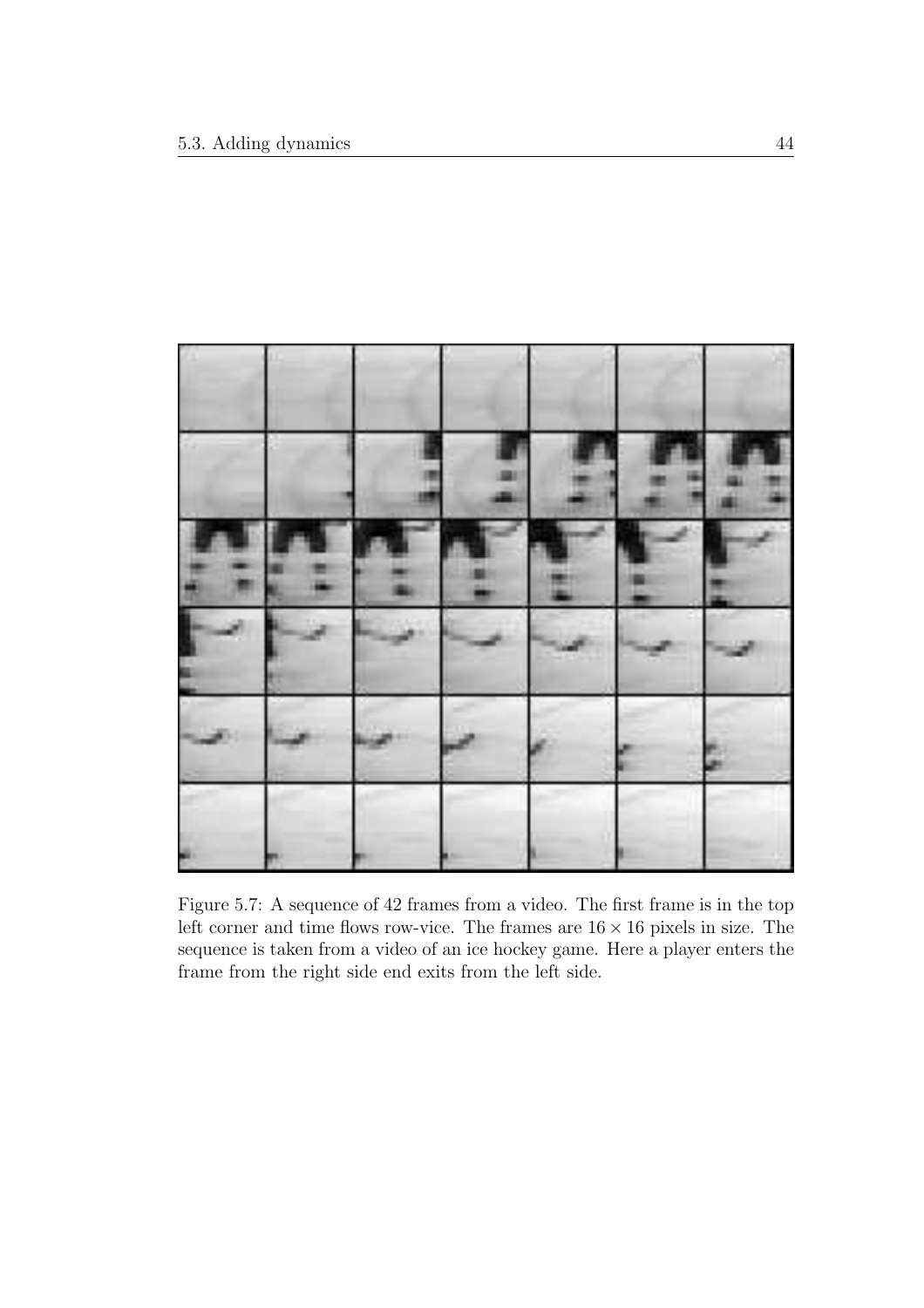

Figure 5.8: Sources and their variances

Qualitatively they seem to have very similar behavior. It seems that the other signals are in their basic nature delayed copies of the bottom most signal. This of course is natural given the data and the basis vectors. Signals like these suggest the modelling of their dynamics. If the rest of the signals are copies of the bottom most signal, then there should be some way to express this in our model. A simple linear dynamics characterized by the linear mapping B can be added to the model by changing Equation (5.6) to

$$
p(\mathbf{s}(t) | \mathbf{B}, \mathbf{s}(t-1), \mathbf{u}(t)) = \mathcal{N}(\mathbf{s}(t) | \mathbf{B}\mathbf{s}(t-1), \exp[-\mathbf{u}(t)]) \qquad (5.7)
$$

Keeping in mind the discussion of Section 3.3 this approach can be suspected to fail. Although it was said that the signals seem qualitatively similar, quantitatively they are not. Figure 5.8(b) shows the variances that correspond to the sources. There wee see much better behaving signals which could actually have some kind of dynamic dependencies. As an comparative approach we keep the Equation (5.6) as it was, but instead add a linear dynamics for the variance neurons  $\mathbf{u}(t)$ 

$$
p(\mathbf{u}(t) | \mathbf{B}, \mathbf{u}(t-1), \mathbf{v}_u) = \mathcal{N}(\mathbf{u}(t) | \mathbf{B}\mathbf{u}(t-1), \exp[-\mathbf{v}_u])
$$
 (5.8)

These two different attempts to add dynamics to our model, recapitulated by Equations (5.7) and (5.8) are graphically illustrated in Figure 5.9. Using the whole image sequence, part of which the frames of Figure 5.7 were, we can test our hypothesis about the performance of the two different models.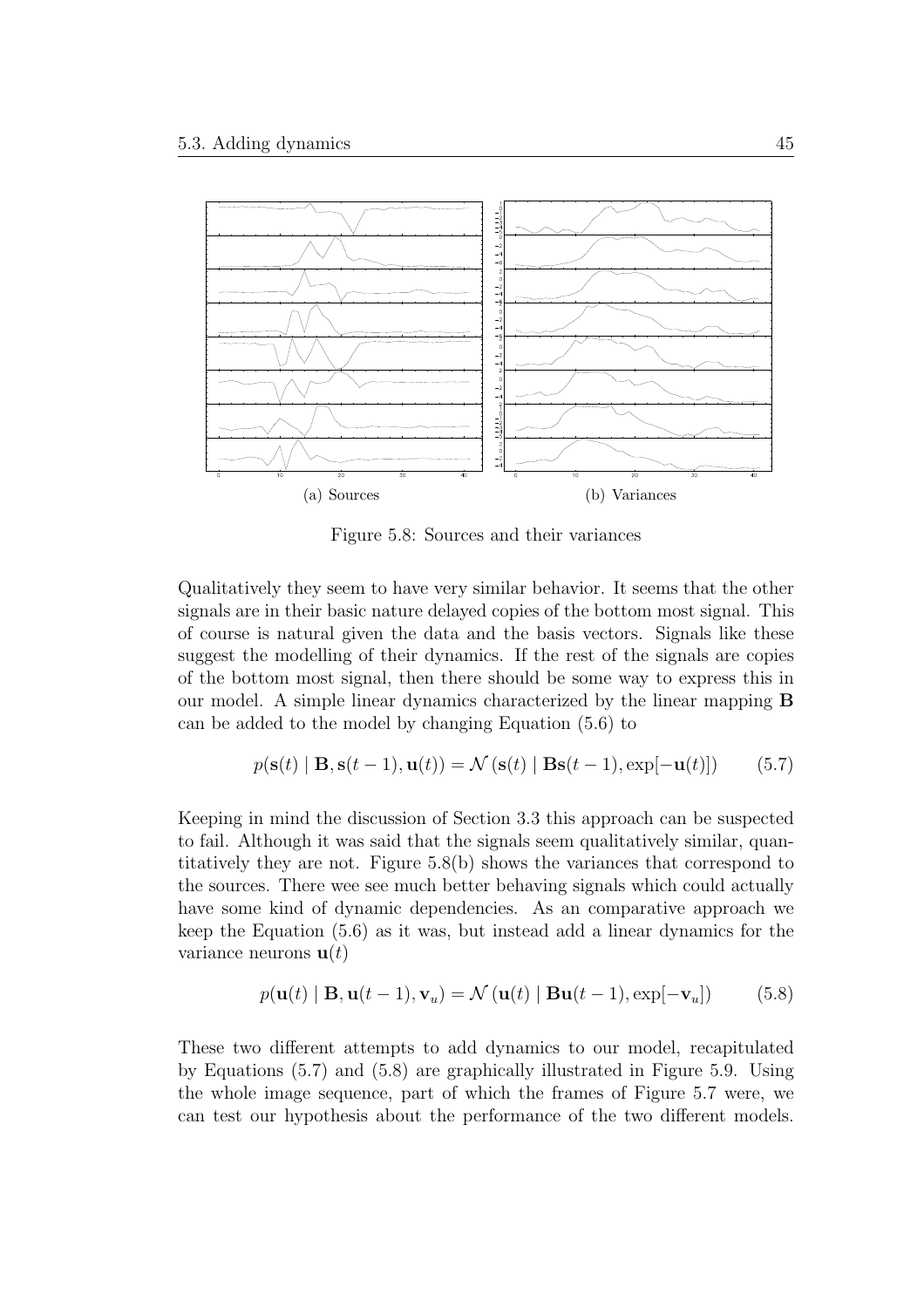Now the interesting part of the model is the linear mapping B describing the dynamical relations between different sources / variance neurons. A column vector  $\mathbf{b}_j$  tells us the extent to which the signal j can predict the other signals. It can be expected that at least the diagonal elements  $b_{ij}$  of **B** will have some positive values. Figures 5.10 and 5.11 show the column vectors of the dynamics mapping for both of the cases considered. We can see that when the dynamics is in the sources, no significant dynamic relations are found between different sources. The only strongly positive elements are the diagonal ones, which was expected, as the sources are temporally coherent.

The situation is rather different in the case where the dynamics is used in the variance neurons. There exists strong dependencies with spatially neighboring sources. This is intuitively satisfying since the objects in an usual image sequence tend to move continuously from one point to another hence exciting neighboring features at consecutive instances of time.



Figure 5.9: The model structure after having added linear dynamics either to sources (a) or to variance neurons (b).

### 5.4 What can linear dynamics model?

The addition of linear dynamics to our model, especially when it was used in the variance neurons, was beneficial. It revealed some interesting relations between different sources. It should of course be clear that if we are to find interesting features from an image sequence, the system doing the extraction has to have some kind of memory. Otherwise it only sees a collection of independent frames which have no relation to each other and which could be randomly permuted without any effect for that matter.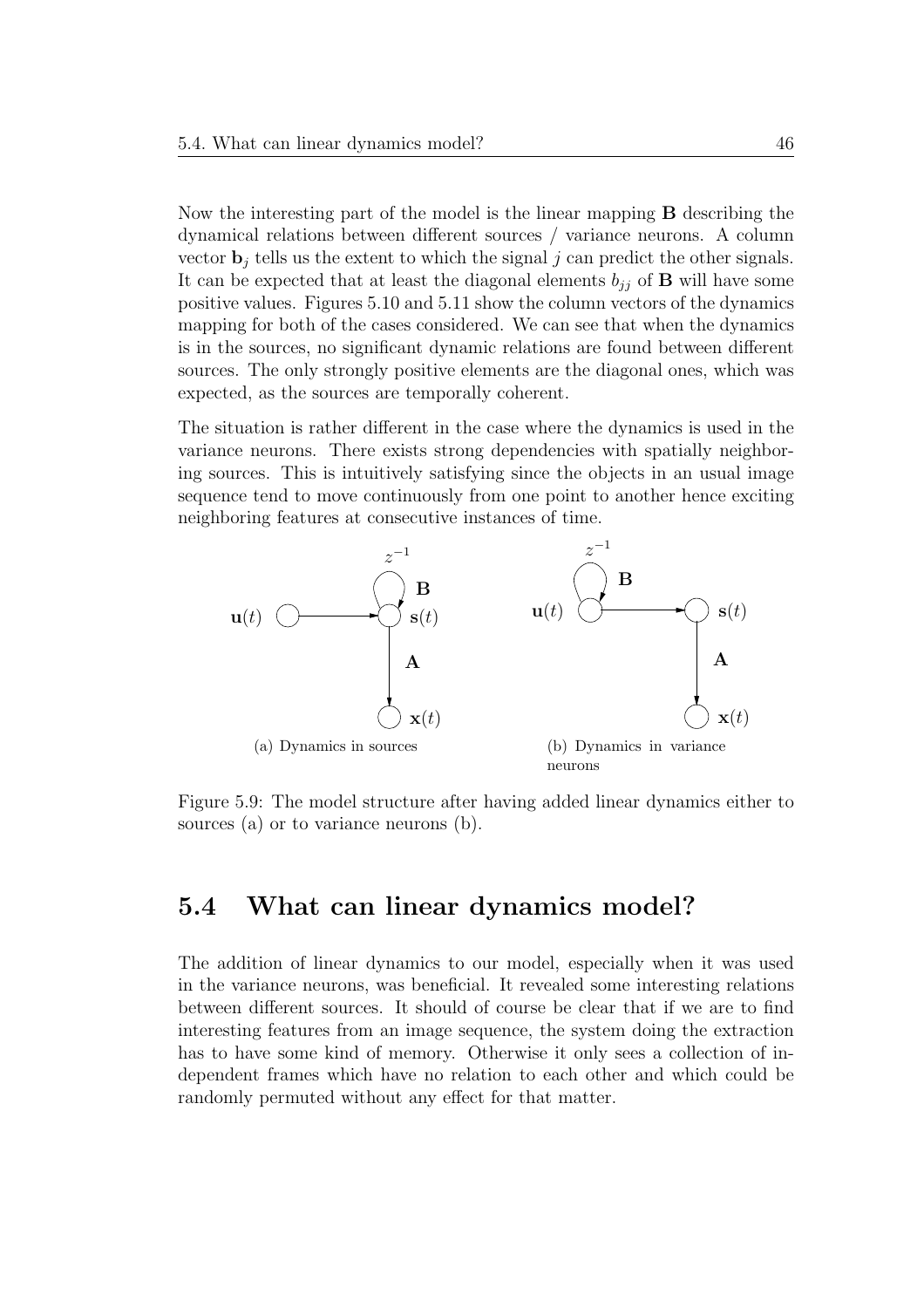

Figure 5.10: The column vectors of the linear mapping B when the dynamics is in the sources.



Figure 5.11: The column vectors of the linear mapping B when the dynamics is in the variance neurons.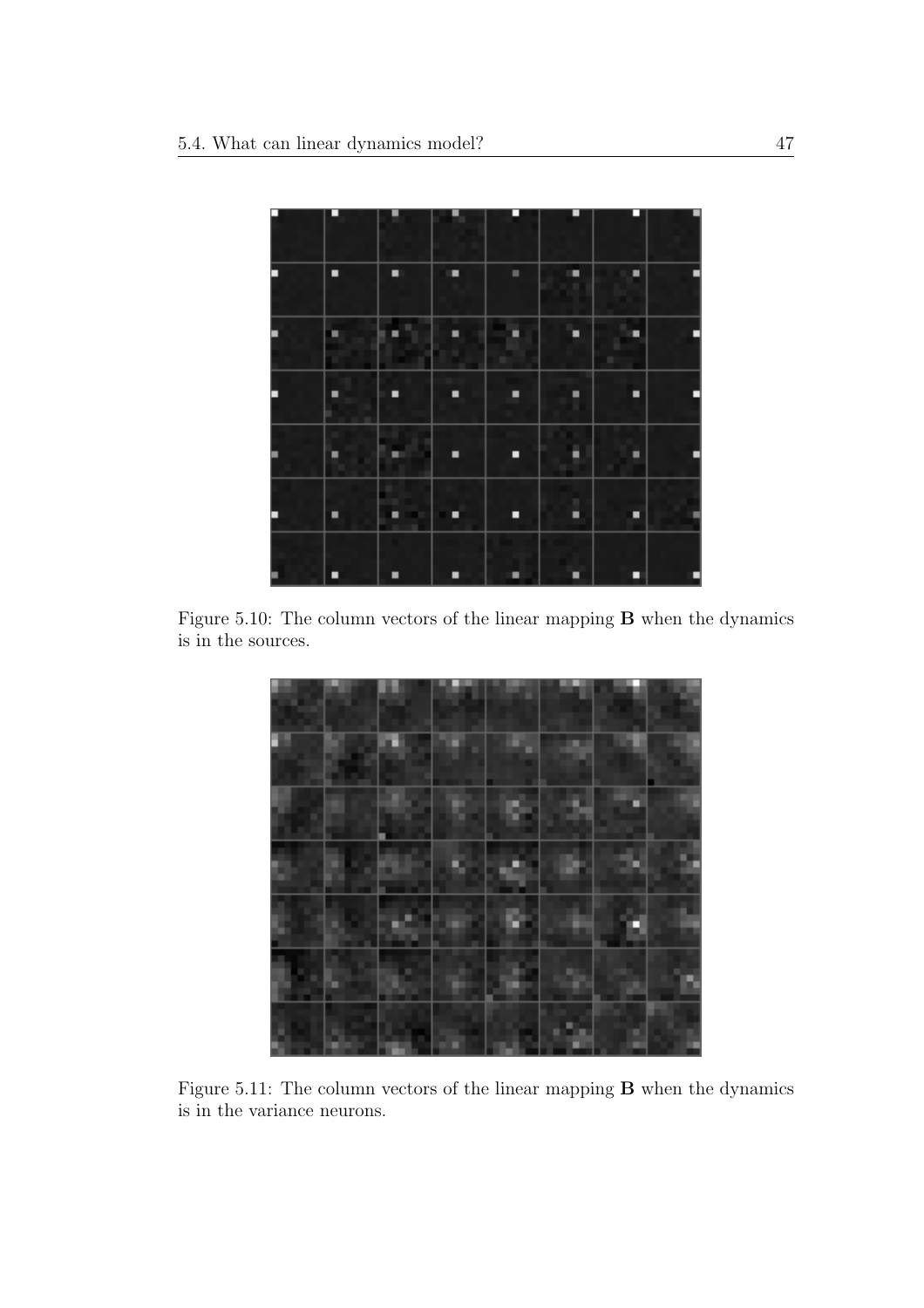There are many ways to make our model to have a memory. One way would be to allow our sources  $s(t)$  to have connections not only to the current observations  $\mathbf{x}(t)$  but also to some set of past observations  $\mathbf{x}(t - \tau)$ ,  $\tau = 1 \dots K$ . Another possibility is to add dynamics to the sources, as was done in the previous section.

It is a well known fact that linear systems can be divided in a half a dozen categories based on the eigenvalues of the linear mapping. Consequently the number of phenomena linear dynamics can describe is relatively limited. Keeping our focus on image sequences, we can study this matter in a bit simplified setting.

Assume that we have a model with four sources and a basis consisting of features spanning the frame horizontally from left to right as in Figure 5.12. Now, if we have an object in the image sequence moving over the frame from



Figure 5.12: A set of features spanning the frame from left to right.

left to right in such a speed that it happens to excite the sources one at a time, then the variance of the first source predicts quite perfectly the variance of the second source and so on. Thus the situation is relatively well described by the dynamics mapping

$$
\mathbf{B} = \begin{pmatrix} 0 & 0 & 0 & 1 \\ 1 & 0 & 0 & 0 \\ 0 & 1 & 0 & 0 \\ 0 & 0 & 1 & 0 \end{pmatrix}
$$
 (5.9)

Similarly if we have an object moving from left to right over the frame, then dynamic relation goes the other way around and is perfectly well described by the mapping

$$
\mathbf{B} = \begin{pmatrix} 0 & 1 & 0 & 0 \\ 0 & 0 & 1 & 0 \\ 0 & 0 & 0 & 1 \\ 1 & 0 & 0 & 0 \end{pmatrix}
$$
 (5.10)

With a different set of features, **A**, and some linear mapping **B** relating them to each other, we can describe any kind of elementary movement such as the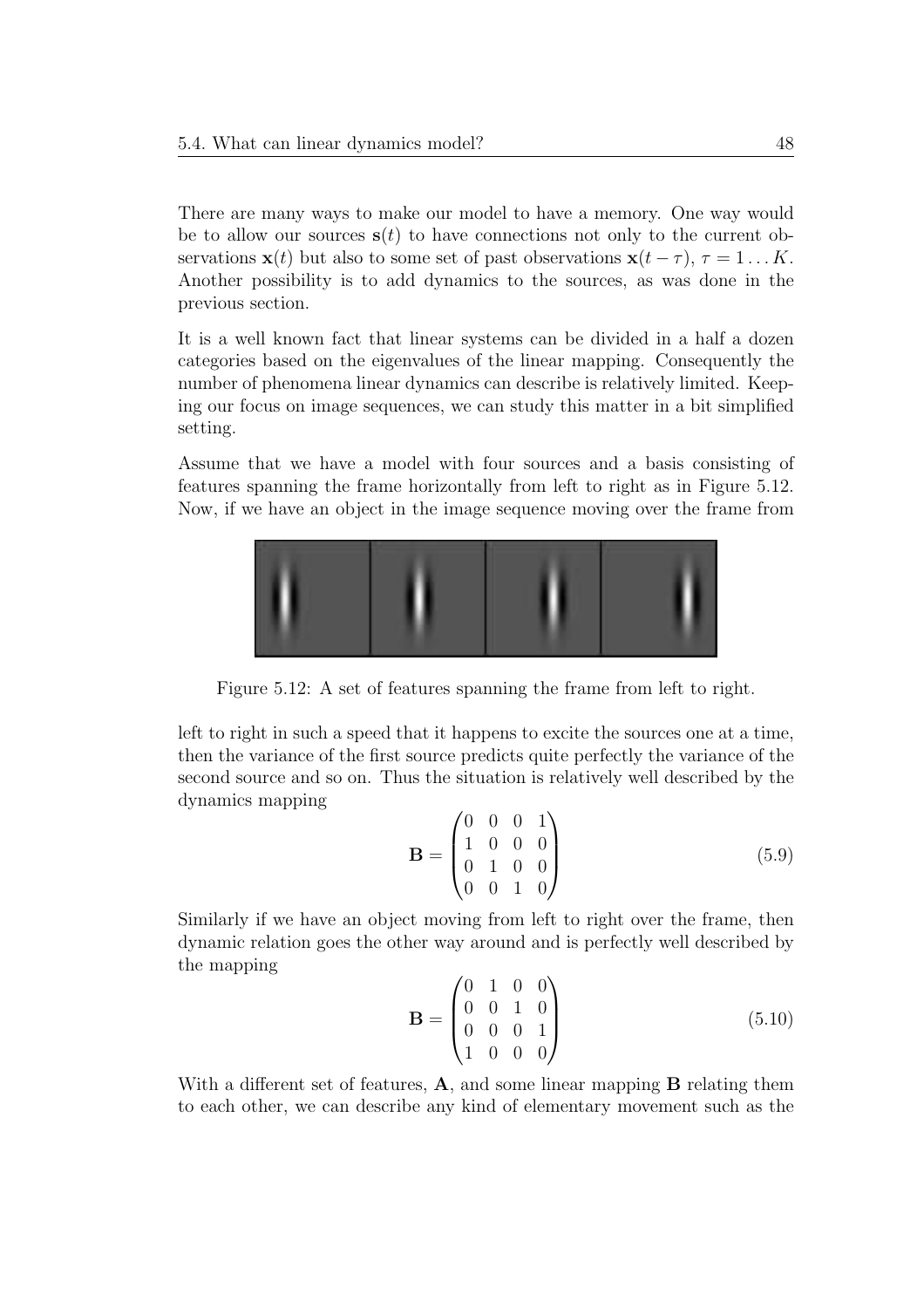left to right or right to left above. However, if we for example have an object that moves over the frame to both directions, it is no longer perfectly caught by linear dynamics. Since we have a statistical model, we will still get some estimate of the dynamics, possibly a combination of (5.9) and (5.10), such as that in Figure 5.11. There we have nonzero values for all the neighbouring features, although it is certain that there is no such motion where all the neighboring sources at once would predict the given source. It is just the combination of all such elementary movements that produce that result.

#### 5.5 Switching dynamics

It would be useful to be able to segment the different elementary movements described by the dynamics by some means. This would mean that we should have several different linear mappings which would take charge when data supporting their predictions would appear. Such a model can be formulated using mixture of Gaussians (MoG) variables controlled by a shared discrete variable.

Now, our linear mapping is no longer time-independent but varies over the time course. Assume that we have K different dynamics mappings  $B_1 \dots B_K$ from which the active one is selected by a discrete variable  $\lambda(t)$ :

$$
p(\mathbf{B}(t) | \{\mathbf{B}_i\}_{i=1}^K, \lambda(t) = k) = \mathcal{N}(\mathbf{B}(t) | \mathbf{B}_k, \exp[-\mathbf{v}_B])
$$

Now  $\mathbf{B}_i$  only specify the mean for  $\mathbf{B}(t)$ . If the variance  $\exp[-\mathbf{v}_B]$  is large,  $\mathbf{B}(t)$ can have arbitrary values. We can limit this kind of behavior by making the prior of  $\mathbf{v}_B$  favor big values, which means that the variance of  $\mathbf{B}(t)$  is small. We want  $\mathbf{B}(t)$  effectively to work as a switch between the different  $\mathbf{B}_i$ . This resembles the ideology which is used in HNFA for the hidden neurons [54].

The cpfs for the different means  $\mathbf{B}_i$  of  $\mathbf{B}(t)$  are

$$
p(\mathbf{B}_i \mid \bar{\mathbf{B}}, \tilde{\mathbf{B}}) = \mathcal{N}\left(\mathbf{B}_i \mid \bar{\mathbf{B}}_i, \tilde{\mathbf{B}}_i\right)
$$

Here the  $\bar{\mathbf{B}}_i$  are chosen to represent some prototypical movements such as (5.9) and (5.10). To allow deviation from these prototypes the variances in  $\tilde{\mathbf{B}}_i$  are set to equal one.

The states of the discrete variable have probabilities  $\mathbf{c} = [c_1 \dots c_K]$ . The probability vector c has a Dirichlet prior

$$
p(\lambda(t) = k \mid \mathbf{c}) = c_k
$$

$$
p(\mathbf{c}) = \mathcal{D}(\mathbf{c} \mid \mathbf{u})
$$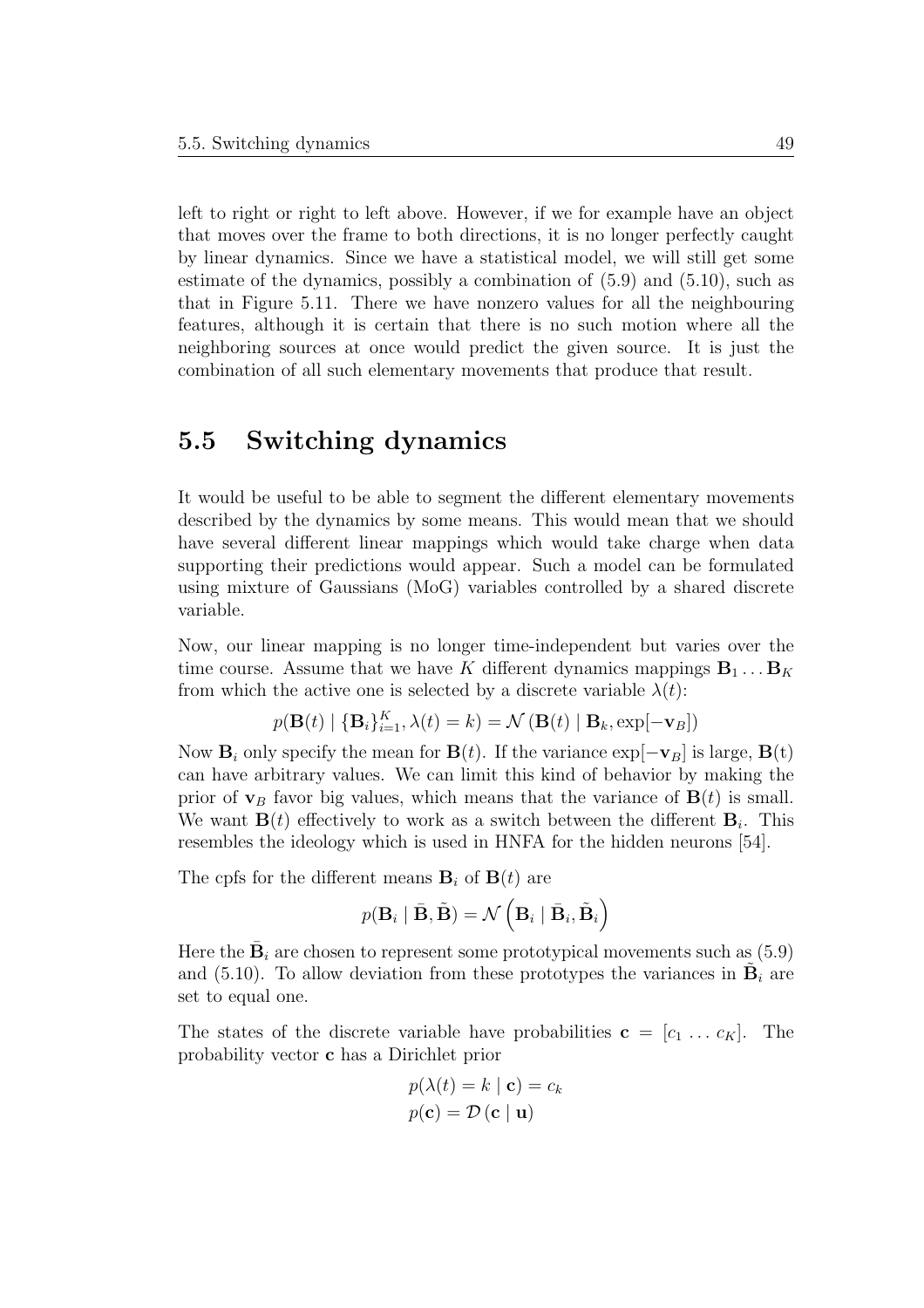

Figure 5.13: The static dynamics mapping B has been changed to a time-dependent one  $\mathbf{B}(t)$  which effectively reflects the values of  $\mathbf{B}_1 \dots \mathbf{B}_K$ . The discrete variable  $\lambda(t)$  controls which one of these is active at any given moment.

To keep the big picture in mind, we can again graphically summarize our model structure. See Figure 5.13. To test the proposed model structure we use a simple dataset containing bars moving first from right to left, then staying put, and then moving from left to right. Part of that dataset is shown in Figure 5.14. The number of possible dynamics is set to three, and the priors for the  $B_1 \ldots B_3$  are chosen to reflect the dataset. There are some technical issues concerning the learning of the current model. These are dealt with in detail in the next section. Now we can first test our model by initializing the discrete variable to the correct values and see if the model works with them. A part of the initial values are shown in Figure 5.15(a) and the values after learning are shown in Figure 5.15(b). The learnt values are similar in spirit to the initial and correct values, but the state of the discrete variable seems to change inappropriately every now and then. The reason for this is probably that there is not constantly enough evidence to choose the correct value for the discrete variable. When there is a lack of evidence, the system should be able to use past information to make the decision about the correct state. This suggests that we should make the cpf of  $\lambda(t)$  dependent on the past values.



Figure 5.14: A part from the bars dataset. The sequence shown here contains bars moving from right to left.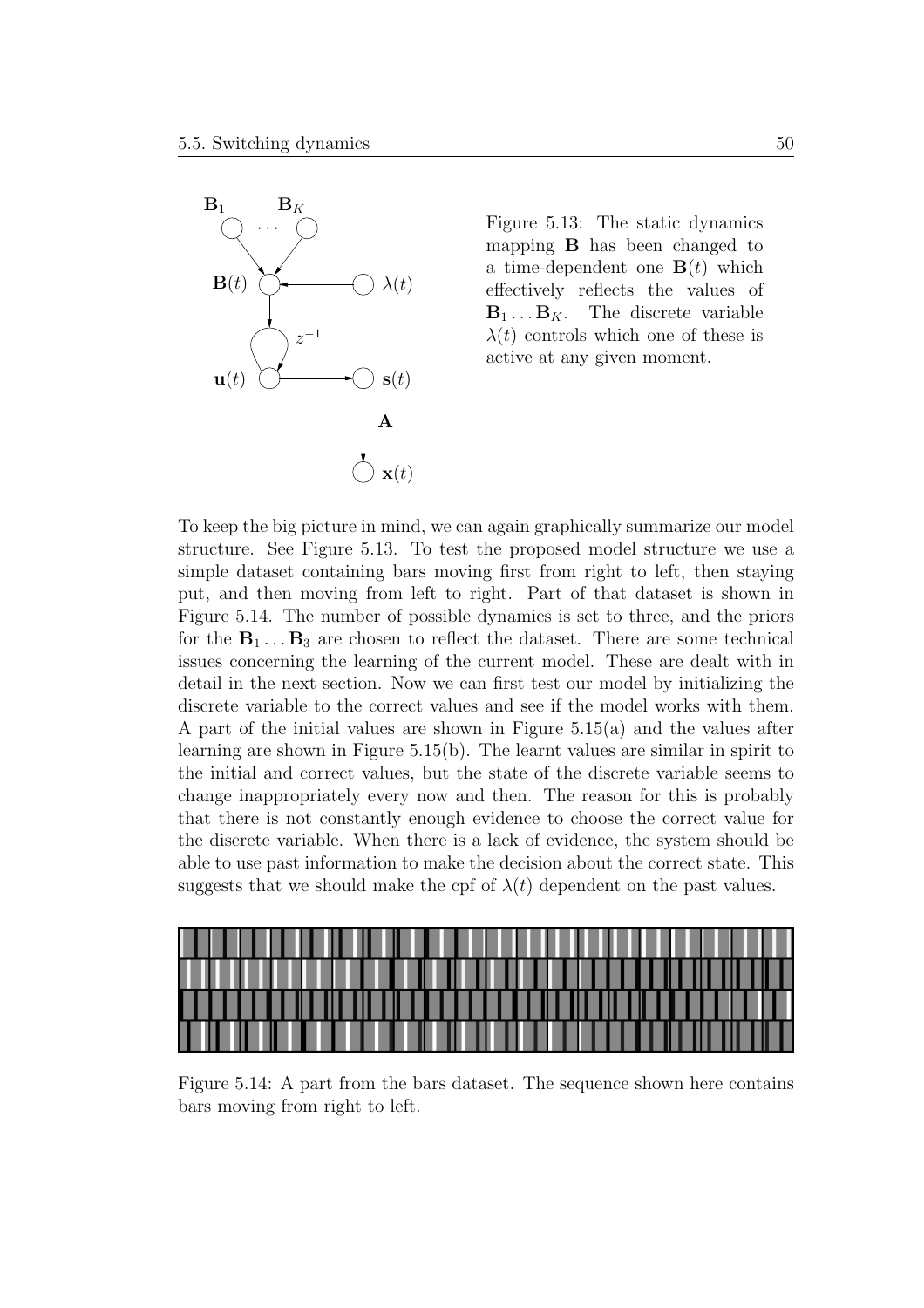### 5.6 Adding Markov prior for the discrete variable

We can improve the model of our discrete variable by making it dependent on its value at the previous time instance

$$
p(\lambda(t) = i \mid \lambda(t - 1) = j, \mathbf{C}) = c_{ij}
$$

Here C is the transition probability matrix whose element  $c_{ij}$  gives us the probability that the next state will be  $i$  given that we are in state  $j$ . The column vectors  $\{\mathbf{c}_j\}_{j=1}^K$  of the matrix **C** have to sum up to one. For them, we can use Dirichlet priors

$$
p(\mathbf{c}_j \mid \mathbf{u}_j) = \mathcal{D}(\mathbf{c}_j \mid \mathbf{u}_j)
$$
  $\forall j = 1, ..., K$ 

Let us try how this modification to our model affects the state change problem. We use the same bars dataset as before and initialize the discrete variable to the correct values. Looking at the values of the discrete variable after learning, Figure 5.16, we see that there are no inappropriate state changes. The mean of the transition probability matrix is

$$
\langle \mathbf{C} \rangle = \begin{pmatrix} 0.9950 & 0.0099 & 0.0025 \\ 0.0025 & 0.9848 & 0.0050 \\ 0.0025 & 0.0053 & 0.9926 \end{pmatrix}
$$

The probabilities for staying in the same state are very near to one. Now the model has the belief that changing the dynamics is rarely appropriate, so it doesn't switch the state unless there is a really good reason to do so.

#### 5.7 The final model

Up to this point, in this chapter, only the model equations have been given. Nothing has been said about how the model is actually learnt. The basic learning approach has of course been already discussed in Chapter 4. This means that we have local update rules for all the variables and we update them cyclically. However, as it was discussed in Section 4.3 these local update rules might get us only to a very poor stationary point and the solution might be quite useless.

Now, having reached the topmost level of the model hierarchy, we can again take a look at our model in Figure 5.17, and consider what kind of things we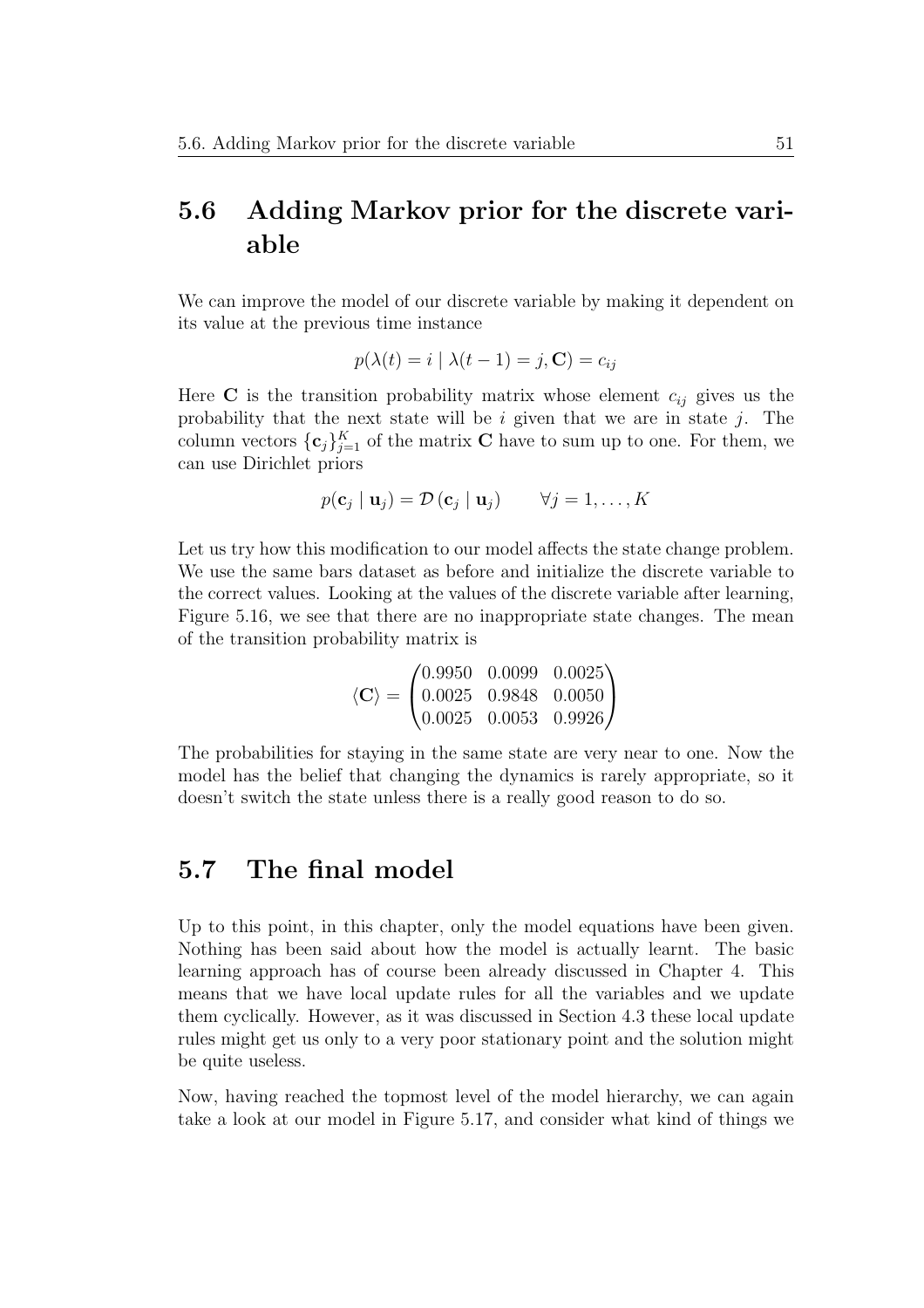

Figure 5.15: Initial values vs. values after learning.



Figure 5.16: Learnt values when the discrete has Markov prior.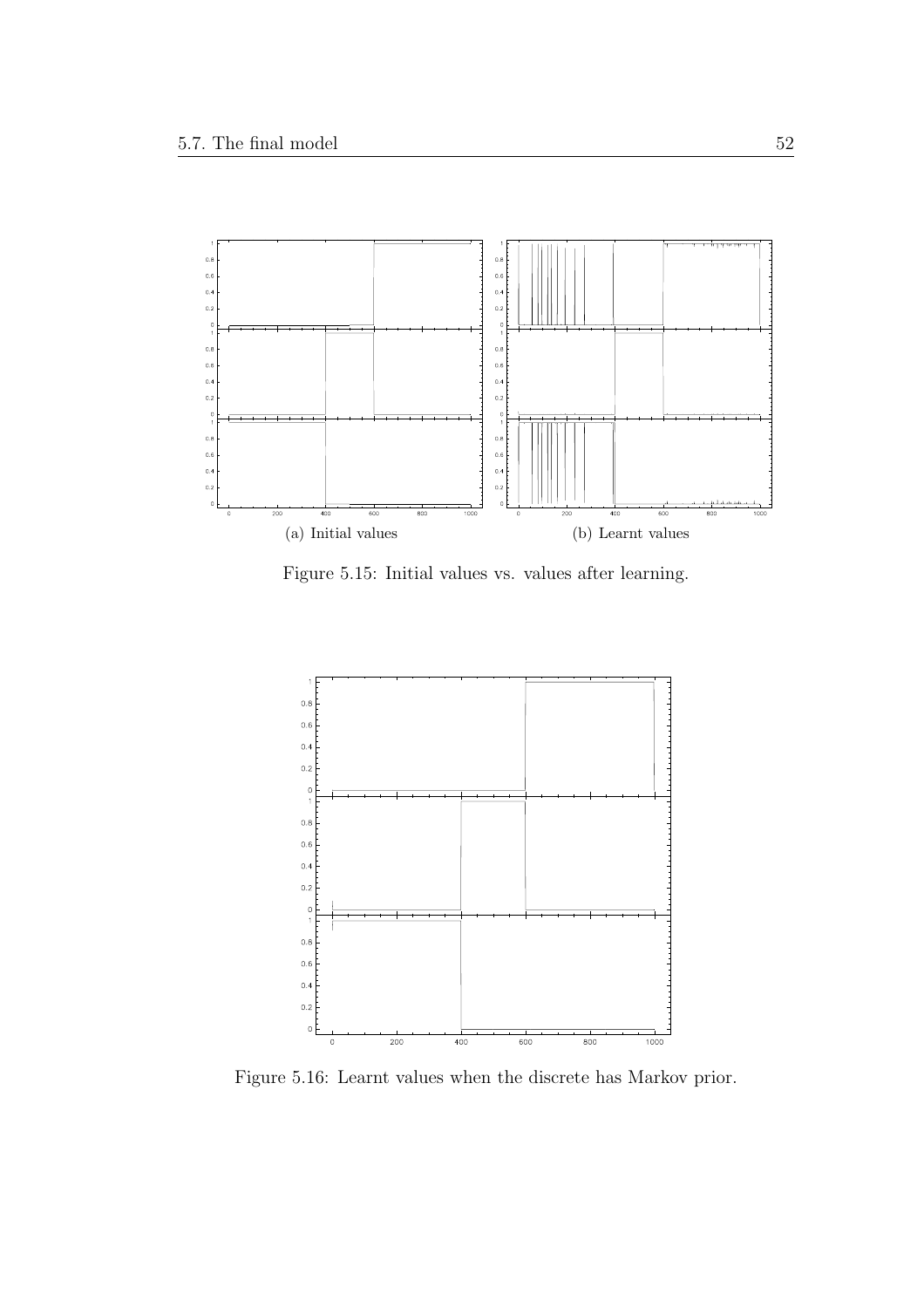

Figure 5.17: The final model structure. Starting from the bottom: we have a linear sparse model for the observations  $\mathbf{x}(t)$ . The variances  $\mathbf{u}(t)$  of the sources  $s(t)$  have switching linear dynamics  $\mathbf{B}(t)$  which is controlled by the discrete variable  $\lambda(t)$ . The discrete variable has Markov prior with the transition probabilities specified by the matrix C.

need in addition to the local update rules to get our model to learn useful things. First of all, we need an initialization scheme for the sources. When a full linear mapping is used, the customary thing to do is to compute PCA sources from the data and use that as the starting point for learning. Now that the basis A is initially sparse, it does not make sense to compute PCA. Instead the instantaneous spatial average from the connection matrix area for all the sources is computed. To make this notion more clear, let us define the set of indicator variables  $\{w_{ij}\}_{ij}$  such that  $w_{ij} = 1$  if there is a connection from the source  $j$  to the observation  $i$ , and zero otherwise. Accordingly, the initialization for the source  $s_i$  can be computed as

$$
s_j(t) = \frac{\sum_i w_{ij} x_i(t)}{\sum_i w_{ij}}
$$

This initialization is a good starting point for learning, better than the PCA initialization at least.

Another critical point in the learning algorithm is the initialization of the discrete variable  $\lambda(t)$ . Without reasonable initializations, usually only one of the K linear mappings is used, which effectively means that the switching dynamics is pruned away altogether. In some cases this might be appropriate, the switching dynamics does not affect significantly enough to the representation of the data, that keeping it in the model would be worthwhile. In other cases, it is intuitively (and experimentally as it is shown later) clear that using several different dynamics mappings should really make the description of the data better.

In the following, an initialization scheme is developed for the discrete variable  $\lambda(t)$ . It is based on estimating  $\mathbf{B}(t)$  and then fitting prototypical dynamics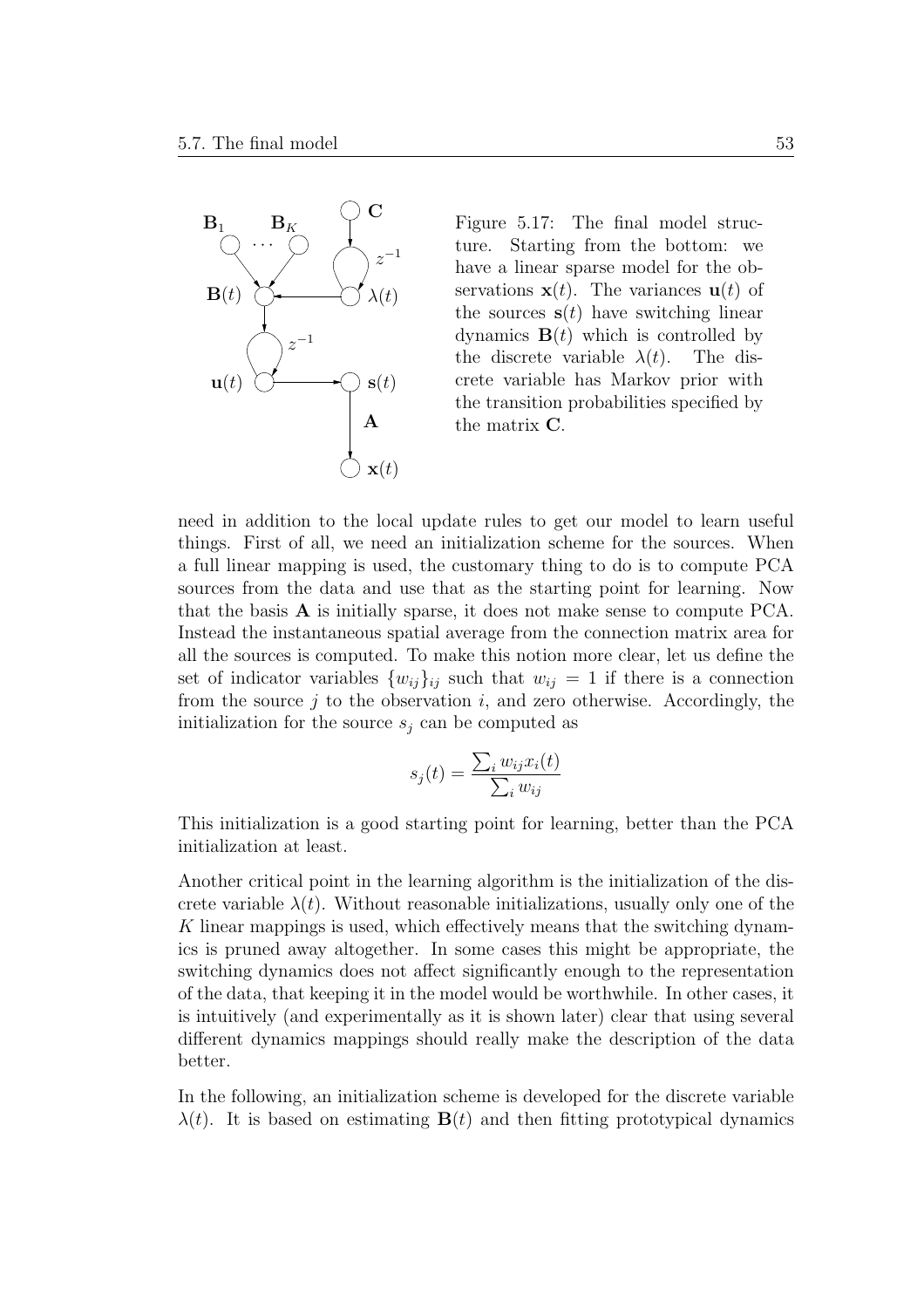candidates to it. If the discrete variable in the model has strange values, also  $B(t)$  will be weird and hence we cannot base the estimation of  $\lambda(t)$  on it. Instead, we go down to the variance neurons  $\mathbf{u}(t)$  and use them to construct an estimate for  $\mathbf{B}(t)$ . Denote

$$
\mathbf{U}(t) = \begin{bmatrix} u_1(t) & u_1(t+1) & \dots & u_1(t+L-1) \\ u_2(t) & u_2(t+1) & \dots & u_2(t+L-1) \\ \vdots & \vdots & \ddots & \vdots \\ u_n(t) & u_n(t+1) & \dots & u_n(t+L-1) \end{bmatrix}
$$

where  $L$  is the length of the window. Assuming that the dynamical relations in  $u(t)$  can be characterized with some linear mapping **B**, the identity  $U(t)$  =  $\mathbf{BU}(t-1)$  holds. With known values for  $\mathbf{U}(t)$ , the dynamics can be estimated for each time instance  $t$  using the minimum mean square error solution

$$
\mathbf{B}(t) = \mathbf{U}(t)\mathbf{U}^T(t-1)\left(\mathbf{U}(t-1)\mathbf{U}^T(t-1)\right)^{-1}
$$

Now, if we have some candidates  $\mathbf{C}_k$ ,  $k = 1, \ldots, K$  for the possible dynamics, we estimate the distribution of  $\lambda(t)$  by fitting these candidates to the estimated  **and seeing which one is most appropriate at any given moment of time.** The candidate mappings can be for example prototypes of movement from left to right, top to bottom etc.

Selecting a time window of right size  $L$  is critical. With  $L$  being too small the estimates for the discrete variable will be essentially noise. Choosing too big a L, on the other hand, can make shorter lasting states of dynamics disappear. Figure 5.18 shows an example of  $q(\lambda(t))$  estimated with different values for L.

Using a heuristic initialization does not make sense unless there is some reliable way to compare the different initializations. The cost function in variational learning provides us with a tool to choose from different initializations. For example, when trying to choose the most suitable value of L, it turns out that the cost attains its minimum at a point which gives the best initial values in the sense that it corresponds to the true underlying motion. In Figure 5.19 the costs obtained after 5000 iterations with different initialization parameters L are plotted.

Now, having constructed a model and considered an appropriate learning algorithm for it, we can try applying it on a more realistic data. The data to be considered is generated from a static image of a forest scenery by sliding a  $16 \times 16$  size window over it. To some extent, this corresponds to a camera movement in a video. The whole dataset consists of 1200 frames. Part of it is shown in Figure 5.20. There, also some context outside the actual data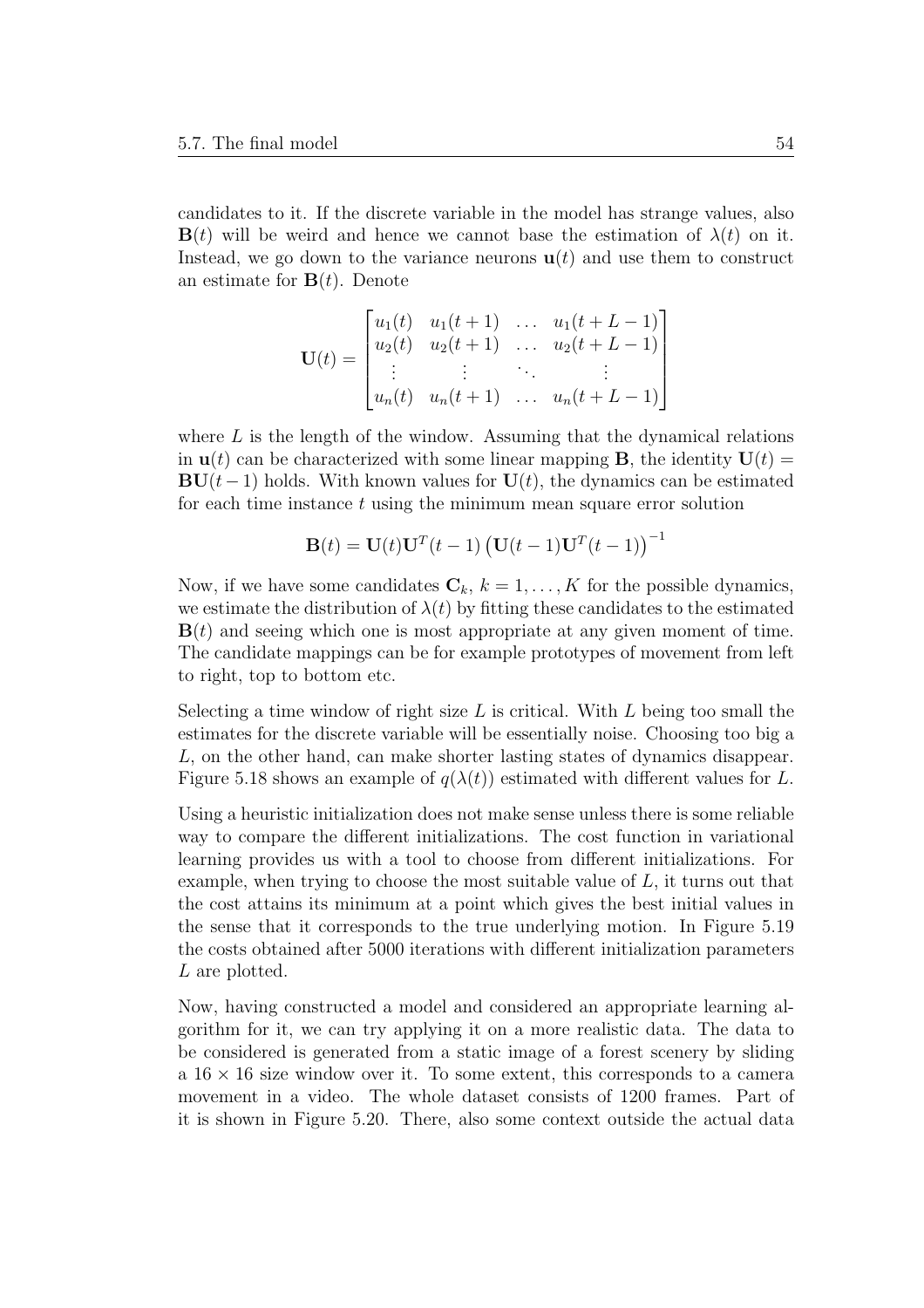

Figure 5.18: Estimates for the distribution  $q(\lambda(t))$ . The image sequence used as the data contained alternating camera movement from left to right and from right to left on a static scene. The initialization with  $L = 50$  is nearest to truth. With  $L = 20$  the initialization becomes noisier and with  $L = 5$  it is completely useless. With  $L = 200$  some of the shorter lasting motions are missed completely.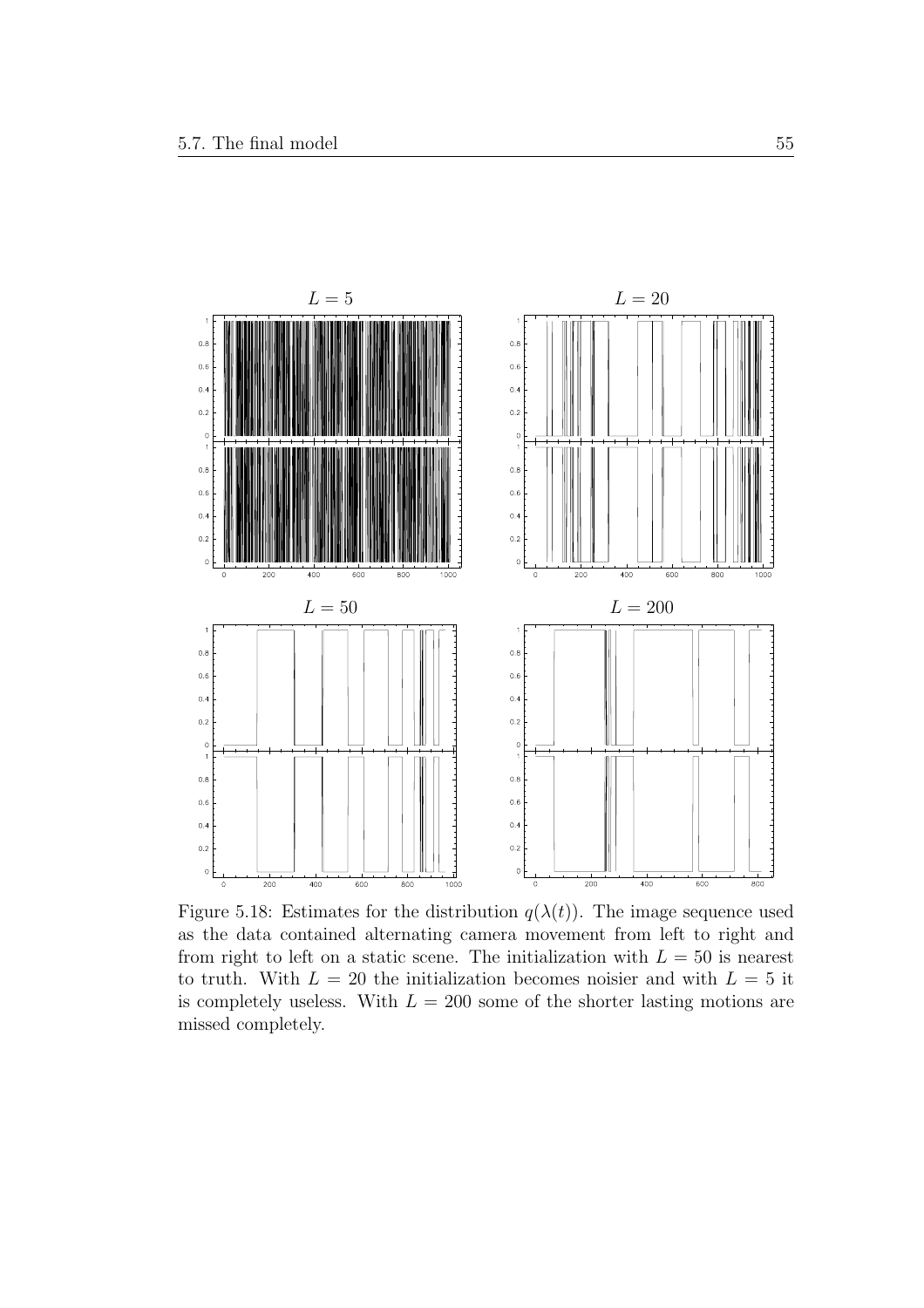

Figure 5.19: Cost per sample as a function of the initialization parameter L.

is shown to make it more clear what is happening. The real data is inside the white rectangle. To emphasize what the model actually sees, the same sequence of the real data is shown in Figure 5.21.

The priors for the five different dynamics mappings represented prototypical movement vertically and horizontally. One of these prototypes was the identity mapping for the situation where there is no motion. The initialization scheme for the discrete variable was similar to that described earlier. Again, careful tuning of the parameters of the initialization procedure was required to get reasonable results.

Let us finally look some parts of our model after learning. In Figure 5.22 there is a set of horizontally and vertically aligned sources and their respective variances (or more exactly the variances of their innovation processes). The top figures correspond to the horizontally aligned features. There we clearly see how the excitement of sources happens one after another when the tree goes through the frame. It is worth noting that there is not such behavior all the time. Looking at the discrete variable in Figure 5.23, however, we see that its state fairly well describes what is actually happening. This is due to the Markov prior which allows the model to predict the next value based on the earlier information whenever there is a lack of real evidence from the data. The left to right motion changes to top to bottom motion exactly at time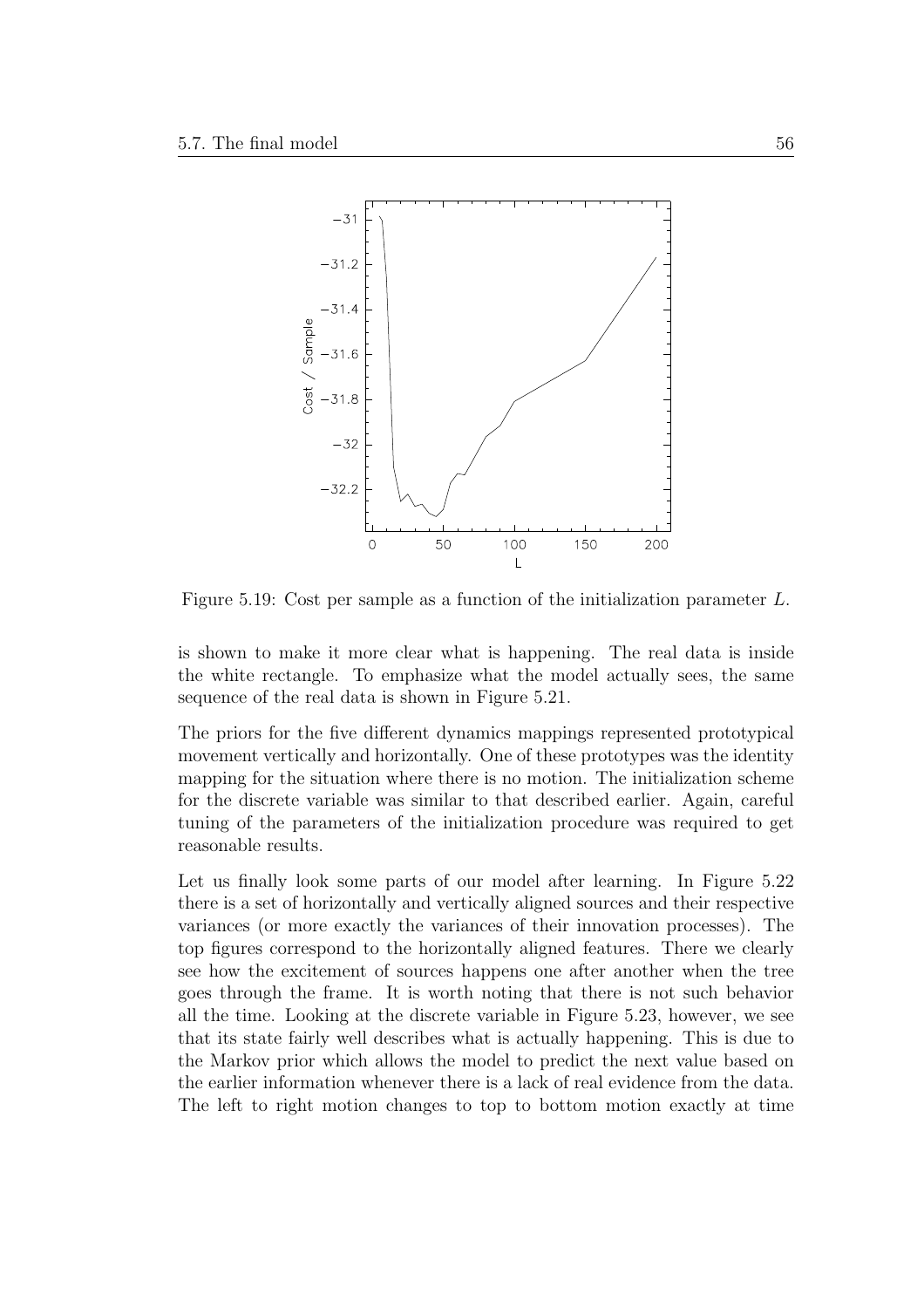

Figure 5.20: A subset of frames from the image sequence of a natural scene. Again, time flows row-wise starting from the top left corner. The white box shows the part of the frame that is actually used as the data. The direction of the motion changes in the middle of the sequence.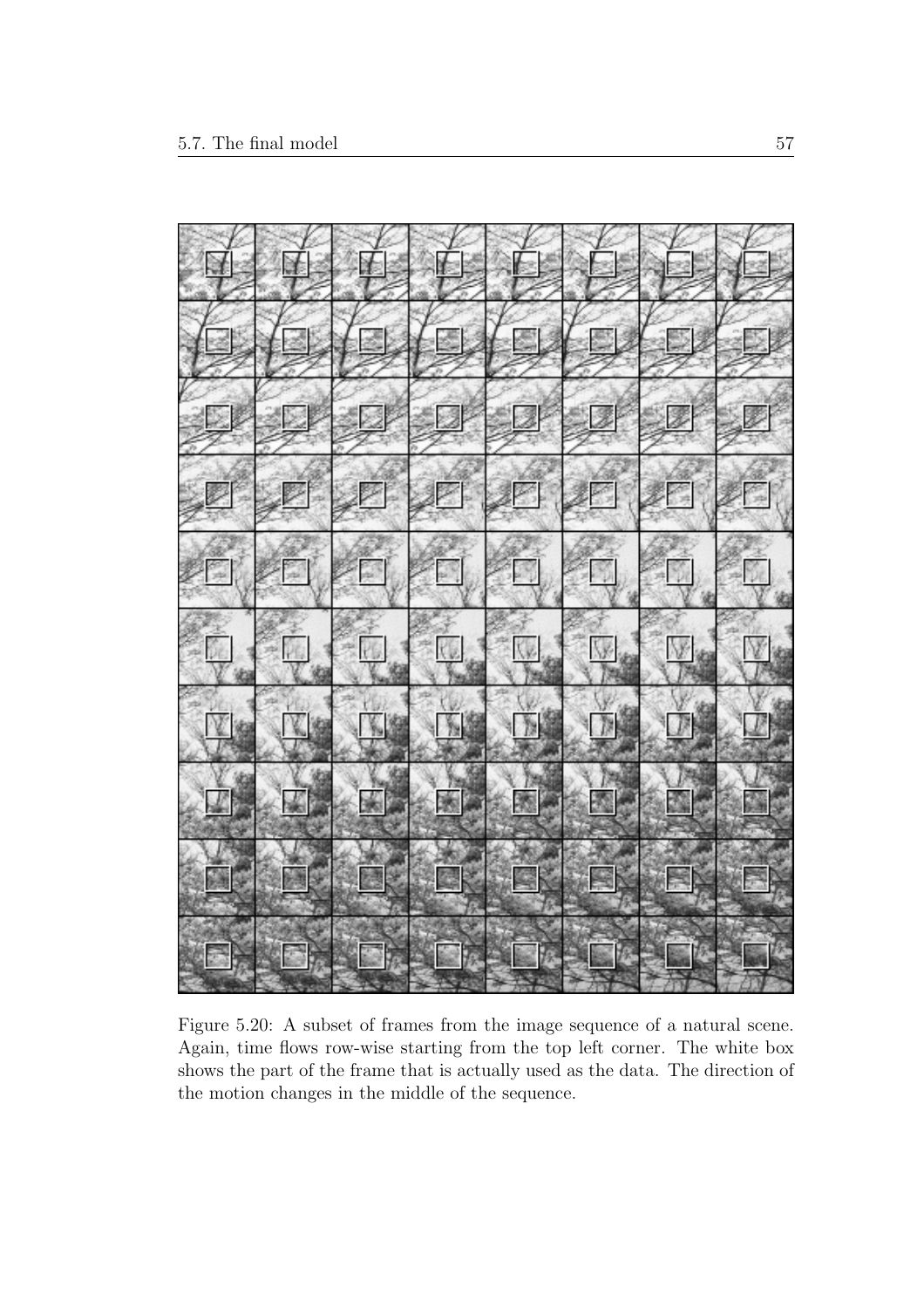

Figure 5.21: The same data as in Figure 5.20 but now without the context.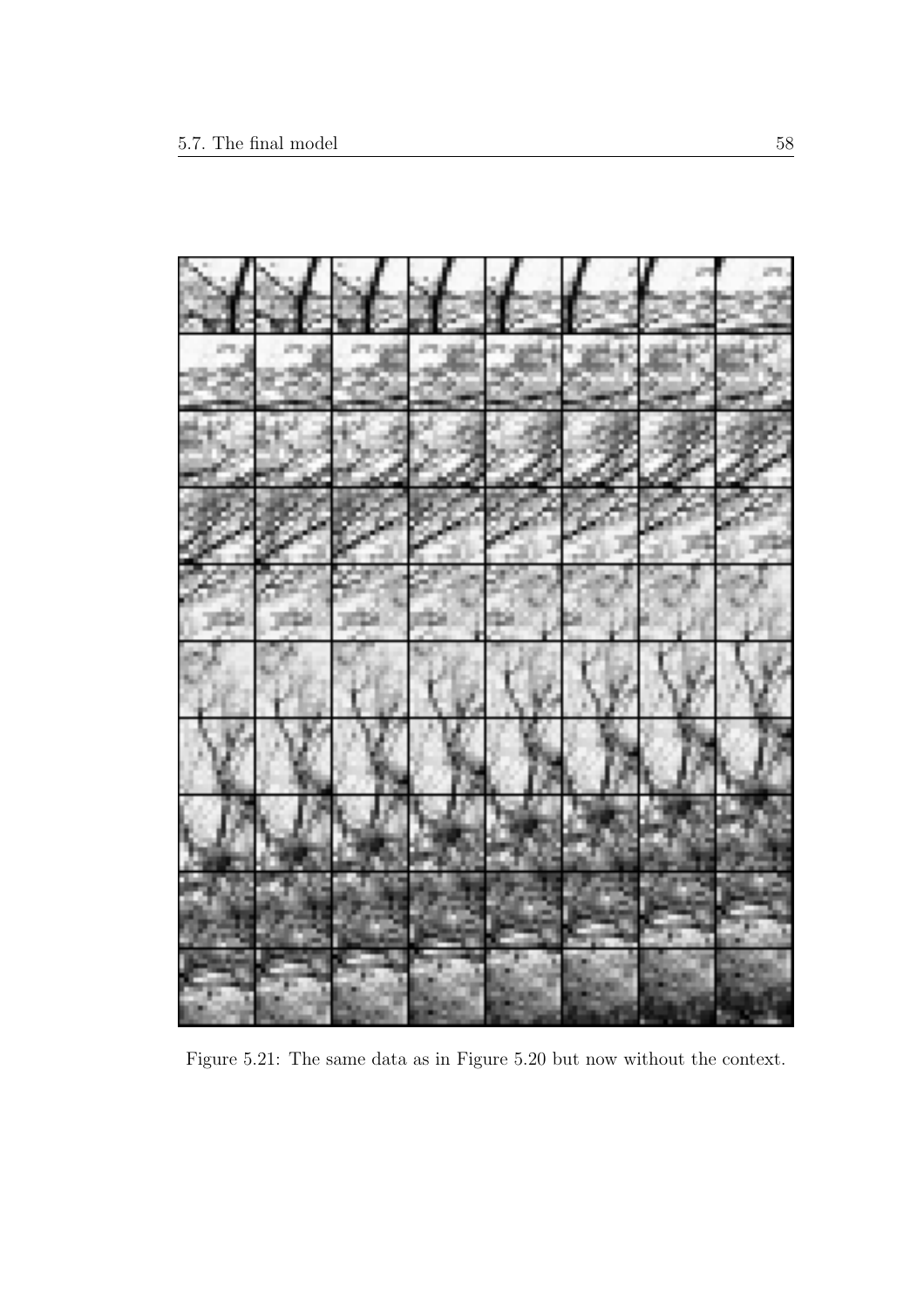index 800 (the 40th frame in figures 5.20 and 5.21). The state of the discrete variable changes only after some twenty samples, near time index 820. This is understandable by looking at Figure 5.22(d) which shows the variances of a set of vertically aligned sources. There is not much happening until the index 820.

Finally, a brief summary of the development is appropriate. There are three fundamental points in the model that are now emphasized. Firstly, natural signals, such as image sequences, are well characterized by varying variance. In basic ICA this is seen as components, which are uncorrelated but by no means independent. As there are still some dependencies between those components,



Figure 5.22: A set of horizontally aligned sources (a) and their variances (b) and a set of vertically aligned sources (c) and their variances (d).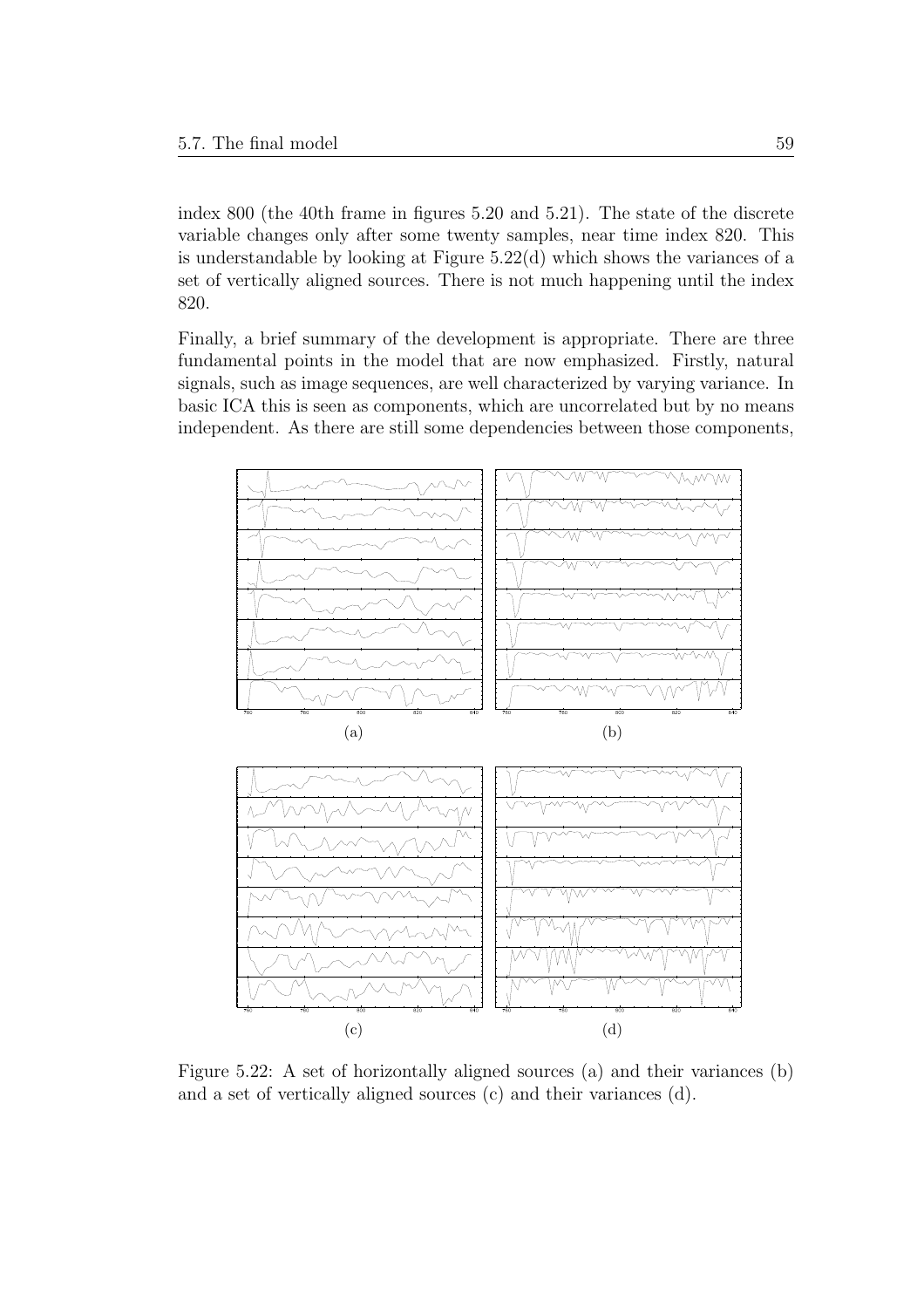

Figure 5.23: The distribution of the discrete variable. The third state correspond to horizontal right to left motion and the fourth to vertical top to bottom movement.

the question is whether modelling those could give us more information of the data. This was the motivation for concentrating on the variances of the sources instead of the sources themselves. Secondly, the variance neurons attached to the sources still do not give us very high level information. They just represent the activity of the sources, albeit in a conveniently invariant way. These simple features have to be somehow cleverly combined to obtain more abstract representations.

One of the models that was tried before the experiments reported in this thesis, contained a first layer similar to that of the model introduced here. There the dynamics of the variance neurons was not modelled, but instead another linear layer was used on top of those giving birth to another set of sources, so called variance sources (for details, see [51]). Although the variance sources could model the regularities in the variance neurons, the model contained no memory. This makes it impossible for example to model motion in image sequences. One can convince oneself of this by the fact that the reordering of the frames does not affect the results in any way. This gives rise to the third point: image sequence models without memory are necessarily poorer in their representation capability than models that do have memory.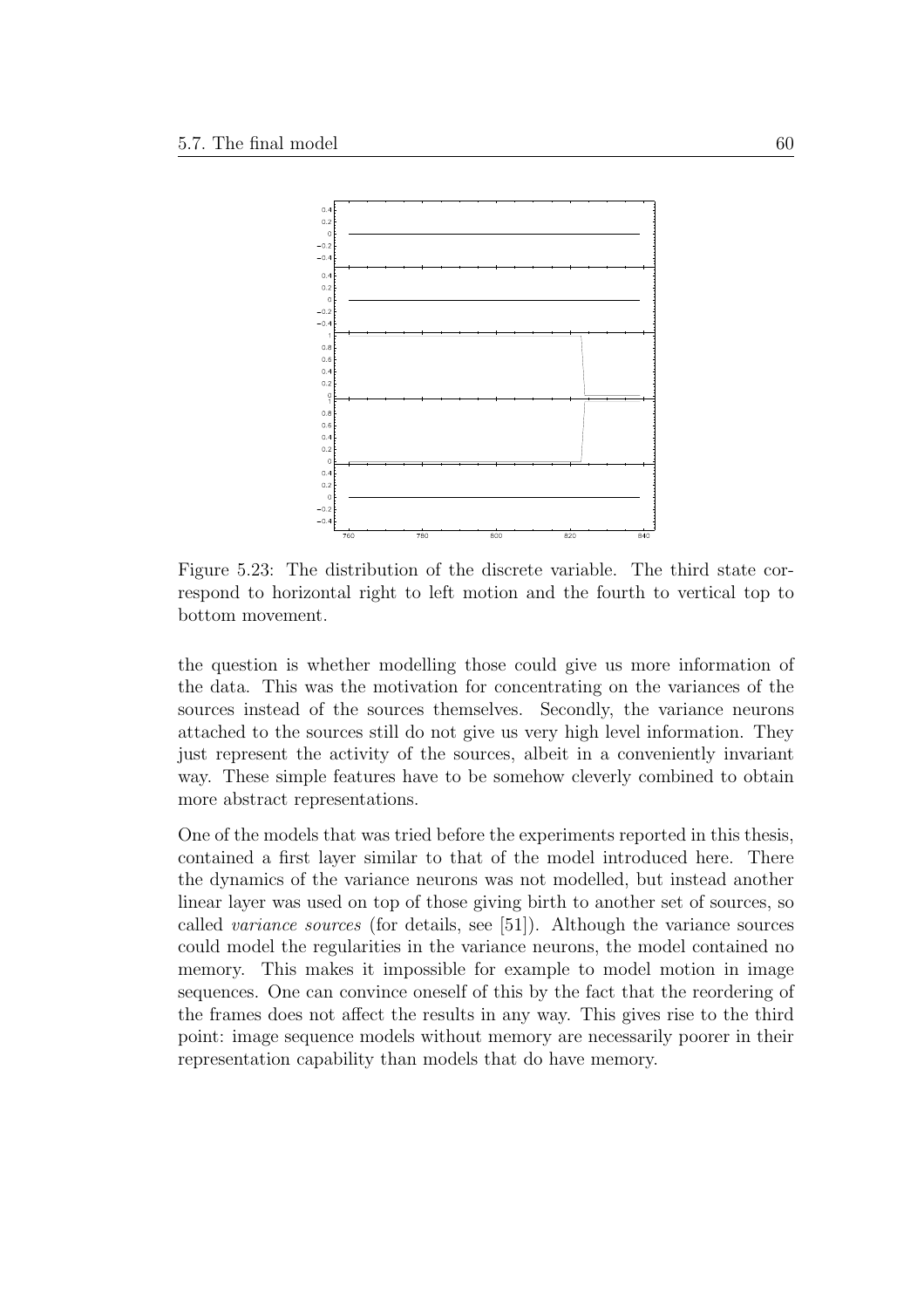# Chapter 6

# Discussion

In this thesis, the modelling of variances in image sequences was studied. The goal was to examine whether modelling of variances could be useful and if so, to what kind of specific model structure could this approach be applied.

It turned out that the variance of a source in the image sequence model could provide a better feature than the source itself. By better it is meant that building a model on top of the variance can be more fruitful, at least in some cases, than on top of the corresponding source.

The concrete model that was constructed in Chapter 5 was aimed to be able to extract features relating to different kind of movements in an image sequence. It was demonstrated by experiments with artificial data, that in principle the model can represent quite well the underlying movement of the objects and that it can do so in an invariant way. However, learning the model proved to be quite difficult.

The first and most obvious problem is the difficulty of local minima of the cost function. Although our cost function would support a certain model, the local update rules are usually not enough to get us there or even near any good solution. In this thesis, this problem was tried to be solved by introducing a heuristic and model specific initialization scheme. Then the cost function was used to select the best initialization meaning that the variational method was mainly used for model selection, not to learning, at least in the top of the model structure. Going through a large space of initializations might be feasible in smaller problems, but large problems, such as the ones dealing with real image sequences, cannot be solved in this manner.

One way to tackle the problem would be to develop a more global optimization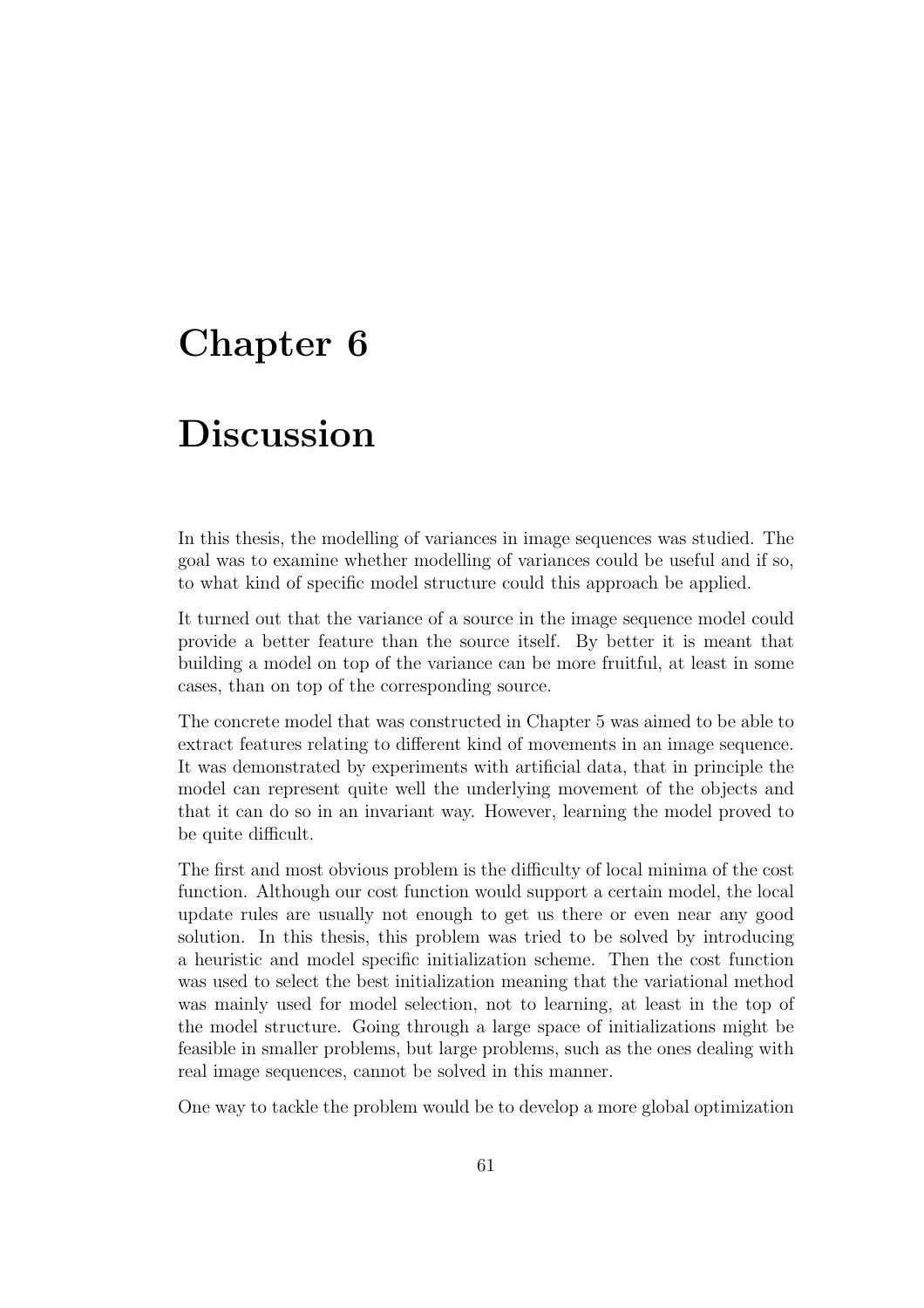approach. Although such a method cannot most probably be analytically derived for the model that was considered, it could be possible to use some kind of stochastic algorithm, which is less sensitive to local minima. Such a method could for example be simulated annealing [17]. It could be used to learn the discrete variable. After every update suggested by the simulated annealing algorithm, the local update rules could be applied a couple of times to get also the other parts of the model adjusted. By doing this sufficiently long in a relatively high pseudo temperature<sup>1</sup> we might find some good solution.

In addition to the local minima problem, there might be even some more fundamental problems concerning variational Bayesian learning and probabilistic hierarchical modelling in general. A phenomenon which has been encountered several times by the author while using variational Bayesian learning is automatic and sometimes counterintuitive pruning of some parts of the model. There have been some early studies by MacKay [39] where this problem is examined in an experimental setting. In the abstract of that paper MacKay writes

Approximate inference by variational free energy minimization has maximum likelihood and maximum a posteriori methods as special cases, so we might hope that it can only work better than these standard methods. However, cases have been found in which degrees of freedom are pruned, perhaps inappropriately.

Overlearning is a serious problem in point estimation. Variational Bayesian learning solves that problem but could it be possible that in some cases it suffers from underlearning? Perhaps this is a subject that could be further studied.

One interpretation that has been offered to understanding the variational Bayesian learning is the coding interpretation [22]. There, learning is seen as minimization of the description length of the data, meaning that we are trying to find a model that explains the data as compactly as possible. This interpretation can give insight to several phenomena in learning. In this light, we can consider the kind of a very hierarchical model as the one constructed in Chapter 5, where there are several layers of variables on top of each other. Although by using the upper layer variables, we can code the lower layer variables better, the upper layer variables introduce an additional cost, because we also need to code them. Hence, it might be difficult to learn a very hierarchical model, if the lower level model already codes the data efficiently. This

<sup>&</sup>lt;sup>1</sup>The higher the pseudo temperature in simulated annealing, the bigger steps upwards along the cost function are allowed, meaning that escaping from local minima is easier.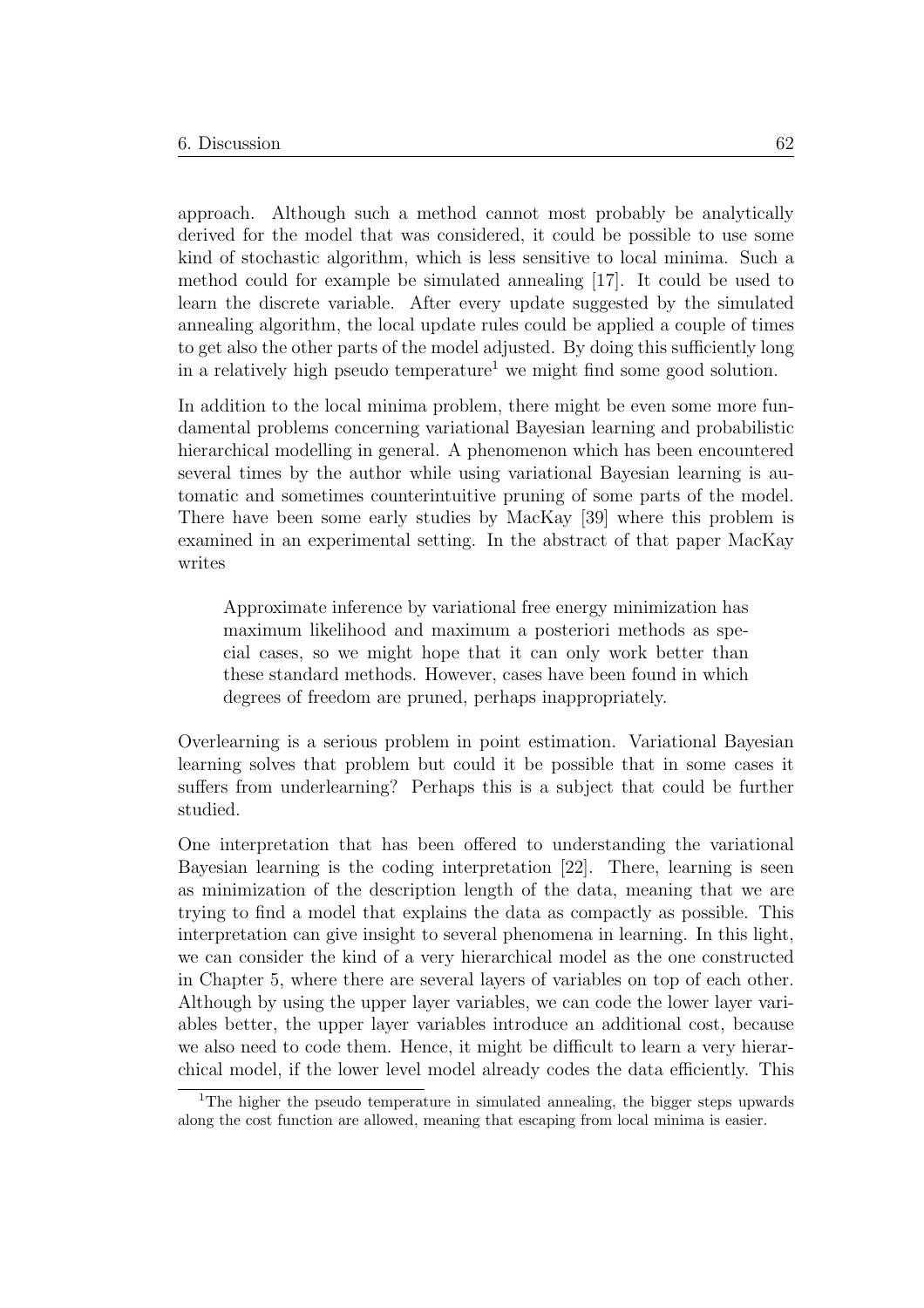leads one to wonder whether the compact presentations are the ones we want when doing for example feature extraction. Perhaps less efficient models, in the sense of coding, can provide more useful features.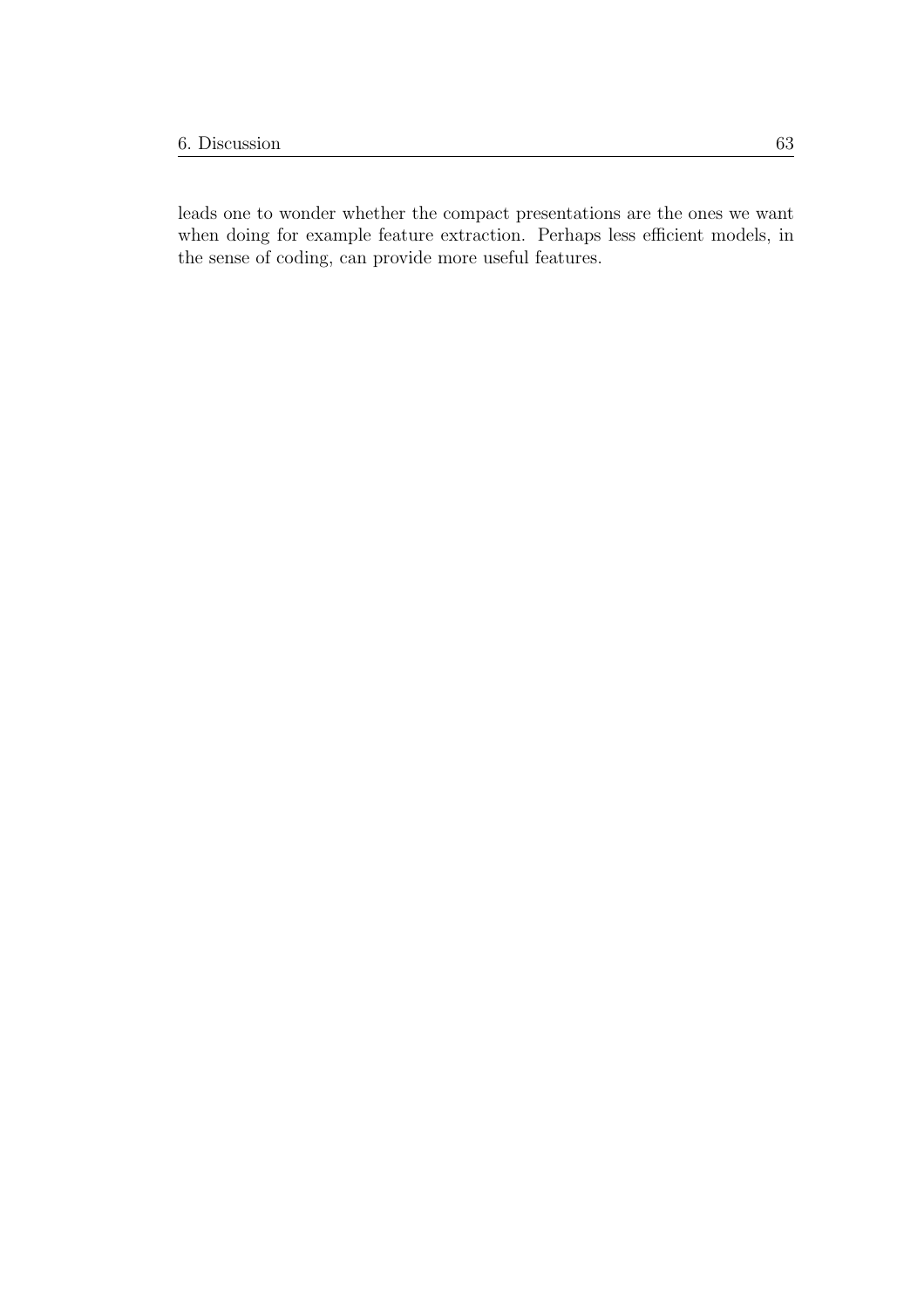# Bibliography

- [1] H. Attias. Independent factor analysis. Neural Computation, 11(4):803– 851, 1999.
- [2] H. Attias. ICA, graphical models and variational methods. In S. Roberts and R. Everson, editors, Independent Component Analysis: Principles and Practice, pages 95–112. Cambridge University Press, 2001.
- [3] D. Barber and C. Bishop. Ensemble learning for multi-layer networks. In M. Jordan, M. Kearns, and S. Solla, editors, Advances in Neural Information Processing Systems 10, pages 395–401. The MIT Press, Cambridge, MA, USA, 1998.
- [4] A. J. Bell and T. J. Sejnowski. The 'independent components' of natural scenes are edge filters. Vision Research, 37(23):3327–3338, 1997.
- [5] P. Berkes and L. Wiskott. Applying slow feature analysis to image sequences yields a rich repertoire of complex cell properties. In Proc. Int. Conf. Artifical Neural Networks (ICANN'02), pages 81–86, 2002.
- [6] J. M. Bernardo and A. F. M. Smith. Bayesian Theory. J. Wiley, 2000.
- [7] T. Bollerslev. Generalized autoregressive conditional heteroskedasticity. Journal of Econometrics, 31:307–327, 1986.
- [8] T. Bollerslev, R. F. Engle, and D. B. Nelson. ARCH models. In R. F. Engle and D. McFadden, editors, The handbook of econometrics, volume 4, pages 2959–3038. North-Holland, Amsterdam, 1994.
- [9] R. T. Cox. Probability, frequency and reasonable expectation. American Journal of Physics, 14(1):1–13, 1946.
- [10] R. T. Cox. The Algebra of probable inference. The Johns Hopkins Press, Baltimore, Maryland, 1961.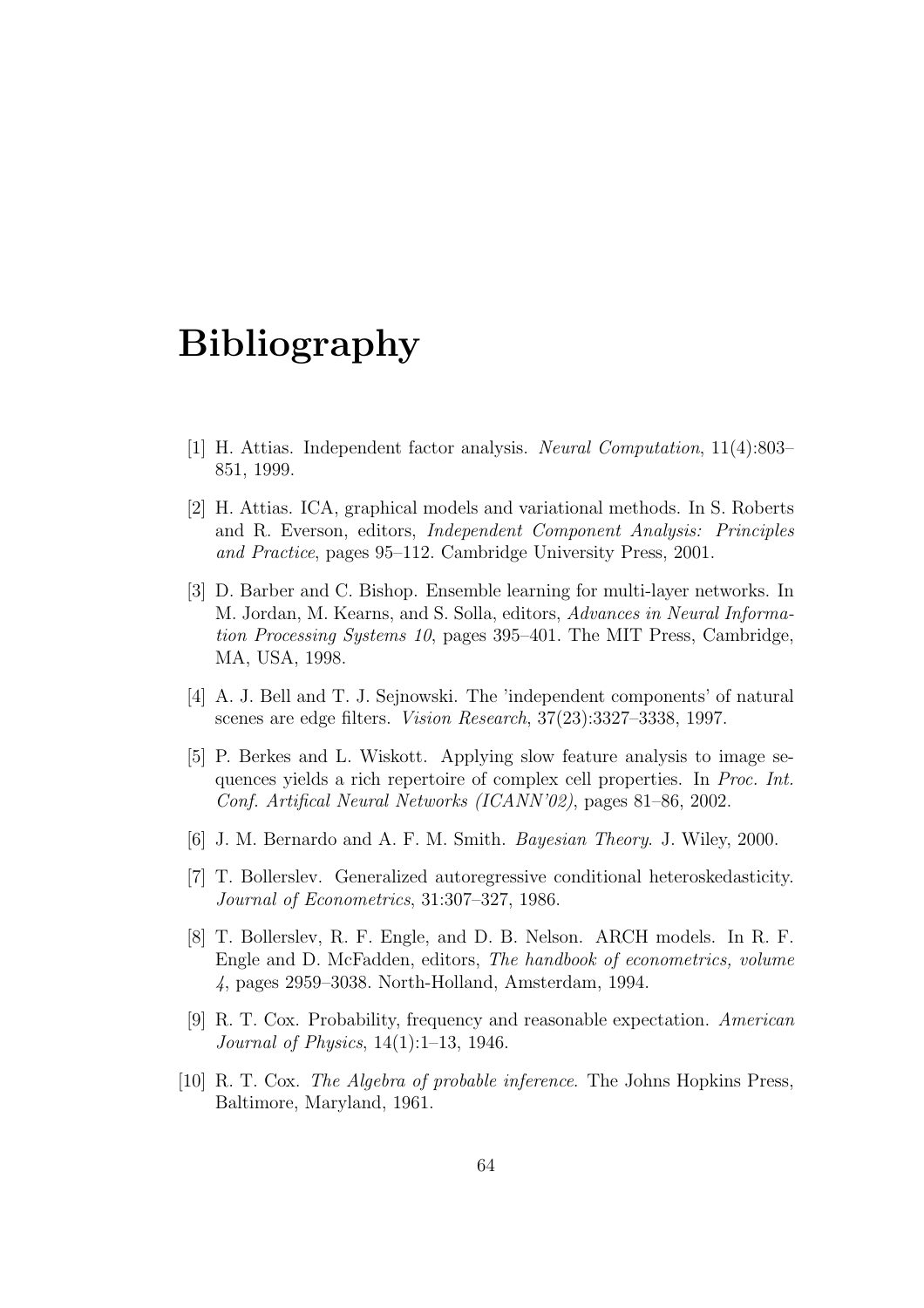- [11] R. F. Engle. Autoregressive conditional heteroskedasticity with estimates of the variance of United Kingdom inflation. Econometrica, 50:987–1007, 1982.
- [12] R. P. Feynman. Statistical Mechanics. W. A. Benjamin, Inc., 1972.
- [13] D. Gabor. Theory of communication. Journal of the Institute of Electrical Engineers, 93:429–549, 1946.
- [14] A. Gelman, J. Carlin, H. Stern, and D. Rubin. *Bayesian Data Analysis*. Chapman & Hall/CRC Press, Boca Raton, Florida, 1995.
- [15] Z. Ghahramani and G. E. Hinton. Variational learning for switching statespace models. Neural Computation, 12(4):963–996, 2000.
- [16] W. K. Hastings. Monte-Carlo sampling methods using Markov chains and their applications. Biometrika, 57:97–109, 1970.
- [17] S. Haykin. Neural Networks A Comprehensive Foundation, 2nd ed. Prentice-Hall, 1999.
- [18] G. E. Hinton and D. van Camp. Keeping neural networks simple by minimizing the description length of the weights. In *Proc. of the 6th Ann*. ACM Conf. on Computational Learning Theory, pages 5–13, Santa Cruz, CA, USA, 1993.
- [19] A. Honkela. Nonlinear switching state-space models. Master's thesis, Helsinki University of Technology, Espoo, 2001.
- [20] A. Honkela. Speeding up cyclic update schemes by pattern searches. In Proc. of the 9th Int. Conf. on Neural Information Processing (ICONIP'02), pages 512–516, Singapore, 2002.
- [21] A. Honkela and H. Valpola. On-line variational Bayesian learning. In Proc. of the 4th Int. Symp. on Independent Component Analysis and Blind Signal Separation (ICA2003), pages 803–808, Nara, Japan, 2003.
- [22] A. Honkela and H. Valpola. Variational learning and bits-back coding: an information-theoretic view to Bayesian learning. IEEE Transactions on Neural Networks, 2004. To appear.
- [23] A. Honkela, H. Valpola, and J. Karhunen. Accelerating cyclic update algorithms for parameter estimation by pattern searches. Neural Processing Letters, 17(2):191–203, 2003.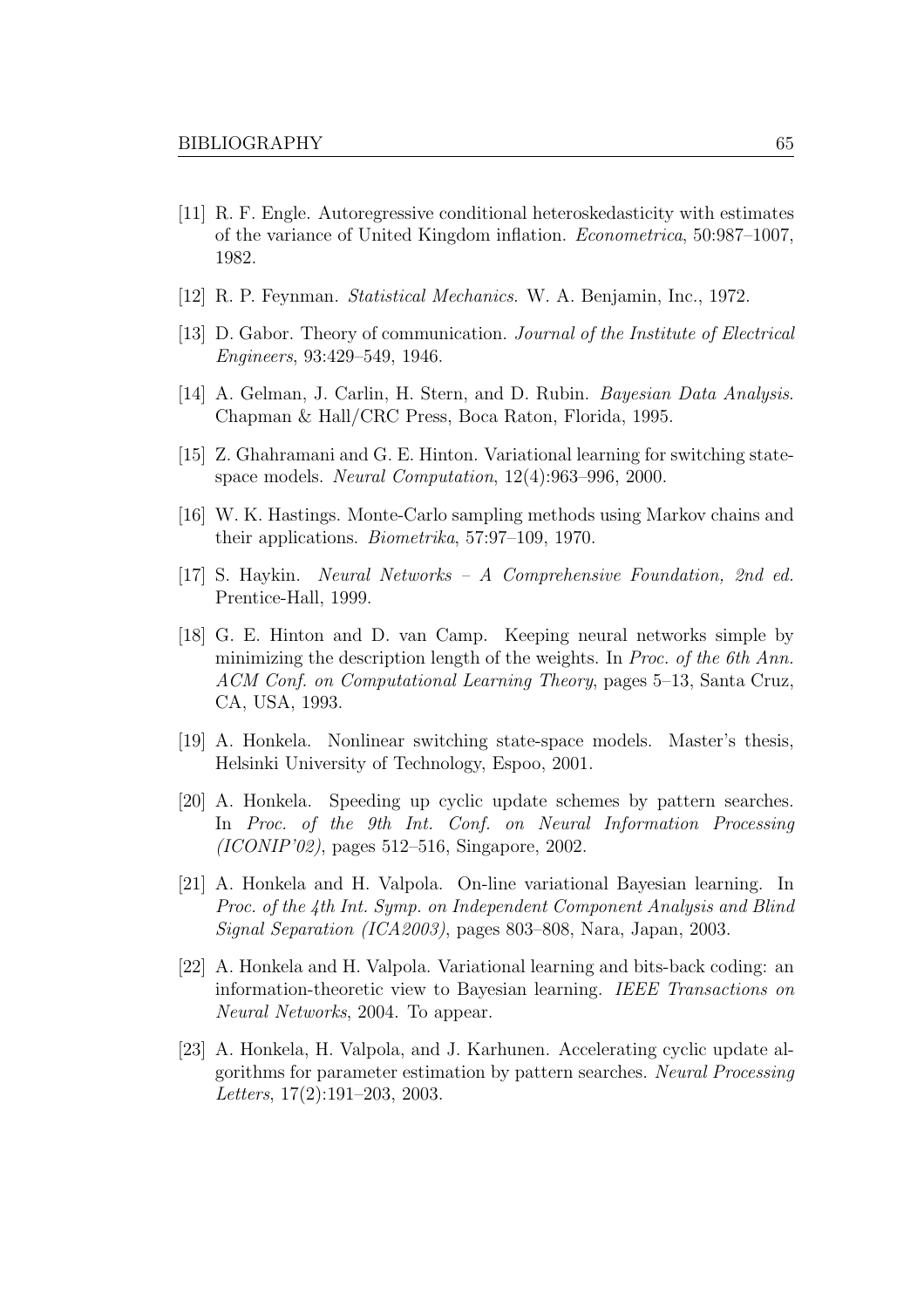- [24] D. Hubel and T. Wiesel. Receptive fields, binocular interaction and functional architecture in the cat's visual cortex. Journal of Physiology, 160:106–154, 1962.
- [25] J. Hurri and A. Hyvärinen. Simple-cell like receptive fields maximize temporal coherence in natural video. Neural Computation, 15(3):663–691, 2003.
- [26] A. Hyvärinen, J. Karhunen, and E. Oja. *Independent Component Analy*sis. J. Wiley, 2001.
- [27] A. Hyvärinen and P. Hoyer. Emergence of phase- and shift-invariant features by decomposition of natural images into independent feature subspaces. Neural Computation, 12:1705–1720, 2000.
- [28] A. Hyvärinen, P. Hoyer, and M. Inki. Topographic independent component analysis. Neural Computation, 13:1527–1558, 2001.
- [29] A. Hyvärinen, J. Hurri, and J. Väyrynen. Bubbles: a unifying framework for low-level statistical properties of natural image sequences. Journal of the optical society of America A,  $20(7):1237-1252$ , 2003.
- [30] A. Ilin and H. Valpola. On the effect of the form of the posterior approximation in variational learning of ICA models. In Proc. of the 4th Int. Symp. on Independent Component Analysis and Blind Signal Separation (ICA2003), pages 915–920, Nara, Japan, 2003.
- [31] E. T. Jaynes. Probability Theory: The Logic of Science. Cambridge University Press, Cambridge, UK, 2003.
- [32] I. T. Jolliffe. Principal Component Analysis. Springer Verlag, 2nd edition, 2002.
- [33] S. Kim, N. Shepard, and S. Chib. Stochastic volatility: likelihood inference and comparison with ARCH models. The Review of Economic Studies, 65(3):361–393, July 1998.
- [34] H. Lappalainen. Ensemble learning for independent component analysis. In Proc. Int. Workshop on Independent Component Analysis and Signal Separation (ICA'99), pages 7–12, Aussois, France, 1999.
- [35] H. Lappalainen and A. Honkela. Bayesian nonlinear independent component analysis by multi-layer perceptrons. In M. Girolami, editor, Advances in Independent Component Analysis, pages 93–121. Springer-Verlag, Berlin, 2000.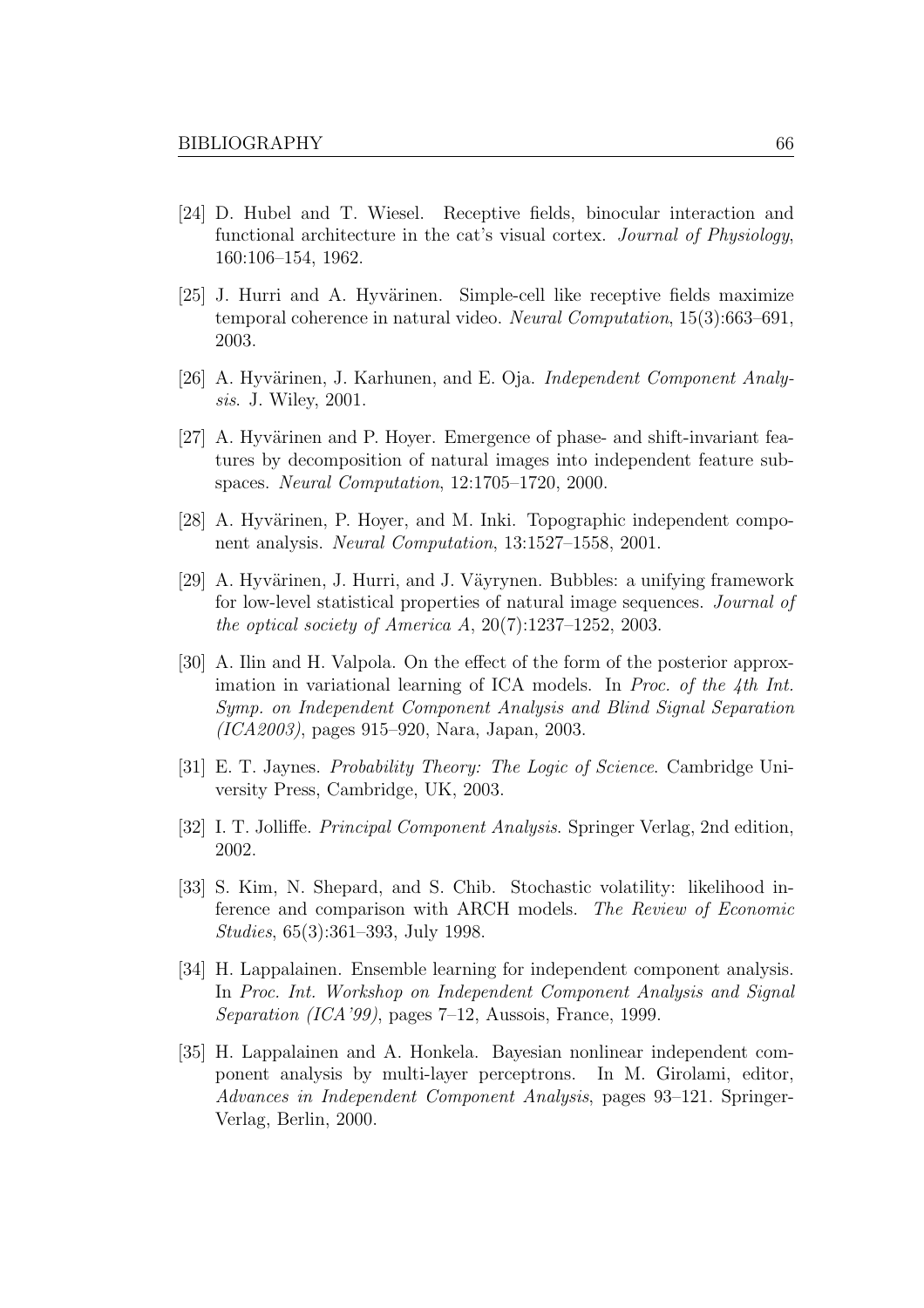- [36] H. Lappalainen and J. Miskin. Ensemble learning. In M. Girolami, editor, Advances in Independent Component Analysis, pages 75–92. Springer-Verlag, Berlin, 2000.
- [37] D. G. Luenberger. Optimization by Vector Space Methods. John Wiley & Sons, New York, 1969.
- [38] D. J. C. MacKay. Developments in probabilistic modelling with neural networks – ensemble learning. In Neural Networks: Artificial Intelligence and Industrial Applications. Proc. of the 3rd Annual Symposium on Neural Networks, pages 191–198, 1995.
- [39] D. J. C. MacKay. Local minima, symmetry-breaking, and model pruning in variational free energy minimization. Available online at http://www. inference.phy.cam.ac.uk/mackay/BayesVar.html, 2001.
- [40] D. J. C. MacKay. Information Theory, Inference and Learning Algorithms. Cambridge University Press, 2003.
- [41] N. Metropolis, A. W. Rosenbluth, M. N. Rosenbluth, A. H. Teller, and E. Teller. Equations of state calculations by fast computing machines. Journal of Chemical Physics, 21:1087–1092, 1953.
- [42] J. Miskin and D. J. C. MacKay. Ensemble learning for blind source separation. In S. Roberts and R. Everson, editors, Independent Component Analysis: Principles and Practice, pages 209–233. Cambridge University Press, 2001.
- [43] E. Oja and M. Plumbley. Blind separation of positive sources using nonnegative PCA. In Proc. 4th Int. Symp. on Independent Component Analysis and Blind Signal Separation (ICA2003), pages 11–16, Nara, Japan, 2003.
- [44] B. Olshausen and D. Field. Emergence of simple-cell receptive field properties by learning a sparse code for natural images. Nature, 381(6583):607– 609, 1996.
- [45] L. Parra, C. Spence, and P. Sajda. Higher-order statistical properties arising from the non-stationarity of natural signals. In T. Leen, T. Dietterich, and V. Tresp, editors, Advances in Neural Information Processing Systems 13, pages 786–792, Cambridge, MA, USA, 2001. The MIT Press.
- [46] W. Penny, R. Everson, and S. Roberts. ICA: model order selection and dynamic source models. In S. Roberts and R. Everson, editors, Independent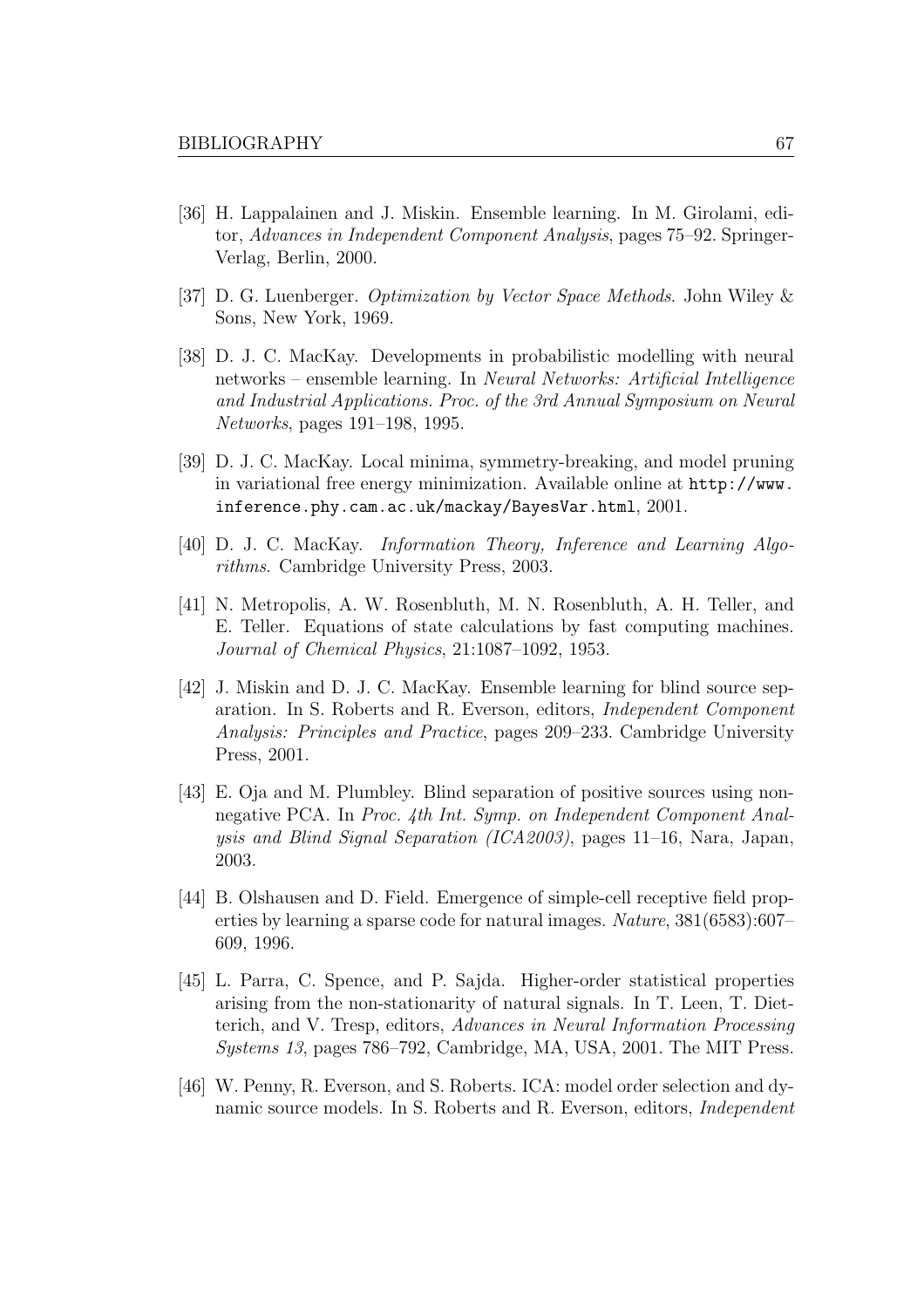Component Analysis: Principles and Practice, pages 299–314. Cambridge University Press, 2001.

- [47] T. Raiko. Hierarchical nonlinear factor analysis. Master's thesis, Helsinki University of Technology, Espoo, 2001.
- [48] T. Raiko. Partially observed values. In Proc. Int. Joint Conf. on Neural Networks (IJCNN'04), Budapest, 2004. Submitted.
- [49] T. Raiko, H. Valpola, T. Östman, and J. Karhunen. Missing values in hierarchical nonlinear factor analysis. In Proc. of the Int. Conf. on Artificial Neural Networks and Neural Information Processing - ICANN/ICONIP 2003, pages 185–189, Istanbul, Turkey, 2003.
- [50] H. Valpola, M. Harva, and J. Karhunen. Hierarchical models of variance sources. In Proc. 4th Int. Symp. on Independent Component Analysis and Blind Signal Separation (ICA2003), pages 83–88, Nara, Japan, 2003.
- [51] H. Valpola, M. Harva, and J. Karhunen. Hierarchical models of variance sources. Signal Processing, 84(2):267–282, 2004.
- [52] H. Valpola, A. Honkela, M. Harva, A. Ilin, T. Raiko, and T. Östman. Bayes blocks software library. http: // www. cis. hut. fi/ projects/ bayes/ software/ , 2003.
- [53] H. Valpola and J. Karhunen. An unsupervised ensemble learning method for nonlinear dynamic state-space models. Neural Computation, 14(11):2647–2692, 2002.
- [54] H. Valpola, T. Ostman, and J. Karhunen. Nonlinear independent factor analysis by hierarchical models. In Proc. 4th Int. Symp. on Independent Component Analysis and Blind Signal Separation (ICA2003), pages 257– 262, Nara, Japan, 2003.
- [55] H. Valpola, T. Raiko, and J. Karhunen. Building blocks for hierarchical latent variable models. In Proc. 3rd Int. Conf. on Independent Component Analysis and Signal Separation (ICA2001), pages 710–715, San Diego, USA, 2001.
- [56] J. H. van Hateren and D. L. Ruderman. Independent component analysis of natural image sequences yields spatio-temporal filters similar to simple cells in primary visual cortex. Proceedings of the Royal Society of London B, 265(1412):2315–2320, 1998.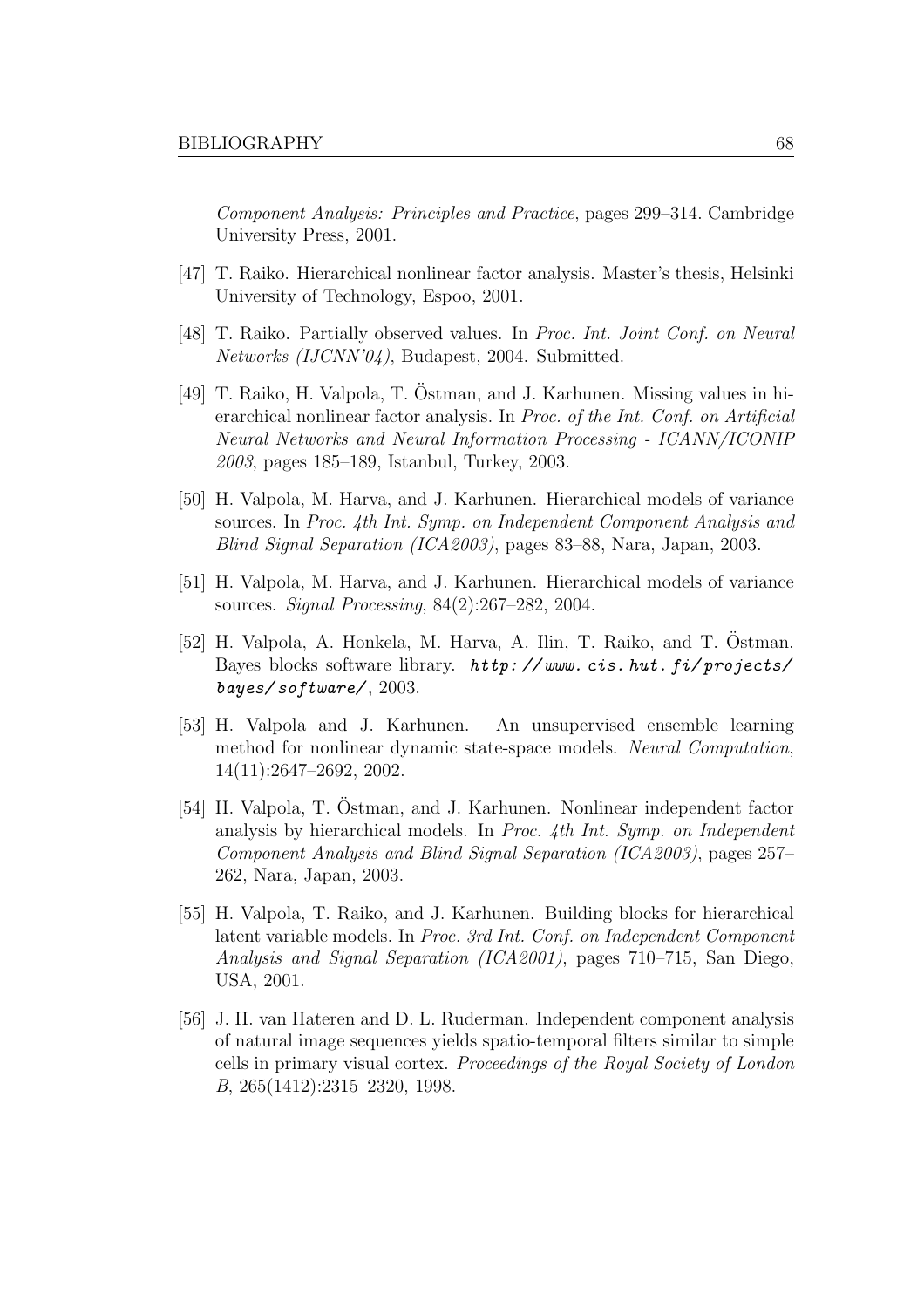[57] L. Wiskott and T. J. Sejnowski. Slow feature analysis: unsupervised learning of invariances. Neural Computation, 14:715–770, 2002.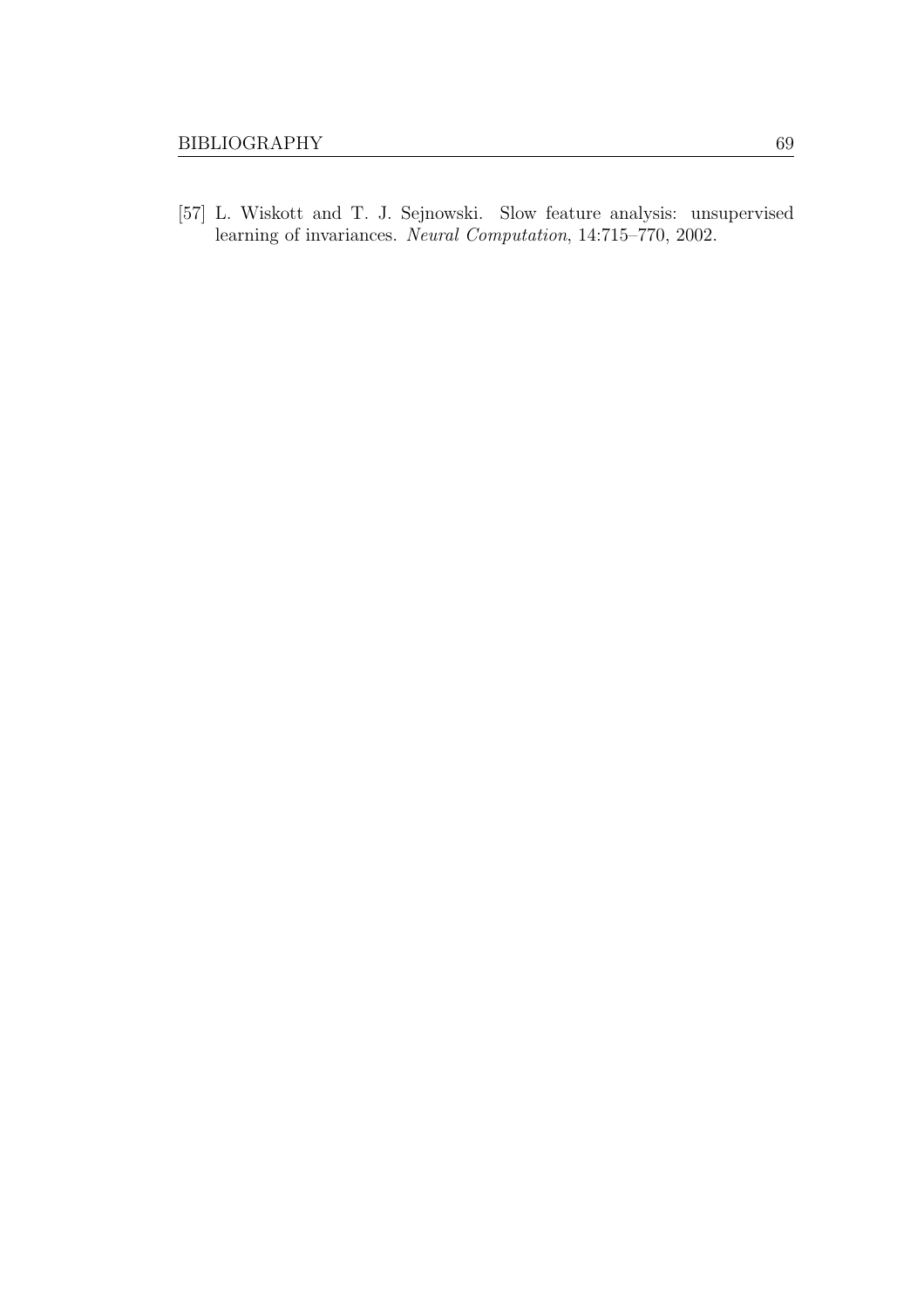# Appendix A

# Probability distributions

This appendix describes the probability distributions that are needed in the models of this thesis.

## A.1 Gaussian

The Gaussian (or central, or normal) distribution is the most used distribution in statistics. The functional form of it is

$$
\mathcal{N}(s \mid m, v) = \frac{1}{\sqrt{2\pi v}} \exp\left\{-\frac{1}{2v}(s - m)^2\right\}
$$

where  $m$  is the mean and  $v$  the variance of the distribution. A detailed account on the ubiquitous use and equally ubiquitous success of the normal distribution is given in [31].

# A.2 Rectified Gaussian

A rectified Gaussian distribution is a Gaussian distribution which is constrained to be positive. By defining the step function

$$
u(s) = \begin{cases} 0 & \text{if } s < 0, \\ 1 & \text{if } s \ge 0 \end{cases}
$$

the rectified Gaussian distribution can be expressed as

$$
\mathcal{N}^{R}(s \mid m, v) = \frac{2}{\text{erfc}(-m/\sqrt{2v})} \mathcal{N}(s \mid m, v) u(s)
$$
 (A.1)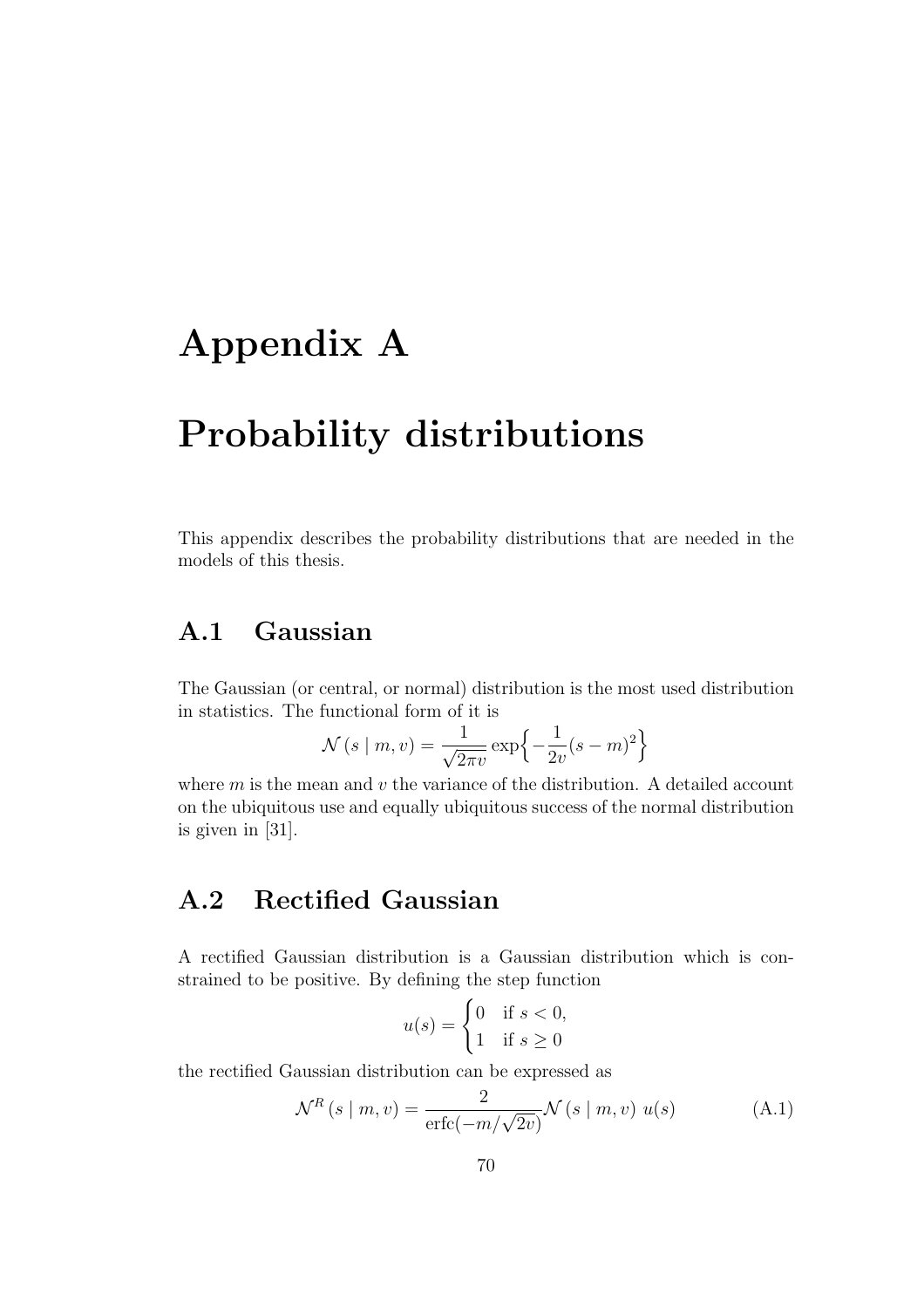where erfc is the complement of erf:

$$
\operatorname{erfc}(x) = \frac{2}{\sqrt{\pi}} \int_x^{\infty} \exp(-t^2) dt
$$

Naturally, the parameters  $m$  and  $v$  are no longer the mean and variance of the distribution. The expectation have a bit more complex expressions and they are derived in Section B.1.

# A.3 Mixture of Gaussians

As its name implies, the mixture of Gaussians (MoG) distribution is a composite of several Gaussian distributions. Concretely, this can be formulated by introducing a categorical variable  $\lambda \in \{1, ..., K\}$  which selects one of the K Gaussian components  $\{ \mathcal{N}(s \mid m_i, v_i) \}_{i=1}^K$ 

$$
p(s | \{m_i\}_{i=1}^K, \{v_i\}_{i=1}^K, \lambda = k) = \mathcal{N}(s | m_k, v_k)
$$

This does not make (much) sense in this scalar case, but more so in the situation where s and  $\lambda$  are time-dependent

$$
p(s(t) | m, v, \lambda(t) = k_t) = \mathcal{N}(s(t) | m_{k_t}, v_{k_t})
$$

## A.4 Dirichlet

The Dirichlet distribution is defined on the set  $\{c \in \mathbb{R}^K \mid \sum_{i=1}^n c_i = 1 \text{ and } c_i \geq 1\}$  $0 \ \forall i$  as

$$
\mathcal{D}\left(\mathbf{c} \mid \mathbf{u}\right) = \frac{1}{Z(\mathbf{u})} \prod_{i=1}^{n} c_i^{u_i - 1}
$$

where  $u_i$ s are the so called prior observation counts and Z is a normalization constant  $\equiv$ 

$$
Z(\mathbf{u}) = \frac{\prod_{i=1}^{n} \Gamma(u_i)}{\Gamma(\sum_{i=1}^{n} u_i)}
$$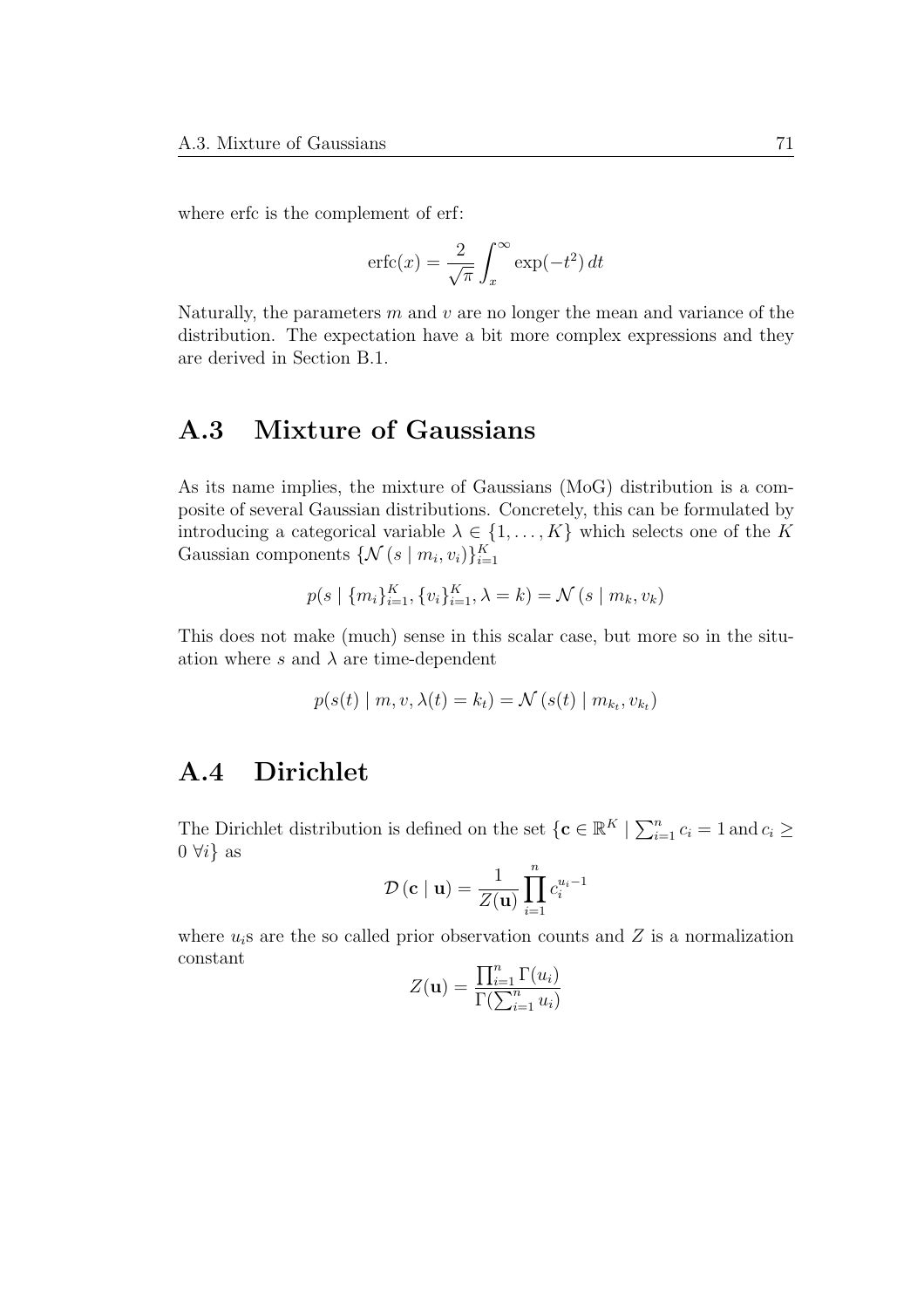# Appendix B

# Derivations

This appendix contains the necessary derivations of cost functions and update rules for the new blocks in the Bayes Blocks library.

# B.1 Rectified Gaussian Variable

## Expectations

In this section expressions for the mean and the mean square of a rectified Gaussian distribution  $\mathcal{N}^R(s | \bar{s}, \tilde{s})$  are derived.

The mean:

$$
\langle s \rangle = \langle s - \bar{s} + \bar{s} \rangle = \bar{s} + \int_{-\infty}^{\infty} (s - \bar{s}) \mathcal{N}^R(s | \bar{s}, \tilde{s}) ds
$$

$$
= \bar{s} + \frac{\sqrt{2}}{\sqrt{\pi \tilde{s}} \operatorname{erfc}(-\bar{s}/\sqrt{2\tilde{s}})} \int_0^{\infty} (s - \bar{s}) \exp\left(-\frac{1}{2\tilde{s}}(s - \bar{s})^2\right) ds \quad \text{(B.1)}
$$

The integral in (B.1) can be evaluated by performing a change of variable  $z = (s - \bar{s})/\sqrt{2\tilde{s}}$ 

$$
\int_0^\infty (s - \bar{s}) \exp\left(-\frac{1}{2\tilde{s}}(s - \bar{s})^2\right) ds
$$
  
= 
$$
2\tilde{s} \int_{-\bar{s}/\sqrt{2\tilde{s}}}^\infty z \exp(-z^2) dz = \tilde{s} \exp\left(-(\bar{s}/\sqrt{2\tilde{s}})^2\right)
$$
 (B.2)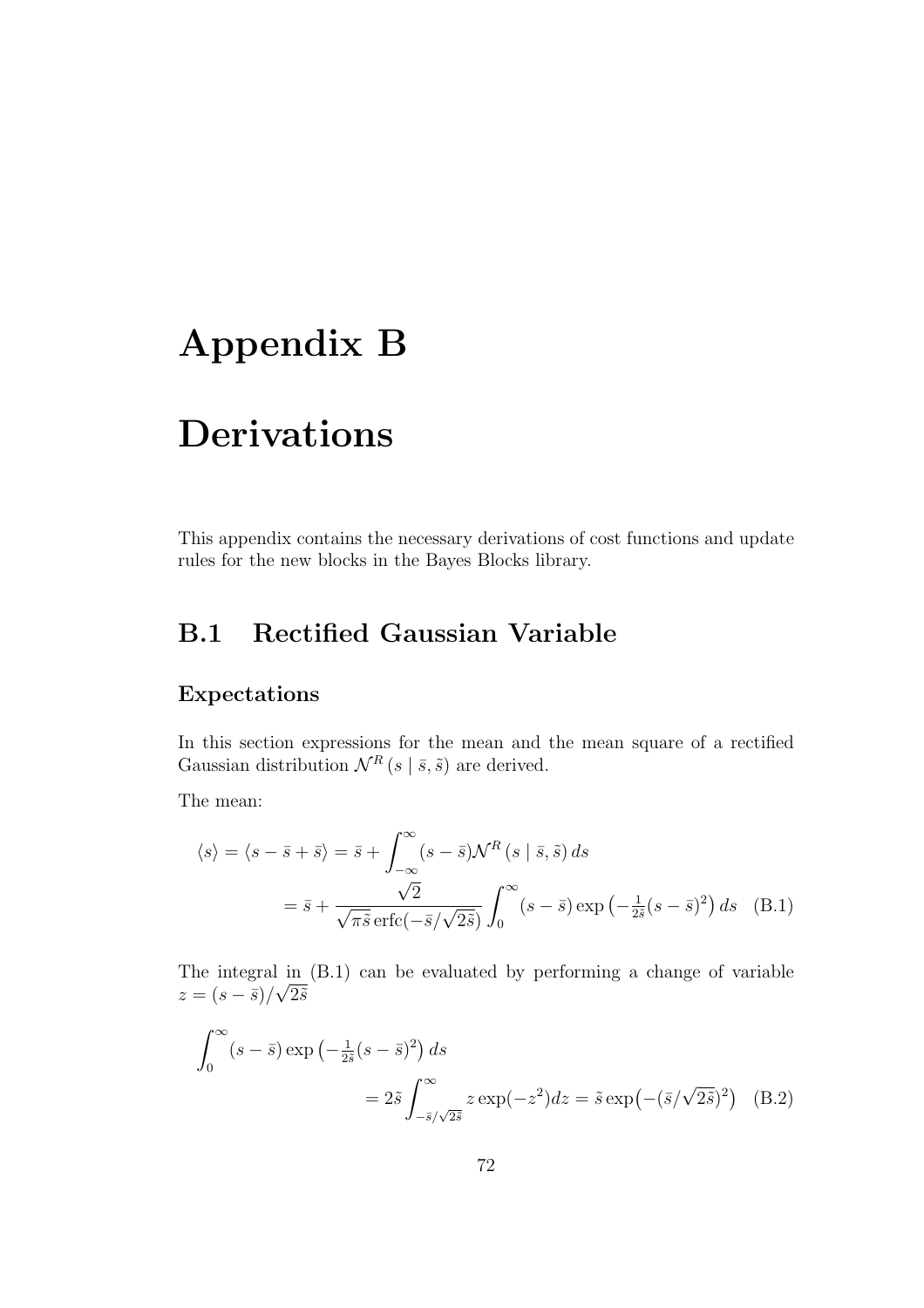By substituting (B.2) back to (B.1) we get

$$
\langle s \rangle = \bar{s} + \sqrt{\frac{2\tilde{s}}{\pi}} \frac{1}{\exp((\bar{s}/\sqrt{2\tilde{s}})^2) \operatorname{erfc}(-\bar{s}/\sqrt{2\tilde{s}})}
$$
(B.3)

The mean square:

$$
\langle s^2 \rangle = \int_{-\infty}^{\infty} s^2 \mathcal{N}^R(s \mid \bar{s}, \tilde{s}) ds
$$
  
= 
$$
\frac{\sqrt{2}}{\sqrt{\pi \tilde{s}} \operatorname{erfc}(-\bar{s}/\sqrt{2\tilde{s}})} \int_0^{\infty} s^2 \exp\left(-\frac{1}{2\tilde{s}}(s - \bar{s})^2\right) ds
$$
 (B.4)

Again, doing the change of variable  $z = (s - \bar{s})/\sqrt{2\tilde{s}}$ 

$$
\int_0^\infty s^2 \exp\left(-\frac{1}{2\tilde{s}}(s-\bar{s})^2\right) ds = \sqrt{2\tilde{s}} \int_{-\bar{s}/\sqrt{2\tilde{s}}}^\infty \left(\sqrt{2\tilde{s}}z + \bar{s}\right)^2 \exp(-z^2) dz
$$

$$
= (2\tilde{s})^{3/2} \int_{-\bar{s}/\sqrt{2\tilde{s}}}^\infty z^2 \exp(-z^2) dz + 4\tilde{s}\bar{s} \int_{-\bar{s}/\sqrt{2\tilde{s}}}^\infty z \exp(-z^2) dz
$$

$$
+ \sqrt{2\tilde{s}}\bar{s}^2 \int_{-\bar{s}/\sqrt{2\tilde{s}}}^\infty \exp(-z^2) dz. \quad (B.5)
$$

The second and the third integral can be directly evaluated and they yield

$$
\int_{-\bar{s}/\sqrt{2\tilde{s}}}^{\infty} z \exp(-z^2) dz = \frac{1}{2} \exp\left(-(\bar{s}/\sqrt{2\tilde{s}})^2\right),\tag{B.6}
$$

$$
\int_{-\bar{s}/\sqrt{2\tilde{s}}}^{\infty} \exp(-z^2) dz = \frac{\sqrt{\pi}}{2} \operatorname{erfc}\left(-\bar{s}/\sqrt{2\tilde{s}}\right).
$$
 (B.7)

The first integral can be integrated by parts

$$
\int_{-\bar{s}/\sqrt{2\bar{s}}}^{\infty} z^2 \exp(-z^2) dz = \int_{-\bar{s}/\sqrt{2\bar{s}}}^{\infty} z \left[ z \exp(-z^2) \right] dz
$$
  
=  $\left[ -\frac{1}{2} z \exp(-z^2) \right]_{-\bar{s}/\sqrt{2\bar{s}}}^{\infty} + \frac{1}{2} \int_{-\bar{s}/\sqrt{2\bar{s}}}^{\infty} \exp(-z^2) dz$   
=  $-\frac{\bar{s}}{2\sqrt{2\bar{s}}} \exp(-(\bar{s}/\sqrt{2\bar{s}})^2) + \frac{\sqrt{\pi}}{4} \operatorname{erfc}(-\bar{s}/\sqrt{2\bar{s}}).$  (B.8)

Now, substituting the terms (B.6), (B.7) and (B.8) back to (B.5), substituting the result to (B.4) and finally simplifying, we get

$$
\langle s^2 \rangle = \bar{s}^2 + \tilde{s} + \sqrt{\frac{2\tilde{s}}{\pi}} \frac{\bar{s}}{\exp((\bar{s}/\sqrt{2\tilde{s}})^2) \operatorname{erfc}(-\bar{s}/\sqrt{2\tilde{s}})}.
$$
 (B.9)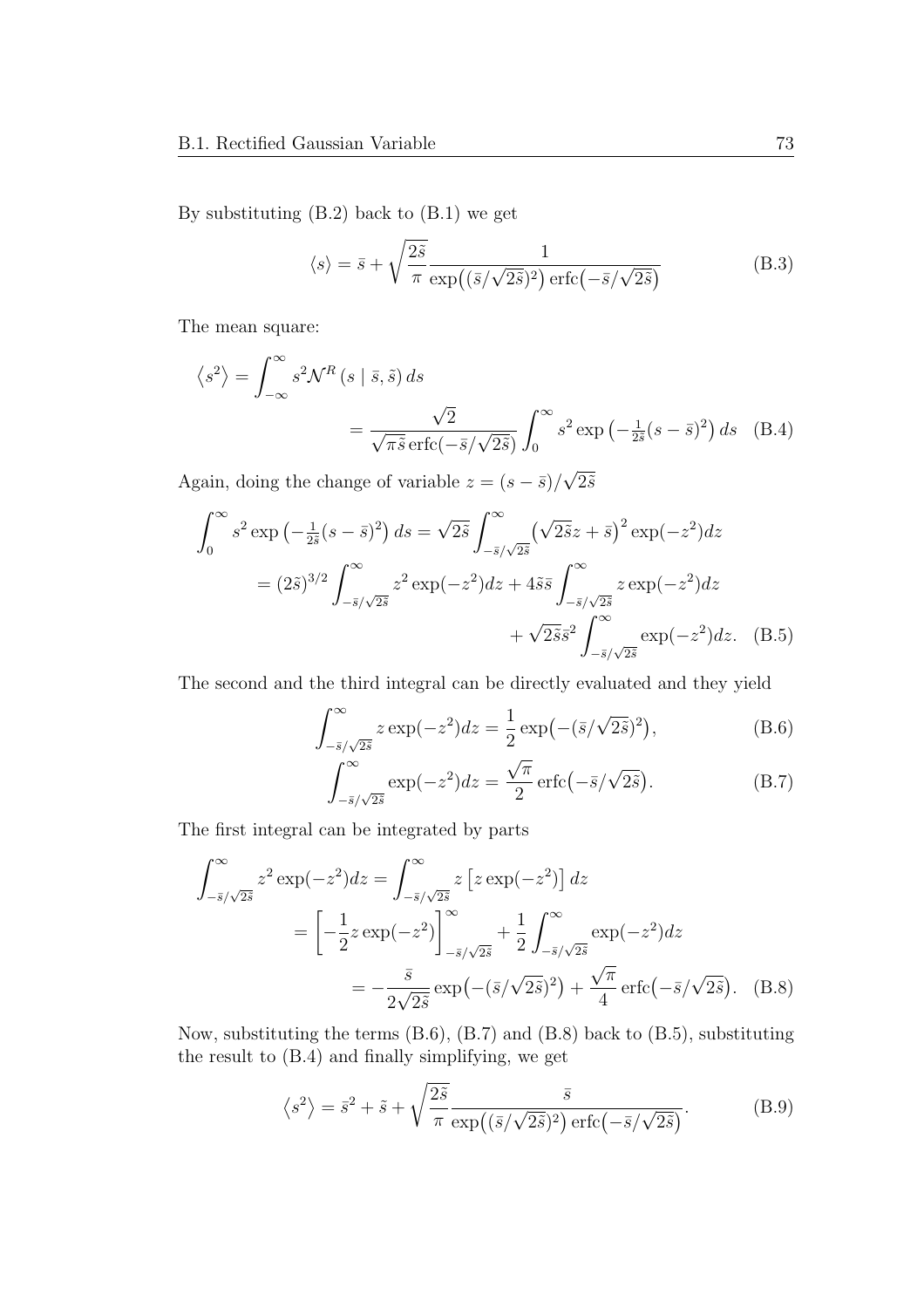When  $\bar{s}/\sqrt{2\tilde{s}} \ll 0$  we get into trouble using equations (B.3) and (B.9) due to the numerical issues concerning the erfc function. The following lemma is needed for the theorem that follows.

Lemma 1. The erfc function can be approximated as

$$
erfc(x) = \frac{\exp(-x^2)}{\sqrt{\pi}} \left( x^{-1} + O(x^{-3}) \right)
$$

Proof. We can integrate the function  $\exp(-t^2)$  by parts by expressing it as 1  $\frac{1}{t}t\exp(-t^2)$ 

$$
\int_{x}^{\infty} \exp(-t^{2}) dt = \int_{x}^{\infty} \frac{1}{t} t \exp(-t^{2}) dt
$$
  
\n
$$
= -\frac{1}{2} \left[ \frac{1}{t} \exp(-t^{2}) \right]_{x}^{\infty} - \frac{1}{2} \int_{x}^{\infty} \frac{1}{t^{2}} \exp(-t^{2}) dt
$$
  
\n
$$
= \frac{1}{2x} \exp(-x^{2}) - \frac{1}{2} \int_{x}^{\infty} \frac{1}{t^{3}} t \exp(-t^{2}) dt
$$
  
\n
$$
= \frac{1}{2x} \exp(-x^{2}) + \frac{1}{4} \left[ \frac{1}{t^{3}} \exp(-t^{2}) \right]_{x}^{\infty} + \frac{3}{4} \int_{x}^{\infty} \frac{1}{t^{4}} t \exp(-t^{2}) dt
$$
  
\n
$$
= \exp(-x^{2}) \left( \frac{1}{2x} - \frac{1}{4x^{3}} + \dots \right) = \exp(-x^{2}) \left( \frac{1}{2x} + O(x^{-3}) \right)
$$

The result follows by multiplying with  $2/\sqrt{ }$  $\overline{\pi}$ .

Now we state and prove a theorem which asserts that the rectified Gaussian distribution is well approximated with the exponential distribution in the case when  $m/\sqrt{v} \ll 0$ .

**Theorem 1.** The rectified Gaussian distribution  $\mathcal{N}^R(s \mid m, v)$  approaches the exponential distribution  $\mathcal{E}(s \mid -m/v)$  when  $m/\sqrt{2v} \rightarrow -\infty$  such that

$$
D\left(\mathcal{E}\left(s\mid -m/v\right)\parallel\mathcal{N}^{R}\left(s\mid m,v\right)\right)\xrightarrow[m/\sqrt{2v}\to -\infty]{} 0
$$

Proof. First we write out the KL-divergence

$$
D\left(\mathcal{E}\left(s \mid -m/v\right) \left\|\mathcal{N}^{R}\left(s \mid m, v\right)\right.\right) = \int_{-\infty}^{\infty} \mathcal{E}\left(s \mid -m/v\right) \log \frac{\mathcal{E}\left(s \mid -m/v\right)}{\mathcal{N}^{R}\left(s \mid m, v\right)} ds\tag{B.10}
$$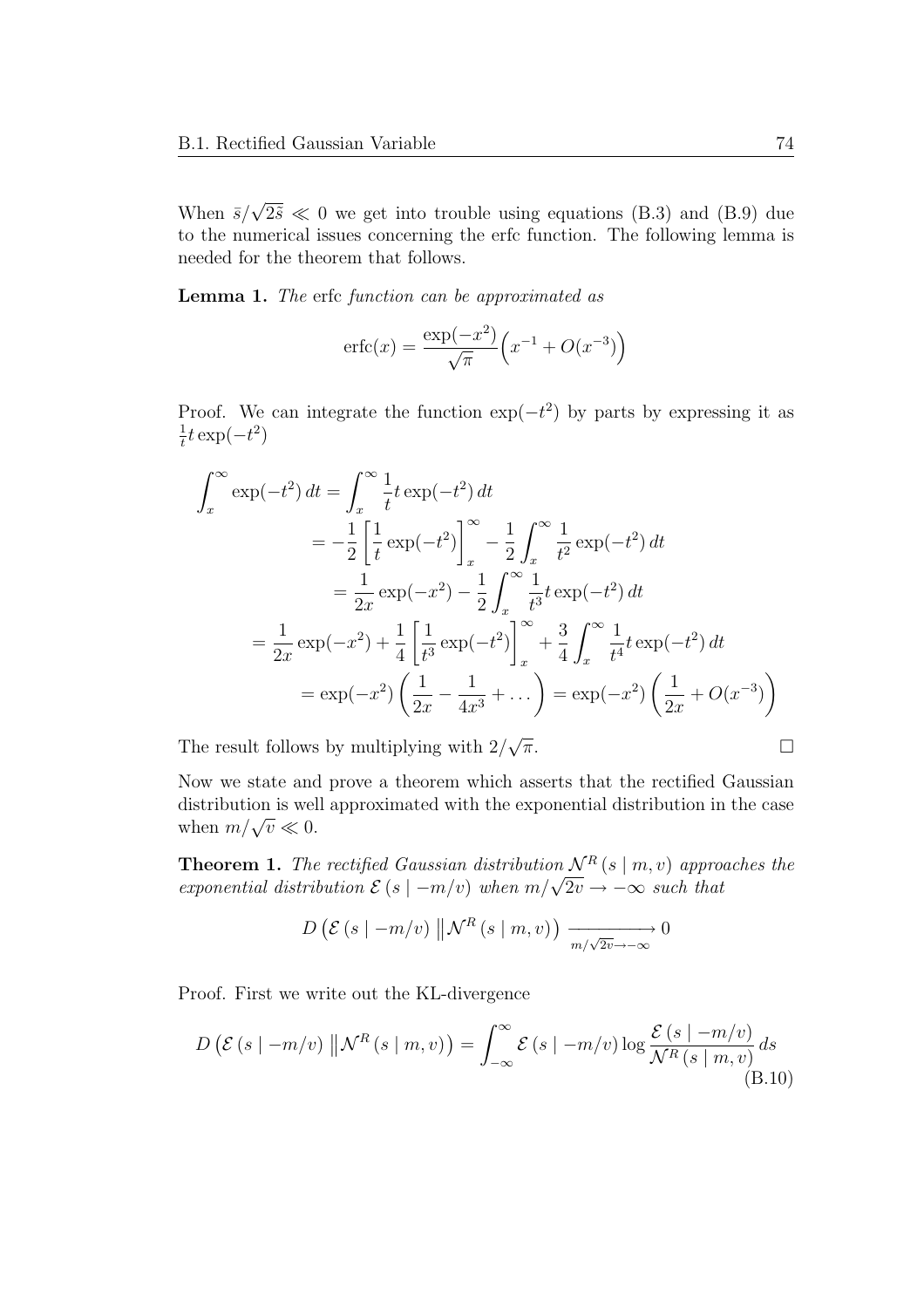Now, substituting the functional forms of the distributions to (B.10) yields

$$
\int_0^{\infty} -\frac{m}{v} \exp(ms/v) \log \frac{-\frac{m}{v} \exp(ms/v)}{\frac{2}{\text{erfc}(-m/\sqrt{2v})} \frac{1}{\sqrt{2\pi v}} \exp(-\frac{1}{2v}(s-m)^2)} ds
$$
  
=  $\log \left\{-\frac{m}{\sqrt{2v}}\sqrt{\pi} \operatorname{erfc}(-m/\sqrt{2v}) \exp(m^2/2v)\right\} + \int_0^{\infty} -\frac{m}{v} \exp(ms/v) \frac{s^2}{2v} ds$   
=  $\log \left\{-\frac{m}{\sqrt{2v}}\sqrt{\pi} \operatorname{erfc}(-m/\sqrt{2v}) \exp(m^2/2v)\right\} + \frac{v}{m^2}$ 

The last term,  $v/m^2$ , approaches zero when  $m^2/v \to \infty$ . We can examine the asymptotic behaviour of the first term by invoking Lemma 1 and replacing the erfc function with its approximation. This yields

$$
-\frac{m}{\sqrt{2v}}\sqrt{\pi}\operatorname{erfc}(-m/\sqrt{2v})\exp(m^2/2v)
$$
  
=  $-\frac{m}{\sqrt{2v}}\left[\left(-\frac{m}{\sqrt{2v}}\right)^{-1} + O\left(\left(-\frac{m}{\sqrt{2v}}\right)^{-3}\right)\right]$   
=  $1 + O\left(\left(\frac{m}{\sqrt{2v}}\right)^{-2}\right)$ 

which approaches one when  $m/\sqrt{2v} \rightarrow -\infty$  and hence the KL-divergence approaches zero.  $\Box$ 

Using the result of Theorem 1, we can avoid the difficulties related to erfc function by calculating the expectations from the corresponding exponential distribution.

#### Cost function

In this section the two parts of the variational Bayesian learning cost function,  $\mathcal{C}_s = \mathcal{C}_{s,p} + \mathcal{C}_{s,q}$ , are evaluated for a rectified Gaussian variable whose posterior is approximated<sup>1</sup> using another rectified Gaussian distribution. The first term

<sup>&</sup>lt;sup>1</sup> actually no approximation is needed since the rectified prior is conjugate to Gaussian likelihood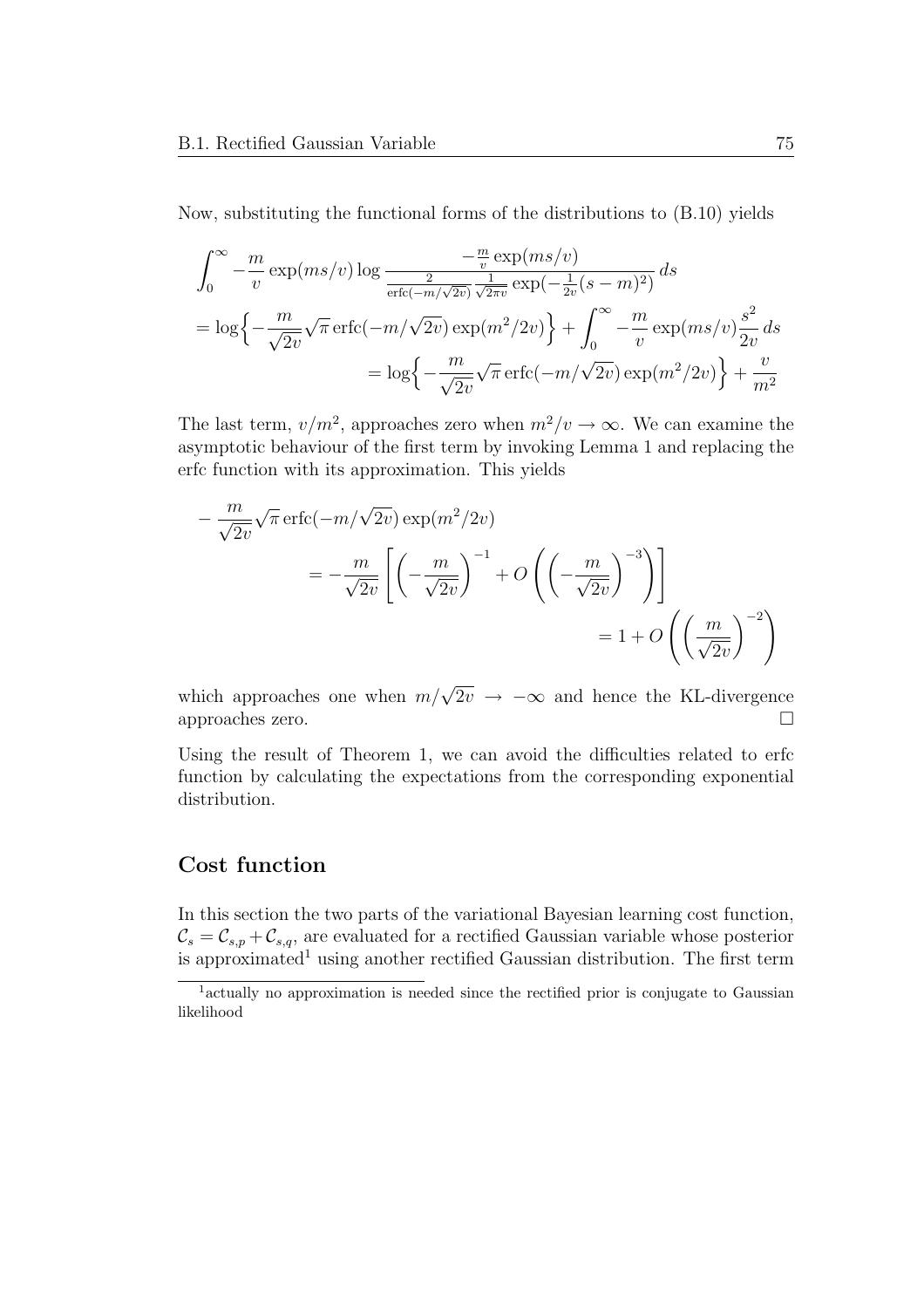is:

$$
\mathcal{C}_{s,p} = -\langle \log p(s \mid m, v) \rangle \n= -\langle \log \mathcal{N}^R(s \mid m, \exp(-v)) \rangle \n= -\langle \log u(s) \rangle - \langle \log \mathcal{N}(s \mid m, \exp(-v)) \rangle \n- \langle \log \left[ \frac{1}{2} \operatorname{erfc} \left( -m/\sqrt{2 \exp(-v)} \right) \right]^{-1} \rangle \n= \frac{1}{2} \{ \langle \exp v \rangle \left[ (\langle s \rangle - \langle m \rangle)^2 + \text{Var}\{s\} + \text{Var}\{m\} \right] - \langle v \rangle + \log 2\pi \} \n- \log 2 + \langle \log \operatorname{erfc} \left( -m/\sqrt{2 \exp(-v)} \right) \rangle
$$
\n(B.11)

The last term in  $(B.11)$  can be evaluated only in the case when m is a constant equaling zero, i.e.  $q(m) = \delta(m)$ . If, for some reason, one wants to use nonconstant prior mean, an upper bound for the term can be used which is log 2. In this case the two last terms can be dropped out and the remaining cost function bounds the correct one from above. However, the update rule for the mean  $m$  is in this case only approximate. The second term is:

$$
C_{s,q} = \langle \log q(s) \rangle
$$
  
=  $\left\langle \log \frac{\sqrt{2} \exp(-\frac{1}{2\tilde{s}}(s-\bar{s})^2)}{\sqrt{\pi \tilde{s}} \operatorname{erfc}(-\bar{s}/\sqrt{2\tilde{s}})} \right\rangle$   
=  $-\frac{1}{2\tilde{s}} \left\langle (s-\bar{s})^2 \right\rangle + \log \sqrt{2} - \log \left[ \sqrt{\pi \tilde{s}} \operatorname{erfc}(-\bar{s}/\sqrt{2\tilde{s}}) \right]$ 

The term  $\langle (s - \bar{s})^2 \rangle$  yields

$$
\langle (s-\bar{s})^2 \rangle = \langle s^2 - 2s\bar{s} + \bar{s}^2 \rangle = \langle s^2 \rangle - 2\bar{s} \langle s \rangle + \bar{s}^2
$$
  
=  $\langle s^2 \rangle - \langle s \rangle^2 + \langle s \rangle^2 - 2\bar{s} \langle s \rangle + \bar{s}^2 = \text{Var}\{s\} + (\langle s \rangle - \bar{s})^2$ 

Now we can write  $\mathcal{C}_{s,q}$  out:

$$
\mathcal{C}_{s,q} = -\frac{1}{2\tilde{s}} \left[ \text{Var}\{s\} + (\langle s \rangle - \bar{s})^2 \right] + \frac{1}{2} \log \frac{2}{\pi \tilde{s}} - \log \text{erfc} \left( -\bar{s} / \sqrt{2\tilde{s}} \right)
$$

### Update rule

Let us denote the likelihood arising from the children of s simply as  $p(x | s) =$  $\mathcal{N}(x \mid s, \sigma_x^2)$ . With a very similar derivation as in (4.2)

$$
\left\langle \log \mathcal{N}^{R}(s \mid m_s, \exp[-v_s]) \right\rangle = \log \mathcal{N}^{R}(s \mid \left\langle m_s \right\rangle, \left\langle \exp v_s \right\rangle^{-1}) + C
$$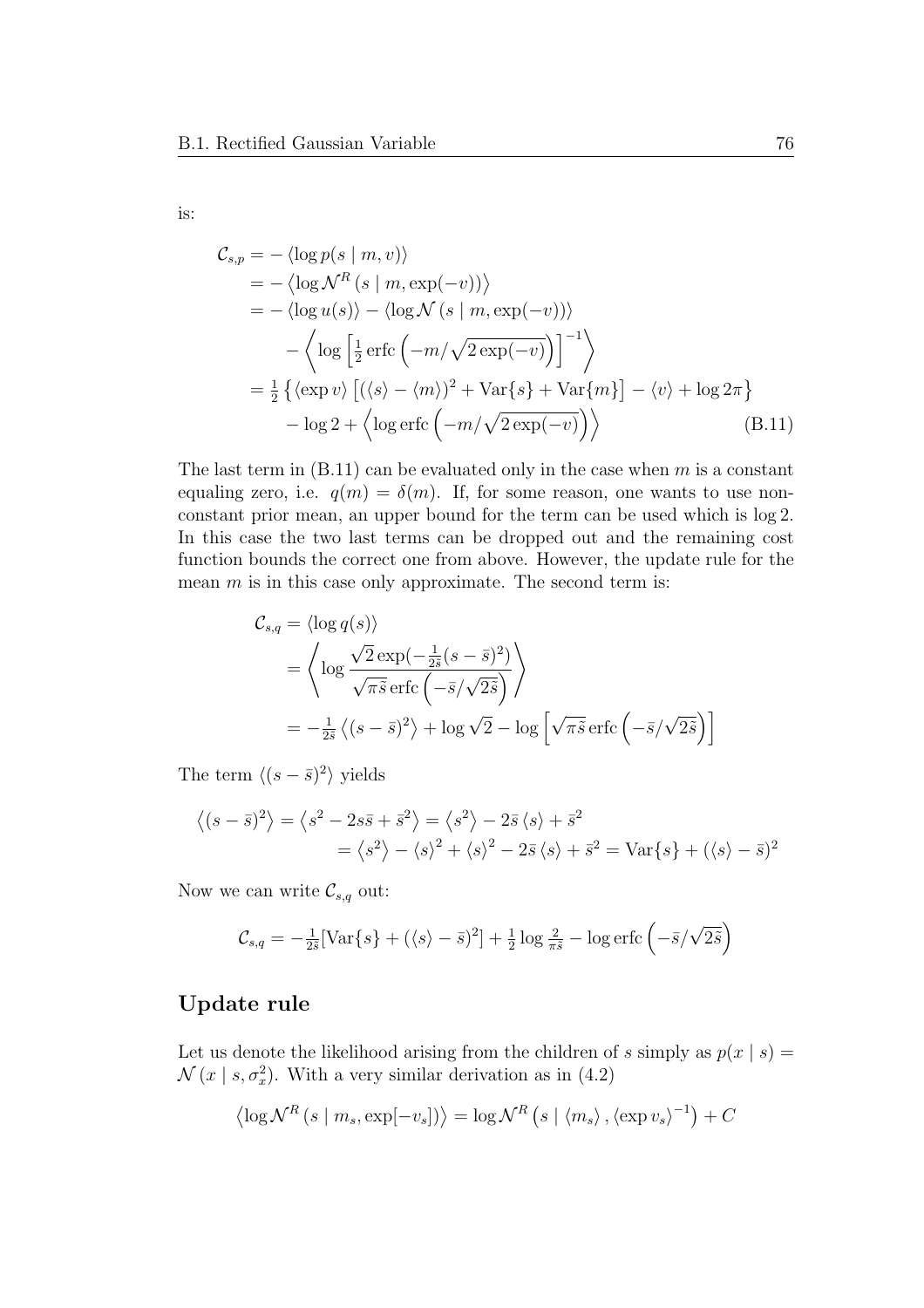Hence the relevant part of the cost function (2.10) is

$$
\mathcal{C}_{s} = \left\langle \log \frac{q(s)}{\mathcal{N}\left(x \mid s, \sigma_{x}^{2}\right) \mathcal{N}^{R}\left(s \mid \langle m_{s} \rangle, \langle \exp v_{s} \rangle^{-1}\right)} \right\rangle_{q(s)}
$$

It is clear from the definition of the rectified Gaussian distribution (Eq. A.1) that it is a conjugate prior for the Gaussian likelihood. Consequently the optimal posterior  $q(s)$  is also a rectified Gaussian distribution with parameters computed similarly as in the Gaussian case.

# B.2 Mixture of Gaussians variable

#### Expectations

If we use a factorial posterior approximation  $q(s, \lambda) = q(s)q(\lambda), q(s)$  is a Gaussian and the expectations are directly the mean and the variance parameter of the distribution. In the non-factorial case, we need to marginalize over  $\lambda$ 

$$
q(s) = \sum_{i=1}^{K} q(s, \lambda = i) = \sum_{i=1}^{K} q(s | \lambda = i) q(\lambda = i) = \sum_{i=1}^{K} \pi_i \mathcal{N}(s | \bar{s}_i, \tilde{s}_i)
$$

where  $q(\lambda = i)$  is denoted as  $\pi_i$ . Now the mean is

$$
\langle s \rangle = \int_{-\infty}^{\infty} s q(s) ds = \int_{-\infty}^{\infty} s \sum_{i=1}^{K} \pi_i \mathcal{N}(s | \bar{s}_i, \tilde{s}_i) ds
$$
  
= 
$$
\sum_{i=1}^{K} \pi_i \int_{-\infty}^{\infty} s \mathcal{N}(s | \bar{s}_i, \tilde{s}_i) ds = \sum_{i=1}^{K} \pi_i \bar{s}_i
$$

The mean square can be computed similarly

$$
\langle s^2 \rangle = \sum_{i=1}^K \pi_i (\tilde{s}_i + \bar{s}_i^2)
$$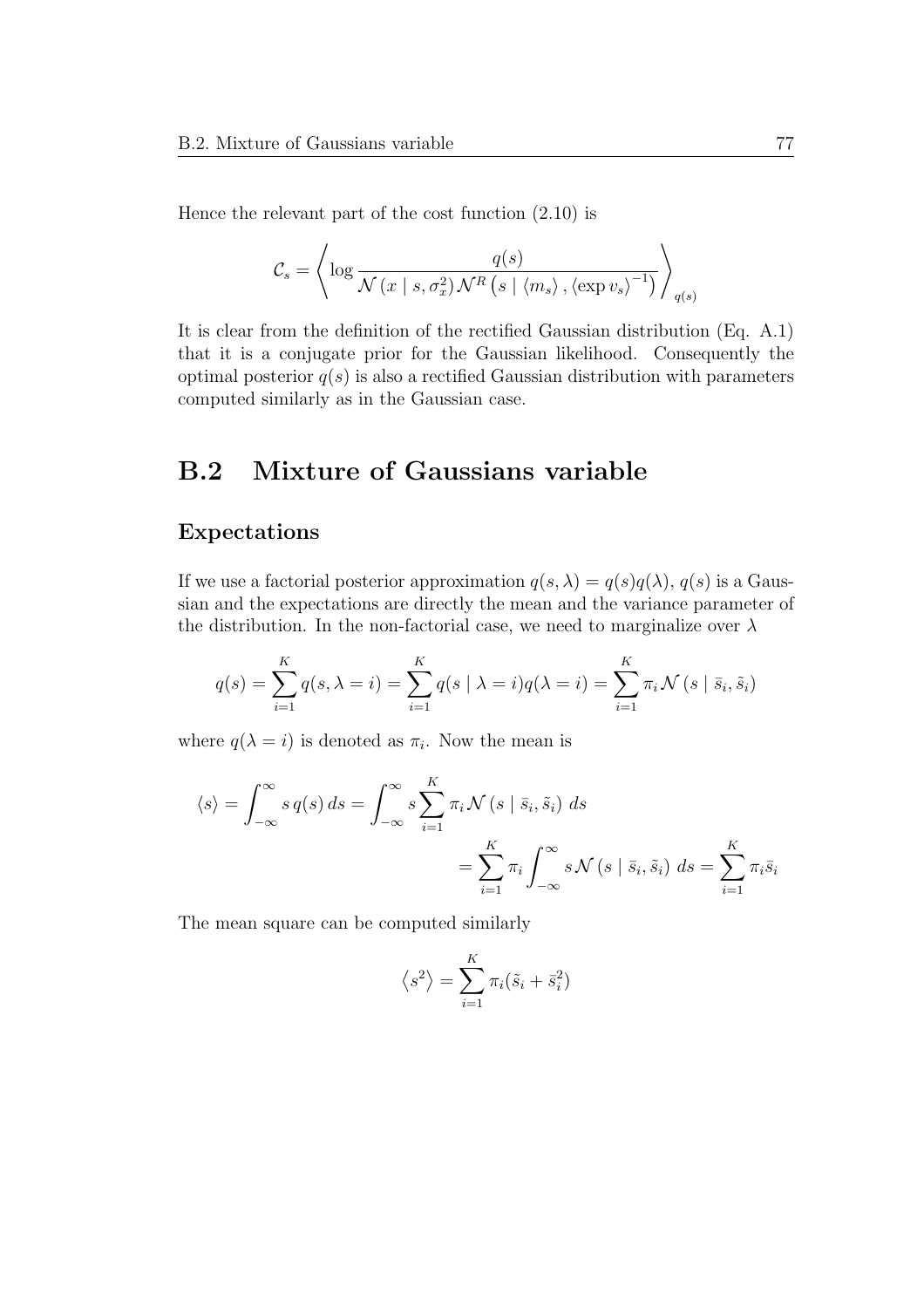### Cost function

The part of the cost function affecting the mixture components is

$$
\mathcal{C}_{s,p} = -\langle \log p(s \mid m, v, \lambda) \rangle_{q(s,m,v,\lambda)}
$$
  
=  $\langle -\langle \log p(s \mid m, v, \lambda) \rangle_{q(s \mid \lambda) q(m,v)} \rangle_{q(\lambda)}$   
=  $\sum_{i=1}^{K} q(\lambda = i) (-\langle \log p(s \mid m, v, \lambda = i) \rangle)$   
=  $\sum_{i=1}^{K} q(\lambda = i) (-\langle \log \mathcal{N}(s \mid m_i, \exp[-v_i]) \rangle)$ 

So the likelihood seen by the i:th component is a Gaussian weighted by the probability  $q(\lambda = i)$ .

Now, depending on the form of the approximating posterior distribution  $q(s, \lambda)$ we get different equations for the other term of the cost function  $\mathcal{C}_{s,q}$ .

Assuming a factorial q such that  $q(s,\lambda) = q(s)q(\lambda)$  the optimal posterior of s is a Gaussian (shown to be true later on). Hence the other part of the cost function in this case is

$$
\mathcal{C}_{s,q} = \langle \log q(s) \rangle_{q(s)} = \langle \log \mathcal{N}(s \mid \bar{s}, \tilde{s}) \rangle_{q(s)} = -\frac{1}{2} \log 2\pi e \tilde{s}
$$

On the other hand, assuming a non factorial  $q$  the optimal posterior is a mixture of Gaussians and the cost function is

$$
C_{s,q} = \sum_{i=1}^{K} q(\lambda = i) \langle \log q(s \mid \lambda = i) \rangle_{q(s|\lambda = i)}
$$

#### Update rule

Again, the update rule is dependent whether we assume a factorial  $q$  or not.

#### The factorial case

Now we assume that  $q(s, \lambda) = q(s)q(\lambda)$ . The term of concern is

$$
\langle \log p(s \mid m, v, \lambda) \rangle_{q(m, v, \lambda)}
$$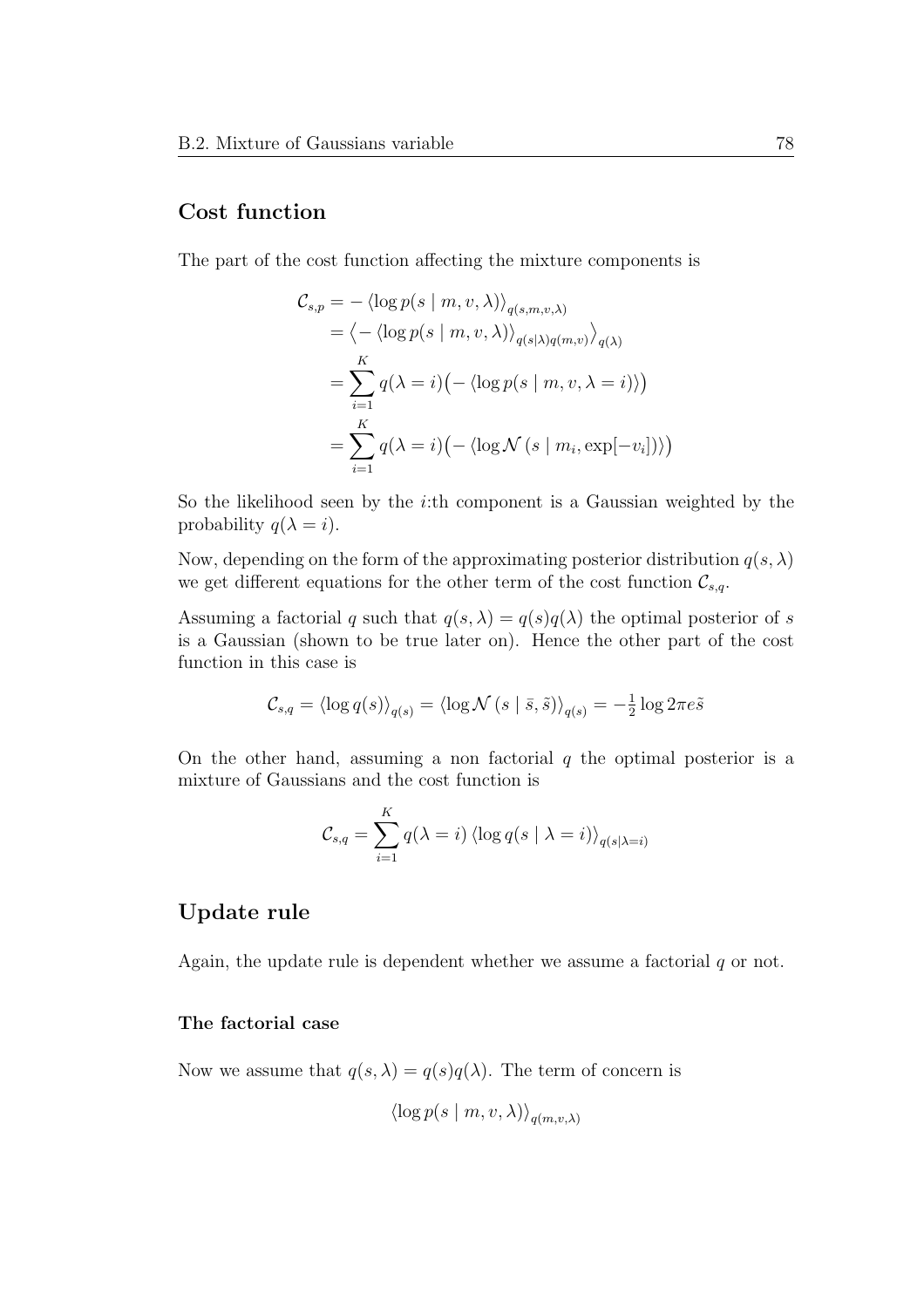If this has a convenient form in the sense that the exponential of it is conjugate to Gaussian likelihood the updating will be easy. This indeed is true:

$$
\langle \log p(s \mid m, v, \lambda) \rangle_{q(m, v, \lambda)} = \langle \langle \log p(s \mid m, v, \lambda) \rangle_{q(\lambda)} \rangle_{q(m, v)}
$$
  
=  $\langle \sum_{i=1}^{K} \pi_i \log p(s \mid m, v, \lambda = i) \rangle_{q(m, v)} = \sum_{i=1}^{K} \pi_i \langle \log p(s \mid m, v, \lambda = i) \rangle_{q(m, v)}$   
=  $\sum_{i=1}^{K} \pi_i \langle \log \mathcal{N}(s \mid m_i, e^{-v_i}) \rangle = \sum_{i=1}^{K} \pi_i \log \mathcal{N}(s \mid \langle m_i \rangle, \langle e^{v_i} \rangle^{-1}) + C$   
=  $\sum_{i=1}^{K} \log \mathcal{N}(s \mid \langle m_i \rangle, \langle e^{v_i} \rangle^{-1})^{\pi_i} + C = \log \prod_{i=1}^{K} \mathcal{N}(s \mid \langle m_i \rangle, \langle e^{v_i} \rangle^{-1})^{\pi_i} + C$ 

The product in the last equation is proportional to a Gaussian distribution  $\mathcal{N}(s \mid \mu_s, \sigma_s^2)$ , with parameter values

$$
\sigma_s^2 = \left(\sum_{i=1}^K \pi_i \langle \exp v_i \rangle\right)^{-1} \quad \text{and} \quad \mu_s = \sigma_s^2 \left(\sum_{i=1}^K \pi_i \langle \exp v_i \rangle \langle m_i \rangle\right)
$$

Assuming that the likelihood arising from the children is of the form  $p(x | s) =$  $\mathcal{N}(x \mid s, \sigma_x^2)$ , the optimal posterior is easily obtained as  $q(s) = \mathcal{N}(s \mid \bar{s}, \tilde{s})$ , with

$$
\tilde{s} = (1/\sigma_x^2 + 1/\sigma_s^2)^{-1}
$$
 and  $\mu_s = \tilde{s}(x/\sigma_x^2 + \mu_s/\sigma_s^2)$ 

#### The non-factorial case

When we do not neglect the posterior dependence between s and  $\lambda$  we get slightly different update rules. First of all, we can write  $q(s,\lambda) = q(s | \lambda) q(\lambda)$ . Now, keeping  $q(\lambda)$  fixed

$$
\left\langle \log \frac{q(s,\lambda)}{p(x \mid s) p(s \mid m, v, \lambda)} \right\rangle_{q(s,\lambda)} = \left\langle \log \frac{q(s \mid \lambda) q(\lambda)}{p(x \mid s) p(s \mid m, v, \lambda)} \right\rangle_{q(s \mid \lambda) q(\lambda)} \n= \left\langle \log \frac{q(s \mid \lambda)}{p(x \mid s) p(s \mid m, v, \lambda)} \right\rangle_{q(s \mid \lambda) q(\lambda)} + C \n= \sum_{i=1}^{K} \pi_i \left\langle \log \frac{q(s \mid \lambda = i)}{p(x \mid s) p(s \mid m, v, \lambda = i)} \right\rangle_{q(s \mid \lambda = i)} + C
$$

which is of course minimized when

$$
q(s | \lambda = i) \propto p(x | s) p(s | m, v, \lambda = i) \qquad \forall i = 1, ..., K
$$

Now, again  $p(x | s)$  and  $p(s | m, v, \lambda = i)$  are Gaussians and hence the distributions  $q(s | \lambda = i)$  are Gaussians too.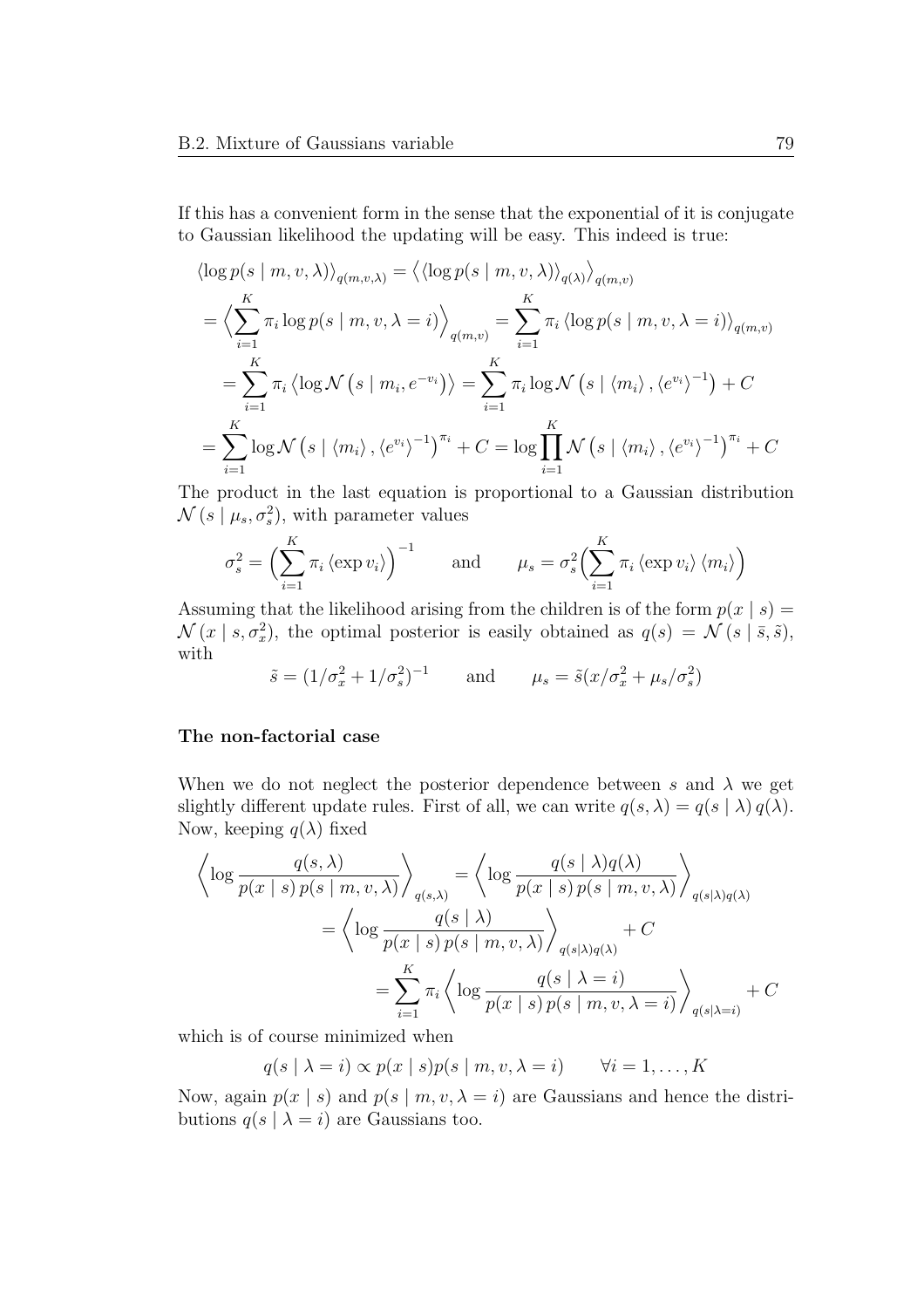## B.3 Categorical variable

There are three different categorical variables. The one with constant prior, the one with Dirichlet cpf and the one with Markov prior. In the following the constant case is covered. The derivations for the other two possibilities are very similar.

### Cost function

The prior is  $p(\lambda = i) = c_i, i = 1, ..., K$ . Lets denote  $\pi_i = q(\lambda = i)$ . The terms of the cost function are

$$
\mathcal{C}_{\lambda,p} = - \langle \log p(\lambda) \rangle_{q(\lambda)} = - \sum_{i=1}^{K} \pi_i \log c_i, \quad \text{and}
$$

$$
\mathcal{C}_{\lambda,q} = \langle \log q(\lambda) \rangle_{q(\lambda)} = \sum_{i=1}^{K} \pi_i \log \pi_i.
$$

## Update rule

The posterior of  $\lambda$  is naturally a discrete distribution. The part of the cost function to be optimized is

$$
\left\langle \log \frac{q(s,\lambda)}{p(x \mid s)p(s \mid \lambda)} \right\rangle_{q(s,\lambda)}
$$

.

The prior  $p(\lambda)$  is not included here because it is constant.

Now, assuming  $q(s | \lambda)$  fixed  $\forall \lambda$ 

$$
\left\langle \log \frac{q(s,\lambda)}{p(x \mid s)p(s \mid \lambda)} \right\rangle_{q(s,\lambda)} = \left\langle \log \frac{q(s,\lambda)}{p(x \mid s)p(s \mid \lambda)} \right\rangle_{q(s \mid \lambda)q(\lambda)}
$$

$$
= \left\langle \left\langle \log q(s \mid \lambda) \right\rangle_{q(s \mid \lambda)} - \left\langle \log p(x \mid s) \right\rangle_{q(s \mid \lambda)} - \left\langle \log p(s \mid \lambda) \right\rangle_{q(s \mid \lambda)} + \log q(\lambda) \right\rangle_{q(\lambda)}
$$

$$
= \left\langle C(\lambda) + \log q(\lambda) \right\rangle_{q(\lambda)} = \left\langle \log \frac{q(\lambda)}{\exp(-C(\lambda))} \right\rangle_{q(\lambda)}.
$$

Hence,  $q(\lambda)$  is optimized by setting  $q(\lambda) \propto \exp(-C(\lambda))$ , where

$$
C(\lambda) = \langle \log q(s \mid \lambda) \rangle_{q(s|\lambda)} - \langle \log p(x \mid s) \rangle_{q(s|\lambda)} - \langle \log p(s \mid \lambda) \rangle_{q(s|\lambda)}.
$$
 (B.12)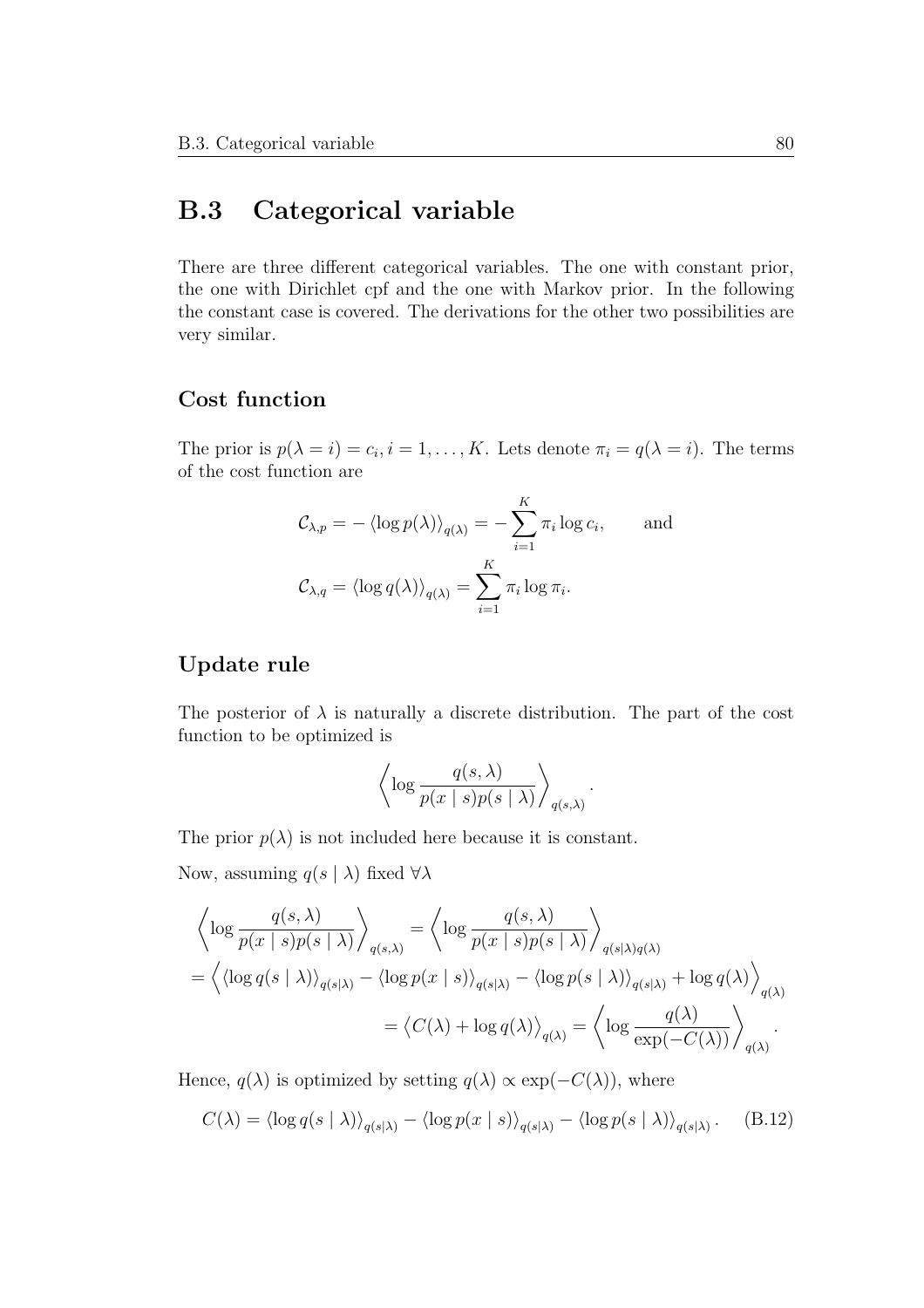It is worth noting that a categorical variable can be a parent to more than one mixture nodes  $s_1, \ldots, s_n$  if their posteriors are assumed to be conditionally independent given  $\lambda$ 

$$
q(s_1,\ldots,s_n,\lambda)=q(s_1,\ldots,s_n\mid\lambda)q(\lambda)=\prod_{i=1}^n q(s_i\mid\lambda)q(\lambda).
$$

It is now easily seen that  $C(\lambda)$  in Eq. (B.12) becomes

$$
C(\lambda) = \sum_{i=1}^n \left[ \langle \log q(s_i \mid \lambda) \rangle_{q(s_i \mid \lambda)} - \langle \log p(x_i \mid s_i) \rangle_{q(s_i \mid \lambda)} - \langle \log p(s_i \mid \lambda) \rangle_{q(s_i \mid \lambda)} \right].
$$

As another note, when s and  $\lambda$  are assumed posteriorly independent, the only relevant term in  $C(\lambda)$  is  $-\langle \log p(s | \lambda) \rangle_{q(s)}$ .

# B.4 Dirichlet variable

#### Expectations

Denoting  $u_0 = \sum_{i=1}^K u_i$ , the mean and variance can be expressed as

$$
\langle c_i \rangle = \frac{u_i}{u_0}
$$
 and  $\text{Var}\{c_i\} = \frac{u_i(u_0 - u_i)}{u_0^2(u_0 + 1)}$ 

The discrete variable, whose parent the Dirichlet variable is, also needs the expectation over the logarithm of  $c_i$ . This is

$$
\langle \log c_i \rangle = \psi(u_i) - \psi(u_0)
$$

where  $\psi(x) = \frac{d}{dx} \log \Gamma(x)$  is the digamma function. For more detailed account on how this is derived, see e.g. [19].

### Cost function

The posterior of **c** is also a Dirichlet distribution:  $q(c) = \mathcal{D}(c | v)$ . Let us again denote

$$
u_0 = \sum_{i=1}^K u_i
$$
 and  $v_0 = \sum_{i=1}^K v_i$